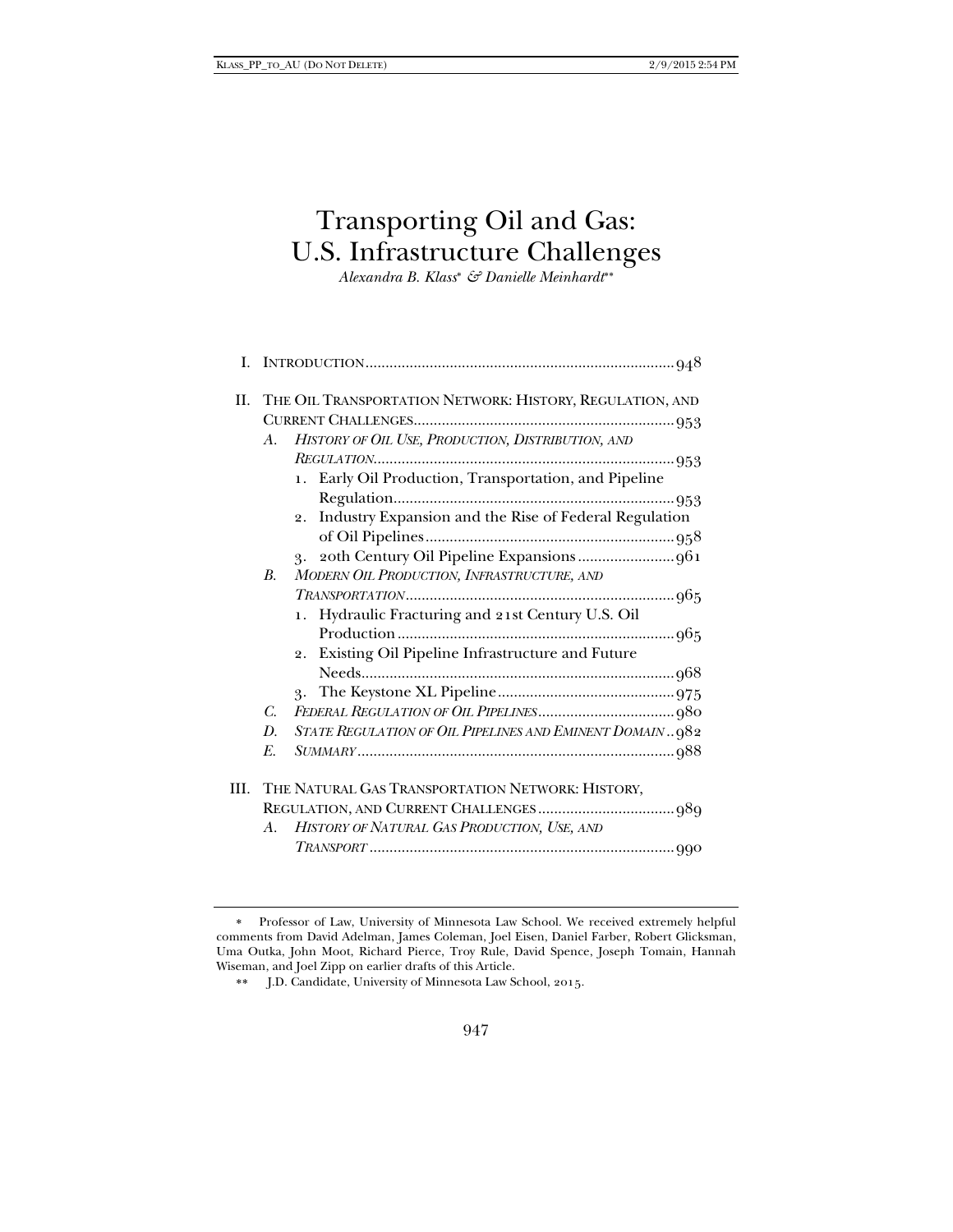| 948 |                                                        | <i><b>IOWA LAW REVIEW</b></i>                            | [Vol. 100:947 |  |  |
|-----|--------------------------------------------------------|----------------------------------------------------------|---------------|--|--|
|     | $\boldsymbol{B}$                                       | MODERN NATURAL GAS DEVELOPMENT AND INFRASTRUCTURE        |               |  |  |
|     |                                                        |                                                          |               |  |  |
|     | C.                                                     | NATURAL-GAS PIPELINE SITING, EMINENT DOMAIN, AND         |               |  |  |
|     |                                                        |                                                          |               |  |  |
|     | D.                                                     |                                                          |               |  |  |
|     | E.                                                     |                                                          |               |  |  |
| IV. | MOVING FORWARD: ADDRESSING CURRENT ENERGY              |                                                          |               |  |  |
|     |                                                        | TRANSPORTATION CHALLENGES FOR OIL AND NATURAL GAS1015    |               |  |  |
|     | $A_{\cdot}$                                            | OIL AND GAS PIPELINE SITING AUTHORITY 1015               |               |  |  |
|     | В.                                                     | GAS FLARING, PHYSICAL WASTE, AND CREATING INCENTIVES FOR |               |  |  |
|     |                                                        |                                                          |               |  |  |
|     | C.                                                     | TRANSPORTING OIL BY RAIL: CURRENT CONCERNS 1019          |               |  |  |
| V.  |                                                        |                                                          |               |  |  |
|     | APPENDIX: EMINENT DOMAIN AUTHORITY & SITING PROCEDURES |                                                          |               |  |  |
|     |                                                        |                                                          |               |  |  |

#### I. INTRODUCTION

This Article explores the history and geography of oil and natural gas to help explain why U.S. regulation of the infrastructure for transporting these two similar types of energy resources to markets developed so differently. Notably, while interstate natural gas pipelines are reviewed and permitted at the federal level by the Federal Energy Regulatory Commission ("FERC"), interstate oil pipelines are reviewed and permitted almost exclusively at the state level. This Article traces how these regulatory differences, along with differences in the physical properties of the two energy resources, have resulted in very different energy transportation infrastructures and challenges for each resource.

This Article considers whether changes in the regulatory regimes for oil or natural gas transportation are now warranted to promote more effective cross-country transportation of new sources of shale oil and gas made available by hydraulic fracturing technologies. It concludes that the regulatory siting regime for oil pipelines at the state level and gas pipelines at the federal level are both sufficient in their respective arenas to facilitate construction of new oil and gas pipelines when market forces allow. It also concludes, however, that the economic and physical realities of today's onshore oil and gas transportation systems have resulted in (1) excessive flaring of natural gas in some areas of the country due to lack of infrastructure and (2) too much oil traveling by rail, instead of by pipeline, leading to unacceptable accidents and safety risks. Both of these problems require additional regulations at the state and federal levels to create a national onshore oil and gas transportation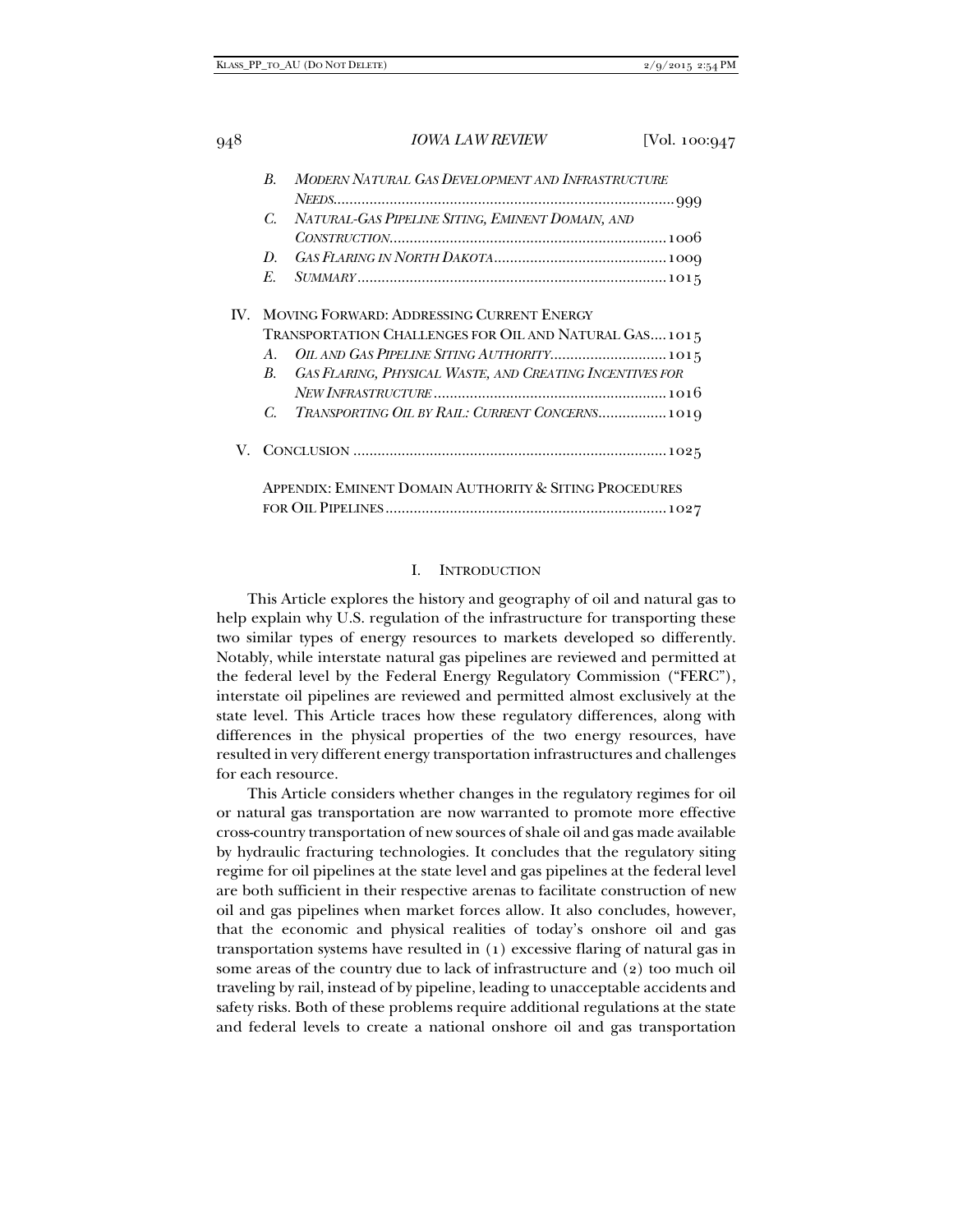system that reflects the significant changes that have occurred in the scale and geography of today's oil and natural gas production and use.

This Article starts from the premise that the nation's oil and gas transportation infrastructure has historically been invisible to the public at large. While the public generally knows that oil and gas are produced from oil wells and gas wells, until recently, there was much less general knowledge about how these energy resources make their way to heat our homes, fuel our cars, and light our lights. Most Americans know that oil and gas travel primarily through pipelines, but they may not know where these pipelines are, who owns them, or how they operate. Indeed, Americans often pay little attention at all to the nation's energy infrastructure until they face a nearby pipeline leak, rail accident, or other natural or man-made disaster.

Recent oil and natural gas transportation accidents resulting in deaths and significant environmental damage have brought new attention to both the existence and the limitations of U.S. oil and gas transportation systems. For instance, the Enbridge oil pipeline spill in 2010 that released nearly 820,000 gallons of crude oil into a tributary of the Kalamazoo River in Michigan, and the 2010 natural gas pipeline explosion in San Bruno, California that killed eight people and injured many more, raised new questions regarding the vulnerability of the nation's energy transportation infrastructure.1 Moreover, the July 2013 deadly runaway oil train in Quebec, Canada, which carried tanker cars full of crude oil from the now-booming North Dakota Bakken shale region, cast a spotlight on the previously littleknown fact that massive volumes of oil are now traveling by train instead of by pipeline for the first time in decades.2 The crash highlighted how the shale oil and gas "revolution"3 brought about by hydraulic fracturing and directional drilling has created an abundance of energy resources in new locations, and the need to transport those resources across the country. Indeed, in the past year, rail became the primary means of transporting oil from the newly-crowned number two oil-producing state in the country

 <sup>1.</sup> *See, e.g.*, PAUL W. PARFOMAK, CONG. RESEARCH SERV., R41536, KEEPING AMERICA'S PIPELINES SAFE AND SECURE: KEY ISSUES FOR CONGRESS 3 (2013); Dan Frosch, *Pipeline Spills Stir New Criticism of Keystone Plan*, N.Y. TIMES (Apr. 2, 2013), http://www.nytimes.com/2013/ 04/03/us/pipeline-spills-stir-new-criticism-of-keystone-proposal.html (reporting on a major spill from Exxon Mobil's Pegasus Pipeline in Arkansas carrying heavy crude from Western Canada, raising questions about the proposed Keystone XL Pipeline designed to carry similar materials, and citing concerns over the lack of sufficient regulation of pipelines).

 <sup>2.</sup> *See, e.g.*, Matthew Daly, *Quebec Explosion Highlights Risk of Oil Transport*, ASSOCIATED PRESS (July 8, 2013, 6:40 PM), http://www.apnewsarchive.com/2013/Quebec\_explosion\_highlights\_ risk\_of\_oil\_transport/id-1a969d0b7b9b44ceb51650ccd69f4a42.

 <sup>3.</sup> For discussion of the various legal and policy issues surrounding hydraulic fracturing and the rapid rise of U.S. oil and gas production, see Thomas W. Merrill & David M. Schizer, *The Shale Oil and Gas Revolution, Hydraulic Fracturing, and Water Contamination: A Regulatory Strategy*, 98 MINN. L. REV. 145 (2013); Symposium, *The Law and Policy of Hydraulic Fracturing: Addressing the Issues of the Natural Gas Boom*, 63 CASE W. RES. L. REV. 965 (2013).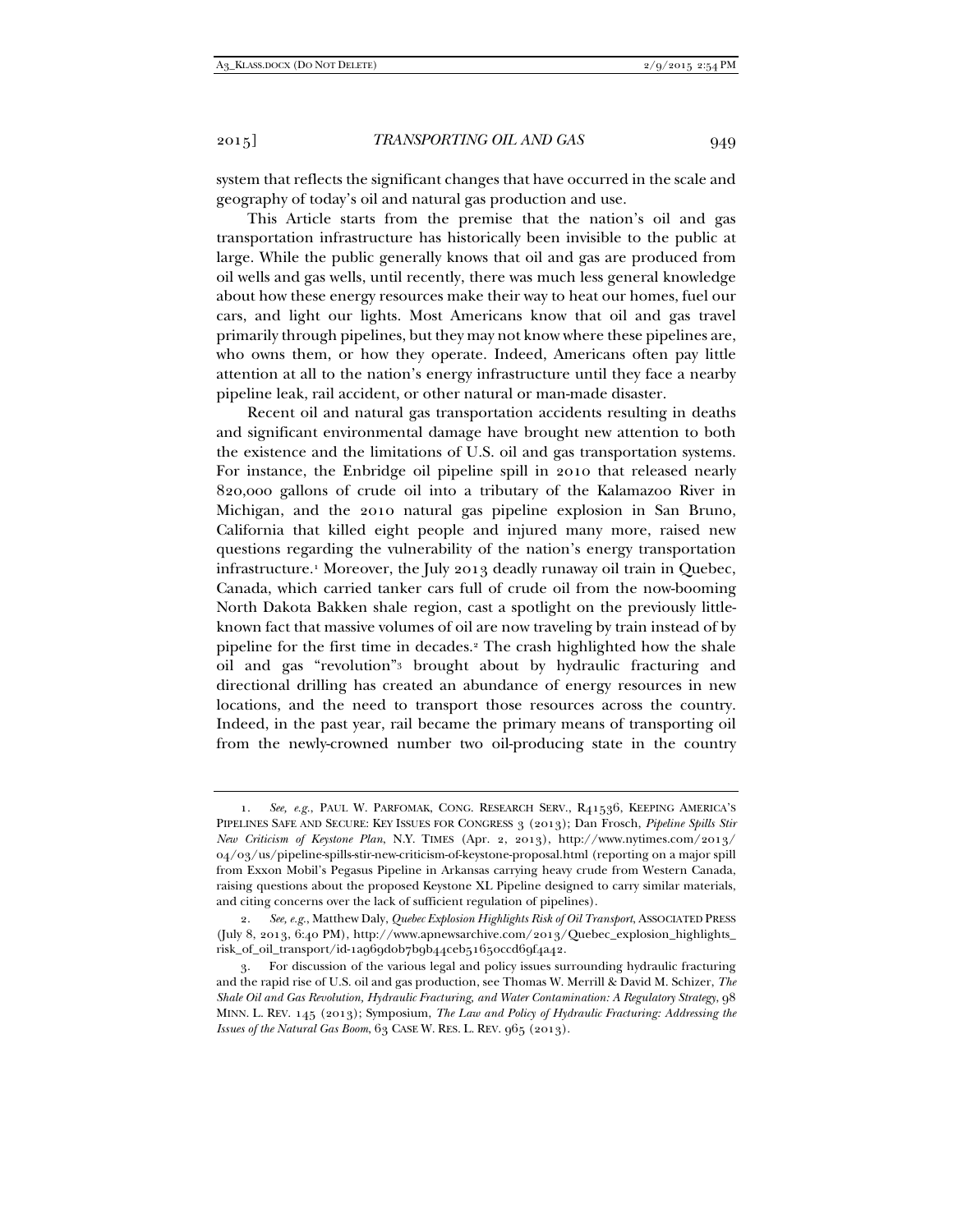because developers did not build existing pipeline networks with North Dakota in mind as a major player in oil production.4

The regulatory regimes governing oil transportation and gas transportation differ radically from each other for reasons that are not always obvious. For instance, the federal government, through FERC, exercises virtually exclusive control over the siting and approval of interstate natural gas pipelines. By contrast, states exercise nearly exclusive control over the siting and approval of interstate oil pipelines. Also, because of the difficulty and cost of transforming natural gas into liquid form, natural gas is transported to markets almost exclusively by pipelines. By contrast, oil has historically been transported domestically and internationally by rail, truck, and ship, as well as by pipeline. These differences in means of transportation and regulation of that transportation arose in part because of the physical properties of each resource but also because each regulatory system developed during different political and economic times and in response to different constellations of actors, assumptions regarding the scarcity or availability of the resource in question, the role of federal and state governments in regulating energy transportation, and varying concerns over monopoly power.

This Article attempts to address the questions of who, what, where, when, why, and how with regard to onshore oil and gas transportation infrastructure. These inquiries are important not just as a historical matter. Exploring these questions is an opportunity to examine not only the history of the infrastructure itself but the history of government authority over that infrastructure, and whether that regulatory framework is adequate in light of recent changes in new energy development technologies and market forces in the oil and gas industries. Today, hydraulic fracturing allows massive development of oil and natural gas in parts of the country that were not major oil and gas producers. This means producers cannot easily access the existing oil and gas pipeline networks that the industry built in prior decades from traditional production sites to the consuming market in the case of gas, and to coastal refineries in the case of oil. Is the regulatory structure that was put in place decades ago to build pipelines under very different political and economic conditions still sufficient to govern the siting and building of expansions needed today? This question touches on critical issues subject to significant debate in the United States: the impacts of technological

 <sup>4.</sup> *See* Merrill & Shizer, *supra* note 3, at 155; Amy Dalrymple, *ND Oil Relies on Rail*, PRAIRIE BUS. (July 9, 2013, 8:11 AM), www.prairiebizmag.com/event/article/id/15186 (reporting that "675,000 barrels of Bakken crude leaves North Dakota rail facilities" every day, which is 15 times the amount shipped three years ago, and that "[75%] of oil produced in North Dakota leaves by rail, in part due to a lack of pipelines and also because producers have found access to premium prices by shipping to refineries not served by North Dakota-linked pipelines"); Scott Haggett et al., *Analysis: Quebec Rail Disaster Shines Critical Light on Oil-by-Rail Boom*, REUTERS (July 7, 2013, 6:59 PM), http://www.reuters.com/article/2013/07/07/us-train-rail-analysis-idUSBRE9660KZ2013 0707 (discussing the boom in rail shipments of oil in the prior year and raising questions on how the Quebec disaster may impact debates over the Keystone XL Pipeline).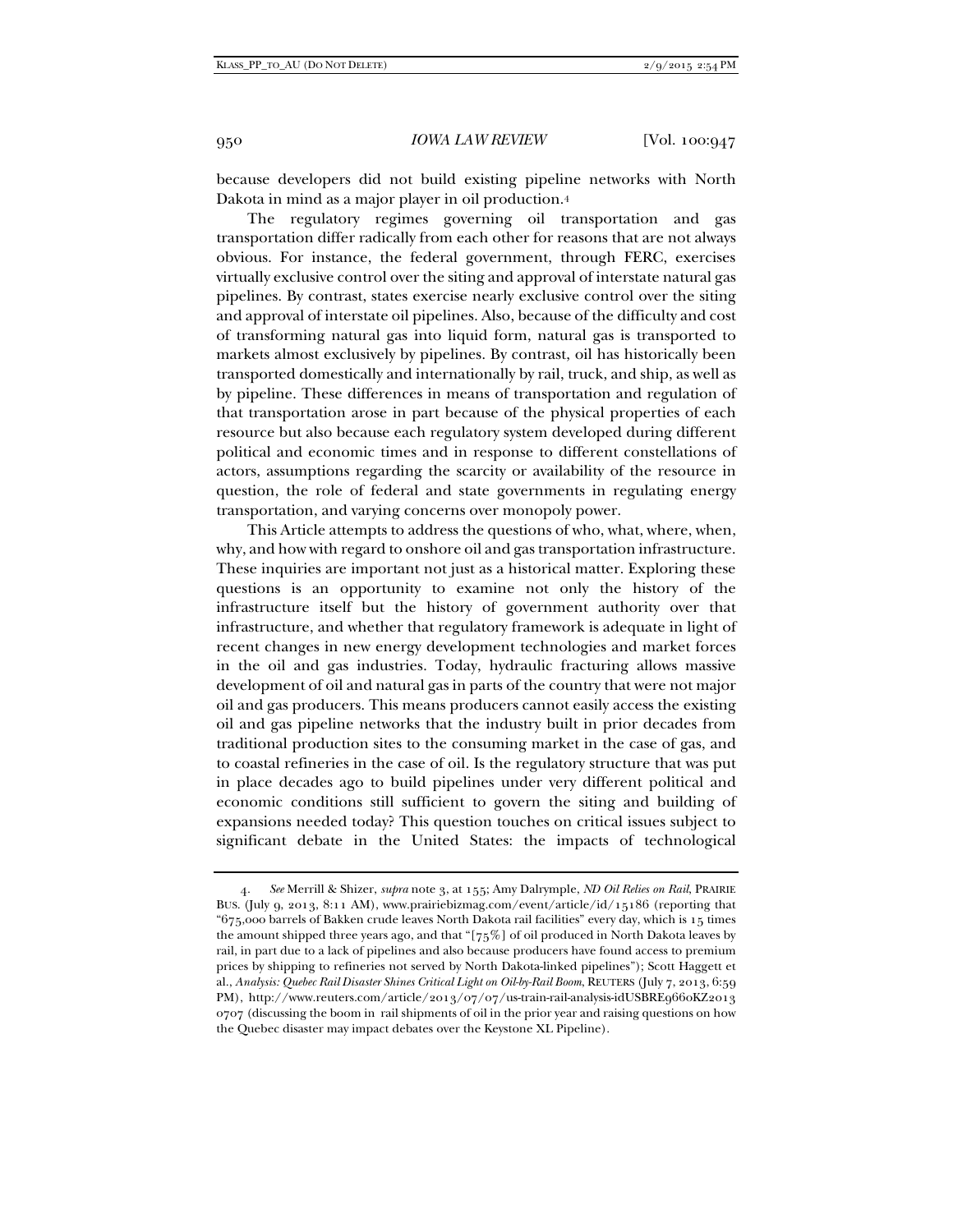innovations like hydraulic fracturing, the role of government in supporting and developing those innovations and regulating the environmental externalities that arise from them, federalism debates over the proper level of government to regulate development and approve new energy infrastructure, the use of eminent domain in building new energy transportation infrastructure, and the changing economics and politics of energy.

Ultimately, this Article concludes that the regulatory siting regimes for oil pipelines at the state level and gas pipelines at the federal level have, at least until now, both been sufficient in their respective arenas to facilitate construction of new oil and gas pipelines when market forces allow. In other words, government siting requirements and eminent domain laws do not appear to act as major obstacles to necessary infrastructure expansion at either the state level for interstate oil pipelines or at the federal level for interstate natural gas pipelines. This is in large part because oil has physical properties that allow it to be transported by multiple means: rail, pipeline, barge, and ship. Thus, even when states put roadblocks in the way of certain interstate pipelines, the availability of alternative means of transport renders these roadblocks less of an impediment to transporting oil. By contrast, because of its physical properties, natural gas depends on interstate pipelines for transportation to markets. Thus, in the 1930s and 1940s, Congress created a federal siting and eminent domain procedure for interstate natural gas pipelines that preempts state law. This federal system is critical to transporting natural gas effectively even while the lack of such a system for transporting oil has not historically been a problem. The main caveat to this conclusion is that public opposition to oil pipelines is growing in many regions of the country because of environmental, health, and safety concerns associated with both the production and transport of oil. Whether these developments will cause some states with fairly lax or nonexistent pipeline siting laws to revise those laws remains to be seen.

But the adequacy of each energy resource's siting regime to facilitate new interstate oil and gas pipelines when market demand is present does not end the inquiry. The question remains whether the U.S. energy transportation infrastructure as a whole is sufficient to address the abundance of oil and gas resources brought about by hydraulic fracturing. The answer to that question appears to be no. What is lacking at the present time are sufficient regulatory and economic incentives under state or federal environmental laws to ensure that necessary infrastructure is built in oil-rich areas like North Dakota to capture the natural gas produced with oil. In the absence of such incentives, producers flare large amounts of natural gas into the atmosphere because of its relatively low market value as compared to oil and because producing areas lack gathering pipelines or other localized collection systems. Such practices have resulted in significant physical and economic waste and air pollution. What is also lacking is a full assessment of the costs and benefits of transporting oil by rail rather than by pipeline. Such an assessment must take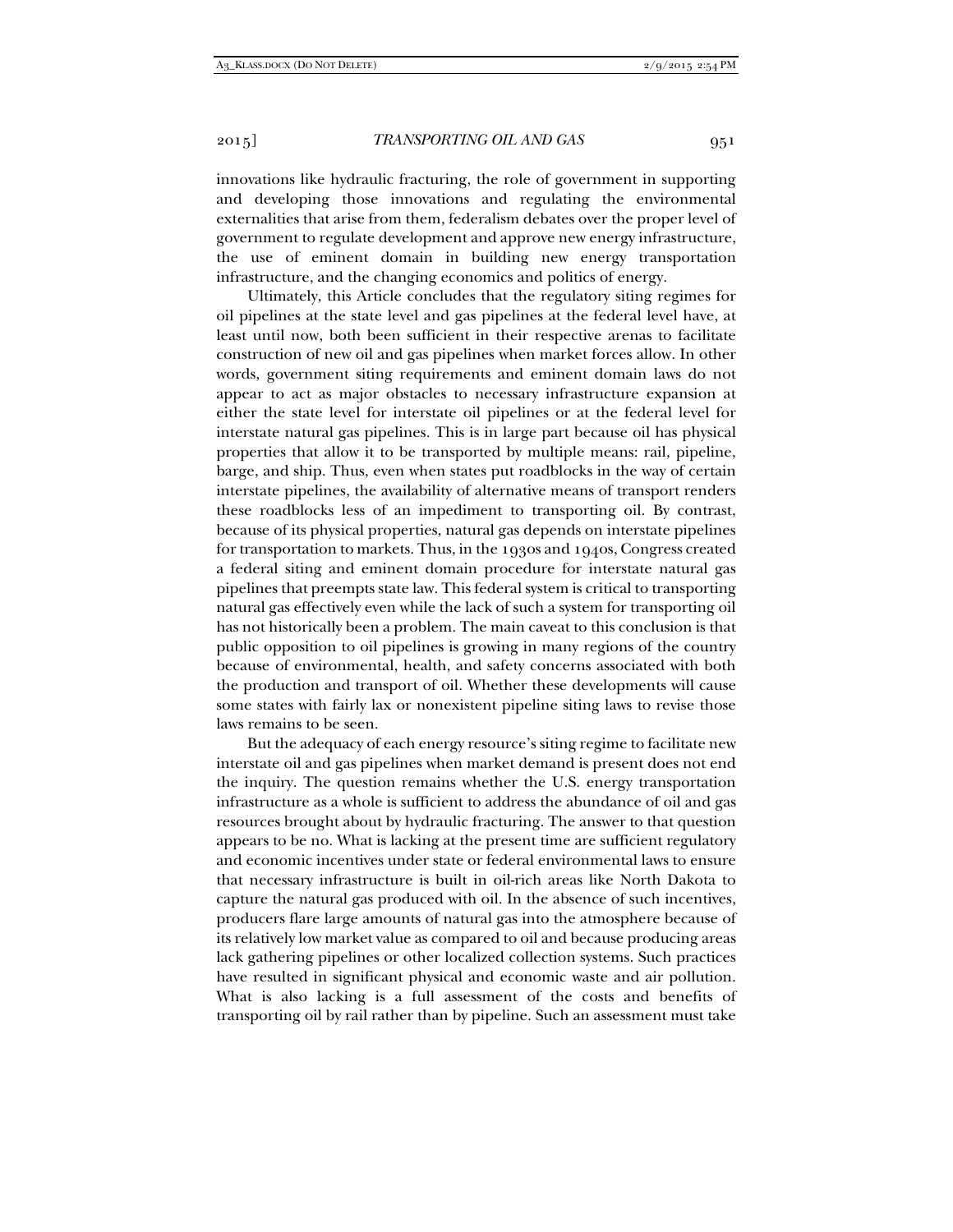place quickly as market actors make major investments in rail infrastructure to transport oil from new production areas to refineries.

It is important to note that this Article does not attempt to address the relative environmental benefits and harms associated with these new sources of fossil fuels as opposed to transitioning more quickly to renewable sources of energy such as wind and solar. While this is a critical issue U.S. policymakers must face now and in the future, we save these questions for future work.

Part II of this Article considers the U.S. oil transportation network. It describes how producers first transported oil from production sites to refineries and end users and details the history of the early battles among teamsters, rail interests, and pipelines. It then discusses the rise of government regulation of the oil pipeline industry and why the states remained the primary regulators of interstate oil pipeline siting and eminent domain. It next turns to modern concerns associated with the oil pipeline network. These include the role of the Keystone XL Pipeline and how hydraulic fracturing has radically altered our assumptions regarding domestic oil supplies. Finally, it considers the various state approaches to siting and the use of eminent domain to build new oil pipelines as well as current challenges in extracting and transporting vast new sources of oil in parts of the country, like North Dakota, that are far removed from the historic centers of U.S. oil production and the oil transportation network.

Part III focuses on the natural gas transportation network. It explores how that energy resource developed in the United States and the reasons why Congress transferred authority over the siting and permitting of natural gas pipelines from the states to the federal government in the 1930s. It examines how hydraulic fracturing exploded long-held assumptions regarding supply, demand, and price with regard to natural gas. It then considers current issues surrounding the need for new pipeline infrastructure and liquefied natural gas ("LNG") terminals for export, the problems of natural gas flaring that arise from inadequate pipeline infrastructure, and whether the current regulatory framework is well-positioned to address these issues.

Part IV then considers the benefits and drawbacks associated with the current regulatory structure for oil and natural gas transportation more holistically. Given the current demands placed on existing infrastructure to accommodate massive new sources of energy, it is helpful to compare and contrast these two regulatory systems. With regard to oil pipelines, state siting and eminent domain requirements are generally not particularly stringent; oil is a high-value, international commodity, and states have not placed significant barriers in the way of building such pipelines in recent years, putting aside the Keystone XL Pipeline, which has given rise to unique environmental and political issues. More important, there have always been, and continue to be, alternative means of transporting oil, particularly by rail. Thus, even though there has been some lag in building the pipelines needed to transport oil from North Dakota and other areas of new production, rail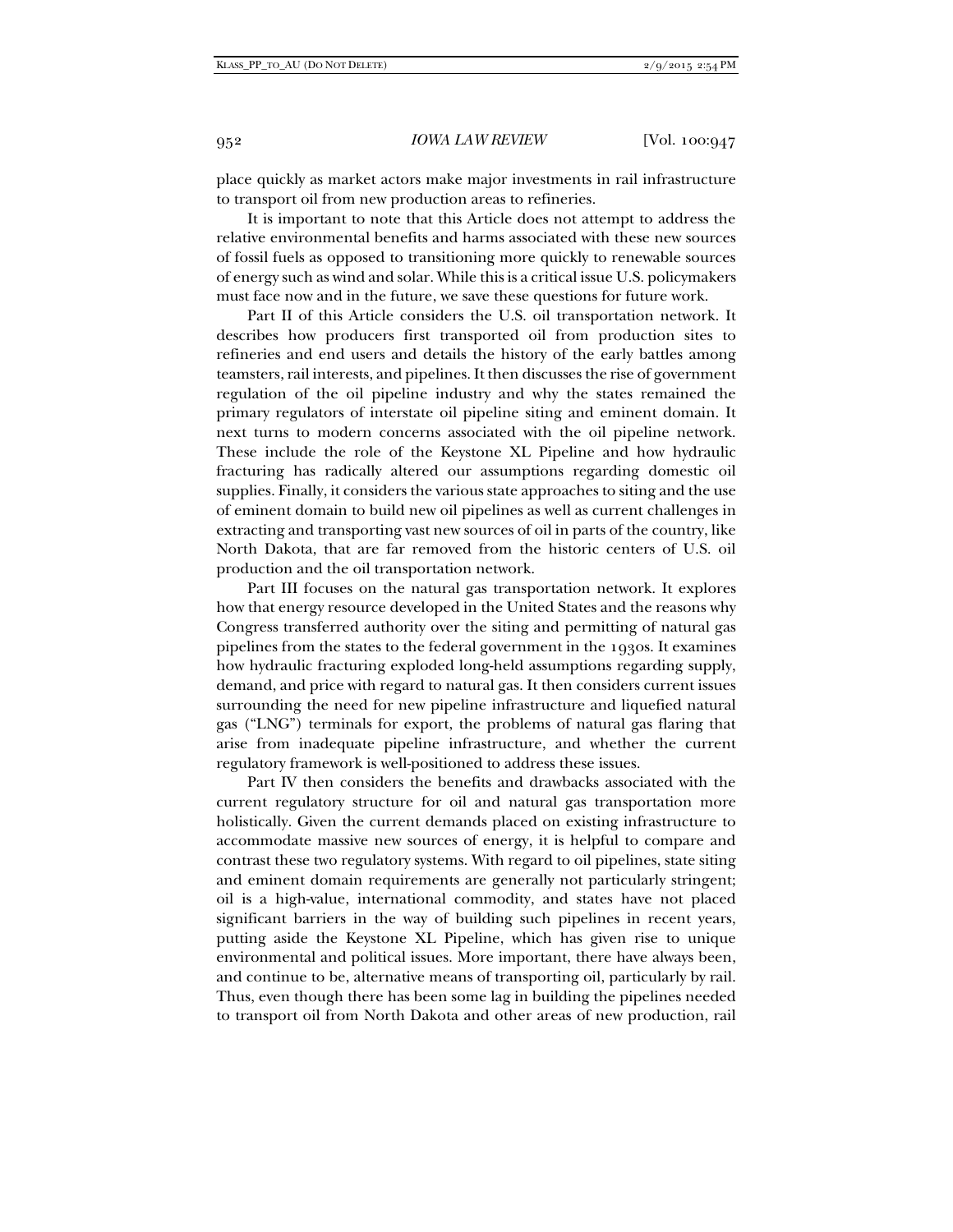has been able to pick up the slack until new pipelines come on line. What is not clear is the nature of the additional safety risks associated with transporting so much oil by rail rather than by pipeline.

As for interstate natural gas pipelines, Congress created federal siting and eminent domain authority to override states and individuals that were blocking efforts to build interstate natural gas pipelines in the 1930s and 1940s. Such pipelines became critical to the national economy when cities and industry switched from reliance on manufactured gas, which could be generated through the combustion of coal transported by truck or train, to natural gas, which could only be transported by pipeline. This federal system is proving helpful to current efforts to build the pipelines producers need to transport new sources of natural gas to population centers. However, additional regulation or incentives at the state or federal level are necessary to address inadequate natural gas transportation infrastructure in areas where the dominant resource produced is oil rather than gas. Indeed, the lack of natural gas pipelines in some areas—most notably, North Dakota—has resulted in significant flaring of natural gas from oil wells rather than capturing and selling that energy resource along with the oil. As a result, additional state or federal regulation is necessary to prevent physical and economic waste of natural gas resources and to minimize the environmental impacts of that waste.

# II. THE OIL TRANSPORTATION NETWORK: HISTORY, REGULATION, AND CURRENT CHALLENGES

This Part provides a history of the oil industry with a focus on how that history influences the regulation of the industry and more particularly, the regulation of the network of interstate pipelines and railways that transport crude oil and oil products to distribution points around the country. It tracks the development of this transportation infrastructure system from its early years in Pennsylvania, to the oil boom in Texas, to the most recent oil boom in North Dakota. It explains how states, rather than the federal government, have come to be the primary regulators of interstate pipeline siting and eminent domain and explores the impact of state authority on new pipeline infrastructure, including the Keystone XL Pipeline.

- *A. HISTORY OF OIL USE, PRODUCTION, DISTRIBUTION, AND REGULATION*
- 1. Early Oil Production, Transportation, and Pipeline Regulation

Although many textbooks cite Edward Drake's 1859 oil strike in Titusville, Pennsylvania, as the first major development in the modern petroleum industry, that discovery was not the first, nor was it the first time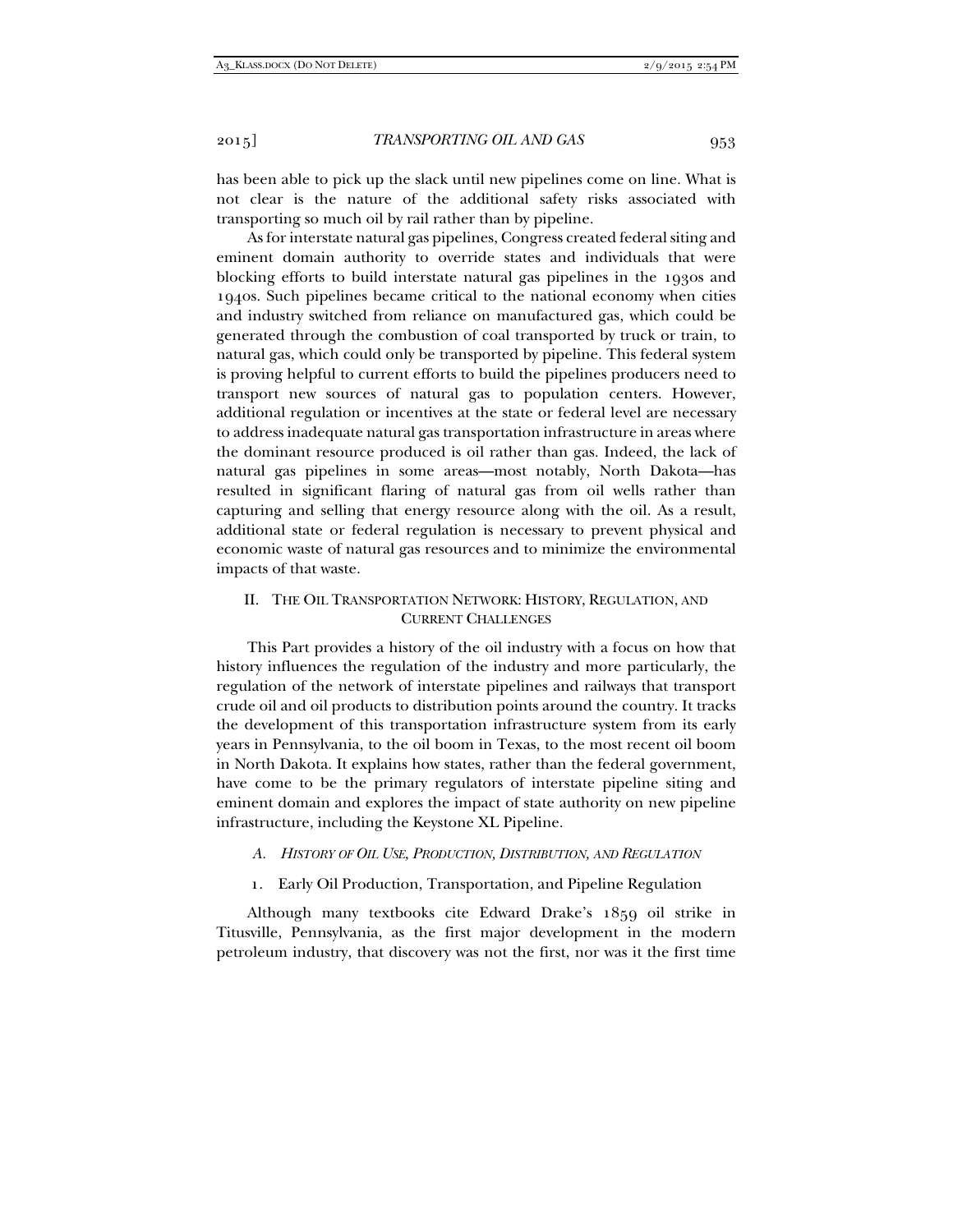people recognized oil's utility and potential economic value.5 In 1543, Spanish explorers found oil floating on the water's surface on the Texas coast near the present-day city of Port Arthur, and reported using it to caulk their boats.6 Records from the 18th and 19th centuries indicate that indigenous peoples and European missionaries identified and used oil springs in what is now western New York.7 By the late 1700s, oil was a recorded object of commerce, sold by the gallon, keg, and bottle.8

The expansion of the petroleum industry occurred only once a steady supply of oil could reach refiners and consumers.9 The first reliable petroleum supply was developed in the "Oil Region" of northwestern Pennsylvania, beginning with Drake's well at Titusville in 1859. By the end of 1860 there were 74 oil wells along nearby Oil Creek, a tributary to the Allegheny River, and it was estimated that a total of 200,000 barrels of oil had been produced up to that point.10 The major markets for petroleum products were located in urban areas in the United States and Europe, whereas drilling and production of the raw material occurred in relatively remote areas of Pennsylvania. Thus, transportation was a key factor in turning petroleum into a valuable commodity.11

The closest railroad to the 1859 Titusville oil strike was 25 miles away, accessible only by wagon trail in good weather conditions.12 Wagon and horse teams—their drivers referred to as "teamsters"—offered oil transport at \$2.50 to \$4.00 per barrel and could average five to six barrels per trip between well and railroad.13 Prior to 1862, 6000 teams worked in the Oil Region, hauling

 6. Mary G. Ramos, *Oil and Texas: A Cultural History*, TEX. ALMANAC, http://www.texasalmanac. com/topics/business/oil-and-texas-cultural-history.

7. GIDDENS, *supra* note 5, at 1–3.

 8. *Id.* at 11. Despite its recognized potential as a lubricant and illuminant, the only real trade in oil before 1850 was for medicinal purposes. WILLIAMSON & DAUM, *supra* note 5, at 12. Production of kerosene for use as an illuminant was by far the most profitable activity in the petroleum industry until the beginning of the 20th century, but demand existed for other petroleum byproducts such as napthas, gasoline, fuel oil, and waxes. *Id.* at 232–51.

 9. *See* GIDDENS, *supra* note 5, at 60–61 (explaining that without a reliable, sufficient supply of petroleum, the new industry could not have supplanted coal oil's stable and profitable position).

10. *Id.* at 75.

 11. Transportation from wells to rails and then to national and international markets was considered more difficult and costly than production. *See* ARTHUR MENZIES JOHNSON, THE DEVELOPMENT OF AMERICAN PETROLEUM PIPELINES: A STUDY IN PRIVATE ENTERPRISE AND PUBLIC POLICY, 1862-1906, at 2 (1956).

 12. 1 ROBERT L. BRADLEY, JR., OIL, GAS, AND GOVERNMENT: THE U.S. EXPERIENCE 596  $(1996)$ .

 13. *Id.* at 596 n.3. Transporting oil between wellheads and rail stations cost oil producers more than the longer shipping distances between rail stations and refineries in major cities. GIDDENS, *supra* note 5, at 103.

 <sup>5.</sup> PAUL H. GIDDENS, THE EARLY PETROLEUM INDUSTRY 1–17 (1974); s*ee also* HAROLD F. WILLIAMSON & ARNOLD R. DAUM, THE AMERICAN PETROLEUM INDUSTRY: THE AGE OF ILLUMINATION 1859–1899, at 4 (1959) (describing an "ancient industry" in bitumen in Mesopotamia, where asphaltic bitumen was used in construction, craft, and medicine).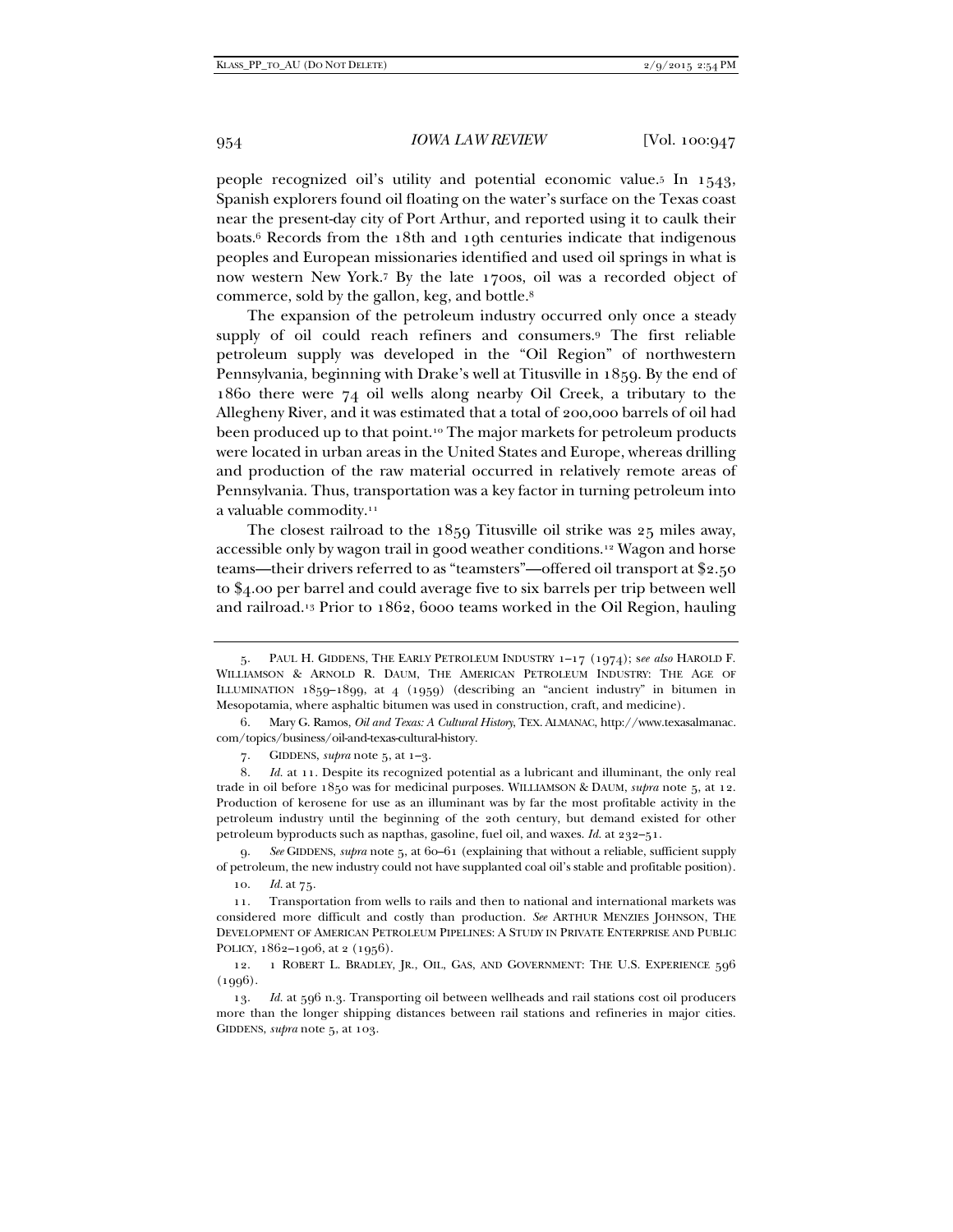oil from dispersed wellheads to rail depots in Corry, Union City, and Garland, Pennsylvania.14 Teams labored seven days a week, with trains of wagons sometimes extending a mile or more from rail stations.15 Available roads were poor: huge mud holes formed in wet weather and leaky oil barrels led to mud and oil slurries forming on the roads.16 Hairless horses were a common sight,17 as were dead horses that had been overworked or abandoned along with broken wagons in deep mud holes.18 Heavy horse and oil losses were associated with this shipping method.19 Teamsters demanded and received high prices until water, rail, and pipeline options began to challenge teamster dominance in oil transport.20

By 1850, more than 80 city water systems and 50 gas distribution systems had shown that liquids and gas could be transported via pipeline.<sup>21</sup> Petroleum pipelines developed as a complementary technology alongside railroads, but eventually became a transport method that would challenge railroad dominance in long-distance oil shipping.22 The first pipelines in the Oil Region were local "gathering" lines that collected oil and transported it across short distances.23 Gathering lines were initially proposed in Pennsylvania in 1860 and 1861, but teamster saboteurs, lack of capital due to the Civil War, and a state legislature unwilling to grant pipeline charters in the face of angry

- 16. *Id.*
- 17. Constant contact with oil reportedly destroyed horses' hair and capillary glands. *Id.*
- 18. *Id.* at 102–03.
- 19. 1 BRADLEY, *supra* note 12, at 596 n.3.

 <sup>14.</sup> GIDDENS, *supra* note 5, at 101. Giddens reports that Union Mills (near Harrisburg in central Pennsylvania) was a rail destination for oil at the time, but it is more likely he intended to include Union *City*, a locality very close to Corry and Garland in the Oil Region.

 <sup>15.</sup> *Id.* at 102.

 <sup>20.</sup> Though water transport for oil has decreased as pipeline and rail use increases, water carriers such as tankers and barges remain important to the petroleum industry. As of 2009, water carriers moved 23.1% of all crude oil and refined products transported in the United States. U.S. DEP'T OF TRANSP., NATIONAL TRANSPORTATION STATISTICS 96 tbl.1-61 (2014), *available at* http:// www.rita.dot.gov/bts/sites/rita.dot.gov.bts/files/publications/national\_transportation\_statistics/h tml/table\_01\_61.html (last visited Jan. 20, 2015). Moreover, with insufficient pipeline capacity to meet new oil shale production, water transport, along with rail, increased significantly in 2013 to 2014. *See* Tom Fowler, *Oil Boom Increases Barge Operators' Fortunes*, WALL ST. J. (Feb. 2, 2014, 7:26 PM), http://online.wsj.com/news/articles/SB10001424052702304851104579359002529714962 (reporting on the tenfold increase in using barges to transport crude oil to refineries between 2012 and 2013).

 <sup>21.</sup> WILLIAMSON & DAUM, *supra* note 5, at 183.

 <sup>22.</sup> JOHNSON, *supra* note 11, at 2; *see also* GEORGE S. WOLBERT, JR., U.S. OIL PIPE LINES 3 (1979) (explaining that railroads initially benefited from pipeline development because pipelines increased the quantities of crude oil that could reach railroads, which would then carry the oil longer distances to refineries in Pittsburgh, Cleveland, and the East Coast).

 <sup>23.</sup> JOHNSON, *supra* note 11, at 1–2.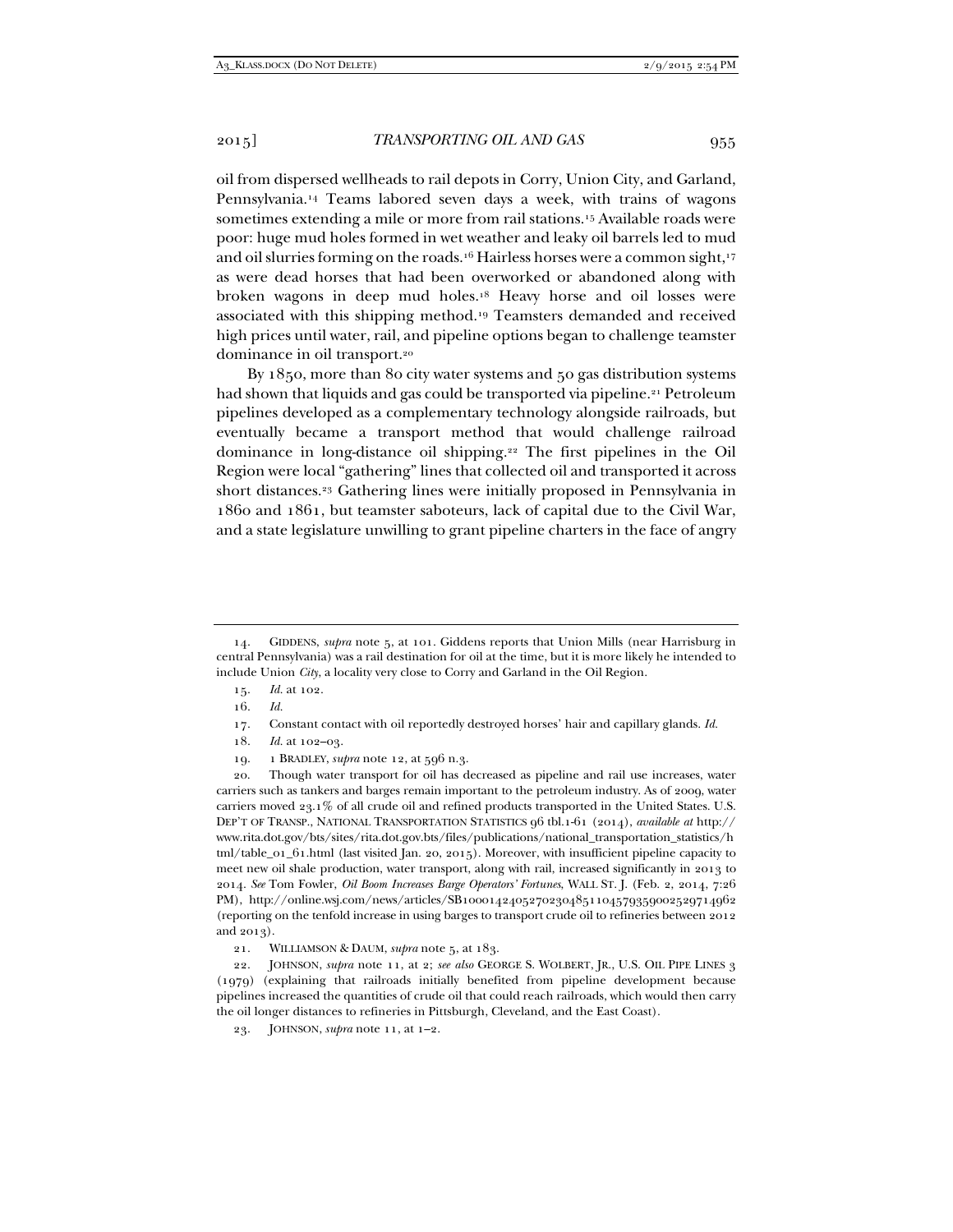teamster constituents thwarted development.24 Yet just a few months after it denied an 1861 pipeline proposal, oil producers and railroads convinced the Pennsylvania legislature to change course and grant the Oil Creek Transportation Company the first pipeline charter.25 When the company failed to act immediately on its new authorization, small, unincorporated pipelines attempted to fill the gap, but largely failed due to mechanical problems and sabotage.26 An oil buyer built the first successful pipeline in the Oil Creek area in 1865, completed it despite teamster attacks on the line, and found the 32,000-foot line could transport about 80 barrels of oil in an hour.27 The pipeline and its builder had been the object of derision, $28$  but when the line proved reliable and profitable, other pipelines soon appeared.29 By 1867, it cost 50 cents to ship a barrel of oil via pipeline, down from the \$1.50 teamsters charged in 1864.30 Pipeline companies maintained rates just low enough to drive teamsters out of business.31 Pipelines also started offering storage, which allowed producers to manipulate prices by withholding oil from the market.32

Pipeline companies and oil producers twice attempted and failed to get a law passed in Pennsylvania to grant pipelines the eminent domain power that the railroads enjoyed.33 The railroads successfully blocked such efforts until a railroad price-setting scheme was revealed, angering the public and shifting opinion in favor of pipelines.34 When a bill was passed in Pennsylvania in 1872, the influential vice president of the Pennsylvania Railroad was successful in limiting pipeline eminent domain to eight counties in the Oil Region, excluding Allegheny County (where Pittsburgh refineries were

 27. GIDDENS, *supra* note 5, at 143–44; JOHNSON, *supra* note 11, at 7–8; Samuel T. Pees, *1865, The Van Syckel Pipeline*, OIL HISTORY, http://www.petroleumhistory.org/OilHistory/ pages/Pipelines/van\_syckel.html (last visited Jan. 20, 2015).

 <sup>24. 1</sup> BRADLEY,*supra* note 12, at 597; *see also id.* at 624 (critiquing pipeline charters' restrictive capitalization requirements); JOHNSON, *supra* note 11, at 4–5 (discussing early proposals and noting legislative difficulties).

 <sup>25. 1</sup> BRADLEY, *supra* note 12, at 609.

 <sup>26.</sup> *Id.* at 609–10. The first pipelines were small; for example, one connected a well to an on-site refinery, stretching 800 to 1000 feet; a second was constructed in 1863 from the same land parcel to another refinery two miles away; and a three-mile-long gathering line was constructed in the same year. GIDDENS, *supra* note 5, at 142. The shortest line worked best, while the latter two suffered from leaky joints, poor pipe quality, and faulty machinery. *Id.*

 <sup>28.</sup> GIDDENS, *supra* note 5, at 143.

 <sup>29.</sup> *See* JOHNSON, *supra* note 11, at 8–9. The Warren Oil Company and the Pennsylvania Tubing Transportation Company built pipelines from the oil-field boomtown of Pithole to towns along the Allegheny River, permitting subsequent river transport to Pittsburgh. *Id*. at 9.

 <sup>30.</sup> *Id.* at 6, 10.

 <sup>31.</sup> GIDDENS, *supra* note 5, at 145. Over 1500 teamsters left the Oil Region boomtown of Pithole in a single week. *Id.* 

 <sup>32.</sup> *See* JOHNSON, *supra* note 11, at 11.

 <sup>33. 1</sup> BRADLEY, *supra* note 12, at 610–11 (internal quotation marks omitted).

 <sup>34.</sup> *Id.* at 611.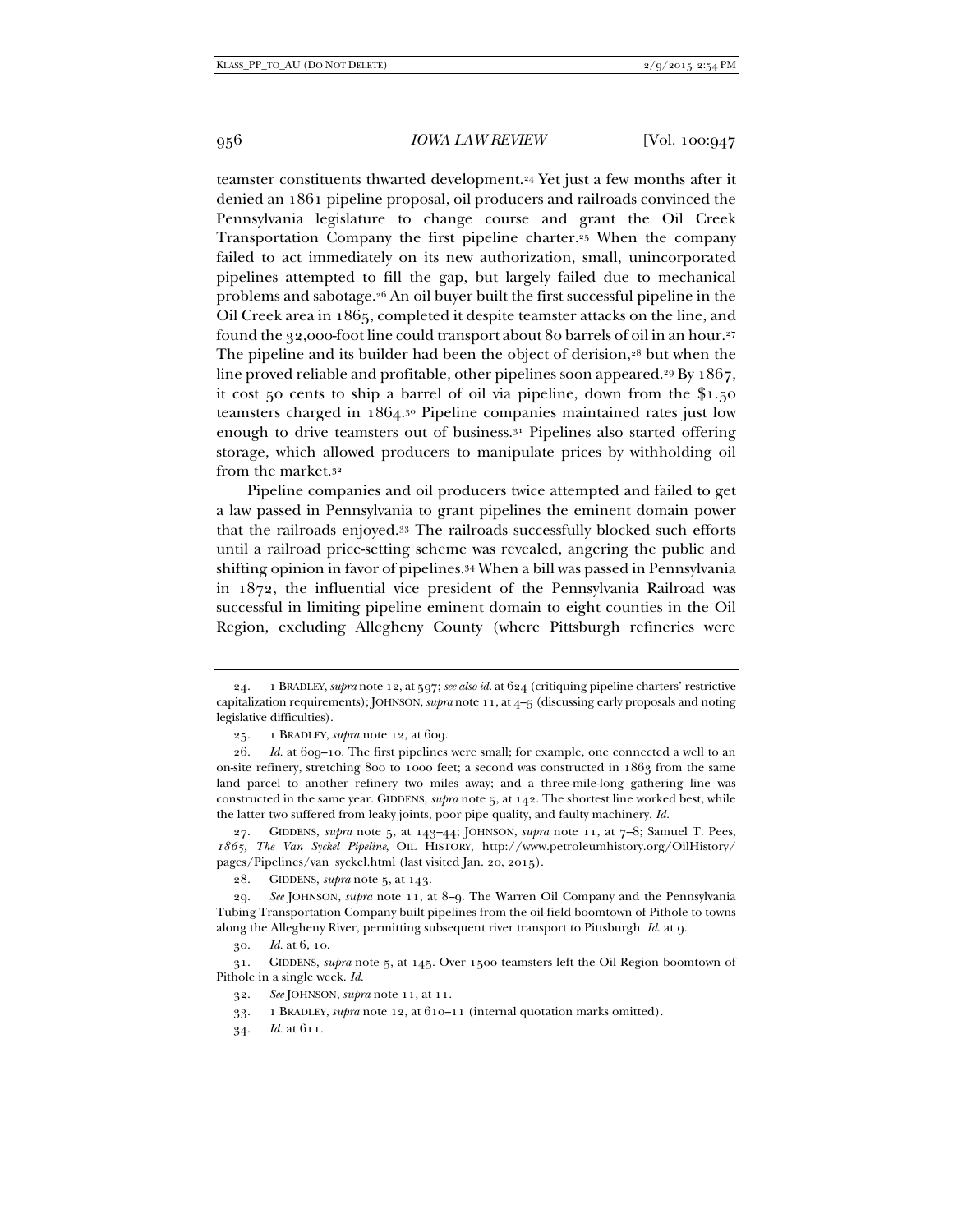located),<sup>35</sup> and mandating that no pipeline could be constructed within five miles of the state line for the purpose of exporting oil out of state.36 Railroads defeated pipeline efforts to establish statewide eminent domain in Pennsylvania until 1883.37 A few years prior, in 1872, the Ohio legislature passed a law granting the power of eminent domain to all pipelines acting as common carriers,38 and New York passed a similar law in 1878.39 Despite limited use of eminent domain, total pipeline mileage in the Oil Region (including gathering lines) reached 2000 miles in 1872 and 4000 miles in 1874.40

In 1879 the Tidewater Pipe Line Company completed a 115-mile-long, 6-inch-wide crude pipeline connecting oil production from Coryville in the Oil Region to Williamsport, Pennsylvania, where the crude oil was transferred to tank cars and carried by rail to New York.41 The Tidewater Pipeline was the first pipeline to compete with railroads in long-distance transport, and its route was established entirely through private transactions, without the benefit of eminent domain.<sup>42</sup> This development placed the powerful and wellintegrated Standard Oil Company at a disadvantage, because independent refiners using Tidewater's services were able to acquire crude oil at much lower rates than Standard's affiliated refineries could.43

In an effort to achieve similar cost savings, Standard Oil built the National Transit Pipe Line System, consisting of first, one, and then two, 6-inch lines laid parallel to one another from Olean, New York, to Saddle River, New Jersey.44 The first line was completed in 1881, and in the same year, the Tidewater pipeline was extended from Williamsport to reach Philadelphia

39. ARTHUR M.JOHNSON, PETROLEUM PIPELINES AND PUBLIC POLICY, 1906–1959, at 21 (1967).

 40. WILLIAMSON & DAUM, *supra* note 5, at 399. Standard Oil built some portion of its pipelines without using eminent domain to secure right-of-way. *See* WOLBERT, *supra* note 22, at 4–12.

JOHNSON, *supra* note 11, at 104; WOLBERT, *supra* note 22, at 5 & n.42. The method of laying two or more parallel pipes along a single pipeline route to expand capacity was referred to as "looping." ENERGY INFO.ADMIN., DELIVERABILITY ON THE INTERSTATE NATURAL GAS PIPELINE SYSTEM 145 (1998), *available at* ftp://ftp.eia.doe.gov/pub/oil\_gas/natural\_gas/analysis\_publications/ deliverability/pdf/deliver.pdf (defining "looping" in the context of natural gas pipelines, a practice that occurs on gas pipelines today).

 <sup>35.</sup> *Id.*

 <sup>36.</sup> JOHNSON, *supra* note 11, at 21–22.

 <sup>37. 1</sup> BRADLEY, *supra* note 12, at 616.

 <sup>38.</sup> *Id.* at 612. A method of transport (i.e., railroad, motor vehicle, or pipeline) that offers its services to the public for hire is a common carrier, and such a carrier must provide service indiscriminately to any entity that reasonably requests it. *See* Belle Fourche Pipeline Co., 28 FERC ¶¶ 61,150, 61,281 (1984) (discussing the establishment of "the duty of a common carrier to 'receive, carry and deliver goods'" upon reasonable request).

 <sup>41.</sup> WOLBERT, *supra* note 22, at 4.

 <sup>42. 1</sup> BRADLEY, *supra* note 12, at 614.

 <sup>43.</sup> *See* WOLBERT, *supra* note 22, at 4–5. Standard Oil's refineries were generally located in population centers served by rail and water, such as Cleveland, New York City, Baltimore, and Philadelphia. JOHNSON, *supra* note 39, at 4.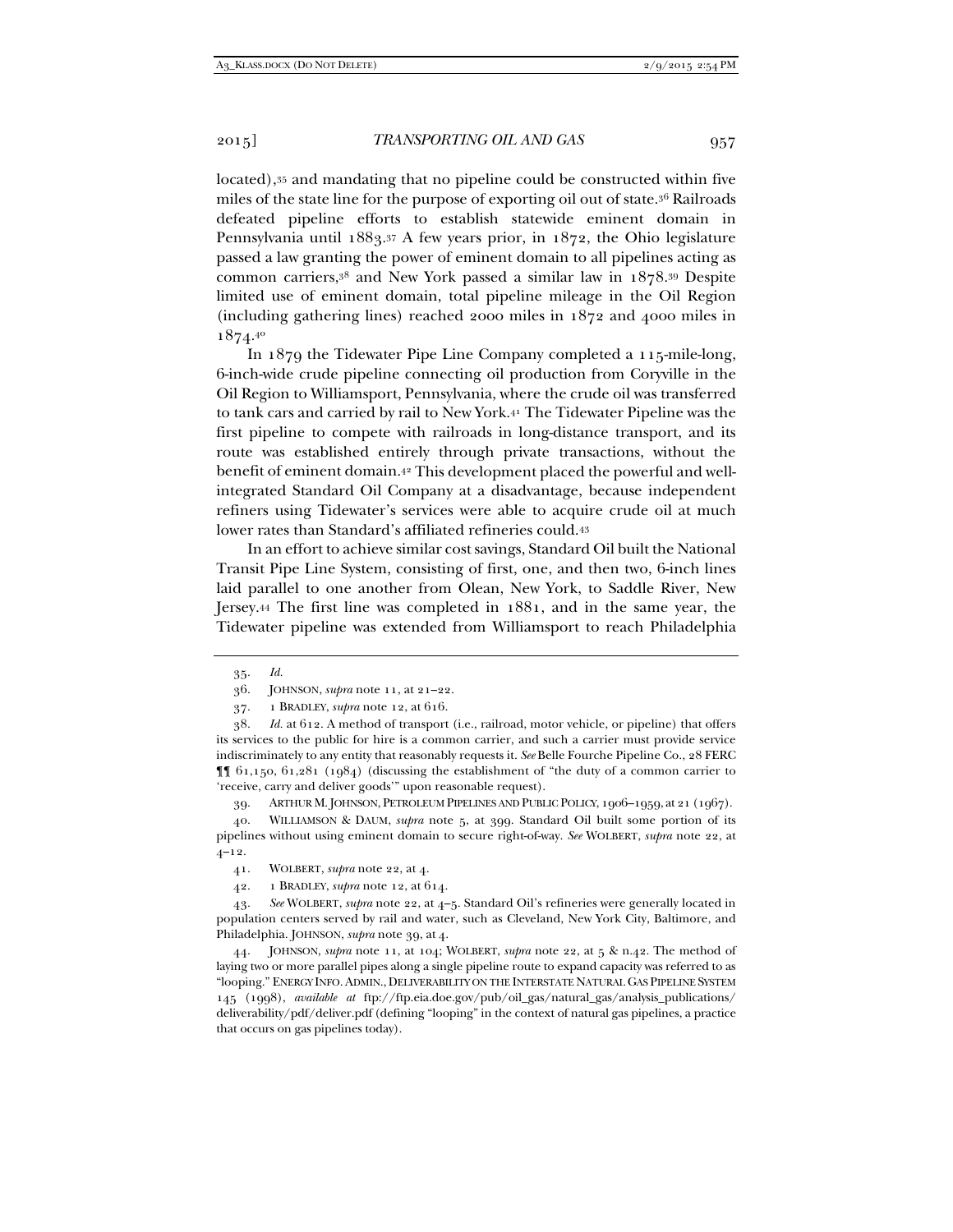refineries.45 The Tidewater was eventually extended to Bayonne, New Jersey (just southwest of New York City) in 1888, but by that time Standard Oil had acquired the independent refineries that had previously done business with Tidewater, forcing the pipeline company into an agreement with Standard Oil.46 Independent producers in the Pennsylvania Oil Region collaborated with independent inland refiners in an attempt to overcome discriminatory railroad rates.47 They formed the United States Pipe Line Company in 1892 and completed a 180-mile crude oil pipeline from the northwestern Pennsylvania fields to Wilkes-Barre, Pennsylvania, and another pipeline carrying refined products to Wilkes-Barre from independent refiners located in the Oil Region of western Pennsylvania—an even more important technological development.48 These developments exemplify numerous efforts throughout the Appalachian Field49 to situate, expand, and improve transportation infrastructure to carry oil and petroleum products from the most productive fields to refineries and end users at the most advantageous prices.

### 2. Industry Expansion and the Rise of Federal Regulation of Oil Pipelines

Industry continued to expand oil production and associated pipelines at the turn of the 20th century. The concentrated market power of a few firms, together with infrastructure limitations that persisted despite pipeline expansion, encouraged major changes in government oversight of pipelines. By 1895, the oil industry had developed producing wells in the Mid-Continent field in Kansas and Oklahoma (Indian Territory at the time), but early independent producers could not afford to build the long-distance pipelines necessary to transport the oil to distant markets, and rail rates were prohibitively expensive.50 Two small producers in the region had 150,000 barrels in storage, wells producing 1800 additional barrels on a daily basis, and no transportation options. They approached Standard Oil with their

 <sup>45.</sup> WOLBERT, *supra* note 22, at 5.

 <sup>46.</sup> *Id.* The loss of business caused Tidewater Pipe Line Company to enter an agreement with Standard Oil, whereby Standard would use 88.5% of the newly extended pipeline's capacity. *Id.* 

 <sup>47.</sup> *Id.* at 8.

 <sup>48.</sup> *Id.* Pipelines had only been used to transport refined products short distances from refineries to rail transfer points. *Id.* The new product line to Wilkes-Barre had a 2000 barrels per day (bpd) capacity and was able to transport three different grades of kerosene with minimal intermixing of the grades. *Id.* at 9.

 <sup>49.</sup> The Appalachian Field refers to an oil-producing area encompassing portions of Tennessee, Kentucky, West Virginia, Ohio, Pennsylvania, and New York. The "Oil Region" of northwestern Pennsylvania is found within the larger Appalachian Field.

 <sup>50.</sup> JOHNSON, *supra* note 39, at 17. The Mid-Continent field had been discovered in 1892, but was only drawing local attention at the time. *Id.* By 1906, several 12-inch diameter lines had been built though 8-inch lines were the norm. *Id.* at 18; *see also* WOLBERT, *supra* note 22, at 11–12. A 460-mile crude pipeline was built from eastern Kansas to Indiana to connect to Standard's Whiting refinery and its pipelines running east. WOLBERT, *supra* not 22, at 10.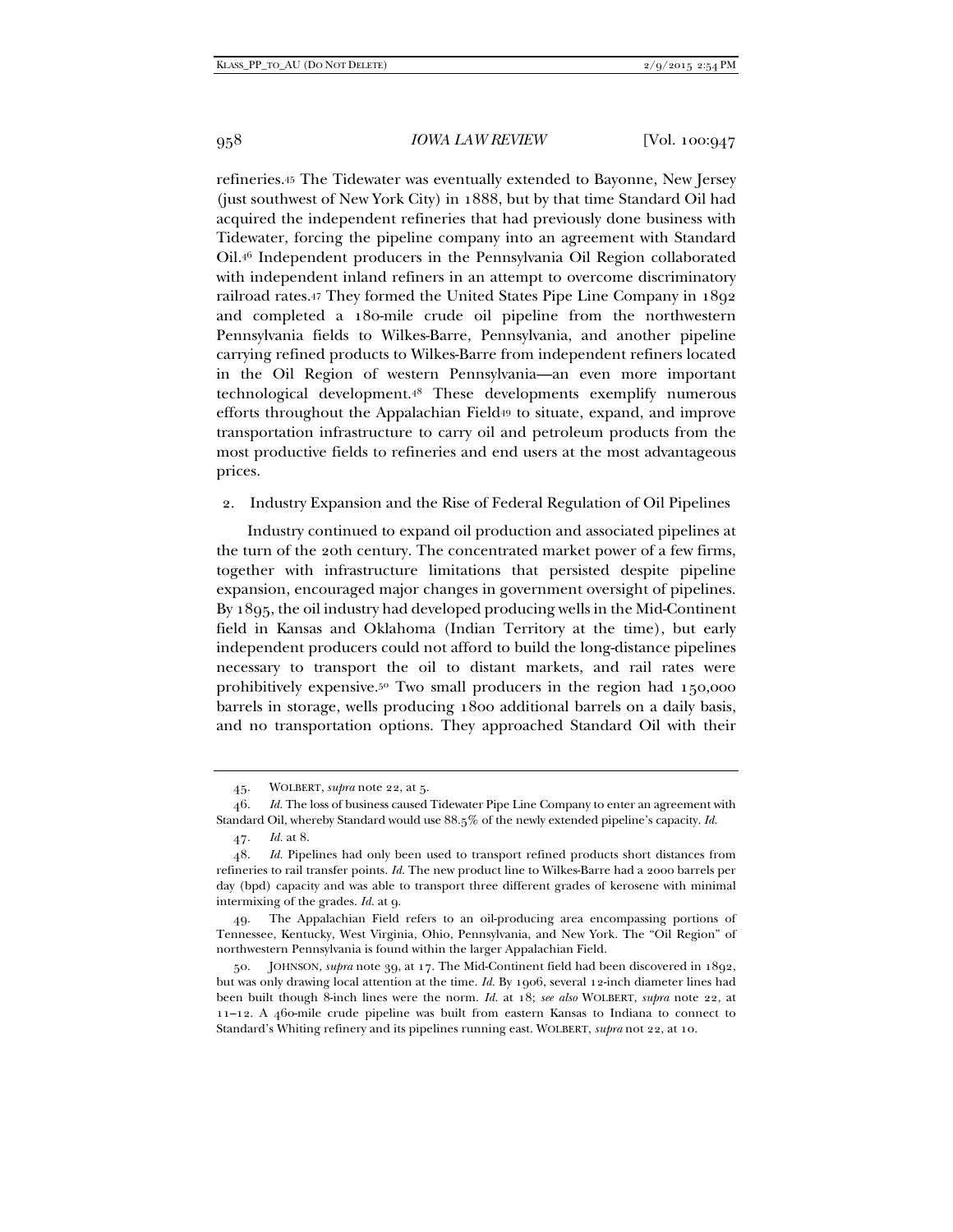dilemma and Standard purchased their leases, setting off an "oil fever" in the Mid-Continent field.51

Before 1900 almost all crude oil production occurred in the Appalachian and Lima-Indiana fields,<sup>52</sup> but trends quickly shifted as the oil industry exploited new areas. The 1901 "Spindletop" strike near Beaumont, Texas, which spurted oil more than 100 feet high for over a week, sparked intense land speculation.53 The well produced 75,000 to 100,000 barrels per day, commencing a Texas oil boom that continues today.54 Producers discovered other oil-rich areas in Texas soon after Spindletop and built new pipelines to connect the region to coastal refinery towns and Houston within a few years.55 The Beaumont strike location allowed new entrants to compete with older, dominant oil companies because producers could ship crude and petroleum products by water.56 California also had important oil fields that, as of 1905, were producing more oil than those in any other state.57 Most crude oil produced in California was shipped long distances by rail or water, the state's pipeline operators were not common carriers, and its pipeline infrastructure was intrastate in nature.58

By 1900 there were 6800 miles of crude oil pipelines in the United States, and approximately 90% of the investment in those miles had come from companies affiliated with Standard Oil.59 By this time the major oil companies were fully integrated and engaged in all phases of the oil business production, transportation, marketing, and refining.<sup>60</sup> As of 1904, Standard Oil had acquired producing affiliates that churned out 9 million barrels of crude in that year, while Standard's pipelines carried 28 million of the 30

 <sup>51.</sup> JOHNSON, *supra* note 39, at 17–18.

 <sup>52.</sup> JOHNSON, *supra* note 11, at 211.

 <sup>53.</sup> Robert Wooster & Christine Moor Sanders, *Spindletop Oilfield*, TEX. ST. HIST.ASS'N (June 15, 2010), http://www.tshaonline.org/handbook/online/articles/dos03.

 <sup>54.</sup> Texas produced over 920 million barrels of oil in 2013. *See Petroleum & Other Liquids: Crude Oil Production*, U.S. ENERGY INFO. ADMIN., http://www.eia.gov/dnav/pet/pet\_crd\_crpdn\_ adc\_mbbl\_a.htm (set period-unit in interactive graph to "Annual-Thousand Barrels") (last visited Jan. 20, 2015). In the 1950s, late-1960s, and 1970s, Texas regularly produced over a billion barrels of oil annually. *See Crude Oil Production and Well Counts (since 1935)*, RAILROAD COMMISSION OF TEX., http://www.rrc.state.tx.us/oil-gas/research-and-statistics/production-data/historicalproduction-data/crude-oil-production-and-well-counts-since-1935/ (last visited Jan. 20, 2015).

 <sup>55.</sup> WOLBERT, *supra* note 22, at 10–11.

 <sup>56.</sup> JOHNSON, *supra* note 39, at 14–15. Gulf Oil, Sun Oil, and The Texas Oil Company (Texaco) formed and competed with Standard Oil. WOLBERT, *supra* note 22, at 11. Gulf and Texaco built pipelines from Oklahoma fields to their Sabine, Texas-area refineries, representing just a few of the pipelines connecting the Mid-Continent field to refineries at points south and east. *Id.* at 12.

 <sup>57.</sup> JOHNSON, *supra* note 11, at 211.

 <sup>58.</sup> WOLBERT, *supra* note 22, at 11.

 <sup>59.</sup> JOHNSON, *supra* note 39, at 3.

 <sup>60.</sup> *Id.* at 7.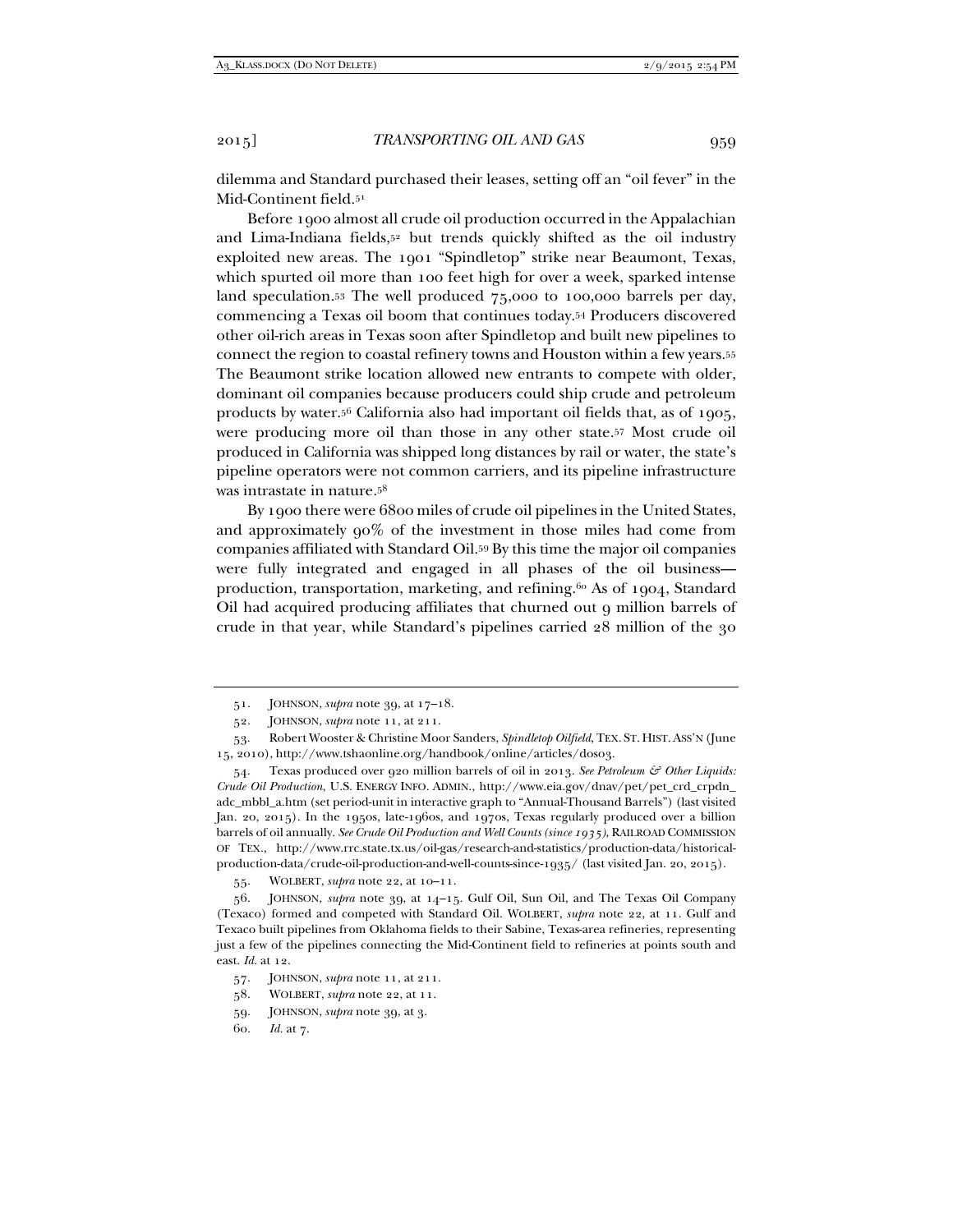million total barrels that were transported out of U.S. oil fields in  $1904$ .<sup>61</sup> Other producers and refiners—particularly independent ones—sought legal change to counter Standard Oil's power.62 They thought Standard's advantages could be countered if all pipelines had the power of eminent domain and were forced to be common carriers.<sup>63</sup>

Refineries in Kansas complained to Congress that they were unable to ship crude out of the state due to the monopolistic practices of Standard Oil and the railroads.64 The precursor to the Federal Trade Commission investigated their complaints, and Congress launched an investigation into the price disparity between Kansas crude and petroleum products derived from it.65 This ultimately resulted in the enactment of the Hepburn Act of 1906, which expanded Interstate Commerce Commission ("ICC") authority to include interstate oil pipelines and made pipelines common carriers, thus "mandat[ing] just and reasonable rates, nondiscriminatory treatment of shippers, and ICC approval of filed rate tariffs."66

Interstate pipeline companies developed several techniques to avoid common carrier designation after passage of the Hepburn Act. For one, pipelines' high rates and minimum-tender requirements prevented use by unaffiliated shippers.67 Another pipeline company tactic was to piece together segments of intrastate pipelines in order to disclaim identity as a pipeline engaging in interstate commerce.68 Producers continued to complain about the lack of market options for their oil, and in 1912, the ICC held a hearing

 <sup>61.</sup> *Id.* at 11. For an analysis of some of the reasons why Standard Oil was able to obtain control over the oil production and distribution industry, see George L. Priest, *Rethinking the Economic Basis of the Standard Oil Refining Monopoly: Dominance Against Competing Cartels*, 85 S. CAL. L. REV. 499, 542–57 (2012).

 <sup>62.</sup> JOHNSON, *supra* note 39, at vii.

 <sup>63.</sup> *Id.* at 20. Pipelines had the power of eminent domain in ten states by 1906, including in California, Colorado, Indiana, Kentucky, New York, Ohio, Pennsylvania, Texas, West Virginia, and Wyoming. *Id.* at 21 n.1.

 <sup>64.</sup> *Id.* at 23.

 <sup>65.</sup> *Id.* 

 <sup>66.</sup> Elisabeth R. Myers, *Oil*, *in* ENERGY LAW AND TRANSACTIONS § 3.06[2] (David J. Muchow & William A. Mogel eds., 2013); *see also* JOHNSON, *supra* note 39, at 23–26 (discussing the federal investigation of the oil industry in 1905).

 <sup>67.</sup> JOHNSON, *supra* note 39, at 53. On the other hand, these tender requirements could also be viewed as what was necessary to keep pipelines full, running at capacity, and thus operating at their most efficient per barrel cost. *Id.* at 47. But requirements did have the effect of hampering competition from smaller refiners who could not refine or store such large quantities of crude oil. *Id.*

 <sup>68.</sup> For example, Standard Oil organized the Oklahoma Pipe Line Company to build and operate a pipeline across Oklahoma; Prairie Oil & Gas—a Standard Oil affiliate in Kansas constructed and operated a pipeline across Arkansas, which had no common carrier requirement; and Standard Oil of Louisiana operated a final pipeline segment across that state. JOHNSON, *supra* note 39, at 41–42. Segments were under separate ownership, and ownership of the oil was transferred at each state border crossing. *Id.* The pipeline ran from the Glenn Pool field near Tulsa to Baton Rouge. *Id.* at 41.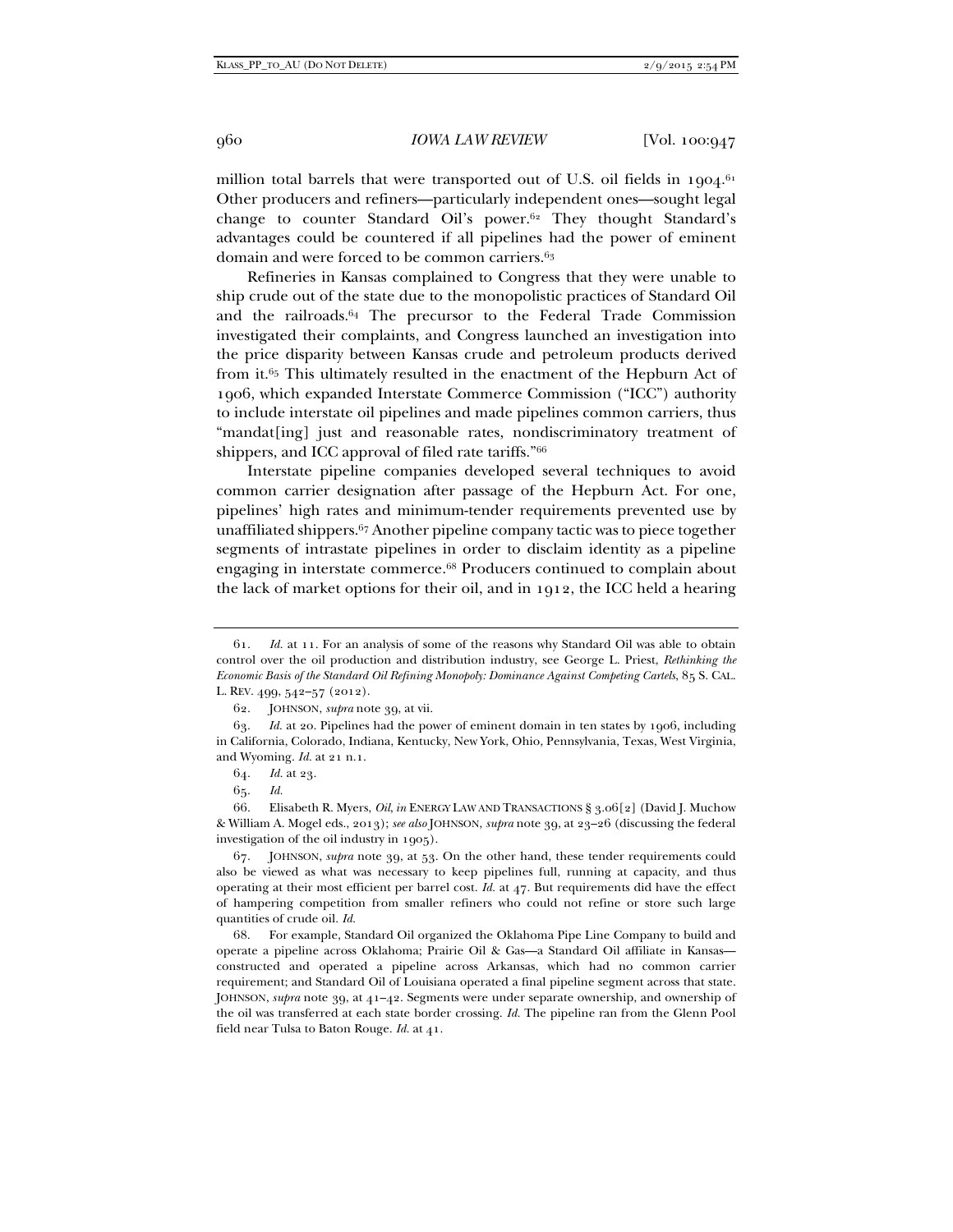when 13 interstate oil pipeline companies failed to file tariffs after the ICC ordered a group of 60 of them to do so.69 Pipeline companies argued that their private investments should not be turned into common carriers by statute.70 The ICC ordered the 13 companies in violation to file rates, prompting the pipelines' appeal to the short-lived Commerce Court, which in turn issued an injunction halting the ICC's order.71 The ICC appealed to the Supreme Court, which granted certiorari to hear *United States v. Ohio Oil Co.* along with additional related cases, now referred to collectively as *The Pipe Line Cases*.72

In *Ohio Oil Co.*, the U.S. Supreme Court held that Standard Oil and its subsidiaries violated the Interstate Commerce Act ("ICA") by refusing to carry oil for the public unless the oil was first sold to Standard Oil on its own terms73 and that the ICA did not violate the Fifth Amendment.74 *Ohio Oil Co.* followed a 1911 Supreme Court decision, which held "that the Standard Oil Company of New Jersey and its subsidiary companies constitute a combination in restraint of interstate commerce, and that they have attempted to monopolize and have monopolized parts of such commerce."75 That decision resulted in Standard Oil's division into multiple affiliates.76 "Ten [new] common-carrier pipeline companies and three partially or wholly integrated oil companies owning pipelines [as part of their integrated operations] were separated from Standard Oil Company (New Jersey)."77

## 3. 20th Century Oil Pipeline Expansions

The Supreme Court's decisions, which diffused market power in the industry, coupled with increased demand for gasoline in the transportation sector, led to new oil transportation infrastructure as well as new legal challenges. The public had long valued petroleum as a source of refined illuminants, but oil's combustible qualities were increasingly appreciated by

 <sup>69.</sup> *Id.* at 74.

 <sup>70.</sup> *Id.* Standard Oil argued that it had not availed itself of eminent domain, nor had it ever acted as a common carrier, and thus refused to acknowledge the new law applied to its pipelines. *Id.*

 <sup>71.</sup> *Id.* at 77–78.

 <sup>72.</sup> *See generally* United States v. Ohio Oil Co., 234 U.S. 548 (1914).

 <sup>73.</sup> *Id.* at 560 (finding that the Hepburn Act's "evident purpose was to bring within [the ICA's] scope pipe lines that, although not technically common carriers, yet were carrying all oil offered, if only the offerers would sell at their price"); *id.* at 561 ("The whole case is that the appellees, if they carry, must do it in a way that they do not like. There is no taking and it does not become necessary to consider how far Congress could subject them to pecuniary loss without compensation in order to accomplish the end in view.").

 <sup>74.</sup> *Id.* at 561.

 <sup>75.</sup> Standard Oil Co. of N.J. v. United States, 221 U.S. 1, 82 (1911) (Harlan, J., concurring).

 <sup>76.</sup> JOHNSON, *supra* note 39, at 54.

 <sup>77.</sup> *Id.* at 65.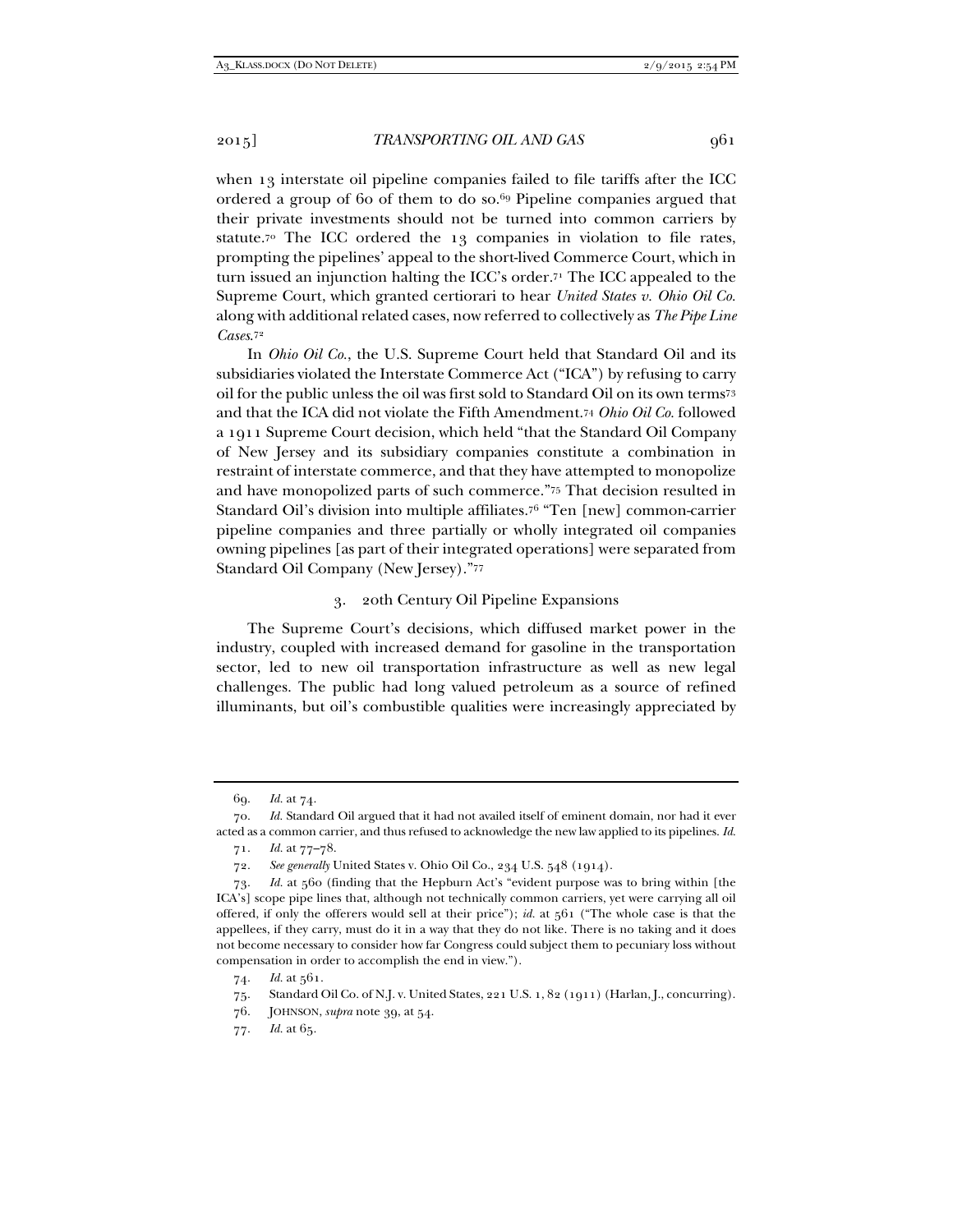the start of the 20th century. Gasoline demand rose as kerosene use decreased, making gasoline the leading refined petroleum product by 1919.78

Throughout the 1920s refineries located closer to producing areas and further from markets relied on railroads to carry gasoline to consumers.79 Railroads charged extremely high prices, and so refiners located in the Mid-Continent field joined in an effort to build a gasoline pipeline in the late 1920s.80 By 1940, pipelines carried 283 million barrel-miles of crude and 23.7 million barrel-miles of refined products.<sup>81</sup> Gasoline marketing became very competitive, which encouraged companies to integrate and become as selfsufficient as possible in production and transportation, which resulted in the construction, acquisition, and expansion of pipeline networks by companies that did their refining and marketing far from the oil fields. $82$  A pattern developed nationally, with crude oil pipelines emanating from interior areas in Texas, Louisiana, Oklahoma, and New Mexico, carrying oil south and north to refineries in the Gulf Coast and the Midwest.83

Despite the expansion of pipelines from producing areas to refineries in the early part of the 20th century, as late as 1940, almost all of the petroleum consumed on the East Coast was transported by tanker ship in coastal waters.84 These tankers quickly became targets for German submarines in World War II. Shortly after the attack on Pearl Harbor, large numbers of German U-boats arrived on the East Coast and less than six months into the conflict they had sunk  $55$  tankers. $85$  U-boat attacks reduced tanker deliveries to one-fifth the level of pre-war shipments.86 Just before the war began, two pipeline companies attempted to build major oil pipeline networks between Florida

 <sup>78.</sup> *Oil History Timeline*, OIL 150, http://www.oil150.com/about-oil/timeline/ (last visited Jan. 20, 2015). In 1914, the U.S. refined 1.5 billion gallons of gasoline and over 1.9 billion gallons of kerosene. In 1916, over 2 billion gallons of gasoline and less than 1.5 billion gallons kerosene were refined. JOHNSON, *supra* note 39, at 252.

 <sup>79.</sup> WOLBERT, *supra* note 22, at 15.

 <sup>80.</sup> *Id.* 

 <sup>81.</sup> *Id.* at 19. "One barrel, transported one mile, equals one barrel-mile." *See Safe Pipelines FAQs*, PIPELINE & HAZARDOUS MATERIALS SAFETY ADMIN., U.S. DEP'T OF TRANSP. (Aug. 29, 2007), http://www.phmsa.dot.gov/portal/site/PHMSA/menuitem.ebdc7a8a7e39f2e55cf2031050248 a0c/?vgnextoid=2c6924cc45ea4110VgnVCM1000009ed07898RCRD&vgnextchannel=f728066 5b91ac010VgnVCM1000008049a8c0RCRD&vgnextfmt=print; *see also* Comment, *Public Control of Petroleum Pipe Lines*, 51 YALE L.J. 1338, 1338 & n.2 (1942) ("The strategic position of pipe lines in the petroleum industry derives partly from the importance of transportation in an industry with widely separated producing, refining, and consuming areas. . . . The three states of Texas, California, and Oklahoma together produced 77% of the total crude oil of the United States in 1937, but consumed only 16% of the gasoline. On the other hand, all states east of Indiana, Kentucky, Tennessee, and Georgia produced 3% of the total crude oil in 1937, but consumed 40% of the gasoline." (citation omitted)).

 <sup>82.</sup> JOHNSON, *supra* note 39, at 143.

 <sup>83.</sup> WOLBERT, *supra* note 22, at 19.

 <sup>84.</sup> JOHNSON, *supra* note 39, at 307–08.

 <sup>85.</sup> WOLBERT, *supra* note 22, at 20.

 <sup>86.</sup> *Id.*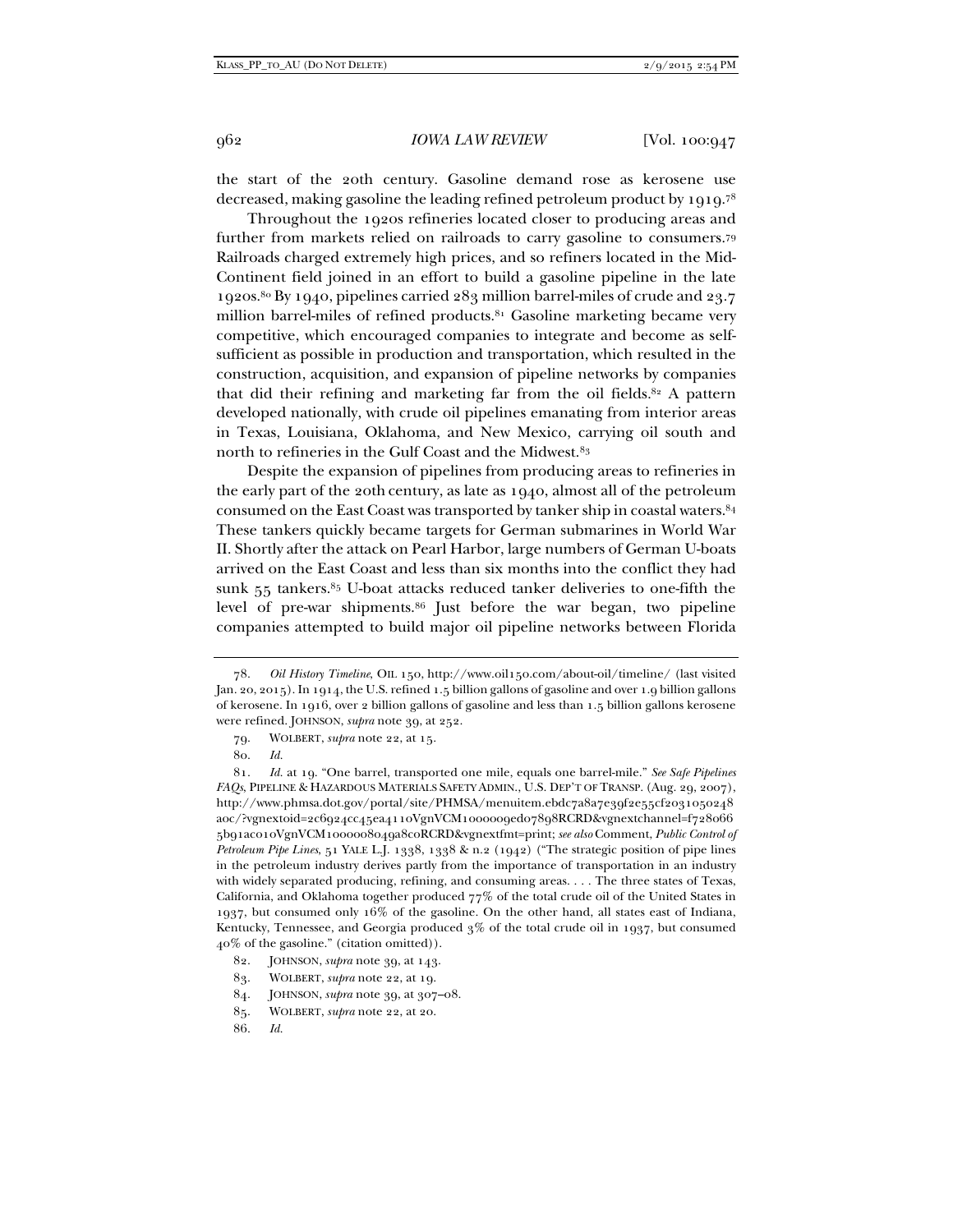and Tennessee and between Louisiana and North Carolina, with lateral lines branching out to reach various markets in between.<sup>87</sup> Both traveled through Georgia, a state which had no eminent domain law at the time and whose legislature resisted pipeline pressure to pass such a law.88 Railroads successfully blocked pipeline attempts to gain rights-of-way in Georgia until Congress enacted the Cole Act, which granted interstate pipelines the power of eminent domain in cases where the President determined such pipelines' services were necessary for the national defense.<sup>89</sup> President Roosevelt decided both pipelines were necessary and the two lines were swiftly completed in 1941 and 1942.90

Roosevelt determined that a number of other pipelines were necessary, with "Big Inch" and "Little Big Inch" among the most ambitious projects at the time. "Big Inch" was a 24-inch crude line constructed from Longview, Texas, to Phoenixville, Pennsylvania, where it then split and part of its cargo went to New York while the other portion went to Philadelphia.91 "Little Big Inch" was a 20-inch products pipeline constructed from Beaumont, Texas, to Linden, New Jersey.92 By the end of the war there were about 150,000 miles of pipeline and average haul distances were 18 miles for gathering lines, 325 miles for crude oil, and 382 miles for products.93 Federal eminent domain authority for oil pipelines under the Cole Act expired in 1943, and today interstate and intrastate oil pipelines may only obtain eminent domain authority under state law.94

After World War II, imports and domestic production increased and pipeline networks expanded to keep pace with demand for petroleum products. A dominant pattern developed, with imports arriving at the Gulf Coast, crude oil being shipped to Midwest refineries, and refined products being shipped north.95 American demand for petroleum outpaced the growth of domestic oil supplies, and the United States began to import oil by the late

 <sup>87.</sup> *Id.* at 19.

 <sup>88.</sup> *Id.* at 20.

 <sup>89.</sup> *Id.*; *see also* Act of July 30, 1941, Pub. L. No. 77-197, 55 Stat. 610. Most of the Cole Act terminated in 1943 according to its own terms as set out in section 9 of the Act. What remains of the Act is codified in 15 U.S.C. § 715 (2012).

 <sup>90.</sup> WOLBERT, *supra* note 22, at 20; *see also* William A. Mogel, *Ratemaking for Oil Pipelines in the Outer Continental Shelf*, 17 TULSA L.J. 469, 476–77 (1982) (discussing the Cole Act and other legal developments that allowed the pipelines to be built).

 <sup>91.</sup> WOLBERT, *supra* note 22, at 21.

 <sup>92.</sup> *Id.* 

 <sup>93.</sup> *Id.* at 22.

 <sup>94.</sup> *See supra* notes 89–90 and accompanying text (discussing the Cole Act); *infra* Part II.D (discussing state eminent domain authority for oil pipelines).

 <sup>95.</sup> This pattern is now reversing as crude is carried to Gulf Coast refineries from booming inland production areas. *See infra* Part II.B.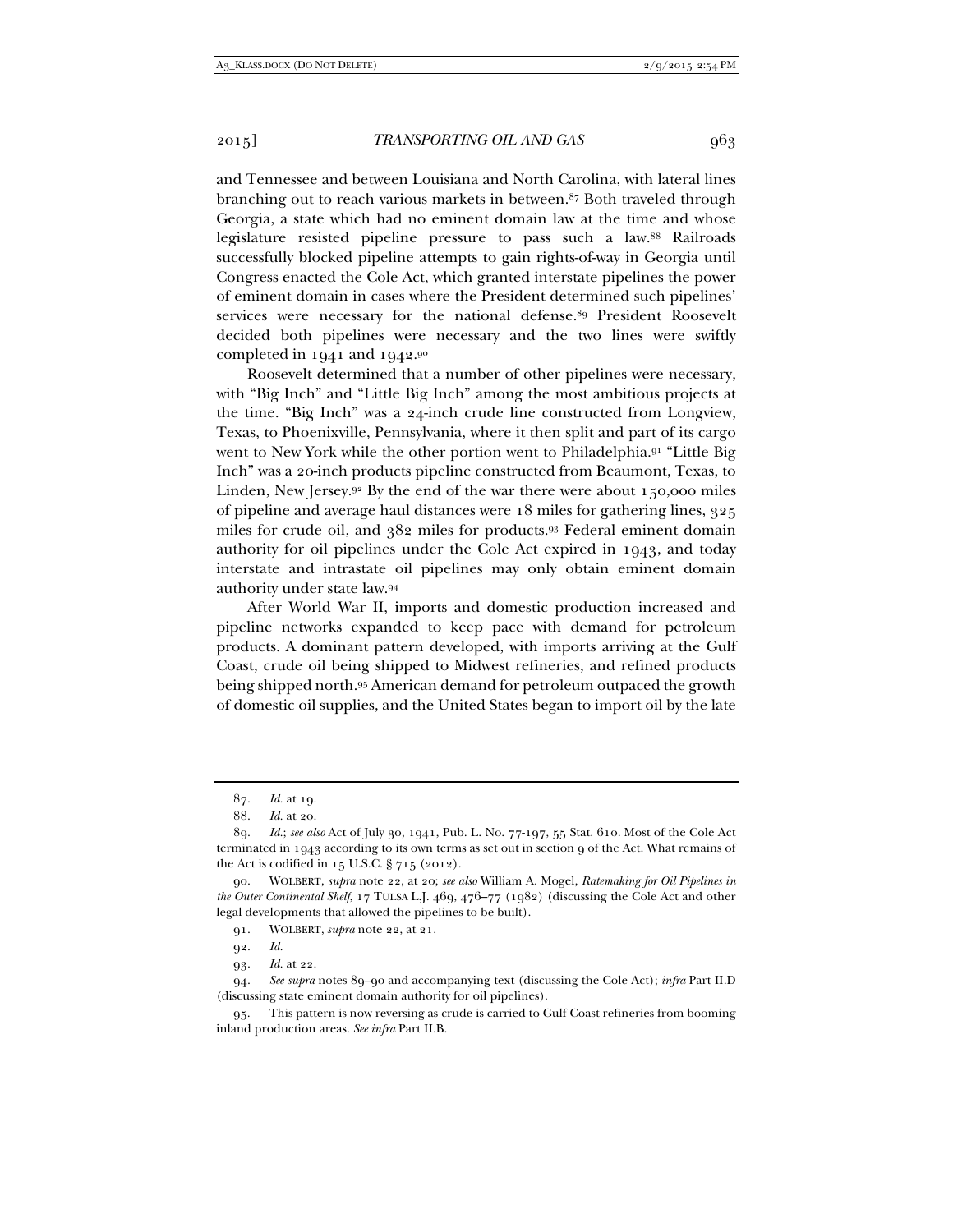1940s.96 Petroleum consumption accounted for about 38% of energy use in 1950 and 45% of energy use by 1975, but due to the 1970s energy crisis it declined to about  $40\%$ .97 In 1973, member states of the Organization of Petroleum Exporting Countries ("OPEC") placed an embargo on oil exports to the United States and other countries supporting Israel in the Arab–Israeli conflict.98 By the end of that year, the price of a barrel of oil had more than tripled99 and attention turned to energy security.100 Since then, the United States has been concerned about dependence on foreign oil, with worries increasing as imports and oil prices generally increased over the 60-year period between 1950 and 2010.101 Concern regarding the security of oil supplies aided the development of the Trans-Alaska Pipeline System ("TAPS"), an 800-mile, 48-inch pipeline which connects producing wells in Prudhoe Bay with tanker traffic in the all-season port of Valdez, Alaska.<sup>102</sup> Indeed, in passing the Trans-Alaska Pipeline Authorization Act in 1973, Congress found "[t]he early development and delivery of oil and gas from Alaska's North Slope to domestic markets is in the national interest because of growing domestic shortages and increasing dependence upon insecure foreign sources."103

U.S. petroleum production peaked in 1970 at 9.6 million barrels per day.104 A marked decline in domestic production commenced in 1986, but between 2008 and 2012, the trend reversed, with production rising from 5

99. The price per barrel rose from \$5 to \$16. *Id.* 

100. *Id.* at 390–91 ("Media coverage of energy issues changed in volume and in tone... Not surprisingly, public interest also increased dramatically. Although oil prices had leveled off somewhat in the mid-1970s, many people still expressed concern about overall energy issues. As one indicator of that increased awareness, consider the public's answer to the Gallup poll's question as to 'the most important problem facing this country today.' Although not even on the list of problems in 1973, energy ranked number 1 in 1974.").

 101. *See* NERURKAR, *supra* note 96, at 1 fig.1. Oil imports dropped sharply in the mid-1970s but increased again in the mid-1980s, and have once again fallen from a peak in 2005. *Id.* 

 102. *See* ALYESKA PIPELINE SERV. CO., FACTS: TRANS ALASKA PIPELINE SYSTEM (2013), *available at*  http://www.alyeska-pipe.com/assets/uploads/pagestructure/NewsCenter\_MediaResources\_Fact Sheets\_Entries/635078372894251917\_2013AlyeskaTAPSFactBook.pdf; THE ALASKA PIPELINE (WGBH Educational Foundation 2006) (transcript available at http://www.pbs.org/wgbh/ amex/pipeline/filmmore/pt.html) (discussing the controversy and lawsuits over TAPS as a result of potential adverse environmental impacts from spills).

 103. 43 U.S.C. § 1651 (2012); *see also* 61 AM. JUR. 2D *Pipelines* § 8 (2014) ("The Trans-Alaska Pipeline Authorization Act provided the mechanism for accelerated approval of the various permits and grants of rights-of-way required for the construction, operation, and maintenance of the Trans-Alaska oil pipeline system." (citation omitted)).

104. BEHRENS & GLOVER, *supra* note 97, at 9 tbl.4.

 <sup>96.</sup> *See* NEELESH NERURKAR, CONG. RESEARCH SERV., R42465, U.S. OIL IMPORTS AND EXPORTS 1 (2012).

 <sup>97.</sup> CARL E. BEHRENS & CAROL GLOVER, CONG. RESEARCH SERV., R40187, U.S. ENERGY: OVERVIEW AND KEY STATISTICS 4 (2012).

 <sup>98.</sup> *See* Ian Ostrander & William R. Lowry, *Oil Crises and Policy Continuity: A History of Failure to Change*, 24 J. POL'Y HIST. 384, 390 (2012).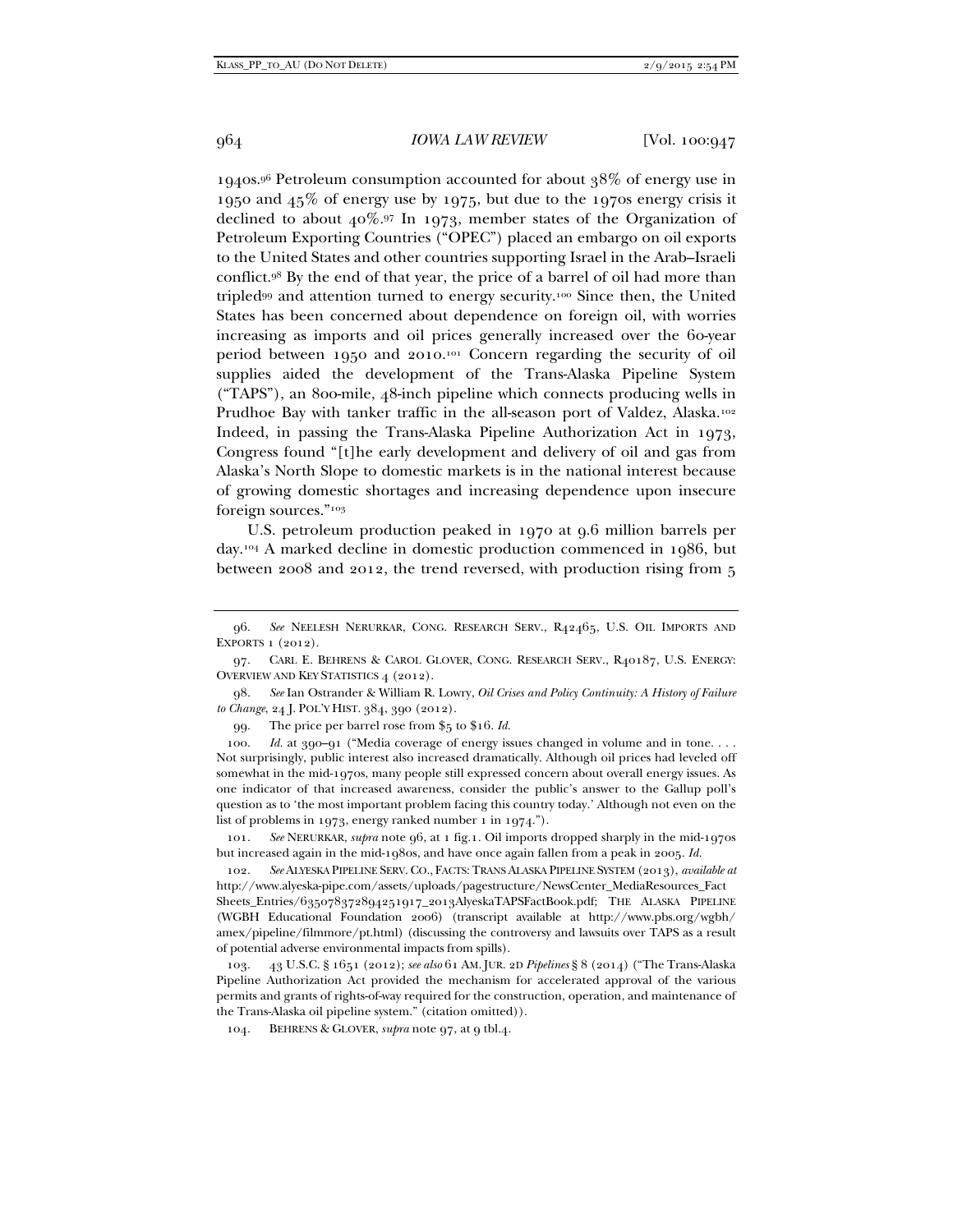million barrels to 6.5 million barrels per day.105 As detailed in the next Section, "technological advances and relatively high oil prices" have encouraged development of shale and other tight oil formations, which has led to a resurgence in domestic oil production in the United States, placing new pressures on oil transportation infrastructure.<sup>106</sup>

#### *B. MODERN OIL PRODUCTION, INFRASTRUCTURE, AND TRANSPORTATION*

# 1. Hydraulic Fracturing and 21st Century U.S. Oil Production

After decades of declining domestic petroleum production, the shale oil and gas "revolution" brought about major changes in U.S. oil production. Widespread use of hydraulic fracturing techniques and directional drilling in the late 2000s and early 2010s has completely transformed the U.S. oil industry. This increase in production has brought with it new assessments of the United States' role in global oil markets as well as challenges associated with transporting new oil resources to refineries and markets. The significance of this change is difficult to overstate.

Between 2011 and 2012, U.S. "[c]rude oil production increased by 790,000 barrels per day," which, at the time, was "the largest increase in annual output since the beginning of U.S. commercial crude oil production in 1859."107 Production from tight oil and shale formations accounted for 35% of total U.S. oil production in 2012.108 According to the Energy Information Administration ("EIA"), total U.S. crude oil output was forecast to rise 815,000 barrels per day in 2013 to 7.25 million barrels per day,<sup>109</sup> an estimate that was somewhat less than the actual daily production of 7.45 million barrels in 2013.110 Growth in total U.S. crude oil production is expected to continue until about 2021, after which the EIA projects it will begin to decline.111 Most of this growth "will come from drilling in tight rock"

 109. SHORT-TERM ENERGY OUTLOOK SUPPLEMENT, *supra* note 107, at 1; *see also* ANNUAL ENERGY OUTLOOK 2013, *supra* note 105, at 2–6.

 110. *Crude Oil Production*, U.S. ENERGY INFO. ADMIN., http://www.eia.gov/dnav/pet/ pet\_crd\_crpdn\_adc\_mbblpd\_a.htm (last visited Jan. 20, 2015).

 <sup>105.</sup> U.S. ENERGY INFO. ADMIN., ANNUAL ENERGY OUTLOOK 2013 WITH PROJECTIONS TO 2040, at 2 (2013) [hereinafter ANNUAL ENERGY OUTLOOK 2013], *available at* http://www.eia. gov/forecasts/archive/aeo13/pdf/0383(2013).pdf.

 <sup>106.</sup> *Id.* 

 <sup>107.</sup> U.S. ENERGY INFO. ADMIN., SHORT-TERM ENERGY OUTLOOK SUPPLEMENT 1 (2013) [hereinafter SHORT-TERM ENERGY OUTLOOK SUPPLEMENT], *available at* http://www.eia.gov/ forecasts/steo/special/pdf/2013\_sp\_02.pdf.

 <sup>108.</sup> U.S. ENERGY INFO. ADMIN., ANNUAL ENERGY OUTLOOK 2014 WITH PROJECTIONS TO 2040, at 2 (2014) [hereinafter ANNUAL ENERGY OUTLOOK 2014], *available at* http://www.eia. gov/forecasts/aeo/pdf/0383(2014).pdf.

 <sup>111.</sup> *See generally* ANNUAL ENERGY OUTLOOK 2014, *supra* note 108. Despite an expected downturn in crude oil prices in 2015—and a corresponding projected decline in drilling activity—the EIA reported in 2014 that "[o]il prices remain high enough to support development [sic] drilling activity in the Bakken, Eagle Ford, Niobrara, and Permian Basin, which contribute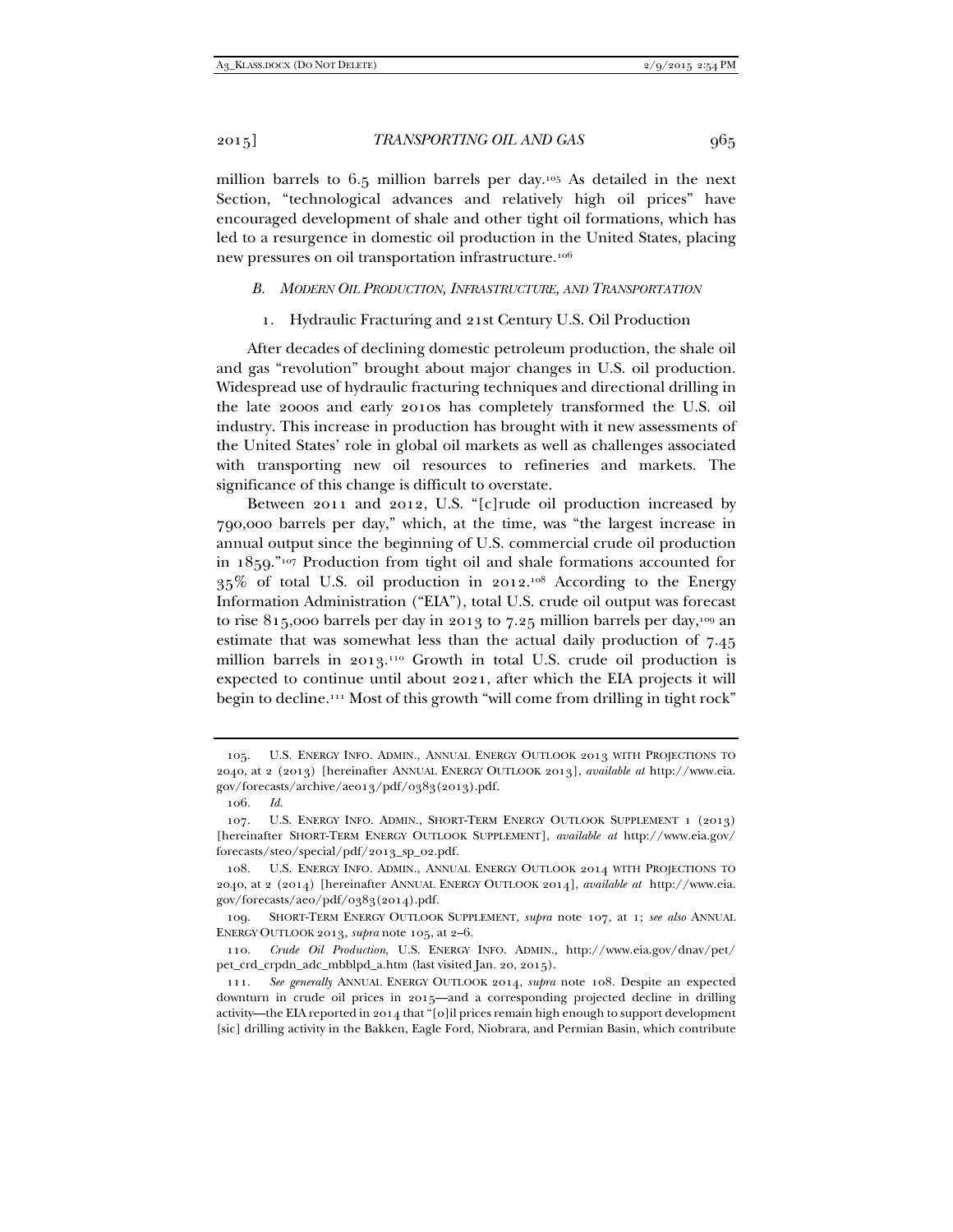and shale formations in North Dakota and Texas,<sup>112</sup> fueled by improved technologies in horizontal drilling and hydraulic fracturing, which allows recovery of oil (and natural gas, as discussed in Part III) from sources that were not historically viable for production.<sup>113</sup> Currently, the most important basins for oil production growth are: (1) the Williston Basin in North Dakota and Montana, which includes the Bakken Formation; (2) the Western Gulf Basin in southern Texas, which includes the Eagle Ford Formation; and (3) the Permian Basin in western Texas and southeastern New Mexico, which includes the Spraberry and Wolfcamp formations.114

Beyond the next decade, oil production in the United States and Canada is expected to increase from 8.3 million barrels in 2010 to 12.7 million barrels in 2035.<sup>115</sup> In the United States alone, EIA projected a greater than  $30\%$ increase in oil production "from 5.7 million [barrels per day] in 2011 to 7.5 million [barrels per day] in 2019 and remaining greater than 6 million [barrels per day] through 2040, with production increases stemming from" onshore tight oil and shale formations.116 Of the almost 6.5 million barrels produced per day in 2012 in the United States, Texas produced 2 million barrels (30% of the total), federal offshore sites accounted for 19% of production with 1.3 million barrels, and North Dakota outpaced California and Alaska for the first time, with nearly 700,000 barrels (10% of total production).117 The Bakken formation in North Dakota is credited with

 114. *See Hydraulic Fracturing*, USGS, http://energy.usgs.gov/OilGas/UnconventionalOilGas/ HydraulicFracturing.aspx (last visited Jan. 20, 2015); *National Oil and Gas Assessment*, USGS, http:// energy.usgs.gov/OilGas/AssessmentsData/NationalOilGasAssessment.aspx (select areas on map to view information) (last visited Jan. 20, 2015). *See generally* Wiseman, *supra* note 113 (arguing that as resources deplete, extraction is increasing in areas closer to human populations including in Texas, New York, and Pennsylvania).

 115. INGAA FOUND., INC., NORTH AMERICAN NATURAL GAS MIDSTREAM INFRASTRUCTURE THROUGH 2035: A SECURE ENERGY FUTURE 12 (2011), *available at* http://www.ingaa.org/File. aspx?id=14911 (discussing the projected  $1.7\%$  annual increase in production, mainly from western Canada oil sands and the U.S. Northeastern Rocky Mountains—North Dakota, Montana, Wyoming, and Colorado).

 116. Christopher E. Smith, *Crude, Products Plans Push 2013 Construction Sharply Higher*, OIL & GAS J., Feb. 2013, at 80, 81. In its 2014 annual energy report, the EIA projected a reference case in which total U.S. crude production reached 9.6 million barrels per day by 2019, an increase from its 2013 report. ANNUAL ENERGY OUTLOOK 2014, *supra* note 108, at MT-28.

117. See Petroleum & Other Liquids: Crude Oil Production, supra note 54; see also David Shaffer, *Bottleneck Hampers N.D. Oil*, STAR TRIB. (June 3, 2012, 10:52 AM), http://www.startribune.com/

the majority of U.S. oil production growth." *Despite Lower Crude Oil Prices, U.S. Crude Oil Production Expected to Grow in 2015*, U.S. ENERGY INFO. ADMIN. (Dec. 12, 2014), http://www.eia.gov/today inenergy/detail.cfm?id=19171.

 <sup>112.</sup> SHORT-TERM ENERGY OUTLOOK SUPPLEMENT, *supra* note 107, at 1.

 <sup>113.</sup> *Id.; see also* U.S. DEP'T OF ENERGY, WHY IS SHALE GAS IMPORTANT? 1 (2013), *available at* http://www.energy.gov/sites/prod/files/2013/04/f0/why\_is\_shale\_gas\_important.pdf (discussing the impact new technology has had on the supply of shale gas); Hannah Wiseman, *Untested Waters: The Rise of Hydraulic Fracturing in Oil and Gas Production and the Need to Revisit Regulation*, 20 FORDHAM ENVTL. L. REV. 115, 118–21 (2009) (describing new drilling techniques used in unconventional oil and gas production).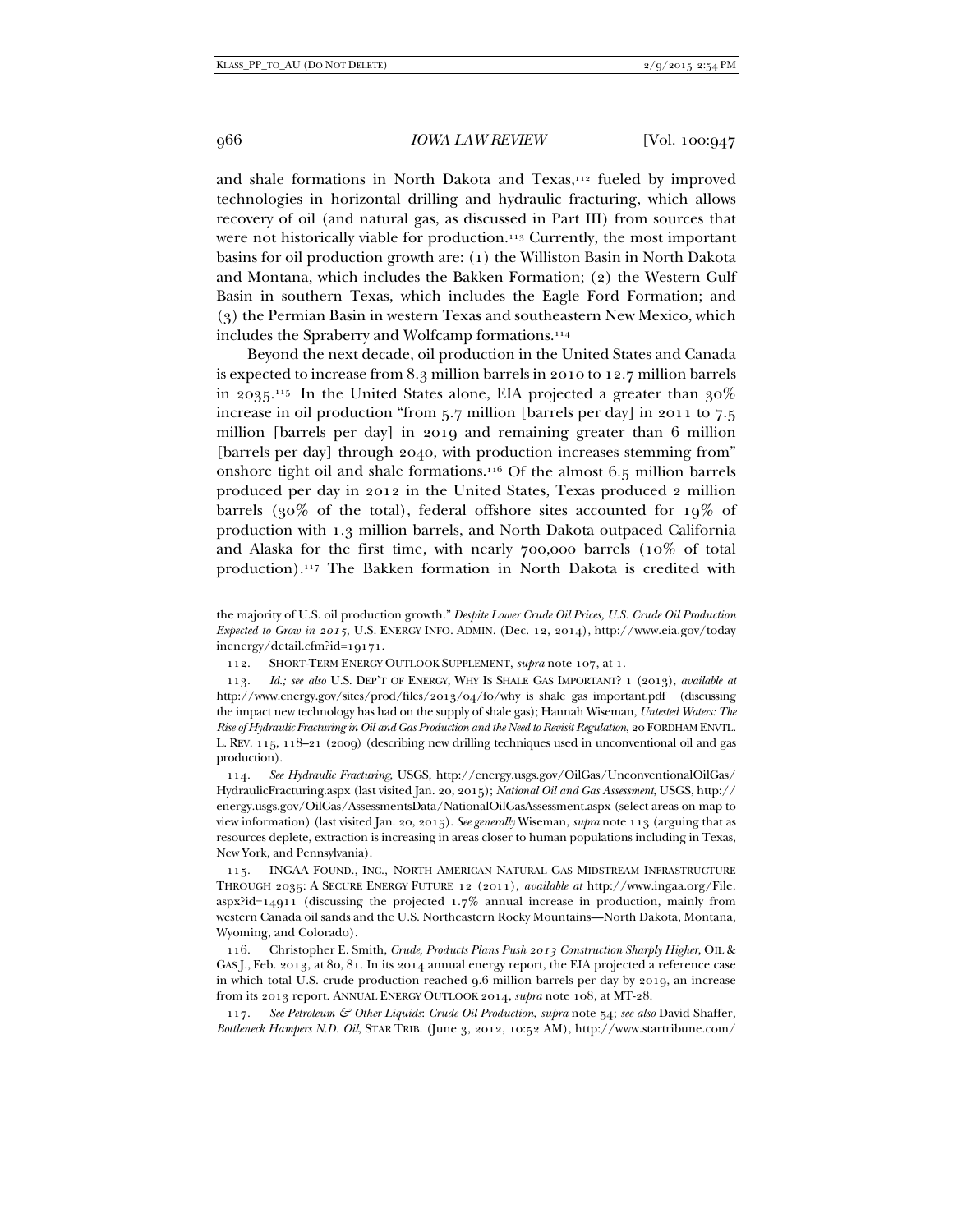"spur[ring] a U.S. energy renaissance," helping increase U.S. production to 7.56 million barrels per day during one week in July 2013.118 In November 2013, EIA projected that North Dakota would produce over 1 million barrels per day of oil by December 2013,119 a threshold the state passed a few months later than expected, in April 2014.120 These dramatic projected increases in production, along with expected increases in refining capacity, are driving significant expansions in oil transportation infrastructure, as well as significant social and environmental changes.<sup>121</sup>

Natural gas liquids ("NGLs") are an increasingly important byproduct of oil and natural gas production.122 NGLs are liquid hydrocarbons, such as

 119. *See Bakken Oil Production Forecast to Top 1 Million Barrels Per Day Next Month*, U.S. ENERGY INFO. ADMIN. (Nov. 15, 2013), www.eia.gov/todayinenergy/detail.cfm?id=13811.

 120. David Shaffer, *N.D. Oil Production Tops 1 Million-Barrels-a-Day Milestone*, STAR TRIB. (June 17, 2014, 11:08 PM), http://www.startribune.com/business/263507621.html. As of October 2014, North Dakota continued to produce over 1 million barrels of oil per day. *See North Dakota Field Production of Crude Oil*, U.S. ENERGY INFO. ADMIN., http://www.eia.gov/dnav/pet/hist/ LeafHandler.ashx?n=PET&s=MCRFPND2&f=M.

 121. Christopher J. Barr, *Growing Pains: FERC's Responses to Challenges to the Development of Oil Pipeline Infrastructure*, 28 ENERGY L.J. 43, 48–49 (2007). This argument assumes continuing demand for petroleum as a major energy source; climate change and the problem of greenhouse gas ("GHG") emissions may alter demand for fossil fuels. For a discussion of the range of adverse social impacts arising from the oil boom in North Dakota, see Joshua P. Fershee, *The Oil and Gas Evolution: Learning from the Hydraulic Fracturing Experiences in North Dakota and West Virginia*, 19 TEX. WESLEYAN L. REV. 23, 26–27 (2012) (discussing the rise in public safety concerns, truck traffic, housing shortages, inflation, and gas flaring in western North Dakota); Curt Brown, *Life in the Boom: Cast Adrift on the Ocean of Oil*, STAR TRIB., http://www.startribune.com/local/ 236894631.html (last visited Jan. 20, 2015) (examining, in Part 5 of a six-part series, how longtime residents of western North Dakota are leaving because of the rise in crime, housing prices, adverse alteration of the landscapes, and fundamental changes in their way of life caused by the oil boom).

 122. The U.S. petrochemical industry benefits from a recent trend of increasing domestic production and cheaper NGL prices as it competes with European and Asian petrochemical producers. CHARLES K. EBINGER & GOVINDA AVASARALA, BROOKINGS ENERGY SECURITY INITIATIVE NATURAL GAS TASK FORCE, NATURAL GAS BRIEFING DOCUMENT #1: NATURAL GAS LIQUIDS 8 (2013), *available at* http://www.brookings.edu/~/media/Research/Files/Reports/2013/04/01 %20natural%20gas%20ebinger%20avasarala/Natural%20Gas%20Briefing%201%20pdf.pdf.

The industry is a major consumer of ethane, which constitutes 40% of NGL production. *Id.* at 10. Ethane is a component of ethylene, which is used in the production of plastics and other goods. *Id.* at 7. NGLs also drive production decisions because they tend to fetch higher prices than dry gas, and thus encourage producers to exploit wet gas plays where they can produce NGLs and dry gas. *Id.* at 10; *see also infra* note 156 and accompanying text (discussing the projected need for enhanced NGL transport infrastructure).

business/156545595.html (noting that the large volume of oil being produced in North Dakota has created a transportation bottleneck in regional pipelines).

 <sup>118.</sup> Dan Murtaugh, *Bakken Crude Weakens to 7-Week Low as Pipeline Restart Expected*, BLOOMBERG (July 24, 2013, 12:16 PM), http://www.bloomberg.com/news/2013-07-24/bakken-crude-weakensto-7-week-low-as-pipeline-restart-expected.html. *See generally* Alan Riley, Op-Ed., *The Shale Revolution's Shifting Geopolitics*, N.Y. TIMES (Dec. 25, 2012), http://www.nytimes.com/2012/12/26/opinion/ global/the-shale-revolutions-shifting-geopolitics.html (discussing the geopolitical importance of U.S. energy self-sufficiency and natural gas as a transportation fuel).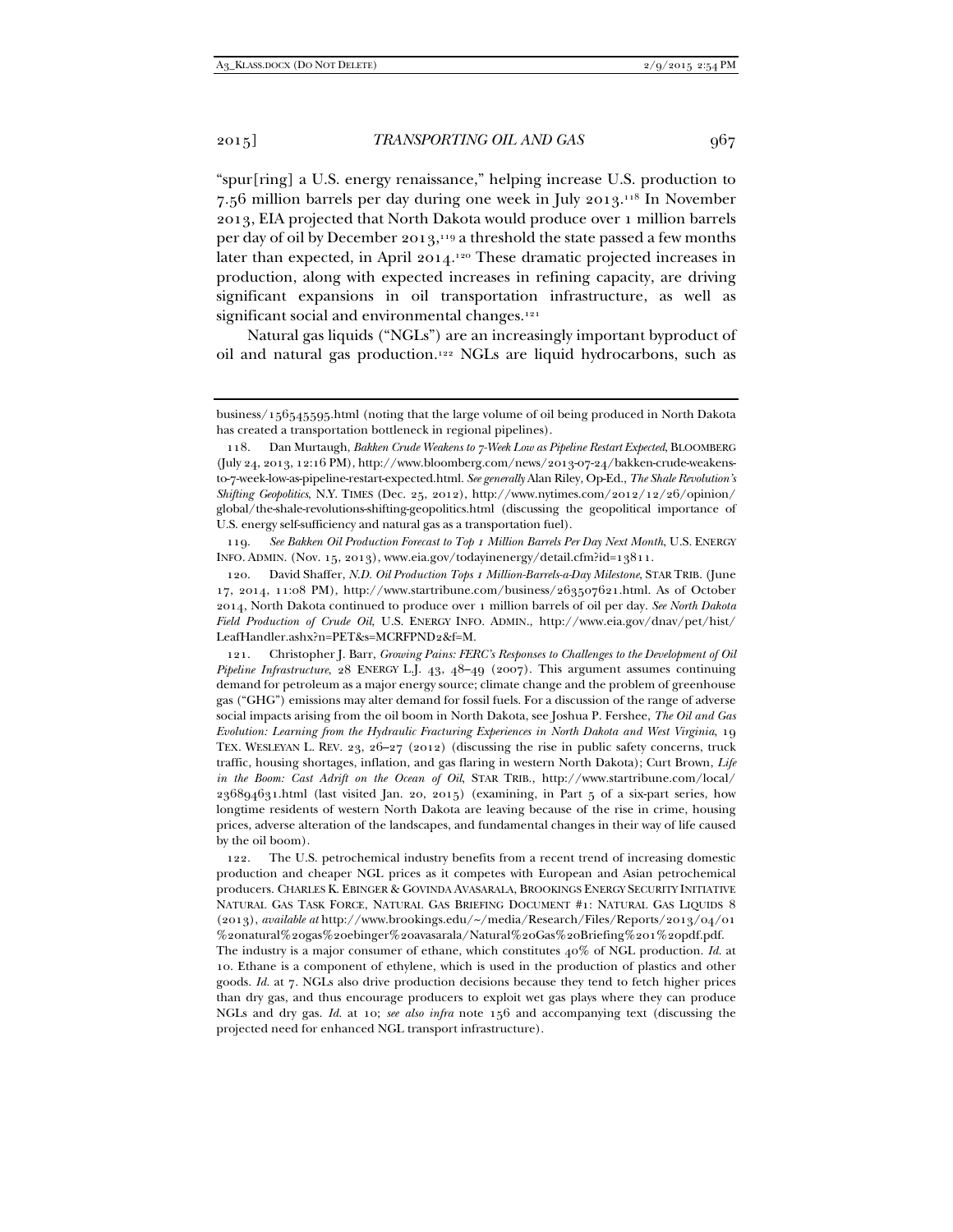ethane, propane, butane, isobutane, pentane, and natural gasoline that are found in oil and some shale gas plays.123 Typically, a mix of NGLs is separated from dry gas (methane) at a gas treatment facility, the dry gas is shipped to consumers via pipeline, and the NGL mix is shipped to a fractionation facility where the mix is processed and separated into component NGLs.<sup>124</sup> This method accounts for about 74% of U.S. NGL production, whereas NGLs produced during the crude oil refining process account for 20% of production.125 U.S. domestic NGL production rose from 1.7 million barrels per day to 2.5 million barrels per day between 2005 and 2012, accounting for  $20\%$  of the global market in NGLs as of  $2013$ ,<sup>126</sup> and is expected to rise further, to 3.3 million barrels per day by the end of  $2015.^{127}$  In  $2013$ , petroleum (including petroleum products and NGLs) accounted for approximately  $36\%$  of American energy consumption.<sup>128</sup> Measured by share of overall consumption, petroleum is the single most important energy source in the United States.129

Existing Oil Pipeline Infrastructure and Future Needs

This rapid increase in domestic oil production has put a significant strain on the U.S. oil transportation network. There are currently more than 2.6 million miles of pipelines (including oil, carbon dioxide, natural gas, and petroleum products pipelines for gathering, transmission, and distribution) in the United States.130 They are operated by 3000 large and small companies<sup>131</sup> and carry "hundreds of billions of ton miles of liquid petroleum

 <sup>123.</sup> Al Troner, *Through the Looking Glass: NGLs, Condensates and Pentanes Part 1—U.S. Versus the World*, RBN ENERGY LLC (May 15, 2013), http://www.rbnenergy.com/through-the-lookingglass-ngl-condensates-and-pentanes-us-vs-world; *What Are Natural Gas Liquids and How Are They Used?*, U.S. ENERGY INFO. ADMIN. (Apr. 20, 2013), http://www.eia.gov/todayinenergy/detail. cfm?id=5930; *see also* EBINGER & AVASARALA, *supra* note 122, at 6 figs.3 & 4 (showing a map of North American oil and gas plays and current and projected NGL sources).

 <sup>124.</sup> EBINGER & AVASARALA, *supra* note 122, at 7. NGLs are used in a variety of industrial and commercial products and applications, including plastic bags, antifreeze, detergent, barbeques and small stoves, home heating, aerosols, refrigerants, synthetic rubber for tires, polystyrene, gasoline, and lighter fuel. *See What Are Natural Gas Liquids and How Are They Used?*, *supra* note 123.

 <sup>125.</sup> EBINGER & AVASARALA, *supra* note 122, at 5.

 <sup>126.</sup> *Id.* at 4.

 <sup>127.</sup> U.S. ENERGY INFO. ADMIN., SHORT-TERM ENERGY OUTLOOK 6 (2014), http://www.the gulfintelligence.com/uploads/steo\_full\_dEC.pdf.

 <sup>128.</sup> *See* U.S. ENERGY INFO. ADMIN., DECEMBER 2014 MONTHLY ENERGY REVIEW 7 tbl.1.3 (2014), *available at* http://www.eia.gov/totalenergy/data/monthly/pdf/mer.pdf.

 <sup>129.</sup> *Id.*; *see also* Samuel T. Perkins, *The Oil Industry*, *in* ENERGY LAW AND TRANSACTIONS, *supra* note 66, § 51.01(2) (making the same point by drawing attention to similar statistics from 2007).

 <sup>130.</sup> *General Pipeline FAQs*, PIPELINE & HAZARDOUS MATERIALS SAFETY ADMIN. (Jan. 23, 2013), http://www.phmsa.dot.gov/portal/site/PHMSA/menuitem.ebdc7a8a7e39f2e55cf2031050248 a0c/?vgnextoid=a62924cc45ea4110VgnVCM1000009ed07898RCRD&vgnextchannel=f728066 5b91ac010VgnVCM1000008049a8c0RCRD*.*

 <sup>131.</sup> *Pipeline Basics*, U.S. DEP'T OF TRANSP. PIPELINE & HAZARDOUS MATERIALS SAFETY ADMIN., http://primis.phmsa.dot.gov/comm/PipelineBasics.htm (last visited Jan. 20, 2015)*.*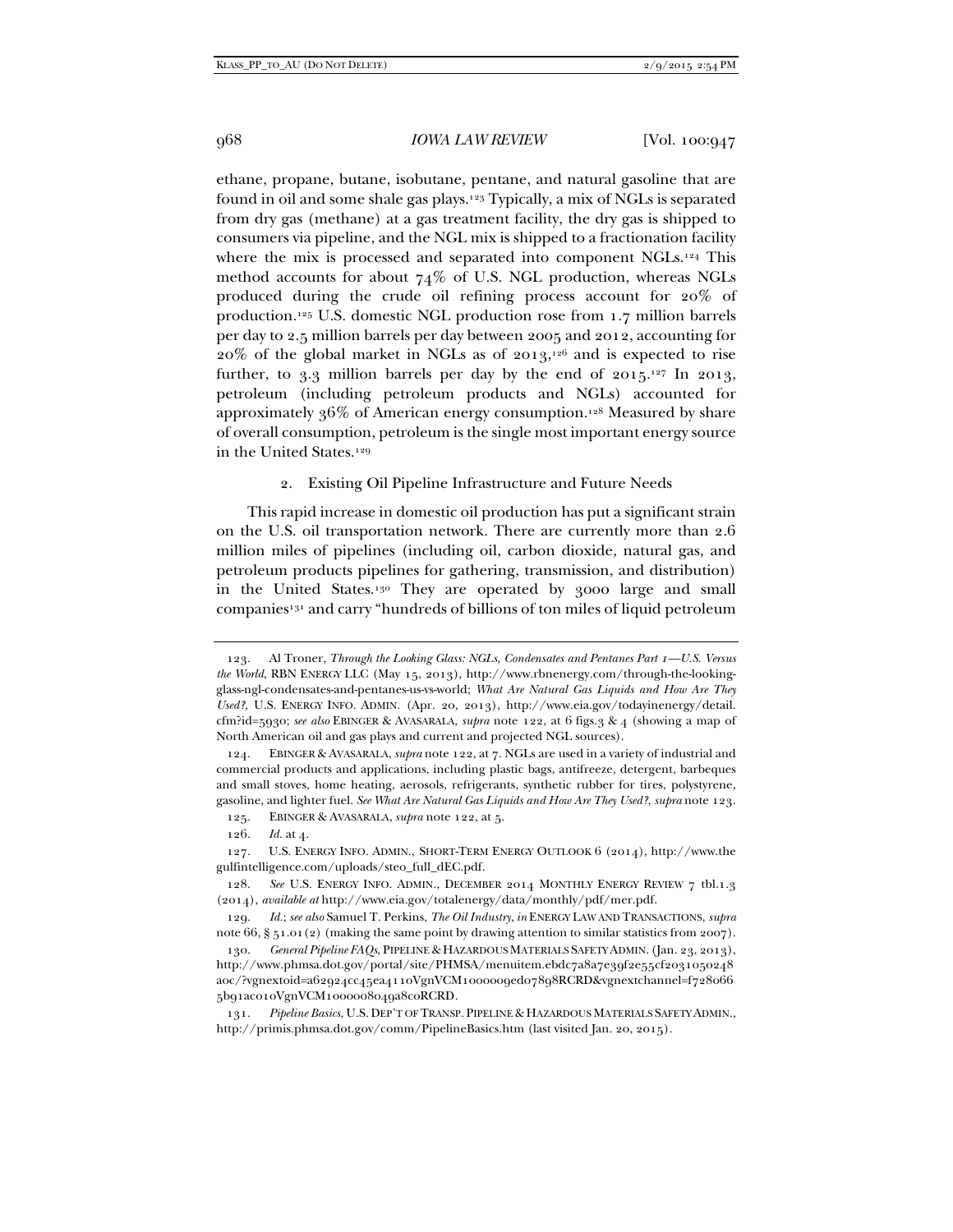products each year."132 As of 2011, there were 183,568 miles of dedicated hazardous liquid pipelines.<sup>133</sup> Generally, separate systems of pipelines transport crude oil and refined petroleum products.134 Refineries and import terminals ship products to distribution points, and trucks carry products like gasoline and fuel oil the last, shorter distance to homes or service stations.135 Very few pipelines transport both crude and petroleum products, but product lines can transport multiple different products in a process called "batching."136

Although rail served an important role in transporting petroleum in the early and middle parts of the 20th century, pipelines have dominated petroleum and NGL transport in recent decades.137 In 2008, pipelines carried 71% of all petroleum (including crude oil and petroleum products), compared with  $54\%$  in 1990.<sup>138</sup> "Water carriers provided the second-highest level of ton-miles in 2008, [carrying] 16% of crude oil and 27% of petroleum products."139 Despite the established dominance of pipelines, there is continued demand for even more pipeline capacity in the United States and Canada.140 With production soaring and refineries and consumers located far

 134. Barr, *supra* note 121, at 46. *See generally* AM. PETROLEUM INST., U.S. REFINERIES, CRUDE OIL, AND REFINED PRODUCTS PIPELINES (2013), *available at* http://www.api.org/~/media/Files/ Oil-and-Natural-Gas/pipeline/US-Pipeline-Map-API-Website3.pdf.

135. Barr, *supra* note 121, at 46–47.

 136. *Id.* at 47 n.16. "Batching" refers to the process of shipping different petroleum products one after the other in the same pipeline. *See Trans Mountain Pipeline System*, KINDER MORGAN, http://www.kindermorgan.com/business/canada/transmountain.cfm (last visited Jan. 20, 2015). Products next to each other in the pipeline may mix, though shipping them in a specific sequence can minimize the problem. *Id.* Mixed products can be re-refined to separate them. *Id.*; *see also What Is Batching?*, PIPELINE 101, http://www.pipeline101.com/how-do-pipelines-work/ what-is-batching (last visited Jan. 20, 2015) (modeling how batching in petroleum product pipelines works).

 137. *See Petroleum Liquids Pipelines Continue to Increase Transported Volumes*, PIPELINE & GAS J. (Mar. 2011), http://www.pipelineandgasjournal.com/petroleum-liquids-pipelines-continueincrease-transported-volumes (discussing the Association of Oil Pipe Line's ("AOPL") January 2011 Report on Shifts in Petroleum Transportation).

 138. *Id.* In 2008 pipelines transported 83% of the crude oil shipped (up from 53% in 1990) and 62% of the petroleum products shipped (up from 56% in 1990). *Id.* 

 139. *Id.* Railroads and motor carriers are the other transport options in addition to pipelines and water carriers. *Id.*

 140. *But see North American Energy Infrastructure Act: Hearing Before the Subcomm. on Energy & Power of the H. Comm. on Energy & Commerce*, 113th Cong. 54–56 (2013) (statement of Paul C.

 <sup>132.</sup> *General Pipeline FAQs*, *supra* note 130.

 <sup>133.</sup> *Annual Report Mileage for Hazardous Liquid or Carbon Dioxide Systems*, PIPELINE & HAZARDOUS MATERIALS SAFETY ADMIN., http://www.phmsa.dot.gov/portal/site/PHMSA/ menuitem.6f23687cf7b00b0f22e4c6962d9c8789/?vgnextoid=d731f5448a359310VgnVCM100 0001ecb7898RCRD&vgnextchannel=3b6c03347e4d8210VgnVCM1000001ecb7898RCRD&vg nextfmt=print (last visited Jan. 20, 2015). "Hazardous liquid" includes crude oil, petroleum products, carbon dioxide, and anhydrous ammonia. *Hazardous Liquid Pipelines*, PIPELINE & HAZARDOUS MATERIALS SAFETY ADMIN., http://www.phmsa.dot.gov/pipeline/liquid (last visited Jan. 20, 2015).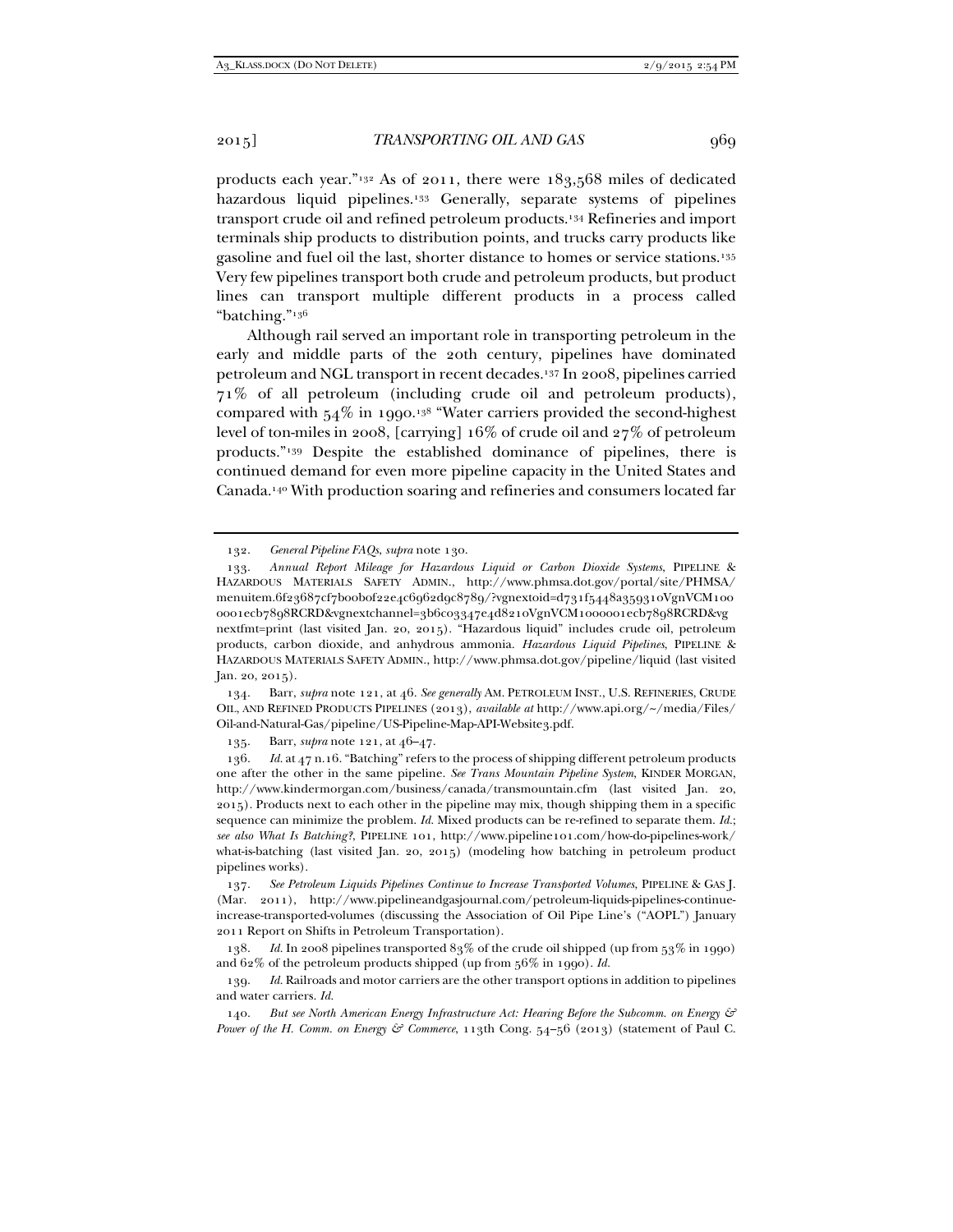from producing wells in North Dakota and new shale plays in Texas, the location of existing infrastructure is insufficient to move projected volumes of crude oil and petroleum products without also flaring and wasting natural gas and associated hydrocarbons produced with the crude oil.141 The Interstate Natural Gas Association of America ("INGAA") Foundation has asserted that "[t]o support the balance of oil supply and demand, an additional five million barrels per day of midstream pipeline capacity is needed to transport increasing oil production over the next 25 years."142 Such an expansion of the country's oil pipeline grid would "add 19,000 miles of oil pipeline (an average of 800 miles per year) at a capital cost of \$1.3 billion per year over the next 25 years or \$31.4 billion . . . total."143 The INGAA predicts that "[a] significant amount of this infrastructure will be built in Canada and in the U.S. Central and Midwest region to transport Canadian bitumen synthetic crude [otherwise known as "oil sands" or "tar sands"] to U.S. refineries."<sup>144</sup>

Numerous new pipelines, pipeline expansions, and pipeline reversals and conversions<sup>145</sup> are underway in what has been characterized as "the

 142. INGAA FOUND., INC., *supra* note 115, at 12. "Midstream" refers to transmission pipelines; producing wells are located "upstream" in the petroleum industry and refineries and consumers are located "downstream." *Defining Upstream Oil & Gas*, PUMP SOLUTIONS GROUP, http://www.psgdover.com/en/oil-and-gas/oil-gas-market-overview/oil-gas-upstream (last visited Jan. 20, 2015).

143. INGAA FOUND., INC., *supra* note 115, at 12.

 144. *Id.* "Oil Sands," "Tar Sands," and "Oil Sands Bitumen" all refer generally to a mixture of clay and other minerals, water, and bitumen, which is a very dense and highly viscous material with the consistency of cold molasses, that "can be processed into a fuel, because it is a form of crude oil that has undergone degradation over geologic time." *See* JONATHAN L. RAMSEUR ET AL., CONG. RESEARCH SERV., R42611, OIL SANDS AND THE KEYSTONE XL PIPELINE: BACKGROUND AND SELECTED ENVIRONMENTAL ISSUES 3 (2014). Significant deposits of oil sands exist in Alberta, Canada, and are being developed and processed at a rapid rate for export to the United States and other countries. *Id.* at 1. Companies developing oil sands reserves must partially process or dilute the bitumen before it can be transported. *Id.* at 3. The GHG emissions and other adverse environmental effects associated with producing the oil sands have become extremely controversial in the United States and Canada, as has its proposed transport in the Keystone XL Pipeline. *Id.* at 25. These issues are discussed in more detail later in this Part. *See infra* Part II.B.3.

 145. *See* Sandy Fielden, *One Way or Another—Gas to Crude Pipeline Conversions*, RBN ENERGY LLC (Apr. 18, 2013), http://www.rbnenergy.com/one-way-or-another-gas-to-crude-pipeline-conversions (discussing recent examples of proposals to convert natural gas pipelines to crude oil pipelines); *see also* Rusty Braziel, *A Time for Gas, a Time for Crude. It's the Season for Pipeline Conversions*, RBN ENERGY

Blackburn, Att'y & Envtl. Consultant, Blackcreek Envtl. Consulting) (testifying that the current build-out of crude oil pipelines is unwarranted and benefits pipeline companies while costing consumers more as shippers pass along the costs of the higher rates they must pay to pipelines). Mr. Blackburn argues that comprehensive federal permitting is needed for oil pipelines, asserting that interstate oil pipelines benefit from the chaos and confusion created by multiple state jurisdictions and the fact that no one is making a determination of overall need. *See id.* at 54.

 <sup>141.</sup> *See* Barr, *supra* note 121, at 43 (characterizing "substantial, long-term need for additional oil pipeline capacity"); *see also* KEVIN R. PETAK ET AL., ICT INT'L, NORTH AMERICAN MIDSTREAM INFRASTRUCTURE THROUGH 2035—A SECURE ENERGY FUTURE 96–100 (2011), *available at* http://www.ingaa.org/File.aspx?id=14900 (documenting the infrastructure expansions necessary to keep up with production); *infra* Part IV.B for a discussion of gas flaring.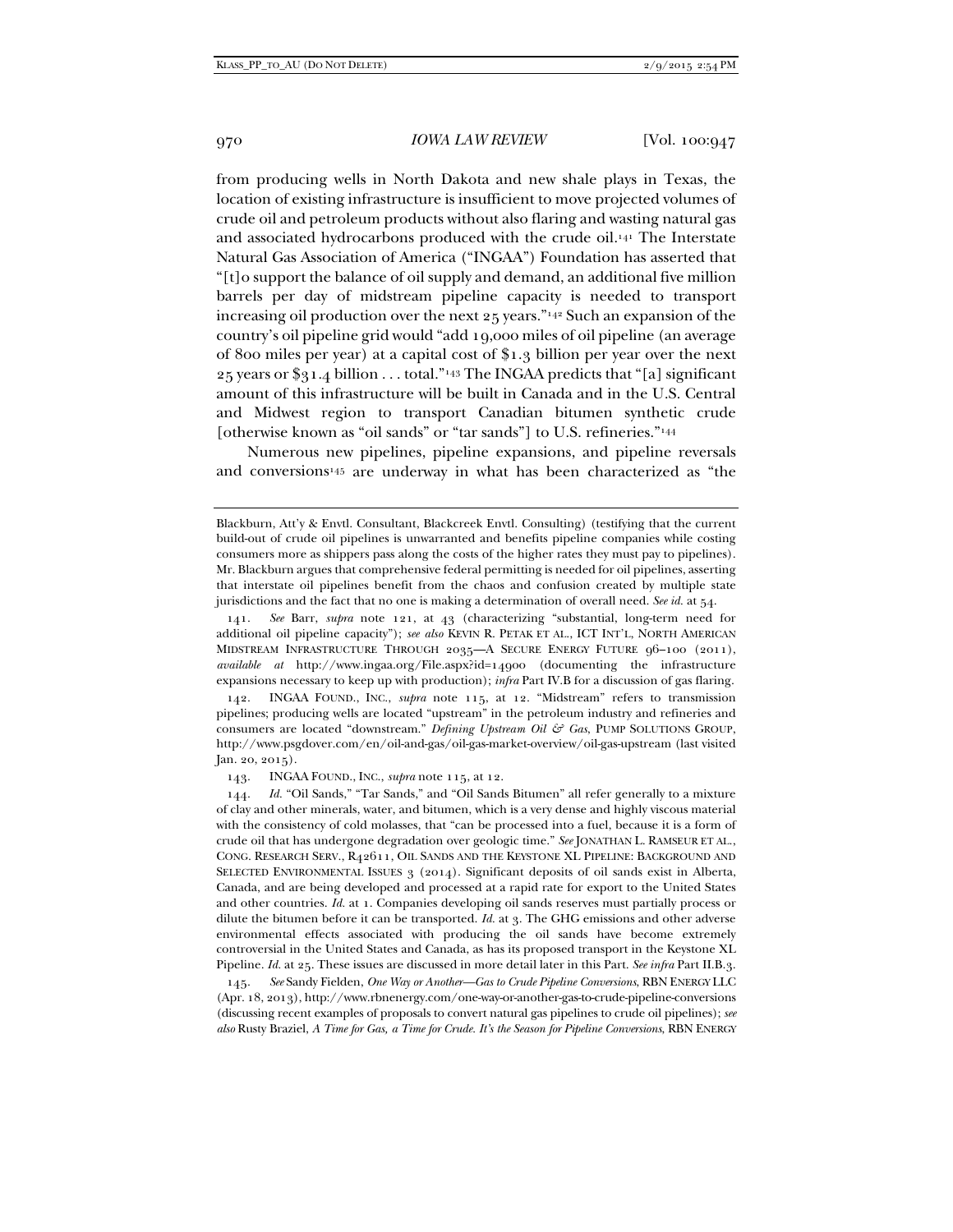biggest build-out of oil and liquid pipelines since World War II."146 The United States' northern Great Plains region has been a major focus of the build-out. The North Dakota Pipeline Authority reported that oil production in the Williston Basin—a region including the Bakken and other oilproducing areas in western North Dakota and eastern Montana—exceeded the region's pipeline capacity by about 300,000 barrels of oil per day as of September 2012.147 Rail is currently filling that transportation gap, carrying a majority of the oil produced in North Dakota.148 There is also a shortage of gathering pipelines, which collect oil from wellheads and carry it short distances to rail hubs and pipeline terminals.149 Instead, tank trucks carried over 70% of North Dakota's oil from wellheads to hubs and terminals as of 2013.150 Among new infrastructure in the region is the 132-mile BakkenLink Pipeline that collects crude from wellheads along its path from the Beaver Lodge pipeline hub northeast of Williston to a rail terminal in Fryburg, North Dakota.151 Another new project—Enbridge's proposed Sandpiper Pipeline, a 600-mile crude oil line from Beaver Lodge, North Dakota, to Clearbrook, Minnesota, and Superior, Wisconsin—would parallel the company's existing line across North Dakota and into Minnesota.152 But this pipeline, which Enbridge wanted to complete in 2016, has met resistance in Minnesota. "[T]he state Public Utilities Commission (PUC) unanimously agreed to study a southern route proposed by [the Minnesota Pollution Control Agency] to

 148. Shaffer, *supra* note 120 (reporting that producers shipped 63% of North Dakota's oil by rail in April 2014); *see also* Alison Sider, *Who Wants an Oil Pipeline? Trains Bring in More Money*, WALL ST. [., Mar. 4, 2014, at B1 (reporting that railroads carried almost  $75\%$  of the oil produced in North Dakota in December 2013). Canadian Pacific, one of the main railroads carrying Bakken oil, transported 53,500 cars of crude oil in 2012 and projects that it will ship 140,000 to 210,000 carloads by 2016. James MacPherson & Matthew Brown, *U.S. Issues Warning About Risk of N.D. Oil*, STAR TRIB. (Jan. 3, 2014, 1:37 AM), http://www.startribune.com/politics/statelocal/ 238541671.html; *see also infra* text accompanying notes 158–174 (discussing rail transportation).

149. Davies, *supra* note 147.

 151. Sandy Fielden, *Crude Loves Rock 'n' Rail—Bakken Oil Express, Dakota Plains, BakkenLink, & Savage*, RBN ENERGY LLC, (Mar. 3, 2013), http://www.rbnenergy.com/bakken-oil-expressdakota-plains-bakken-link-and-trenton-railport (reporting on a North Dakota rail terminal that can load 70 million barrels per day and offers 300 million barrels of storage); *see also* Davies, *supra*  note 147; BAKKENLINK, http://bakkenlink.com/ (last visited Jan. 20, 2015).

LLC (May 1, 2012), http://www.rbnenergy.com/A-time-for-gas-a-time-for-crude (discussing the economic calculations underlying a decision to convert a natural gas pipeline to crude oil).

 <sup>146.</sup> Kristen Hays, *Insight: Oil Pipeline Crunch Shifts U.S. Shale Race from Drillbits to Valves*, REUTERS (July 30, 2012, 4:44 AM), http://www.reuters.com/article/2012/07/30/us-oil-usapipelines-idUSBRE86T02820120730.

 <sup>147.</sup> Phil Davies, *Busting Bottlenecks in the Bakken*, FEDGAZETTE (Apr. 23, 2013), https://www.minneapolisfed.org/publications/fedgazette/busting-bottlenecks-in-the-bakken.

 <sup>150.</sup> *Id.* (noting that compared to gathering pipelines, tank trucks are "a cumbersome and expensive method" that severely damages rural roads).

 <sup>152.</sup> David Shaffer, *Major Interest Shown in Planned Sandpiper Crude Oil Pipeline*, STAR TRIB. (Feb. 14, 2014, 8:50 PM), http://www.startribune.com/business/245633161.html (reporting that shippers signed long-term commitments constituting two-thirds of the pipeline's capacity).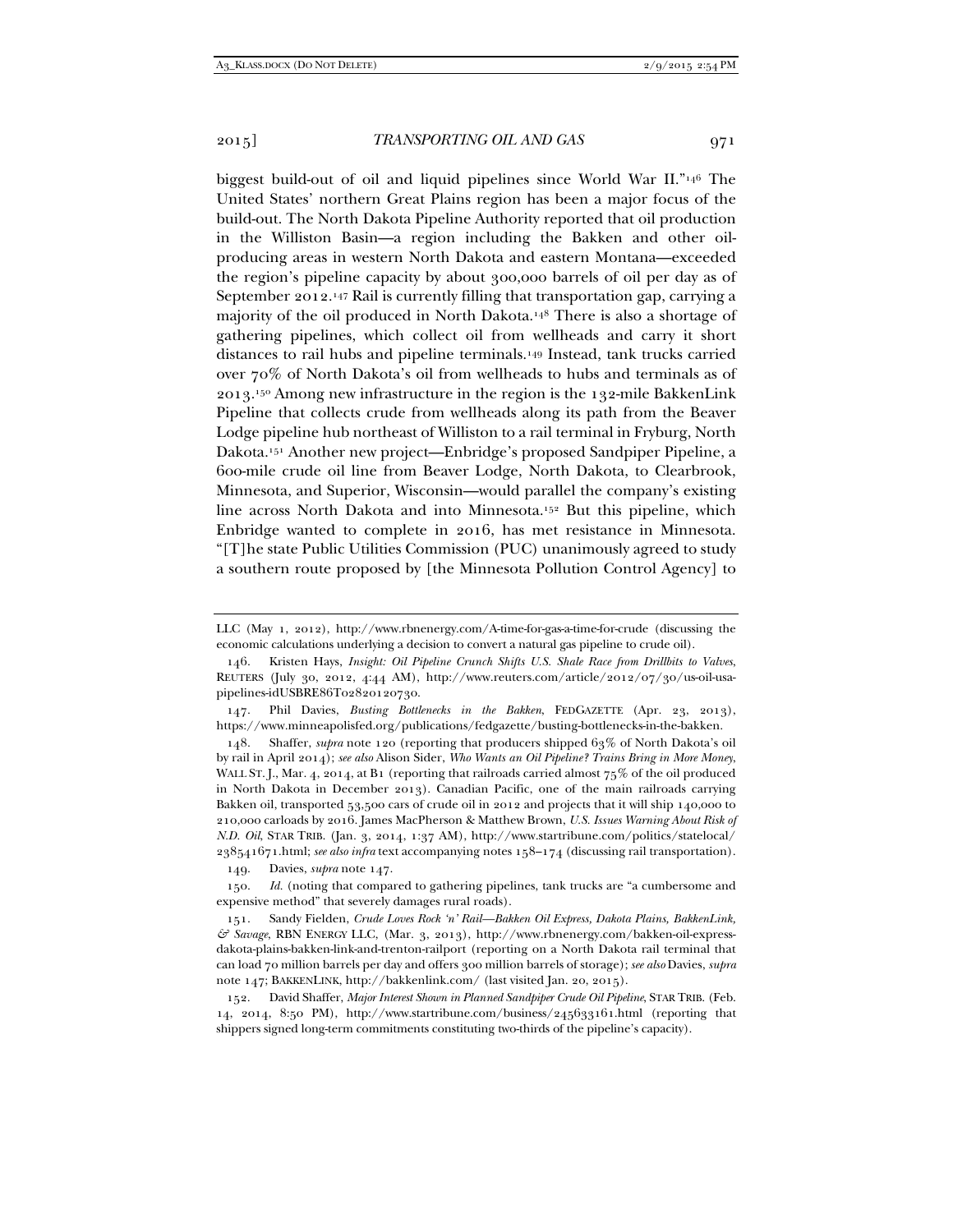avoid the headwaters of the Mississippi River and a large swath of lakes, wetlands and wild rice areas," a process which, according to Enbridge, could delay pipeline construction by three years.153 Enterprise Products Partners LP planned to build an even larger project—a 1200-mile crude oil pipeline from the Bakken to Cushing, Oklahoma154—but declining oil prices in late 2014 contributed to the company's decision to cancel the project.155 Growth in NGL production also encouraged recent pipeline investment, with NGL pipeline capacity expected to double between 2012 and 2018.156

Despite this intensive effort to develop oil transportation infrastructure, pipelines are proving unable to handle the amount of crude oil and associated hazardous liquids that producers wish to move to refineries, fractionaters, industrial and residential customers, and export terminals (excepting crude, the export of which is prohibited by law and allowed only under specific and limited circumstances).157 Rail transport has benefited from pipeline shortages, as has truck transport.158 The North Dakota Pipeline Authority estimated that rail transported 60% of the oil produced in the Williston Basin in 2012, up from its  $6\%$  share two years earlier,<sup>159</sup> and North Dakota's

 157. *See* Energy Policy and Conservation Act, 42 U.S.C. § 6212 (2012) (directing the President to restrict exports of crude oil); NERURKAR, *supra* note 96, at 21-22 (discussing various federal statutes restricting U.S. crude oil exports); Memorandum from Blake Clayton, Adjunct Fellow for Energy, Council on Foreign Relations (July 8, 2013), *available at* http://www.cfr.org/ oil/case-allowing-us-crude-oil-exports/p31005 (describing existing limited exceptions to the ban and urging Congress to overturn the ban); *see also* Clifford Krauss, *Energy Secretary Calls Oil Export Ban Dated*, N.Y. TIMES (Dec. 13, 2013), http://www.nytimes.com/2013/12/14/business/energyenvironment/energy-secretary-voices-concern-over-dated-oil-export-restrictions.html (reporting on Energy Secretary Moniz's remarks in favor of lifting the ban on exports); Elana Schor, *End of Crude Export Ban Rockets from Inconceivable to Possible*, E&E DAILY (Jan. 7, 2014), http://www. eenews.net/eedaily/2014/01/07/stories/1059992476 (discussing potential easing of the ban and the possibility of allowing crude oil exports and noting the problem of sufficient infrastructure to carry inland crude production to export terminals).

 158. *See* Blake Sobczak, *Carriers See "Sustained Demand" for Crude by Rail as Earnings Rise*, E&E ENERGYWIRE (July 23, 2013), http://www.eenews.net/energywire/2013/07/23/stories/10599 84873 (reporting increases in rail shipment of crude oil from producing areas that are underserved by pipelines); *see also* Davies, *supra* note 147 (discussing use of trucks in Bakken where gathering lines are lacking). Though costlier than pipelines, trucks (as well as rail) are commonly used to transport heavier NGLs from the Bakken. Trucks and rail cars rarely transport ethane—a lighter NGL—due to its high vapor pressure. NPC N. Am. Res. Dev. Study, *Natural Gas Liquids (NGLs)* 10 (Working Paper No. 1-13, 2011), *available at* http://www.npc.org/Prudent\_ Development-Topic\_Papers/1-13\_NGL\_Paper.pdf.

 159. Davies, *supra* note 147. By the end of 2013 rail carried 69% of North Dakota's oil production. MacPherson & Brown, *supra* note 148.

 <sup>153.</sup> David Shaffer, *Door Open for New Enbridge Energy Pipeline Route in Northern Minnesota*, STAR TRIB. (Aug. 7, 2014, 10:41 PM), http://www.startribune.com/business/270423631.html.

 <sup>154.</sup> Ernest Scheyder, *Enterprise Products Plans Bakken-to-Cushing Pipeline*, REUTERS (June 24, 2014, 12:32 PM), http://www.reuters.com/article/2014/06/24/enterprise-prodt-pipeline-idU SL2N0P50ZR20140624.

 <sup>155.</sup> Javier E. David, *Bakken Oil Pipeline Project Slammed Shut*, CNBC (Dec. 13, 2014, 11:01 AM), http://www.cnbc.com/id/102265279#.

 <sup>156.</sup> EBINGER & AVASARALA, *supra* note 122, at 12.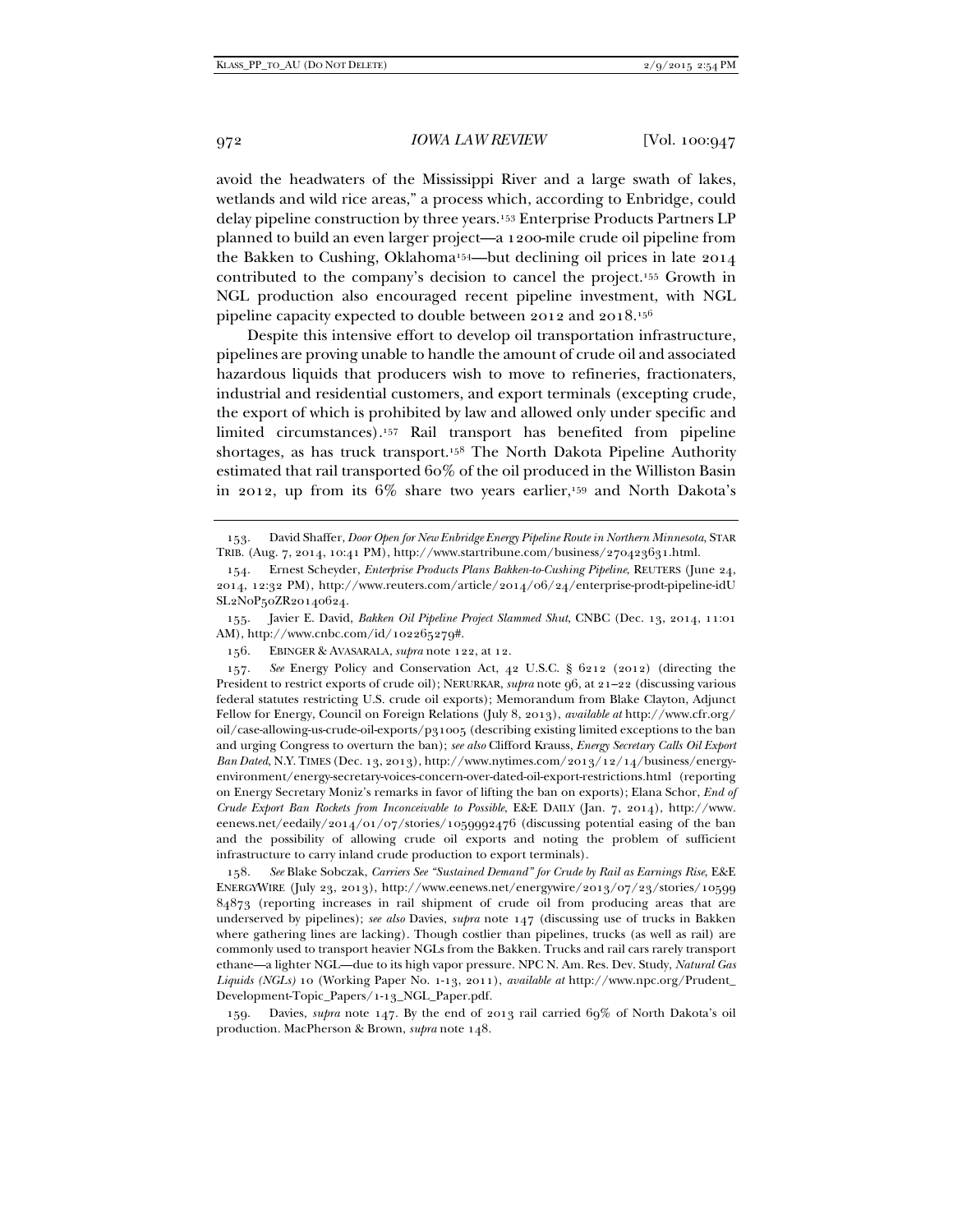Department of Mineral Resources projected that rail could carry  $q_0\%$  of the state's crude in 2014.<sup>160</sup> Overall, in the United States railroads carried  $46\%$ more crude oil and petroleum products in 2012 than they did in 2011—a difference amounting to about  $171,000$  rail carloads<sup>161</sup>—and railroad revenue from crude oil shipments rose dramatically between 2008 and 2013, from \$25.8 million to \$2.15 billion.162 Rail transportation of oil has surged since 2009, increasing from about 10,000 tank cars in 2009 to an estimated 400,000 cars shipped in 2013.163 In some cases oil producers' preference for rail has contributed to pipeline project cancellations,<sup>164</sup> whereas in other cases pipeline companies have actively cooperated with the rail industry to facilitate transportation.165

 164. Davies, *supra* note 147 ("[In] November [2012], Oneok Partners, an Oklahoma-based developer of energy infrastructure, canceled plans to build a \$1.8 billion crude oil pipeline from Stanley, N.D., to Cushing because many producers opted to ship by rail instead."); *see also Two Proposed Bakken Lines Canceled over Shippers' Lack of Interest*, E&E ENERGYWIRE (Feb. 6, 2014), http://www.eenews.net/energywire/stories/1059994095 (reporting that Koch Pipeline Company and ONEOK Partners LP both canceled plans for pipelines to carry crude oil from North Dakota, citing shippers' lack of interest and stating that rail is the preferred transportation method because of its flexibility and shorter time commitments).

 165. In 2012, Enbridge built a rail hub in Berthold, North Dakota, to connect to BNSF's rail network, "to help ease a bottleneck on its large, nearby pipeline that carries oil eastward through North Dakota into Minnesota. . . . The roughly 70,000 barrels of oil loaded on each unit train bypass the pipeline, headed to oil terminals and refineries all over the country." Chuck Haga, *Explosive Train Derailment Heightens Concerns About Transporting Bakken Crude Oil*, MINNPOST (Jan. 3, 2014), http:// www.minnpost.com/politics-policy/2014/01/explosive-train-derailment-heightens-concerns-abouttransporting-bakken-crud. Some recognize rail and pipelines as complementary transport modes given the large amount of new U.S. oil production expected. *See* Javier E. David, *In Moving US Oil, 'Flexible' Rail Bests Pipelines*, CNBC (June 24, 2013), http://www.cnbc.com/id/100831924.

 <sup>160.</sup> James MacPherson, *North Dakota Oil Rail Shipments Expected to Spike*, FUELFIX (Dec. 13, 2013, 7:02 AM), http://fuelfix.com/blog/2013/12/13/north-dakota-oil-rail-shipments-expectedto-spike/.

 <sup>161.</sup> *Rail Traffic Reflects More Oil Production, Less Coal-Fired Electricity Generation*, U.S. ENERGY INFO. ADMIN. (Feb. 5, 2103), http://www.eia.gov/todayinenergy/detail.cfm?id=9851.

 <sup>162.</sup> Marcus Stern & Sebastian Jones, *Boom: North America's Explosive Oil-By-Rail Problem*, WEATHER CHANNEL (Dec. 8, 2014), http://stories.weather.com/boom.

 <sup>163.</sup> MacPherson & Brown, *supra* note 148. There has also been a corresponding increase in water transport of oil by barge from production sites to refineries to address the limited pipeline capacity for new oil production. *See, e.g.*, Fowler, *supra* note 20 (reporting on the tenfold increase in the use of barges to transport crude oil to refineries between 2012 and 2013).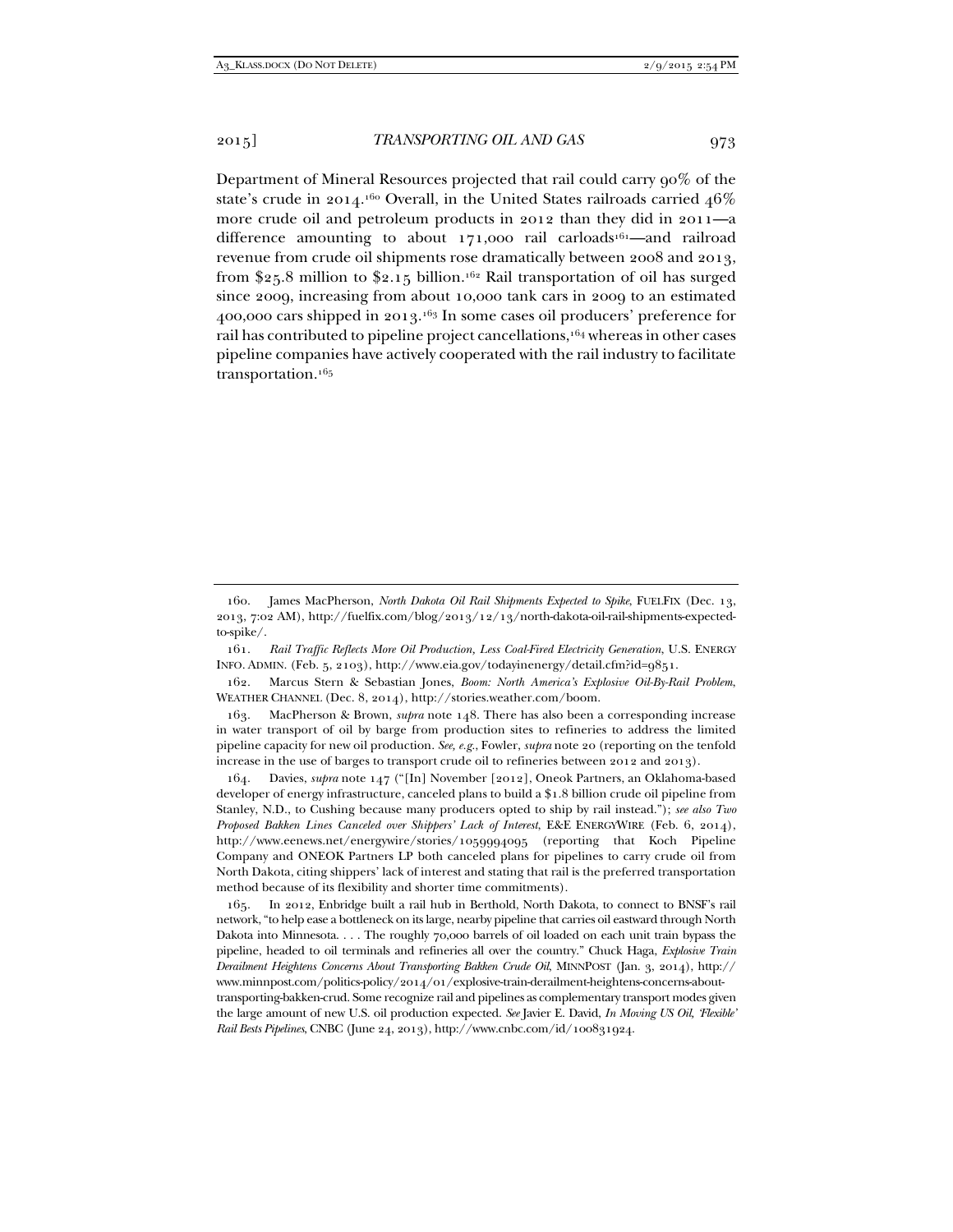Though it is considered less safe<sup>166</sup> and is more expensive<sup>167</sup> than pipeline transportation, rail has been lauded as a flexible transportation option for crude oil and petroleum products because rail infrastructure is already widespread throughout the United States,<sup>168</sup> its use does not require longterm shipping commitments by producers,<sup>169</sup> and using existing rail infrastructure avoids the political opposition that some new pipeline projects face.170 Oil producers benefit from being able to ship crude to the highest bidder via rail—not just to refineries linked into existing and expanding pipeline networks.171 It is believed that despite high-profile rail accidents such as those in Lac-Mégantic and North Dakota,<sup>172</sup> and the potentially higher

 167. Shipping crude oil by rail costs \$10 to \$15 per barrel (varying by destination); shipping via pipeline costs \$5 per barrel. Davies, *supra* note 147.

 168. *See* David, *supra* note 165; *Refinery Receipts of Crude Oil by Rail, Truck, and Barge Continue to Increase*, U.S. ENERGY INFO. ADMIN. (July 17, 2013), http://www.eia.gov/todayinenergy/detail. cfm?id=12131 ("Truck and rail provide an alternative transportation method when pipelines are operating at capacity or when a production area lacks pipeline infrastructure. Both offer greater operational flexibility than pipelines as they make use of existing road and rail infrastructure near producing basins to move crude oil to refineries that may not be accessible by pipelines."); *see also*  Davies, *supra* note 147.

169. David, *supra* note 165.

 170. *Id.* (quoting one energy company's spokesman lamenting the "horrific political questions" that delay major pipeline projects like Keystone XL).

 171. *See* Davies, *supra* note 147. Additionally, refiners enjoy the lower prices associated with inland domestic crude: "The East and West coasts, in particular, turned to rail to tap cheaper U.S. and Canadian crude with no major oil pipelines in operation, or even planned, to move inland crude to those markets." *Factbox—U.S. Crude-by-Rail Projects; 2013 Shipments Up 71 Percent from 2012*, CHI. TRIB. (Jan. 13, 2014), http://articles.chicagotribune.com/2014-01-13/news/sns-rtusa-cruderail-factbox-20140113\_1\_bpd-u-s-shale-refinery.

 172. One of the worst accidents occurred in 2013 in Lac Mégantic, Quebec, where a train carrying 50,000 barrels of North Dakota crude oil rolled out of control toward the small town and derailed, exploding and leveling the town center, killing over 40 people and injuring many more. *Rail Company Involved in Quebec Explosion Files for Bankruptcy*, N.Y. TIMES (Aug. 7, 2013), http://www.nytimes. com/2013/08/08/business/rail-company-involved-in-quebec-explosion-files-for-bankruptcy.html; *see* 

 <sup>166.</sup> *See* DIANA FURCHTGOTT-ROTH, MANHATTAN INST. FOR POL'Y RESEARCH, PIPELINES ARE SAFEST FOR TRANSPORTATION OF OIL AND GAS 3 (2013), *available at* http://www.manhattaninstitute.org/pdf/ib\_23.pdf; *see also* PARFOMAK, *supra* note 1, at 2–3 (stating that pipelines cause fewer annual fatalities compared to other product transportation modes, but detailing major pipeline accidents since 1999); Clifford Krauss & Jad Mouawad, *Accidents Surge as Oil Industry Takes the Train*, N.Y. TIMES (Jan. 25, 2014), http://www.nytimes.com/2014/01/26/business/ energy-environment/accidents-surge-as-oil-industry-takes-the-train.html (reporting on the massive increase in transport of oil by rail and corresponding increase in major accidents). *But see* James Conca, *Pick Your Poison for Crude—Pipeline, Rail, Truck or Boat*, FORBES (Apr. 26, 2014, 10:35 AM), http://www.forbes.com/sites/jamesconca/2014/04/26/pick-your-poison-for-crudepipeline-rail-truck-or-boat/ (arguing that defining which transportation method is safest depends on which kinds of damage one considers worst: human death, property destruction, land or water contamination, volume of oil spilled, habitat destruction, or CO<sub>2</sub> emissions); Blake Sobczak, *N.D. Oil Train Explosion Revives Safety Debate*, E&E ENERGYWIRE (Jan. 6, 2014), http://www.eenews. net/energywire/2014/01/06/stories/1059992424 (reporting that the Association of American Railroads claims that stricter reporting requirements make rail appear more dangerous than pipeline transportation).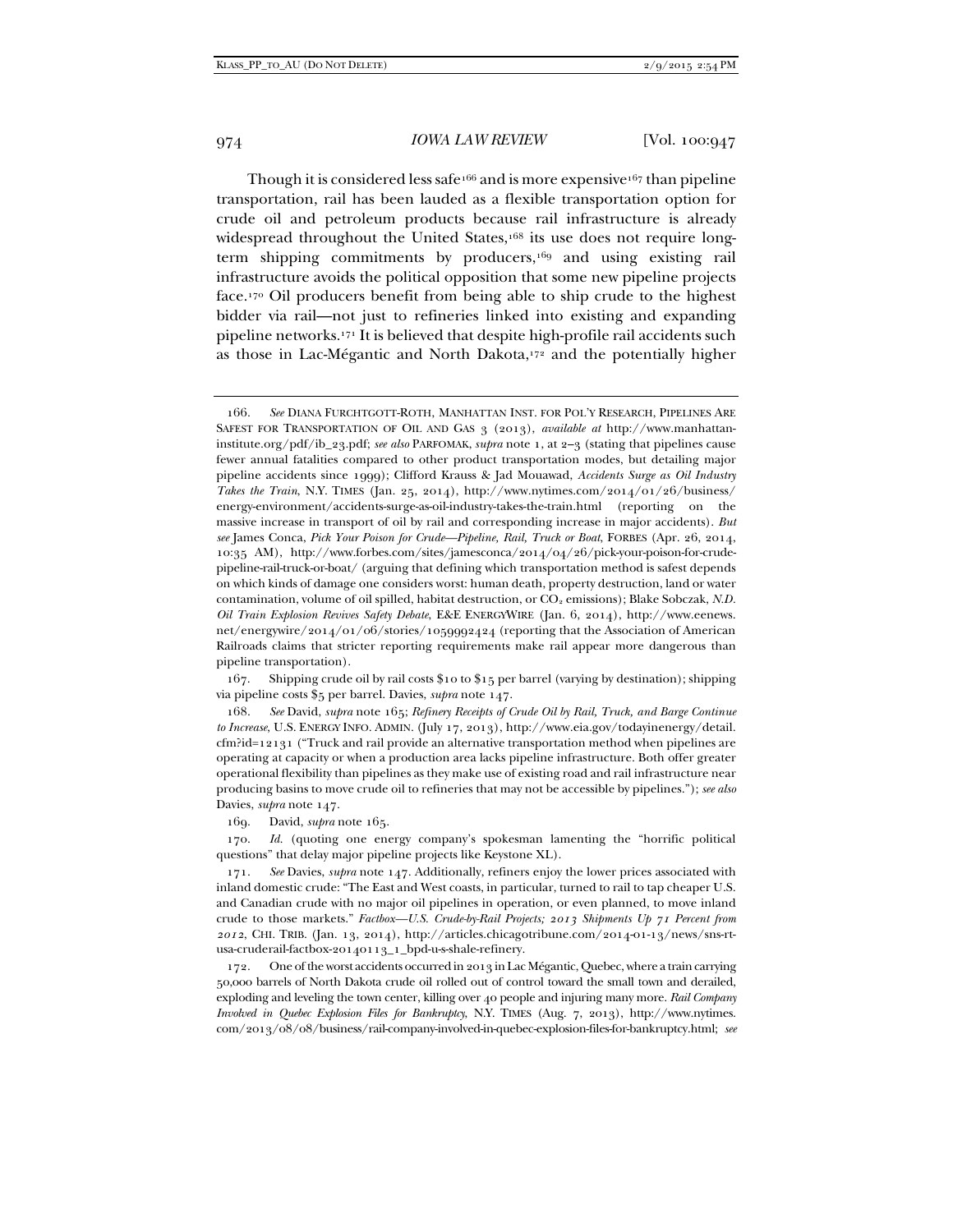volatility of Bakken crude,<sup>173</sup> oil shipments via rail are unlikely to decline in the near future.174

## 3. The Keystone XL Pipeline

Of the thousands of miles of pipelines currently under construction or being considered in the United States, Keystone XL is one of the best-known and most controversial midstream projects. TransCanada Corporation's proposed Keystone XL Pipeline Project is a 1179-mile oil pipeline from Hardisty, Alberta, to Steele City, Nebraska.<sup>175</sup> The U.S. portion of the pipeline would stretch 875 miles across Montana, South Dakota, and Nebraska, starting at Morgan, Montana, and ending at Steele City, Nebraska, a regional oil hub.<sup>176</sup> It would carry crude oil derived from Canadian oil sands<sup>177</sup> and crude oil produced in the Williston Basin.178 At Steele City, the proposed pipeline would meet TransCanada's existing Cushing Extension, which carries crude oil from Nebraska to terminals and storage tank "farms" in Cushing, Oklahoma.179 From Cushing, a new 485-mile Gulf Coast Project and

174. Sobczak, *supra* note 158 (citing an EIA projection from July 2013).

 175. *About the Project: A Proposed Oil Pipeline from Alberta to Nebraska*, TRANSCANADA, http:// keystone-xl.com/about/the-keystone-xl-pipeline-project/ (last visited Jan. 20, 2015).

 176. *Keystone XL Pipeline: Factsheet*, U.S. DEP'T OF STATE (Jan. 31, 2014), http://www.state. gov/r/pa/prs/ps/2014/01/221114.htm.

 177. RAMSEUR ET AL., *supra* note 144, at 1. For a lengthier discussion of oil sands and a history of its development in the United States and Canada, see generally MARC HUMPHRIES, CONG. RESEARCH SERV., RL34258, NORTH AMERICAN OIL SANDS: HISTORY OF DEVELOPMENT, PROSPECTS FOR THE FUTURE (2008).

 178. PAUL W. PARFOMAK ET AL., CONG. RESEARCH SERV., R41668, KEYSTONE XL PIPELINE PROJECT: KEY ISSUES 2, 5 (2013).

 179. *Id.* at 5. The Cushing Extension is a 298-mile, 36-inch pipeline that has been in service since February 2011. *Id.* at 2. It is already receiving Canadian crude via the Keystone Mainline, an earlier TransCanada project that "has been in service since June 2010." *Id.* The Mainline is a 30-inch pipeline traversing 1353 miles from Hardisty, Alberta, across Saskatchewan and Manitoba, south through North Dakota, South Dakota, (Steele City) Nebraska, Kansas, and Missouri to refineries in Wood River and Patoka, Illinois. *Id.* at 2. Together the Mainline and the Cushing Extension can deliver 590,000 bpd of Canadian crude oil to U.S. refineries and export terminals. *Id.* at 2.

*also* Haggett et al., *supra* note 4; Jacquie McNish & Justin Giovannetti, *Focus of Lac-Mégantic Probe Turns to North Dakota Oil Fields*, GLOBE & MAIL (Aug. 2, 2013, 1:54 AM), http://www.theglobeandmail.com/ report-on-business/industry-news/energy-and-resources/focus-of-lac-megantic-probe-turns-to-northdakota-oil-fields/article13569437/. Other high-profile rail accidents include a derailment and explosion that prompted the evacuation of residents in Casselton, North Dakota in late 2013, Sobczak, *supra* note 166, and another in early 2014 in New Brunswick, Canada that involved crude oil and propane tank cars and caused residents to evacuate their homes. Solarina Ho, *Train Carrying Oil Derails, Catches Fire in New Brunswick, Canada*, CHI. TRIB. (Jan. 7, 2014), http://www.chicagotribune.com/ news/sns-rt-us-train-20140107,0,4259578.story.

 <sup>173.</sup> Patrick Rucker, *Bakken Crude May Be More Flammable Than Previously Thought: U.S. Regulator*, REUTERS (Jan. 2, 2014, 7:38 PM), http://www.reuters.com/article/2014/01/03/ususa-energy-bakken-idUSBREA010ZI20140103; *see also infra* note 526 and accompanying text (discussing disputes over the volatility of Bakken crude oil).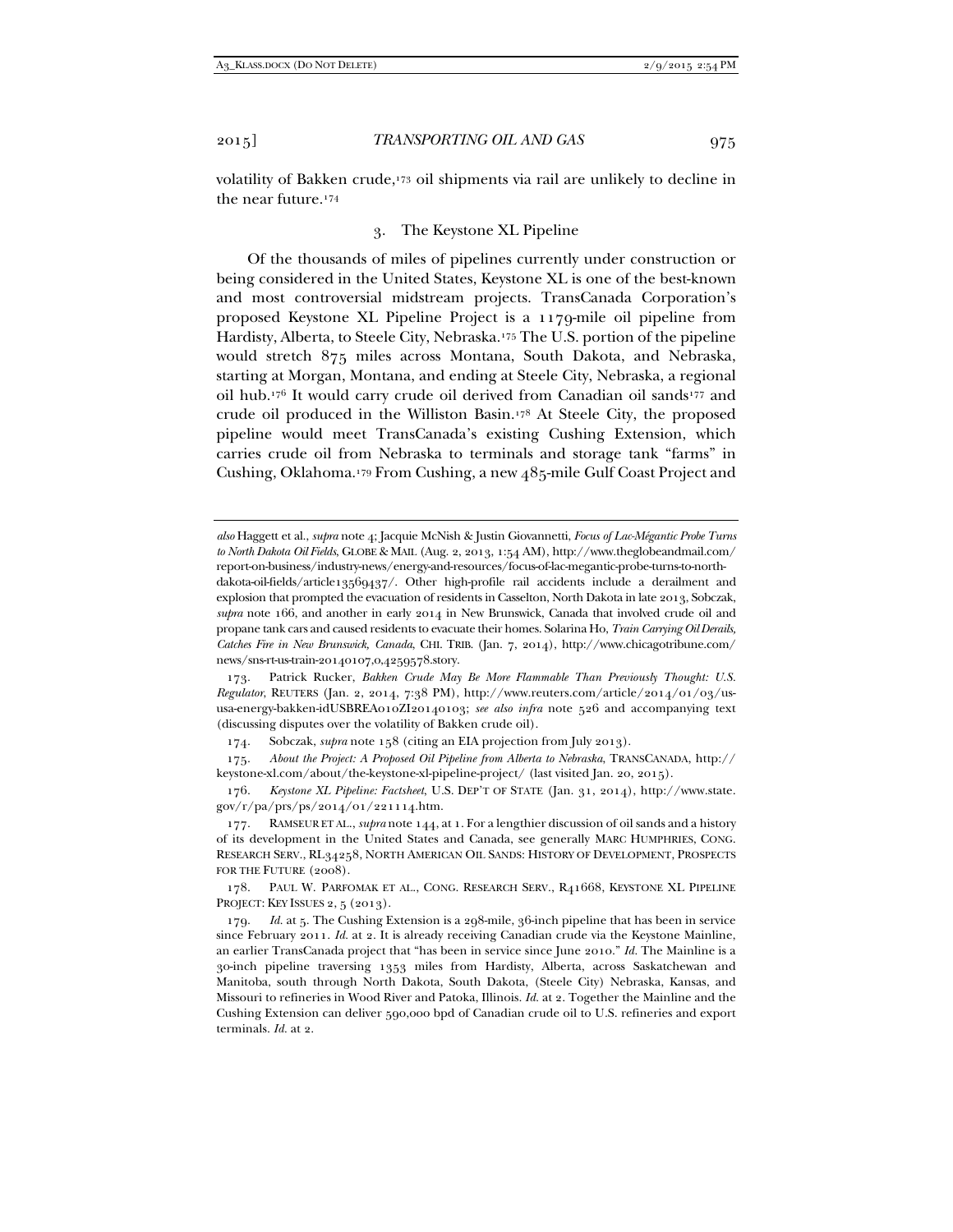the new 48-mile Houston Lateral Project will carry crude shipments to Gulf Coast refineries.<sup>180</sup>

The Gulf Coast Pipeline Project and the 875-mile portion of Keystone XL described above were initially part of a single project that TransCanada submitted to the State Department for approval in 2008.<sup>181</sup> The entire project required federal approval in the form of a Presidential Permit because it would cross the U.S.–Canada border.<sup>182</sup> Executive Order 13,337 delegated the President's authority to receive applications for and issue Presidential Permits, placing that power in the Secretary of State.<sup>183</sup> Whether the State Department issues a Presidential Permit turns on its determination that the project would or would not serve the "national interest," a term that is subject to executive branch interpretation.184 In issuing a Presidential Permit the State Department must comply with the National Environmental Policy Act ("NEPA"), which requires all federal agencies to consider and issue a detailed

 <sup>180.</sup> *The Project: About Gulf Coast Pipeline Project*, TRANSCANADA, http://www.gulf-coast-pipeline. com/about/the-projects/ (last visited Jan. 20, 2015). Construction of the Gulf Coast Pipeline Project began in 2012, was completed in late 2013, and the pipeline began delivering crude oil to Texas refineries in January 2014. *Questions and Answers*, TRANSCANADA, http://www.gulf-coast-pipeline. com/about/questions-answers/ (last visited Jan. 20, 2015); News Release, TransCanada, Gulf Coast Project Begins Delivering Crude Oil to Nederland, Texas (Jan. 22, 2014), *available at* http:// transcanada.mwnewsroom.com/Files/95/95a67860-e86f-428c-b13e-2adf4250d471.pdf; *see also About the Project: A Proposed Oil Pipeline from Alberta to Nebraska*, *supra* note 175 (providing a map of Keystone XL and connecting pipelines that would allow additional crude to flow from Alberta to the Gulf Coast).

 <sup>181.</sup> RAMSEUR ET AL., *supra* note 144, at 13. TransCanada's 2008 application and supporting documents are archived on the State Department's website. *Keystone XL Pipeline Project*, *Archived Documents*, U.S. DEP'T OF STATE, http://keystonepipeline-xl.state.gov/archive/index.htm (last visited Jan. 20, 2015).

 <sup>182.</sup> PARFOMAK ET AL.,*supra* note 178, at 5 ("[T]he construction, connection, operation, and maintenance of a pipeline that connects the United States with a foreign country requires executive permission conveyed through a Presidential Permit."). *But see* Lee Terry, *Keystone XL: The Pipeline to Energy Security*, 46 CREIGHTON L. REV. 61, 69 (2012) (arguing that FERC, not the State Department, should have authority over cross-border pipeline permits such as the one TransCanada sought). Interstate pipelines that do not cross an international border are not subject to federal siting regulations unless they cross federal land. *See infra* notes 221–24 and accompanying text (discussing state and federal siting regulations).

 <sup>183.</sup> PARFOMAK ET AL., *supra* note 178, at 6 (citing Exec. Order No. 13,337, 69 Fed. Reg. 25,299 (May 5, 2004); *see also* ADAM VANN ET AL., CONG. RESEARCH SERV., R42124, PROPOSED KEYSTONE XL PIPELINE: LEGAL ISSUES 4 (2012) (commenting on the executive approval needed to build the pipeline).

 <sup>184.</sup> PARFOMAK ET AL., *supra* note 178, at 6. Executive Order 13,337 does not explain what constitutes the "national interest," nor is it defined elsewhere. *Id.* In its final EIS for the 2008 Keystone XL project, the State Department provided a non-exhaustive list of factors it had considered in making national interest determinations for past pipeline proposals. *Id.* at 6. These factors included the proposed projects' impacts on: the environment; the diversity of U.S. crude oil supply; the stability of U.S. oil trading partners; the security of crude oil transportation infrastructure overall; economic benefits associated with pipeline construction and operation; foreign policy objectives, including climate change policy; and the reduction of U.S. fossil fuel reliance. *Id.* (citing U.S. DEP'T OF STATE, FINAL ENVIRONMENTAL IMPACT STATEMENT FOR THE PROPOSED KEYSTONE XL PROJECT 1-4 (2011)).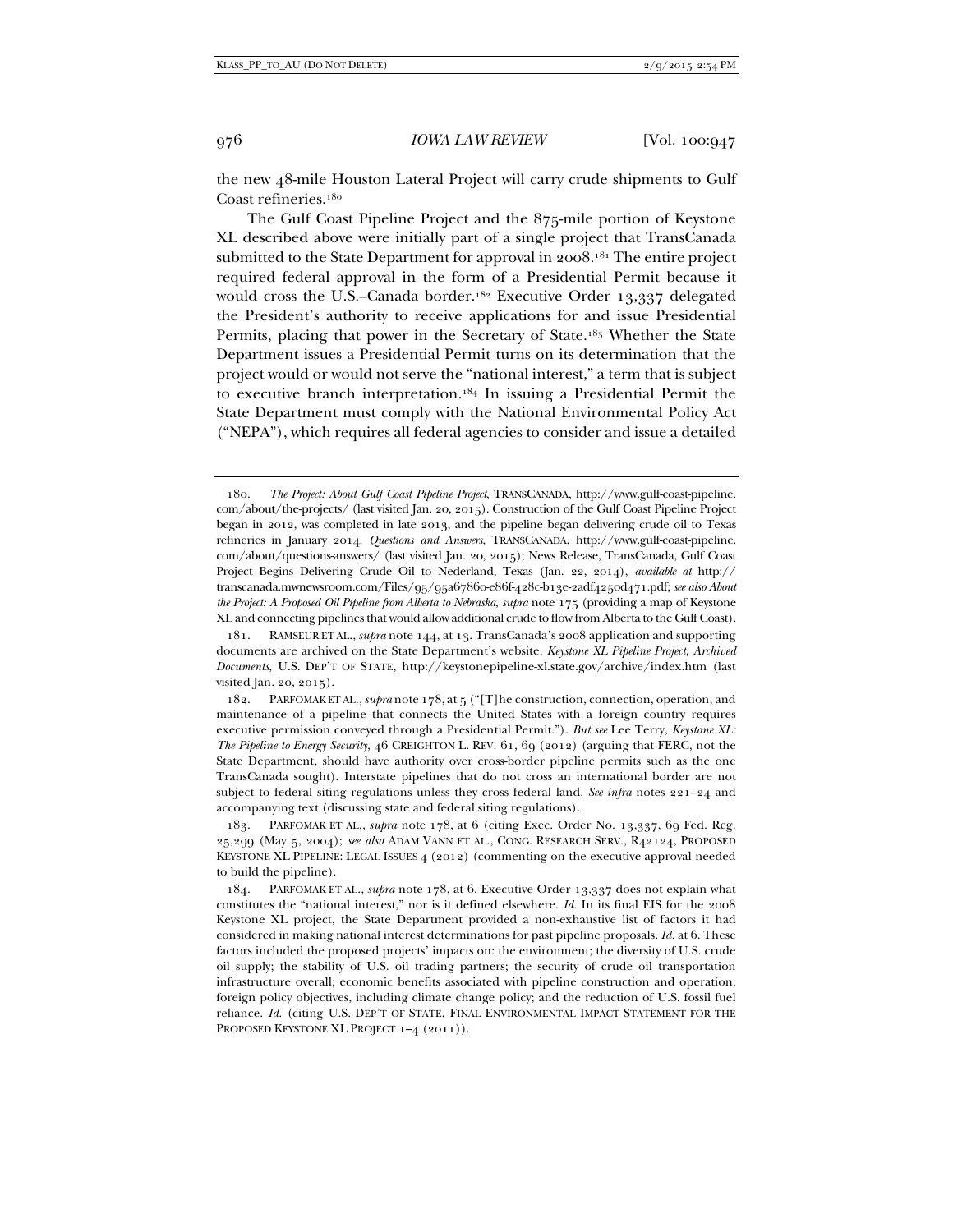statement (an environmental impact statement ("EIS")) regarding any legislation or major federal action that could have significant adverse environmental effects.185 In the case of TransCanada's 2008 application and its subsequent 2012 application (discussed later in this Part), the State Department was tasked with completing an EIS to assess the need for Keystone XL, to analyze the environmental impacts of granting TransCanada a Presidential Permit, and to determine the impacts associated with possible alternatives to the proposed pipeline.186 The EIS analyzed the cumulative impacts of the entire project from the international border crossing in Montana to the endpoint on the Gulf Coast, not just facilities located at the U.S.-Canada border.187

In response to TransCanada's 2008 application for a Presidential Permit, the State Department prepared a draft EIS, a supplemental draft EIS, and a final EIS.188 The State Department released the final EIS in August 2011 at which point a requisite 90-day public review period began, after which the State Department was to make its national interest determination. During the public review period, commenters raised concerns about impacts to the Sand Hills region of Nebraska. Based on evidence regarding the region's sensitive ecosystem, its numerous important wetlands, and the presence of shallow groundwater, in November 2011, the State Department decided it would need additional time to assess "alternative pipeline routes that would avoid the Nebraska Sand Hills."189 A few days later, TransCanada and the Nebraska Department of Environmental Quality ("DEQ") announced that they had agreed to work together to identify a pipeline route that would avoid the Sand Hills.190 However, the company and Nebraska did not have the opportunity to complete that work due to a series of events culminating with the State Department's denial of TransCanada's permit application in January 2012.191 On December 23, 2011, Congress enacted the Temporary Payroll Tax Cut

 <sup>185. 42</sup> U.S.C. § 4332(2)(C) (2012).

 <sup>186.</sup> PARFOMAK ET AL., *supra* note 178, at 7; *see also Keystone XL Pipeline Project*, U.S. DEP'T OF STATE, http://www.state.gov/e/eb/esc/iec/permit/keystonexl/index.htm (last visited Jan. 20, 2015) (providing links to press briefings, remarks, and reports regarding the first Keystone XL permit application process).

 <sup>187.</sup> *See* PARFOMAK ET AL., *supra* note 178, at 8. Though the proposal included no new pipeline construction in Kansas, it did require construction of two new pump stations in the state, so Kansas was included in the EIS along with Montana, South Dakota, Nebraska, Oklahoma, and Texas. *See, e.g.*, U.S. DEP'T OF STATE, SUPPLEMENTAL DRAFT EIS: KEYSTONE XL PROJECT 3.3.1.1 (2011), *available at* http://keystonepipeline-xl.state.gov/documents/organization/182272.pdf.

 <sup>188.</sup> PARFOMAK ET AL., *supra* note 178, at 10; *see also Keystone XL Pipeline Project*, *supra* note 186.

 <sup>189.</sup> PARFOMAK ET AL., *supra* note 178, at 13 tbl.2; *see also* Press Release, U.S. Dep't of State, Keystone XL Pipeline Project Review Process: Decision to Seek Additional Information (Nov. 10, 2011), *available at* http://www.state.gov/r/pa/prs/ps/2011/11/176964.htm.

 <sup>190.</sup> PARFOMAK ET AL., *supra* note 178, at 1, 13 tbl.2; *see infra* text accompanying notes 242–48 (discussing Nebraska legislation enacted to facilitate the siting of oil pipelines in the state). 191. PARFOMAK ET AL., *supra* note 178, at 1, 13 tbl.2.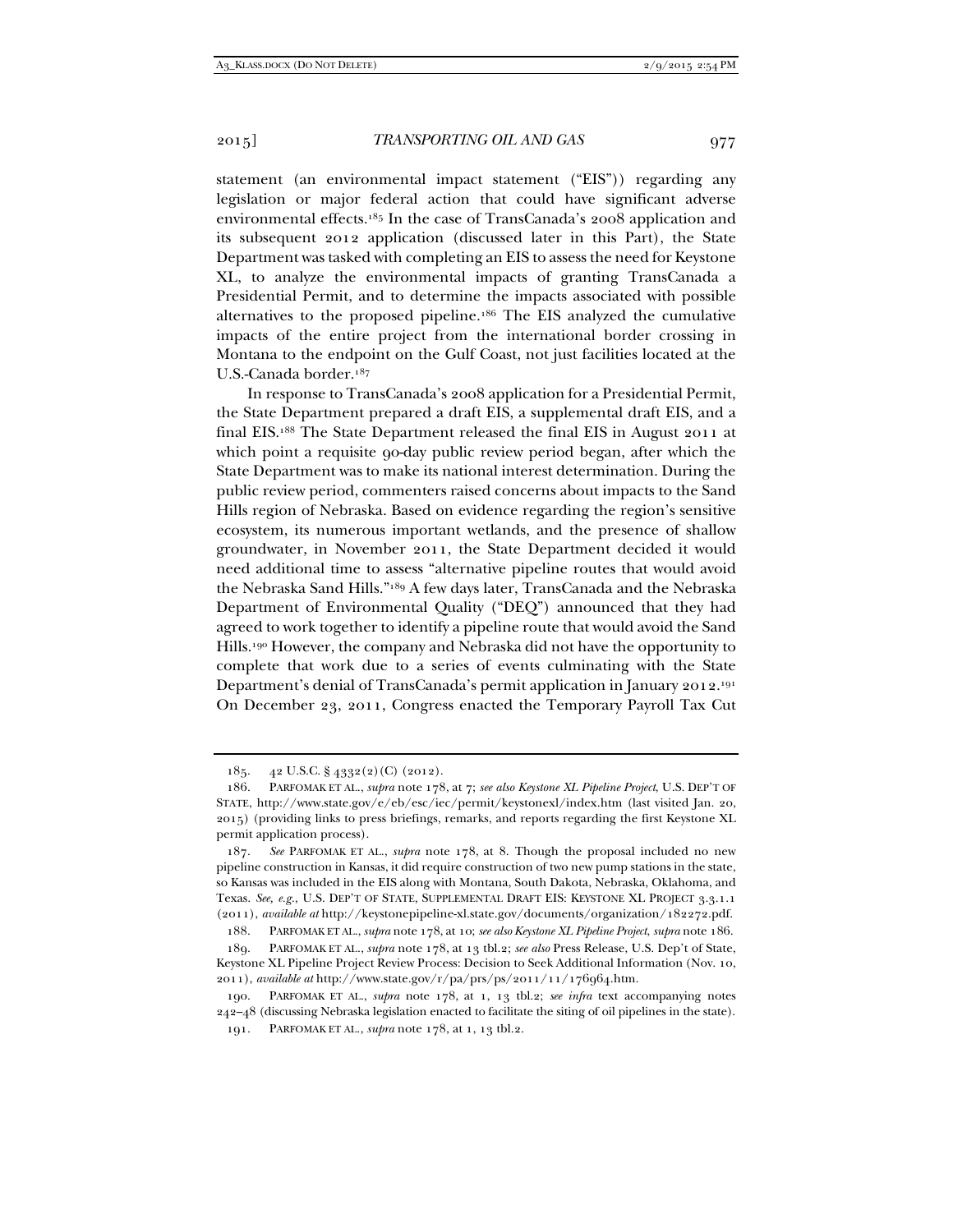Continuation Act of 2011.192 The legislation required the State Department to approve the Keystone XL project within 60 days of enactment unless the President determined the pipeline was contrary to the national interest.<sup>193</sup> If the President took no action to grant or deny the permit within the 60-day period, "the law provided that the permit [would] be 'in effect by operation of law.'"194 With President Obama's consent, the State Department declined to issue the permit, stating that it was not possible to make the determination within the deadline Congress imposed.195

The Keystone XL project as proposed in 2008 no longer exists. TransCanada separated the southern section of the project, renamed it the Gulf Coast Pipeline Project, and commenced construction on it in 2012.196 Because it did not cross an international border, that pipeline route did not require a Presidential Permit, and TransCanada was required only to comply with any state regulations regarding oil pipeline siting in the states that it crossed.

In May 2012, TransCanada again applied for a Presidential Permit,<sup>197</sup> this time seeking a permit only to build the altered northern segment of Keystone XL from Morgan, Montana, to Steele City, Nebraska.198 The new route and permit application triggered a new NEPA process at the State Department.199 In September 2012, TransCanada submitted its preferred route for the Nebraska portion of the pipeline to the Nebraska DEQ<sup>200</sup> and on January 22, 2013, the Governor of Nebraska approved a new route avoiding the Sand Hills and requested that Nebraska's evaluation of the pipeline be included in the

 194. VANN ET AL., *supra* note 183, at 2 (citing Temporary Payroll Tax Cut Continuation Act of 2011, Pub. L. No. 112-78, § 501(b)(3), 125 Stat. 1280, 1290).

 195. PARFOMAK ET AL., *supra* note 178, at 1, 13 tbl. 2; *see also Briefing on the Keystone XL Pipeline*, U.S. DEP'T OF STATE (Jan. 18, 2012), http://www.state.gov/r/pa/prs/ps/2012/01/181492.htm.

196. *See supra* note 180 and accompanying text.

 <sup>192.</sup> *Id.*

 <sup>193.</sup> *Id.*; *see also* VANN ET AL., *supra* note 183, at 3 ("The North American Energy Security Act (S. 1932), the American Energy Security Act (H.R. 3537), and the Middle Class Tax Relief and Job Creation Act of 2011 (H.R. 3630) also would require the Secretary of State to issue a permit for the project within 60 days of enactment, unless the President publicly determines the project to be not in the national interest. The North American Energy Access Act (H.R. 3548) would transfer permitting authority over Keystone XL from the State Department to the Federal Energy Regulatory Commission (FERC), and would require the commission to issue a permit for the project within 30 days of enactment.").

 <sup>197.</sup> The full text of the 2012 application and related documents and information can be found at *New Keystone XL Pipeline Application*, U.S. DEP'T OF STATE, http://www.keystonepipelinexl.state.gov/ (last visited Jan. 20, 2015).

 <sup>198.</sup> *See* RAMSEUR ET AL., *supra* note 144, at 14 fig.6 (depicting Keystone XL as a proposed northern "Steele City Segment" that includes an altered route to avoid Nebraska's Sand Hills and a separate "Gulf Coast Segment" that is already under construction).

 <sup>199.</sup> PARFOMAK ET AL., *supra* note 178, at 8.

 <sup>200.</sup> News Release, TransCanada, TransCanada Listens to Nebraskans; Updated Keystone XL Nebraska Re-Route Reflects Their Feedback (Sept. 5, 2012), *available at* http://www.transcanada. com/6099.html.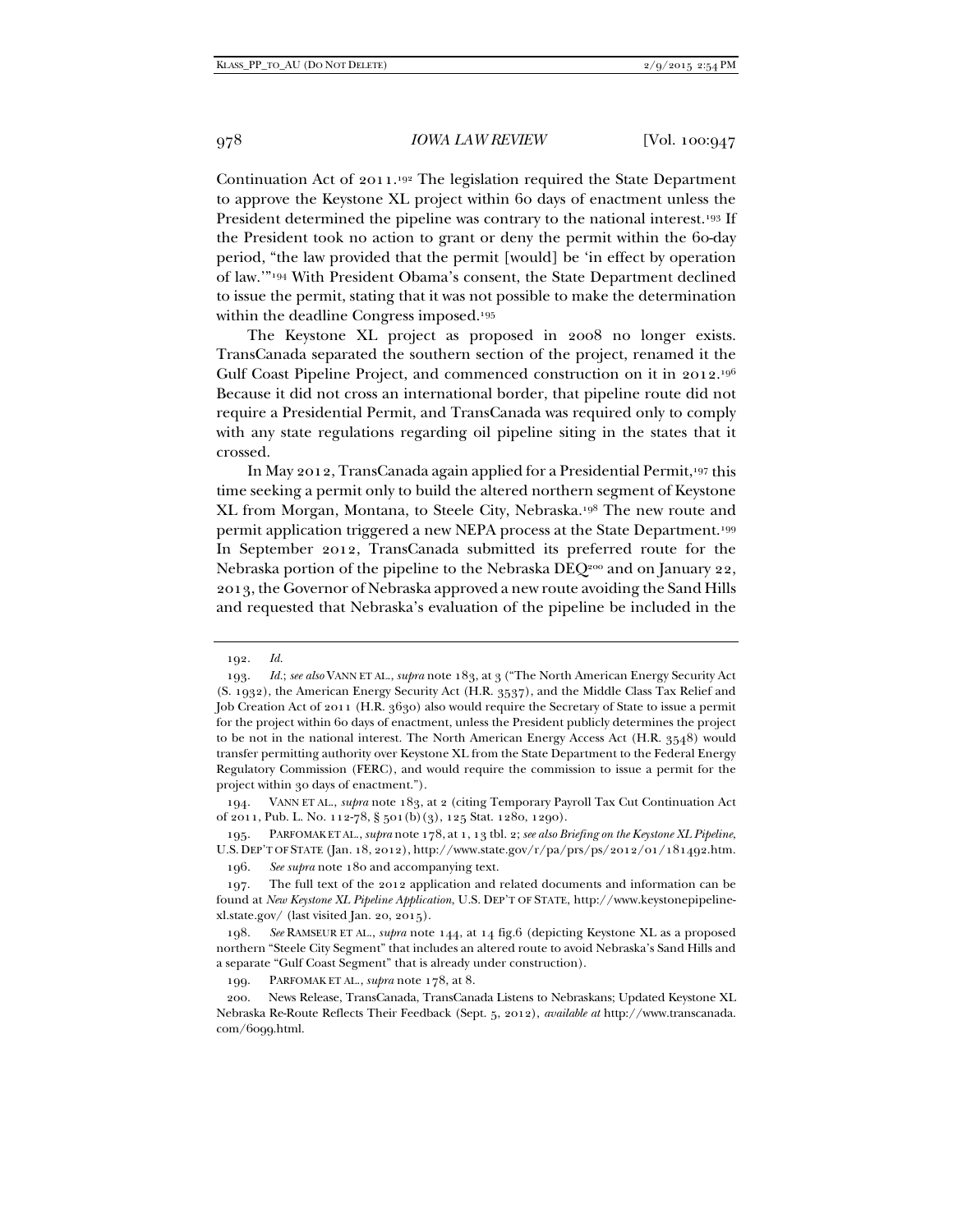State Department's EIS.<sup>201</sup> The State Department issued the final EIS in January 2014, thus allowing the State Department to make a national interest determination.202 The status of the pipeline remains in limbo, as landowner challenges to the pipeline route through Nebraska are currently unresolved, and Congress has attempted to pass legislation removing executive power to issue a Presidential Permit.203

As the delays associated with Keystone XL have continued, however, oil companies have begun to look to the primary alternative means of transporting Canadian oil—rail. In 2013, oil companies announced plans for three large loading terminals in western Canada with the combined capacity of 350,000 barrels a day—equivalent to approximately  $40\%$  of the capacity of Keystone XL.204 But cost overruns, winter weather, and labor shortages in Alberta have hampered progress on projects that would contribute to an estimated 1.1 million barrels per day increase in oil exports even without Keystone XL.205 Although shipping oil by rail can cost an additional five dollars or more per barrel, until late 2014, the economics were such that a major infrastructure investment of this scale was financially viable.<sup>206</sup> Indeed, in early 2014, according to the U.S. State Department Supplemental EIS for the Keystone XL project, shipping crude by rail was sufficiently viable to support the development of rail projects in the United States for loading oil in production areas and unloading facilities at refineries and terminals.207 But with the rapid drop in global oil prices in late 2014, many of these assumptions regarding the viability of rail transport for crude oil have come into question.208

 <sup>201.</sup> *See* Letter from Dave Heineman, Governor of Neb., to President Barack Obama and Secretary Hillary Rodham Clinton (Jan. 22, 2013), *available at* http://keystone-xl.com/wpcontent/uploads/2012/11/Governor\_Pipeline\_Approval.pdf.

 <sup>202.</sup> U.S. DEP'T OF STATE, FINAL SUPPLEMENTAL ENVIRONMENTAL IMPACT STATEMENT FOR THE KEYSTONE XL PROJECT: EXECUTIVE SUMMARY 9–13 (2014), *available at* http://keystone-xl.com/wpcontent/uploads/2012/11/Governor\_Pipeline\_Approval.pdf; *see also New Keystone XL Pipeline Application*, *supra* note 197.

 <sup>203.</sup> *See* Katie Zezima, *White House: Obama Would Veto Keystone Bill,* WASH. POST (Jan. 6, 2015), http://www.washingtonpost.com/blogs/post-politics/wp/2015/01/06/white-house-obama-wouldveto-keystone-bill/.

 <sup>204.</sup> Clifford Krauss, *Looking for a Way Around Keystone XL, Canadian Oil Hits the Rails*, N.Y. TIMES (Oct. 30, 2013), http://www.nytimes.com/2013/10/31/business/energy-environment/ looking-for-a-way-around-keystone-xl-canadian-oil-hits-the-rails.html.

 <sup>205.</sup> *Id.* 

 <sup>206.</sup> *Id.*

 <sup>207.</sup> U.S. DEP'T OF STATE *supra* note 202, at 9–13; *Factbox—U.S. Crude-by-rail Projects; 2013 Shipments up 71 Percent from 2012*, *supra* note 171 (providing a list of 70 current projects, including company name, type of infrastructure, location (city and state), capacity (bpd), origin of the crude, and project status as of January 13, 2014).

 <sup>208.</sup> *See, e.g.,* JOHN FRITELLI ET AL., CONG. RESEARCH SERV., R43390, U.S. RAIL TRANSPORT FOR CRUDE OIL: BACKGROUND AND ISSUES FOR CONGRESS  $4-6$  (Dec. 4, 2014) (discussing the economics of transporting oil by rail and the impact of lower oil prices on rail expansion, pipeline construction, and domestic oil production); Susan Carey et al., *Cheaper Oil Lifts Airlines, Other*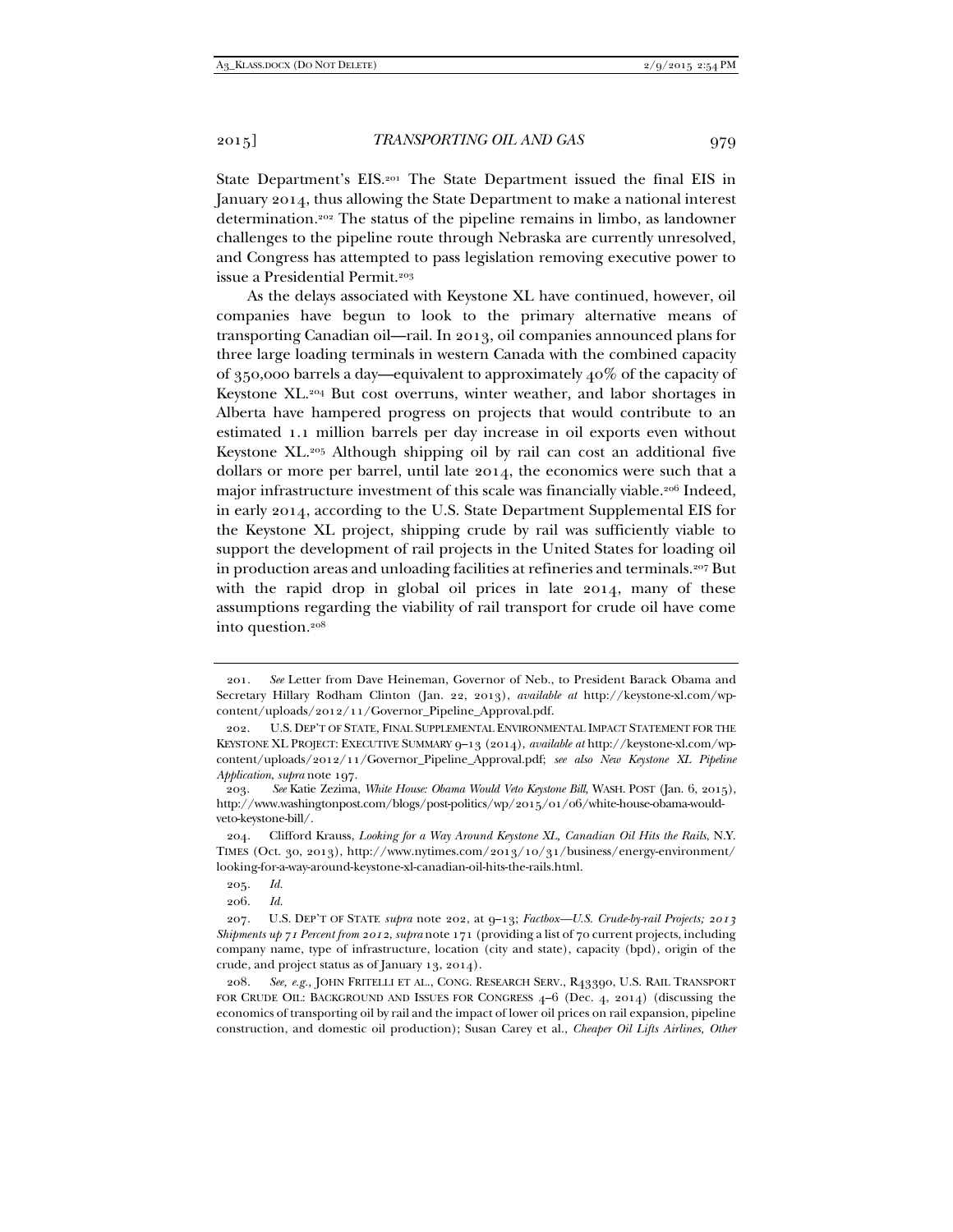## *C. FEDERAL REGULATION OF OIL PIPELINES*

The prior sections detailed the history of U.S. oil production and, more specifically, the history of the oil transportation network. The following sections explore the regulation of that transportation network, particularly oil transportation rates and safety, which are regulated at the federal level, and oil pipeline siting, which is regulated at the state level.

As noted above, Congress extended federal regulatory oversight to oil pipelines in 1906 with the passage of the Hepburn Act.209 Between 1906 and 1977, oil pipelines were subject to the Interstate Commerce Act ("ICA") and the jurisdiction of the Interstate Commerce Commission ("ICC"), "which issued various decisions defining the parameters of its jurisdiction and establishing ratemaking methodologies."210 In 1977, Congress created the Federal Energy Regulatory Commission ("FERC"), an independent agency within the U.S. Department of Energy, and transferred regulatory authority over oil pipelines from the ICC to FERC.211 Today, oil pipelines are the only common carriers governed under the ICA, which exists, "frozen in time," in its 1977 form.212 Railroads and other industries remained subject to the substantially revised and amended ICA as it continued to evolve under the jurisdiction of the ICC until the Commission was dismantled in 1995, at which point railroads became subject to the Surface Transportation Board ("STB") within the U.S. Department of Transportation ("DOT").<sup>213</sup>

As of 2009, FERC regulated 180 to 200 pipelines<sup>214</sup> carrying crude oil, refined petroleum products, and NGLs.215 FERC's regulatory work on oil

*Industries*, WALL ST. J. (Nov. 7, 2014), http://www.wsj.com/articles/cheaper-oil-lifts-airlinesother-u-s-industries-1415394476; James Crompton & Zachary Harris, *Transport in the US: Winners and Losers of a Continued Decline in Oil Prices*, IBISWORLD (Nov. 19, 2014), http://www.ibisworld. com/media/2014/11/19/transport-us-winners-losers-continued-decline-oil-prices/.

 <sup>209.</sup> *See supra* text accompanying note 66 (discussing the Hepburn Act).

 <sup>210.</sup> JAMES H. MCGREW, FERC: FEDERAL ENERGY REGULATORY COMMISSION 227 (2d ed. 2009).

 <sup>211.</sup> *Id.* (citing the Department of Energy Organization Act, 42 U.S.C. § 7172(b) (recodified as amended 49 U.S.C. § 60502 (2006))); Christopher J. Barr, *Unfinished Business: FERC's Evolving Standard for Capacity Rights on Oil Pipelines*, 32 ENERGY L.J. 563, 564 n.5 (2011) (describing continued application of the 1977 version of ICA to oil pipelines). Barr notes that "[t]he FERC's website on statutes for the oil pipeline industry provides a PDF of the ICA scanned from a paper copy at http://www.ferc.gov/legal/maj-ord-reg/ica.pdf, because that version of the ICA is no longer available on the federal government's online statute resources." *Id.* 

 <sup>212.</sup> Steven H. Brose et al., *Regulatory Framework: The Interstate Commerce Act*, *in* ENERGY LAW AND TRANSACTIONS, *supra* note 66, § 85.03[1].

 <sup>213.</sup> *Id.*; *see also* 49 U.S.C. app. §§ 1–2701 (1988), *available at* http://www.ferc.gov/legal/ maj-ord-reg/ica.pdf; *Overview of the STB*, SURFACE TRANSP. BOARD, http://www.stb.dot.gov/stb/ about/overview.html (last visited Jan. 20, 2015).

 <sup>214.</sup> MCGREW, *supra* note 210, at 228. This figure is undoubtedly larger today given the dramatic increase in pipeline construction that has accompanied the rise of unconventional oil and gas production.

 <sup>215.</sup> Barr, *supra* note 211, at 564. When discussing FERC's authority, this Part refers to these three systems of pipelines generally as "oil pipelines."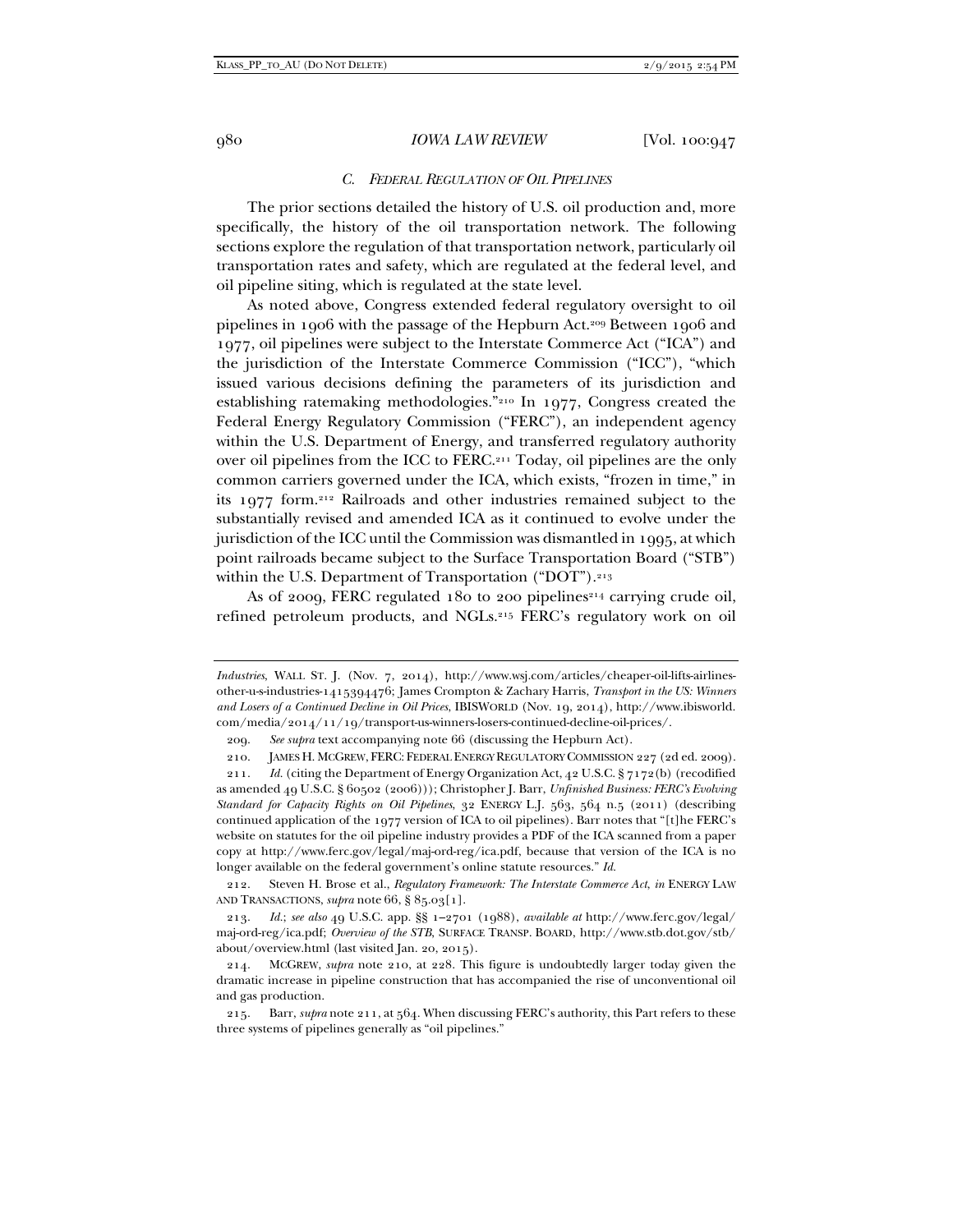pipelines accounts for a small portion of its activities overall. A relatively tiny percentage of FERC's budget is allocated to oil and liquids pipelines; in fiscal year 2012 oil pipeline regulation garnered only 2.5% of the budget.<sup>216</sup> FERC jurisdiction over oil pipelines includes the regulation of rates and terms and conditions of service offered by oil pipelines engaged in interstate commerce.<sup>217</sup> The commission requires oil pipelines to publish tariffs<sup>218</sup> and it audits oil pipelines and collects information from them as necessary for its regulatory activities around ratemaking and service terms and conditions.<sup>219</sup> Under the ICA, FERC does not regulate market entry or exit (i.e., construction, expansion, or abandonment) of oil pipelines.<sup>220</sup>

Unlike natural gas pipelines, which are described in Part III, oil pipelines that do not cross federal lands require no approval from FERC or any other federal agency at any point in their construction or operation.221 Instead, state and local laws govern the approval of pipeline siting and construction. If a pipeline does cross federal lands, the Bureau of Land Management ("BLM") within the Department of the Interior is responsible for issuing right-of-way permits.222 The DOT is responsible for pipeline safety regulation, and though most construction and siting issues are left to the states, some stages of construction are subject to DOT authority regarding safety.223 Oil pipelines must also comply with federal environmental laws, and the Environmental

218. Barr, *supra* note 121, at 51.

219. MCGREW, *supra* note 210, at 228.

 220. *See* Arco Alaska, Inc. v. Fed. Energy Regulatory Comm'n, 89 F.3d 878, 886 (D.C. Cir. 1996); Farmers Union Cent. Exch., Inc. v. Fed. Energy Regulatory Comm'n, 734 F.2d 1486, 1509 n.51 (D.C. Cir. 1984); *see also* Williams Pipe Line Co., 21 FERC ¶¶ 61,260, 61,559 n.217 (1982); Barr, *supra* note 211, at 565 n.10 (describing FERC's limited jurisdiction under the ICA). The ICA is not a consumer protection measure, but was intended to protect producers from monopolistic pipeline operators. KIRK MORGAN, BRACEWELL & GUILIANI, NOT ALL PIPELINES ARE THE SAME: REGULATORY DIFFERENCES IMPACTING OIL VERSUS NATURAL PIPELINE DEVELOPMENT 3 (2012), *available at* http://www.ingaa.org/File.aspx?id=18255. Therefore, FERC has no authority to prevent the abandonment of an oil pipeline, even if it means a locality would be without adequate oil pipeline capacity. *Id.* at 4.

 221. *See* Barr, *supra* note 211, at 565 & n.16. Oil pipelines may decide to cease operations, reverse direction of operation, or build a multi-state line without notifying FERC. *Id.* at 565.

222. Mineral Leasing Act of 1920, 30 U.S.C. § 181 (2012).

 223. PARFOMAK,*supra* note 1, at 5–8 (discussing DOT jurisdiction and federal laws governing pipeline safety); *Comprehensive Pipeline Safety Laws and Regulations*, ASS'N OF OIL PIPELINES, http:// www.aopl.org/safety/safety-rules-regulations/ (last visited Jan. 20, 2015).

 <sup>216.</sup> *Id.* at 565 & n.7.

 <sup>217.</sup> *See Regulating Oil Pipelines*, FED. ENERGY REG. COMM'N, http://www.ferc.gov/ industries/oil.asp (last visited Jan. 20, 2015); Andrew L. Lyon, Managing Att'y, FERC Office of the General Counsel, Oil Pipeline Regulation Under the Interstate Commerce Act at Energy Bar Ass'n Brown Bag Meeting: Oil Pipelines 101 (Feb. 14, 2012), *available at* www.eba-net.org/ sites/default/files/meeting\_materials/OilPipelines101.pdf.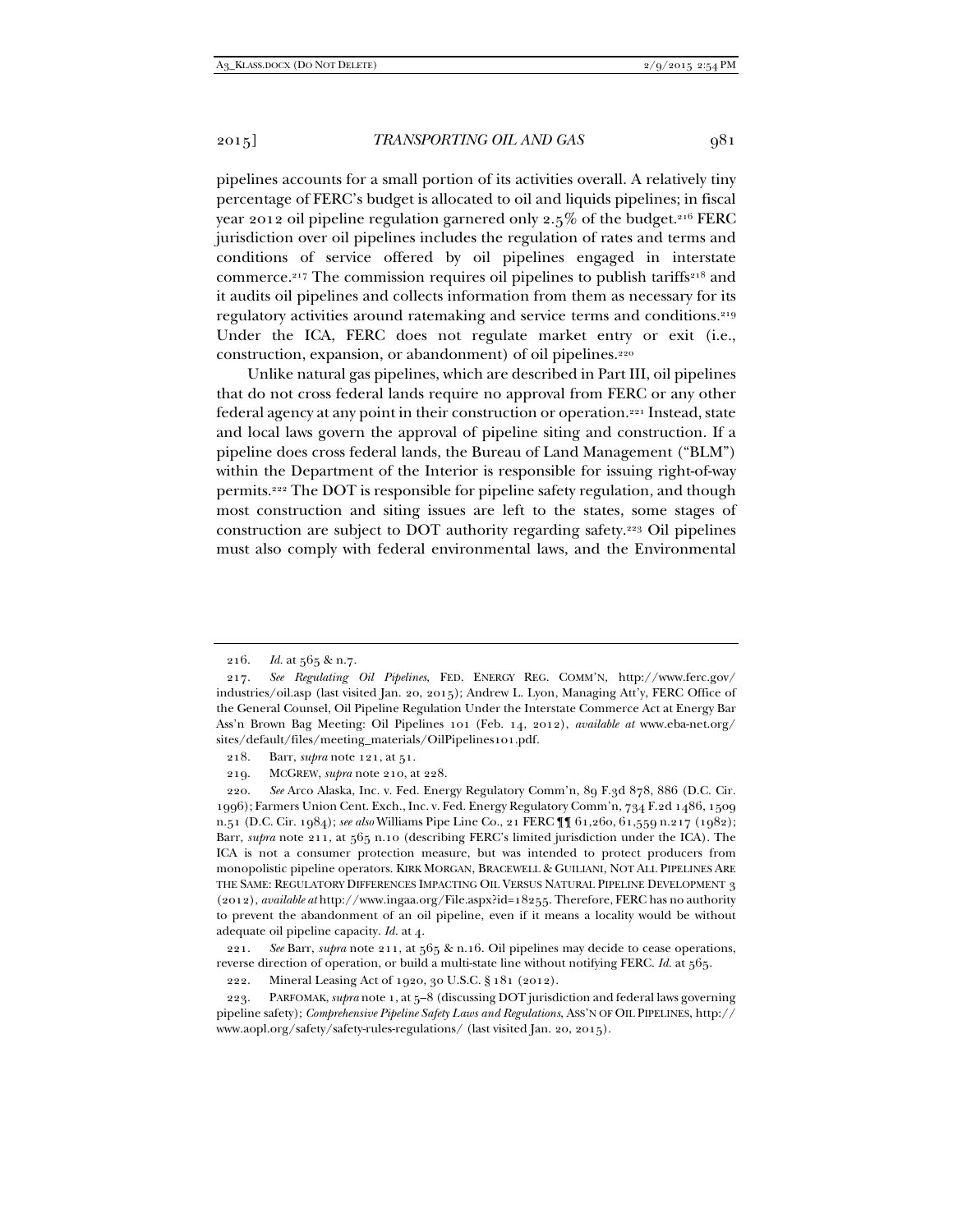Protection Agency ("EPA") has jurisdiction over oil spills from large transportation pipelines.<sup>224</sup>

Though much of the siting, construction, and regulation of oil pipelines falls outside FERC's jurisdiction, FERC does have "exclusive jurisdiction to determine whether pipelines' rates and terms of service are just, reasonable, and not unduly discriminatory," and so it wields major influence over a pipeline operator's ability to earn revenue.225 Oil pipelines are free to enter and exit the market but once in operation, FERC has exclusive authority over their rates and tariffs, and pipelines cannot be easily moved or converted to other uses if the rates do not provide sufficient revenue for investors.<sup>226</sup> When an oil pipeline project is proposed, the operator does not file a certificate nor is one issued in advance of construction, so historically under the ICA, FERC "did not approve rates and terms and conditions of service" in advance.<sup>227</sup> Further, FERC will not approve rates and service terms that are considered unjust or discriminatory. Pipelines cannot favor or discriminate against similarly situated shippers, "geographic areas, or types of transportation" in setting rates and terms of service.<sup>228</sup>

In order to actually construct an oil pipeline, the pipeline operator must obtain a state permit or certificate, if one is necessary, from all the states through which the pipeline will pass and obtain rights to the land over the pipeline. Unlike natural gas pipelines, discussed in Part III, there is no federal process to obtain a permit for the entire length of the pipeline and no federal eminent domain authority to acquire the land. Thus, different state laws will govern both the siting process and the land acquisition process. These laws are discussed below.

# *D. STATE REGULATION OF OIL PIPELINES AND EMINENT DOMAIN*

Pipeline operators that wish to construct or expand multistate pipelines must adhere to state statutes and regulations—in addition to abiding by the federal regulations governing safety, ratemaking, and capacity allocation discussed earlier in this Part.229 Different states often require different

 <sup>224.</sup> *Comprehensive Pipeline Safety Laws and Regulations*, *supra* note 223; *Compliance and Enforcement*, ENVTL.PROT.AGENCY (Dec. 8, 2011), http://www.epa.gov/compliance/enforcement/annual-results/ eoy2011.pdf.

 <sup>225.</sup> *See* Barr, *supra* note 211, at 565.

 <sup>226.</sup> Barr, *supra* note 121, at 51.

 <sup>227.</sup> MORGAN, *supra* note 220, at 12.

 <sup>228.</sup> Barr, *supra* note 211, at 567.

 <sup>229.</sup> *See supra* Part II.C. States have their own regulations regarding ratemaking, nondiscrimination, and allocation for pipelines. A state may regulate rates and terms of service like FERC does, but the state may also regulate additional aspects of pipeline operation. In North Dakota, for instance, any pipeline used to facilitate the purchase or sale of crude petroleum, gas, coal, or carbon dioxide must be a common carrier subject to the jurisdiction of the North Dakota Public Service Commission. N.D. CENT. CODE § 49-19-08 (2013). The Commission holds hearings on and establishes and enforces rates and regulations associated with carriers'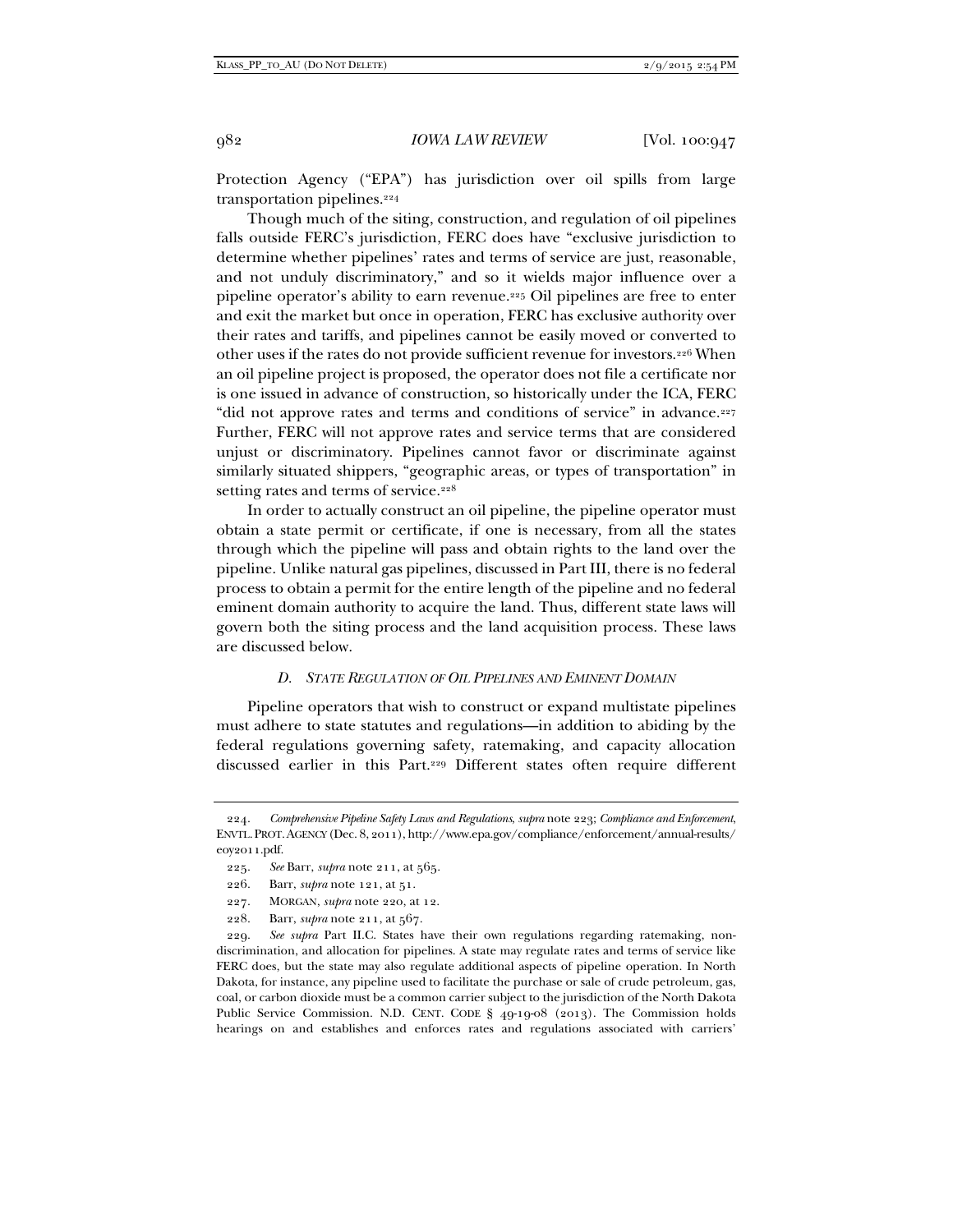permits, notices, or approvals for pipeline construction and operation, creating challenges for interstate pipelines.230 Whether interstate or intrastate, oil pipelines must gain the necessary right-of-way to lay pipe, build storage facilities, or expand existing pipelines. Where it cannot acquire a right-of-way through agreements with private landowners, an oil pipeline must rely on eminent domain power to the extent such power exists in a given state.<sup>231</sup> The state siting and eminent domain laws for oil pipelines in all  $50$ states are detailed in Appendix A, with a few notable states highlighted below.

The issue of eminent domain arises frequently in pipeline and other energy transportation infrastructure cases because, for over a century, most states have delegated eminent domain authority to pipeline companies, electric and gas utilities, and other private companies providing energy and transportation services.232 States generally convey such authority by defining pipelines, transmission lines, and gas lines as a "public use" under state law. While most pipeline companies are able to obtain necessary easements through voluntary transactions with landowners, the power of eminent domain is an important tool for pipeline companies in their negotiations, and a significant disincentive for landowners to demand excessive compensation for easements or otherwise attempt to oppose the pipeline. Because states differ in their approaches to siting oil pipelines and associated infrastructure, industry analysts often cite gaining rights-of-way as a complicating factor in oil transportation development.<sup>233</sup>

This Subpart highlights various state approaches to oil pipeline siting, construction, and eminent domain authority. Each of the four states

publication of tariffs, *id.* § 49-19-17, and storage of crude petroleum, coal, and gas by common pipeline carriers within the state. *Id.* § 49-19-13.

 <sup>230.</sup> *See, e.g.*, Mark D. Bingham, *Pipeline Construction and Operation, Authorizations and Regulations: Not Just a Pipe Dream, in* OIL AND NATURAL GAS PIPELINES: WELLHEAD TO END USER VOLUME 1995, NUMBER 1, ROCKY MOUNTAIN MINERAL LAW FOUND., 13-8 M 38A ROCKY MTN. MIN. L. INST. 13 n.49 (1995) (citing the Regulation of Oil and Gas Facilities in La Plata County, Colorado, §§ 6.106, 6.107, 6.206 from the year 1988, which "requires county approval prior to construction of any facilities, including wellsite equipment").

 <sup>231.</sup> Eminent domain is the power of government to obtain title to or access to property from private parties without their consent. The Fifth Amendment to the U.S. Constitution recognizes the right of eminent domain but limits it by providing that "nor shall private property be taken for public use, without just compensation." U.S. CONST. amend. V; *see also* Kelo v. City of New London, 545 U.S. 469, 497 (2005) (O'Connor, J., dissenting) ("[T]he Takings Clause presupposes that government can take private property without the owner's consent . . . ."). Virtually all states have similar provisions in their constitutions and states also have enacted statutes governing which entities are entitled to exercise eminent domain authority and the procedures for doing so. *See* Alexandra B. Klass, *Takings and Transmission*, 91 N.C. L. REV. 1079, 1093–96 (2013) (discussing various state approaches to eminent domain, particularly after the *Kelo* decision).

 <sup>232.</sup> *See* Klass, *supra* note 231, at 1082–83, 1094–95.

 <sup>233.</sup> *See* Barr, *supra* note 121, at 44; *see also* MORGAN, *supra* note 220, at 11 (citing lack of federal eminent domain and multiple state regulators as complicating factors in oil pipeline construction).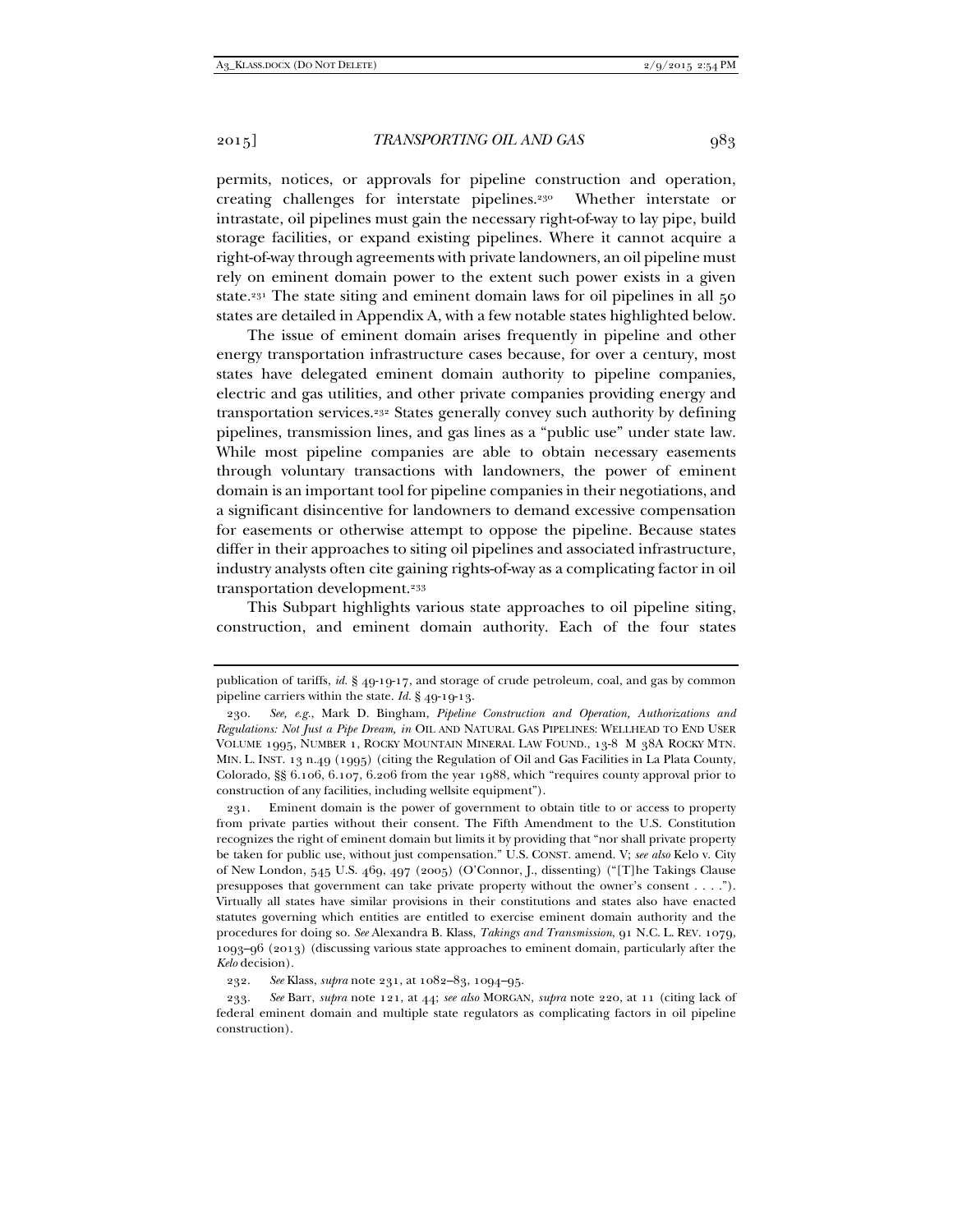described below represents a different approach to state approval and eminent domain authority for pipeline construction. Texas, which uses a common carrier approach, provides minimal state oversight of oil pipeline siting and construction. In the past, Nebraska had a similar hands-off approach but, as a result of the Keystone XL Pipeline, has more recently adopted new pipeline siting legislation. Colorado uses a right-of-way approach, based on a statute that its supreme court has only recently interpreted narrowly to exclude eminent domain authority for oil pipelines. And Illinois is an example of a state that uses a certificate of need process with significantly greater state oversight for the review, approval, and grant of eminent domain authority for oil pipelines. As landowners challenge eminent domain authority for interstate pipelines like the Keystone XL Pipeline, the state-by-state patchwork of authority regarding siting and eminent domain for oil pipelines highlights the federalism balance Congress has set in this area and puts it in stark contrast with the congressional decision to federalize the same process for interstate natural gas pipelines.

In Texas, home to a significant number of crude oil and product pipelines,234 pipeline companies need not obtain any permits prior to pipeline construction.235 There is no need for the pipeline company to obtain a determination of need for the pipeline or prior approval to construct a pipeline and related facilities from the Texas Railroad Commission, which is the state agency with "primary regulatory authority" over the oil and natural gas industry, pipeline companies, and mining operations.236 Instead, the pipeline owner or operator determines the pipeline route and all siting issues for both intrastate and interstate pipelines.<sup>237</sup> The pipeline operator must, however, notify the "Railroad Commission's Pipeline Safety Division before beginning construction on a pipeline when the construction involves an intrastate pipeline longer than one mile."238 With regard to eminent domain authority, state law provides that pipelines transporting oil, oil products, gas,  $CO<sub>2</sub>$ , and other specified substances are "common carriers"<sup>239</sup> and, as such, have the right to use eminent domain.<sup>240</sup>

238. *Id.* 

 <sup>234.</sup> *See generally* AM. PETROLEUM INST., *supra* note 134.

 <sup>235.</sup> *Pipeline Eminent Domain and Condemnation*, RAILROAD COMMISSION OF TEX., http://www. rrc.state.tx.us/about-us/resource-center/faqs/pipeline-safety-faqs/faq-pipeline-eminent-domainand-condemnation/ (last visited Jan. 20, 2015).

 <sup>236.</sup> *Railroad Commission Authority and Jurisdiction*, RAILROAD COMMISSION OF TEX., http://www. rrc.state.tx.us/about-us/resource-center/faqs/railroad-commission-authority-and-jurisdiction-faq/ (last visited Jan. 20, 2015).

 <sup>237.</sup> *Pipeline Eminent Domain and Condemnation*, *supra* note 235.

 <sup>239.</sup> TEX. NAT. RES. CODE ANN. § 111.002 (West 2011).

 <sup>240.</sup> *Id.* § 111.019; *see also* Crawford Family Farm P'ship v. TransCanada Keystone Pipeline, L.P., 409 S.W.3d 908, 921 (Tex. App. 2013) (affirming trial court decision that TransCanada was authorized to exercise eminent domain authority for Keystone XL Pipeline under Texas law).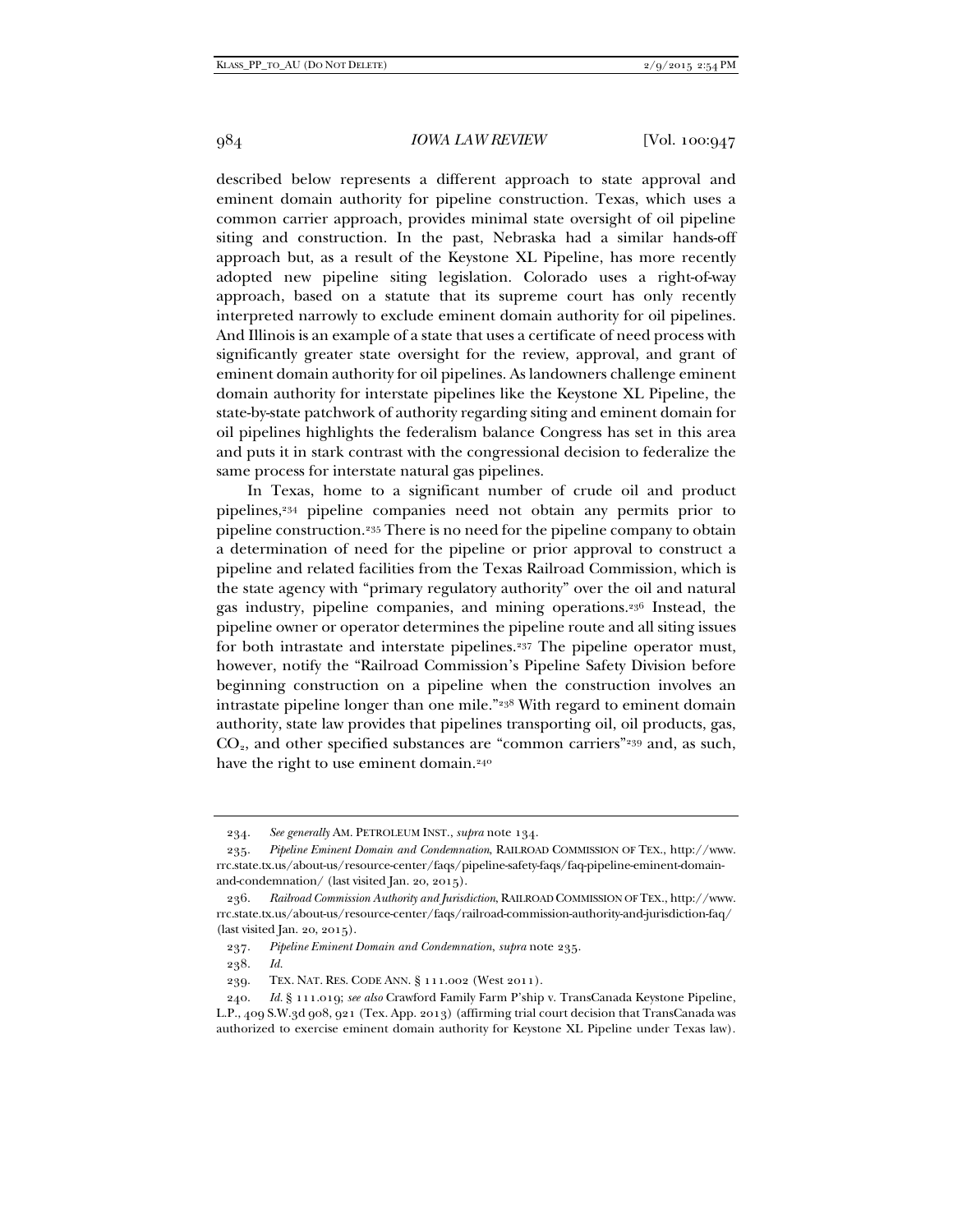In Nebraska, controversy over the Keystone XL Pipeline has resulted in significant changes in the state's oil pipeline siting law. At the time TransCanada applied for a Presidential Permit for the pipeline, "Nebraska did not have any permitting requirements that applied specifically to the construction and operation of oil pipelines."241 It did, however, have an existing statute granting eminent domain authority to companies unable to agree with landowners on right-of-way acquisition for pipelines transporting or conveying crude oil, petroleum, gases, or other products in interstate commerce or within the state.<sup>242</sup>

In 2011, as a result of the Keystone XL Pipeline, the Nebraska Governor called a special session of the legislature to enact the state's first pipeline siting legislation. That resulted in the Major Oil Pipeline Siting Act, which requires pipelines proposed after November 2011 to file an application with the state Public Service Commission ("PSC") and receive approval prior to construction.243 The law sets forth the requirements of the application, which include methods to minimize or mitigate the impacts of a potential spill, a description of the proposed route, and a statement of reasons for the route.<sup>244</sup> During the 2012 legislative session, the Governor signed into law LB 1161, which amended the Major Oil Pipeline Siting Act to grant authority to the Nebraska DEQ and the Governor to evaluate and participate in any federal environmental review of a pipeline through Nebraska and then, after review is completed, to approve the pipeline route.<sup>245</sup> If the Governor does not approve the route, then the pipeline company is directed to file an application with the PSC under the existing provisions of the Major Oil Pipeline Siting Act.246 The legislature also revised the Nebraska eminent domain law to provide that any "major oil pipeline"247 to be placed in operation after November 2011 must first obtain siting approval from the PSC or the Governor before exercising eminent domain authority.<sup>248</sup>

On January 22, 2013, the Governor wrote to President Obama and Secretary of State Clinton informing them that Nebraska had completed its evaluation of the Keystone XL Pipeline and that he was approving the route

*But see* Tex. Rice Land Partners Ltd. v. Denbury Green Pipeline–Tex., LLC, 363 S.W.3d 192, 198 (Tex. 2012) (finding more limited eminent domain authority for  $CO<sub>2</sub>$  pipelines).

 <sup>241.</sup> *See* PARFOMAK ET AL., *supra* note 178, at 15.

 <sup>242.</sup> NEB. REV. STAT. § 57-1101 (2010).

 <sup>243.</sup> NEB. REV. STAT. § 57-1405 (Supp. 2012).

 <sup>244.</sup> *Id.*

 <sup>245.</sup> *Id.* § 57-1503.

<sup>246</sup>*. Id.* §§ 57-1405(1), 57-1503(4).

 <sup>247.</sup> The 2011 legislation defines a "major oil pipeline" as a pipeline larger than six inches in diameter constructed in Nebraska to transport "petroleum, or petroleum components, products, or wastes, including crude oil or any fraction of crude oil, within, through, or across Nebraska," but not including in-field and gathering lines. *Id.* § 57-1404(2).

 <sup>248.</sup> NEB. REV. STAT. § 57-1101 (2010).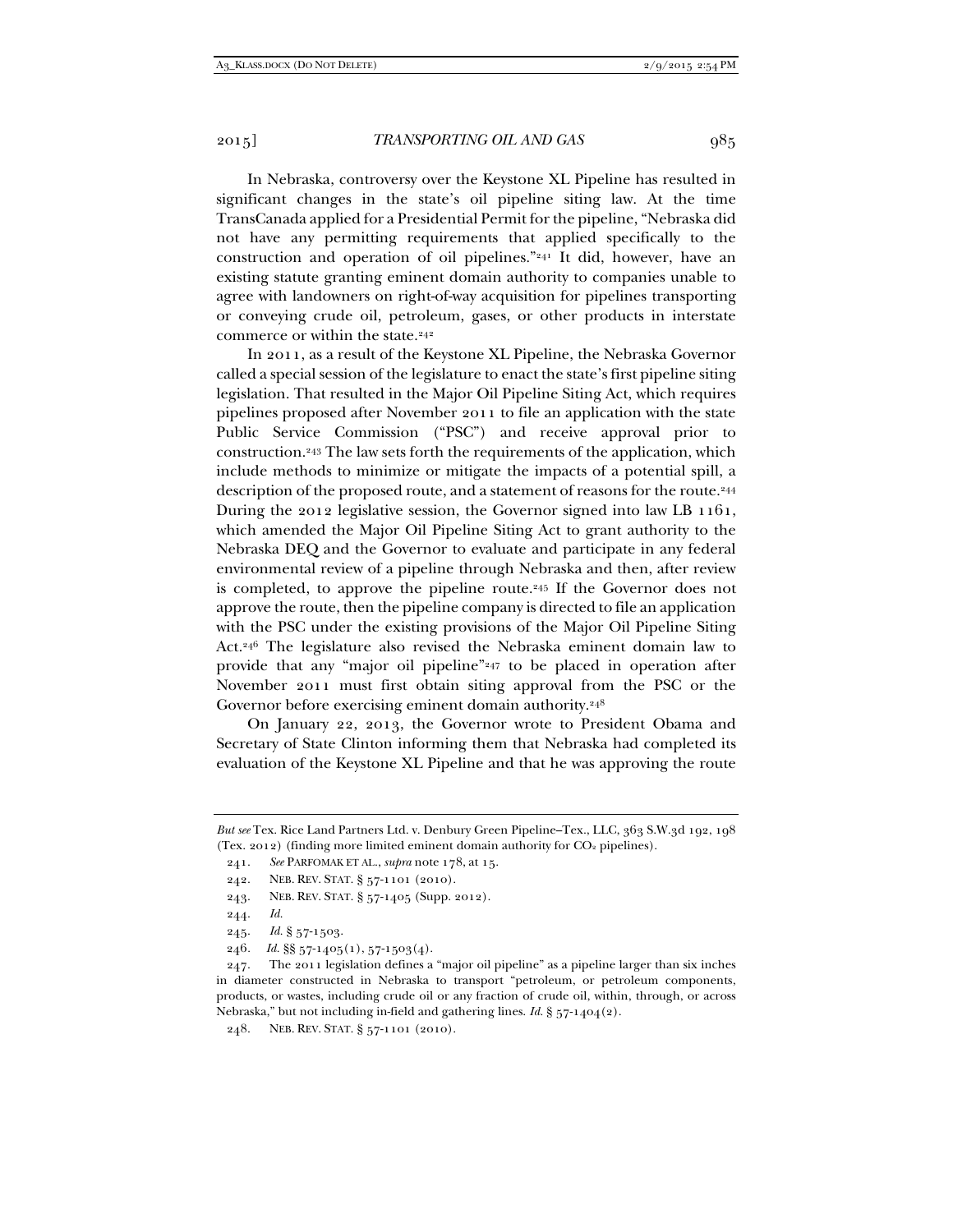pursuant to LB 1161.249 A group of landowners subsequently challenged the constitutionality of LB 1161, contending that it violates the due process clause of the state constitution by illegally transferring the power to approve the route and grant eminent domain authority from the five elected members of the state PSC to the Governor and the state's DEQ, without any means of judicial review.250 In a February 2014 decision, a Nebraska district court agreed and invalidated LB  $1161$ ,<sup>251</sup> a judgment that the Supreme Court of Nebraska vacated in January 2015.<sup>252</sup> Nebraska's constitution requires that five of the seven justices must find legislation unconstitutional before striking it down as such.253 Four justices found that the landowners had standing and that LB 1161 was unconstitutional, but the remaining three found the landowners lacked standing, and therefore declined to reach the constitutional question, with the result that the legislation stands by default.254 Within weeks of the decision, TransCanada commenced eminent domain proceedings to acquire easements from remaining landowners who have so far refused to negotiate, and landowners filed suit to again challenge the constitutionality of LB  $1161.^{255}$  As of publication, the constitutionality of LB 1161 remains unresolved.

For its part, Colorado is home to numerous interstate pipelines carrying crude oil, petroleum products, and liquefied petroleum gases ("LPGs").256 Colorado utilizes a right-of-way approach to pipeline siting, with a statute that provides that:

Any foreign or domestic corporation organized or chartered for the purpose, among other things, of conducting or maintaining a pipeline for the transmission of power, water, air, or gas for hire to any mine or mining claim or for any manufacturing, milling, mining, or public purpose shall have the right-of-way for the construction, operation, and maintenance of such pipeline for such purpose through any lands without the consent of the owner thereof, if such right-of-way is necessary for the purpose for which said pipeline is used.257

 <sup>249.</sup> Letter from Dave Heineman, *supra* note 201.

 <sup>250.</sup> Second Amended Complaint for Declaratory Judgment ¶13, Thompson v. Heineman, No. CI 12-2060 (Neb. Dist. Ct. Mar. 18, 2013), 2013 WL 7230784.

 <sup>251.</sup> Thompson v. Heineman, No. CI122060, 2014 WL 631609, at \*34–35 (Neb. Dist. Ct. Feb. 19, 2014).

 <sup>252.</sup> *See generally* Thompson v. Heineman, 289 Neb. 798 (2015).

 <sup>253.</sup> *Id.* at 3.

 <sup>254.</sup> *Id.* at 4.

 <sup>255.</sup> Reid Wilson, *Keystone XL Company Files Eminent Domain Papers Against Nebraska Landowners*, WASH. POST (Jan. 21, 2015), http://www.washingtonpost.com/blogs/govbeat/wp/2015/01/21/ keystone-xl-company-files-eminent-domain-papers-against-nebraska-landowners/.

 <sup>256.</sup> *Colorado State Energy Profile*, U.S. ENERGY INFO. ADMIN., http://www.eia.gov/state/print. cfm?sid=CO (last updated Aug. 21, 2014).

 <sup>257.</sup> COLO. REV. STAT. § 38-4-102 (2013).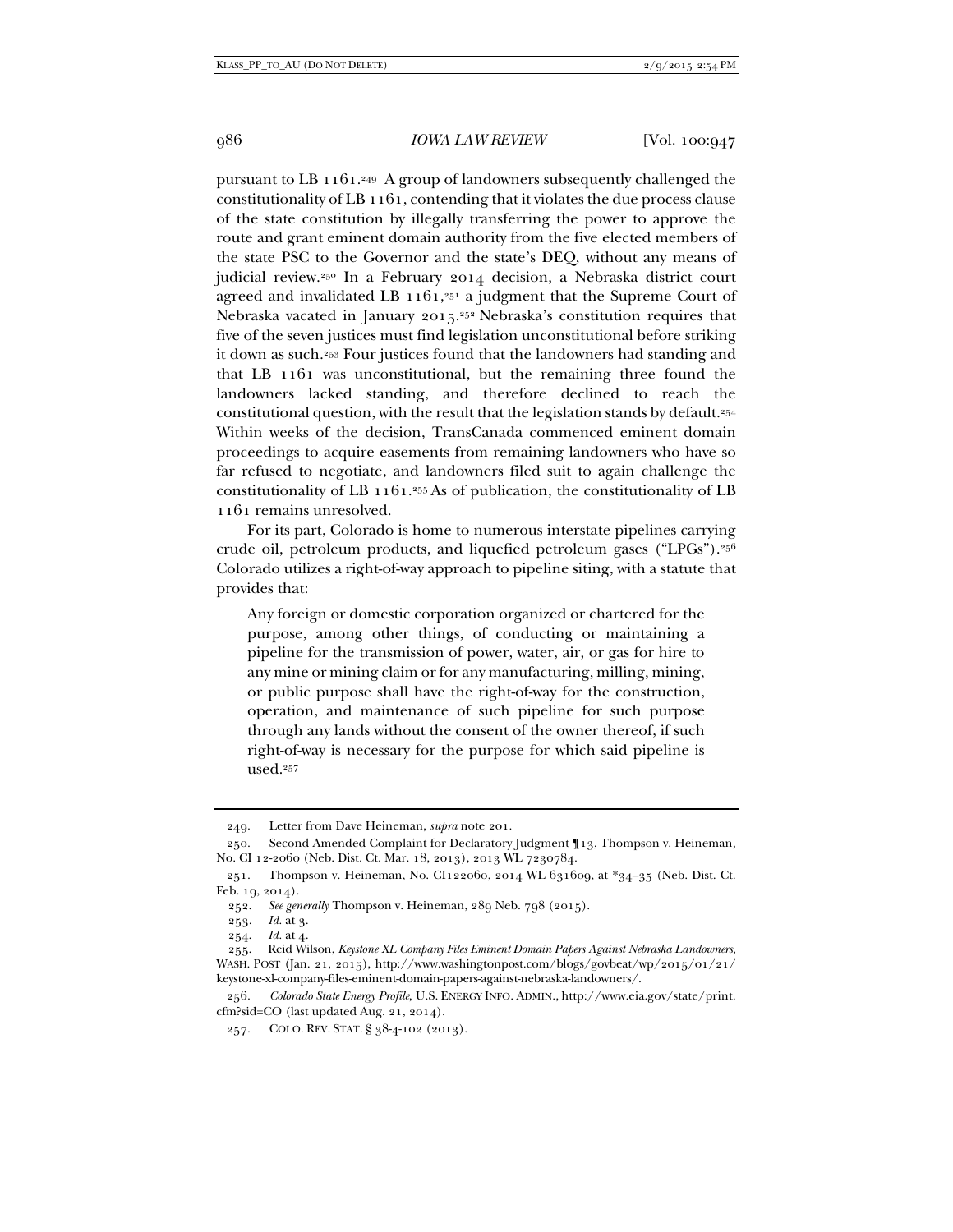A related provision expressly grants eminent domain authority to "pipeline compan[ies]."258

In 2012, in *Larson v. Sinclair Transportation Co.,* Sinclair attempted to obtain rights-of-way to "run a second underground gasoline pipeline parallel to [an existing] pipeline" on the Larsons' property allowed under an existing easement.259 When the parties failed to reach agreement on a new easement for the second pipeline, Sinclair sought to exercise eminent domain authority.260 On review, the Colorado Supreme Court held that the statute granting eminent domain authority for pipeline rights-of-way did not include oil pipelines but instead was limited to pipelines associated with the transport of power, water, air, or gas.261 The court noted that "neither the word petroleum nor the word oil is found anywhere in [the statute]," and that it must "construe narrowly" not only condemnation laws in general but in particular those "confer[ing] condemnation power upon private entities." $262$ As shown in Appendix A, Colorado is the only state where it is now clear that oil pipelines do not possess eminent domain authority.

Illinois is an example of a state, like many, that requires a certificate of public convenience and necessity or a certificate of need after state review to construct an oil pipeline or exercise eminent domain. In the late 1990s, Lakehead Pipe Line Company, which became Enbridge Energy in  $2001$ ,<sup>263</sup> operated a length of pipeline within Illinois that was part of the larger Lakehead system bringing Canadian crude oil and other petroleum liquids to Midwest refineries.264 The company determined that its existing Illinois pipeline had reached its functional capacity and was insufficient to meet demand for crude shipments. Instead of increasing that pipeline's capacity, the company planned to construct a new pipeline through several rural Illinois counties. When Lakehead sought a certificate from the Illinois Commerce Commission that would allow it to exercise eminent domain to build the pipeline, should it be necessary, the commission found there was no public need for more refined petroleum products, that there was currently an adequate supply of such products, that the pipeline would not result in any positive price effect on the market, and thus there was no public need. It therefore denied Lakehead's application. On appeal in 1998, the Illinois Court of Appeals affirmed the commission's decision, reasoning that the

 <sup>258.</sup> *Id.* § 38-5-105.

 <sup>259.</sup> Larson v. Sinclair Transp. Co., 284 P.3d 42, 43 (Colo. 2012) (en banc).

 <sup>260.</sup> *Id.*

 <sup>261.</sup> *Id.* at 45.

 <sup>262.</sup> *Id.* at 44–45.

 <sup>263.</sup> Press Release, Enbridge Energy Partners, Lakehead Pipe Line Partners Announces Management Transition (May 11, 2001), *available at* http://www.enbridgepartners.com/mediacenter/News/2001/175079.

 <sup>264.</sup> Lakehead Pipeline Co. v. Ill. Commerce Comm'n, 696 N.E.2d 345, 348 (Ill. App. Ct. 1998).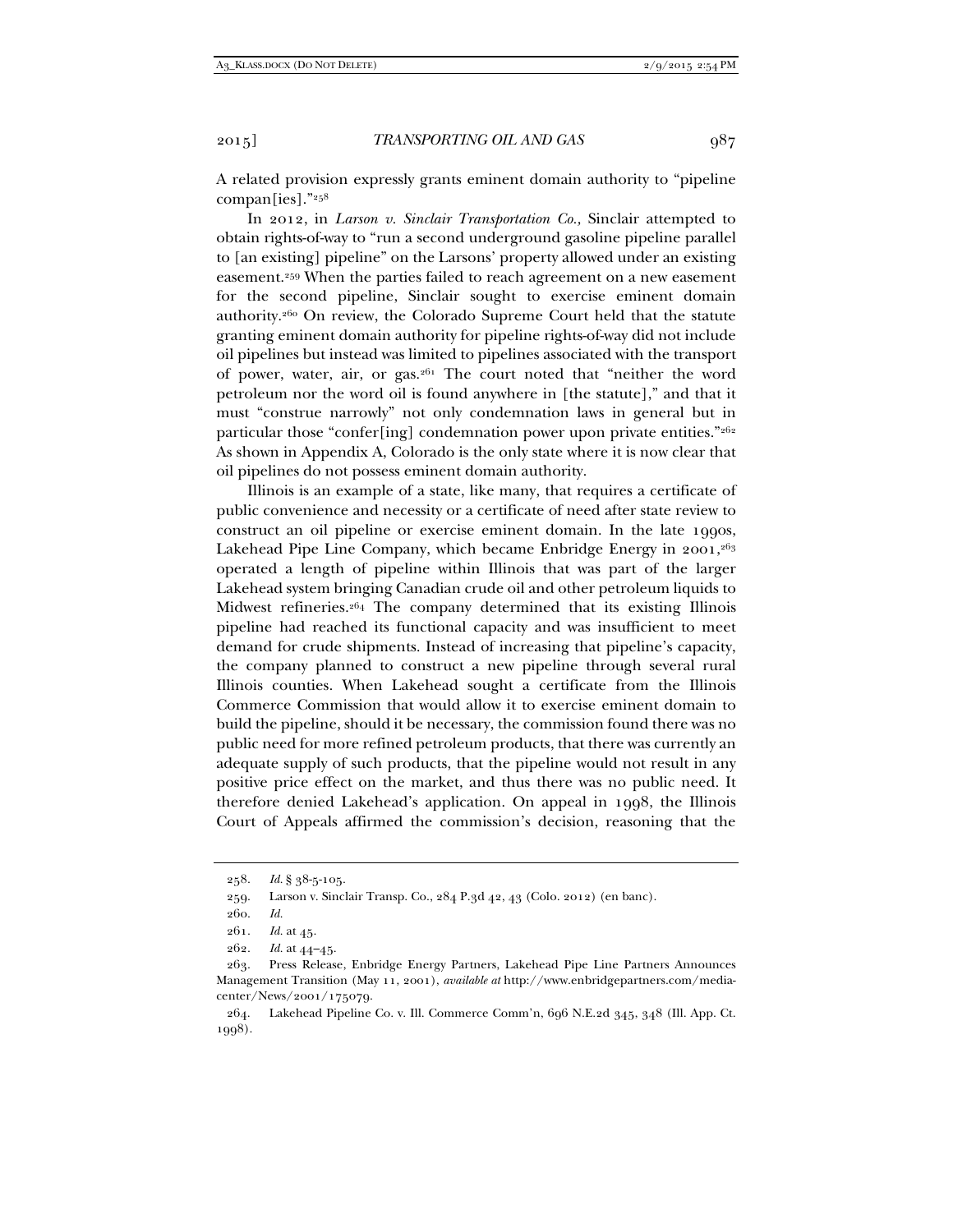commission had made adequate findings that there was no regional need for the pipeline but instead only a desire by a private company to deliver more Canadian crude oil to refineries in the Midwest.265

The approaches to siting and eminent domain authority for oil pipelines in Texas, Nebraska, Colorado, and Illinois are examples of the variety of laws that can apply to interstate and intrastate oil pipelines throughout the nation. As the United States produces more oil than it has in decades, and in many locations not well served by existing pipeline networks, controversies over siting and eminent domain authority for pipelines will only increase. These controversies may lead to new laws governing the oil pipeline siting and eminent domain processes, as has already occurred in Nebraska. This may slow down the siting process in some places but may also lead to additional regulatory oversight and safety provisions.

### *E. SUMMARY*

The massive increase in domestic oil development in recent years highlights the importance of the pipeline and rail infrastructure necessary to transport these new energy resources. In many ways history is repeating itself, with rail re-emerging as the dominant form of oil transportation in new production areas while new pipelines are under construction. Because of safety and cost concerns associated with transporting oil by rail, the question arises whether the state-by-state regulatory process in place to approve and site interstate pipelines is sufficient to meet demand.

A review of the state siting and eminent domain procedures set forth above and in Appendix A reveals that even though pipeline operators must deal with different standards in different states, most states do not have particularly burdensome approval processes for pipelines. Moreover, virtually all states, except for Colorado, grant eminent domain authority to pipelines by statute. As a result, it is not at all clear that additional federal authority or major changes in state law are needed (or wanted by the oil industry) to site and build the pipelines necessary to transport increased volumes of oil across the country.<sup>266</sup>

Nevertheless, the Keystone XL project and recent pipeline spills have created more landowner and community opposition to pipelines in some

 <sup>265.</sup> *Id.* at 355; *see also* Pliura Intervenors v. Ill. Commerce Comm'n, 942 N.E.2d 576, 584–85 (Ill. App. Ct. 2010) (affirming the state commerce commission's determination of public need for pipeline based in part on regional need for additional oil capacity rather than solely local need).

 <sup>266.</sup> *Cf.* Mark K. Lewis & D. Kirk Morgan II, *An Uneven Playing Field Exists in Oil vs Gas Pipeline Development*, OIL & GAS FIN. J. (Oct. 1, 2011), http://www.ogfj.com/articles/print/volume-8/issue-10/features/an-uneven-playing-field-exists.html (discussing the disadvantages oil pipelines must overcome as compared with natural gas pipelines that have federal siting and eminent-domain authority under the Natural Gas Act). While oil pipelines might find some aspects of expanded federal regulation beneficial—especially federal eminent domain increased scrutiny in other scenarios might be less welcomed by industry. *See id.*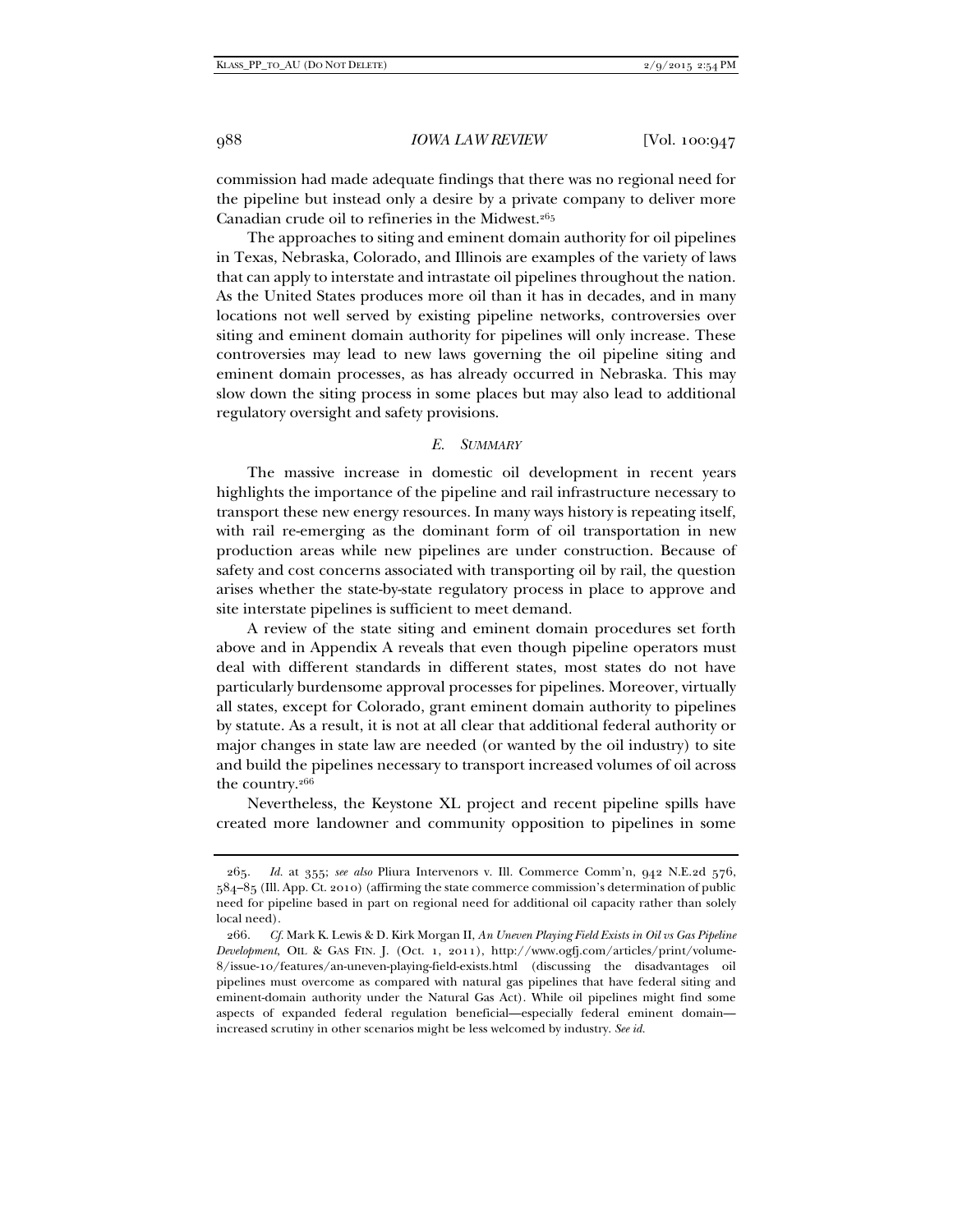areas, particularly pipelines proposed to transport Canadian tar sands oil.<sup>267</sup> This may lead to additional regulation of pipelines at the state level, like the experience in Nebraska, which may slow down the process.<sup>268</sup> At this point, however, existing law does not appear to create major barriers to pipeline approvals and, as in the past, rail is there as a backstop to transport this highvalue commodity to refineries and markets. What is evident, however, is that regulators and the public are more focused than ever on the potential human health and environmental risks associated with transporting oil by pipeline and by rail. This is particularly true in regions like the upper Midwest, where major new pipelines are being proposed to transport both Canadian tar sands oil and oil from the Bakken shale region. With so many proposed new pipelines under review, some of which will cross scenic and natural areas, public opposition is growing in these regions.269 As market actors continue the significant expansion of both rail and pipelines for oil transportation, it is critical that regulators consider fully the environmental impacts of this expansion and that the public remains involved in the process.

## III. THE NATURAL GAS TRANSPORTATION NETWORK: HISTORY, REGULATION, AND CURRENT CHALLENGES

This Part turns to the production and transportation of natural gas. Unlike interstate oil pipelines, where government regulation remains at the state level, Congress transferred authority over interstate natural gas pipelines to the Federal Power Commission (FERC's predecessor) in the 1930s. As a result, federal law governs the siting and eminent domain authority for interstate natural gas pipelines. As detailed in the sections that follow, the reasons for this significant shift from state authority to federal authority are found in the history of U.S. natural gas development, use, and transportation, which differs significantly from the history of U.S. oil development, use, and

 <sup>267.</sup> *See, e.g.*, Elana Schor, *Oil Sands: Beyond Keystone XL, More Pipelines with More Problems*, E&E GREENWIRE (May 15, 2014), http://www.eenews.net/special\_reports/pipeline\_politics/stories/ 1059999654.

 <sup>268.</sup> Examples of other pipeline projects facing opposition include an Enbridge proposal to bring more Canadian tar sands oil to U.S. refineries via its existing expansive pipeline network. *See* Tom Meersman & David Shaffer, *Regulators Approve \$160 Million Enbridge Energy Pipeline Upgrade*, STAR TRIB. (Aug. 29, 2014, 12:21 AM), http://www.startribune.com/business/2731 04851.html (describing a Minnesota Public Utilities Commission decision to permit Enbridge to increase crude shipments on a Minnesota portion of its pipeline network); Elana Schor, *Pipeline Giant Sidesteps KXL-style Permitting Fight*, E&E GREENWIRE (Aug. 22, 2014), http://www.eenews. net/stories/1060004824/print (describing State Department approval that, if granted, would allow Enbridge to increase shipments).

 <sup>269.</sup> *See, e.g.*, David Shaffer, *Opposition Grows as Oil Pipelines Proliferate in Northern Minnesota*, STAR TRIB. (Mar. 15, 2014, 7:48 AM), http://www.startribune.com/local/250421701.html (reporting on increased public opposition to Enbridge's Sandpiper oil pipeline which would bring oil from the Bakken Shale region over 600 miles from western North Dakota to Superior, Wisconsin, through an existing pipeline corridor that already has four pipelines built by other companies).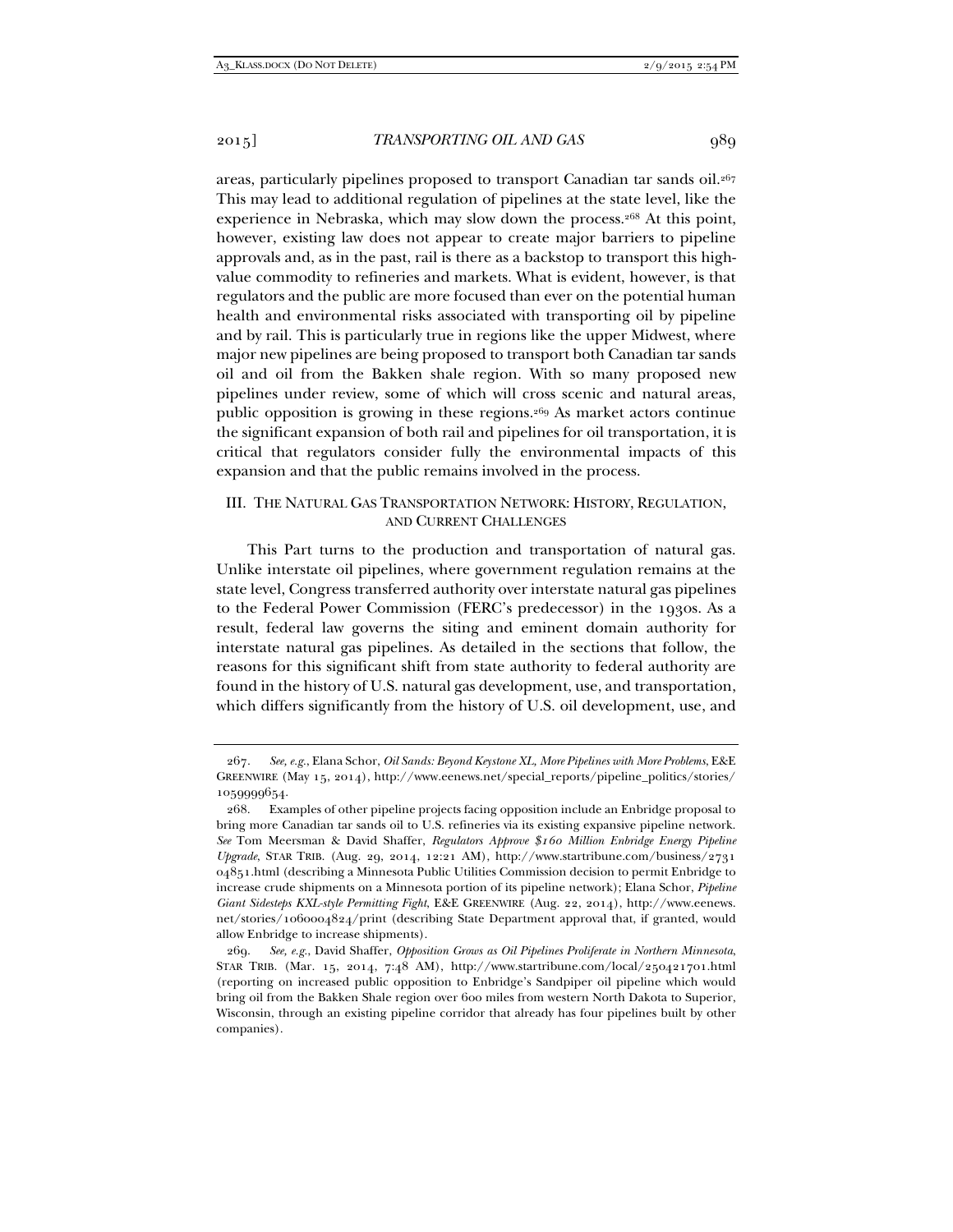transportation. These differences are meaningful not only to understand the divergent regulatory regimes for oil and gas transportation, but also for attempting to address contemporary natural gas infrastructure challenges.

### *A. HISTORY OF NATURAL GAS PRODUCTION, USE, AND TRANSPORT*

People have observed natural gas seeps since ancient times.<sup>270</sup> The odorless, colorless, combustible gas emanating from such seeps attained religious and cultural significance in some places and was put to practical use in others.271 In 1669, a French explorer made the first recorded observation of a "burning spring" in North America, near what is today Bristol Center, New York.272 Historians credit residents of Fredonia, New York, with being the first to use natural gas for lighting in 1821, though some uncertainty exists as to its initial discovery and use there.273 In the early 1800s, people knew natural gas springs could produce heat and light, but transportation technology at the time did not permit capturing or redirecting the gas for use elsewhere.<sup>274</sup>

Throughout the 1800s, consumers used manufactured coal gas—also referred to as "town gas," presumably given its affiliation with a particular local gasworks—predominantly for lighting, though people also used it for heating and cooking in the late 1800s until the mid-1900s, when natural gas gradually and then completely displaced it.<sup>275</sup> In the  $184$ os, major gas wells were discovered in Ohio, but there was little commercial interest in the gas due to transportation problems.276 By the 1850s, only industries and towns located very close to wells could make use of natural gas.277 The natural gas industry did not really begin to develop until people discovered large volumes of gas in association with oil in western Pennsylvania beginning with the 1859 Titusville oil strike.278 Early on, associated natural gas was a nuisance to oil drillers (although we now understand it is necessary for oil pressurization,

 272. CHRISTOPHER J. CASTANEDA, INVISIBLE FUEL: MANUFACTURED AND NATURAL GAS IN AMERICA, 1800–2000, at 37 (1999).

277. *Id.* 

 <sup>270.</sup> *History*, NATURALGAS.ORG, http://naturalgas.org/overview/history/ (last visited Jan. 20, 2015).

 <sup>271.</sup> *Id.* For example, a temple housing the Oracle of Delphi was constructed over a natural gas spring on Greece's Mount Parnassus in about 1000 B.C.E. *Id.* The "eternal fires" that Plutarch observed around 100 to 125 C.E. in what is now Iraq were likely natural gas springs that had been ignited by lightning. *The History of Natural Gas*, U.S. DEP'T OF ENERGY, http://www.fossil.energy. gov/education/energylessons/gas/gas\_history.html (last visited Jan. 20, 2015).

 <sup>273.</sup> *Id.* at 39.

 <sup>274.</sup> *Id.* at 38.

 <sup>275.</sup> *Id.* at 3–4. By 1870 kerosene, a refined petroleum product, also took a share of the manufactured gas market because "[i]t posed little danger of asphyxiation, it did not depend upon fixed pipelines, and it burned with a brighter flame." ARLON R. TUSSING & CONNIE C. BARLOW, THE NATURAL GAS INDUSTRY: EVOLUTION, STRUCTURE, AND ECONOMICS 15 (1984).

 <sup>276.</sup> CASTANEDA, *supra* note 272, at 42.

<sup>278</sup>*. Id.* at 4; *see supra* Part II.A.1 (discussing oil discoveries in the Oil Region of Pennsylvania and New York).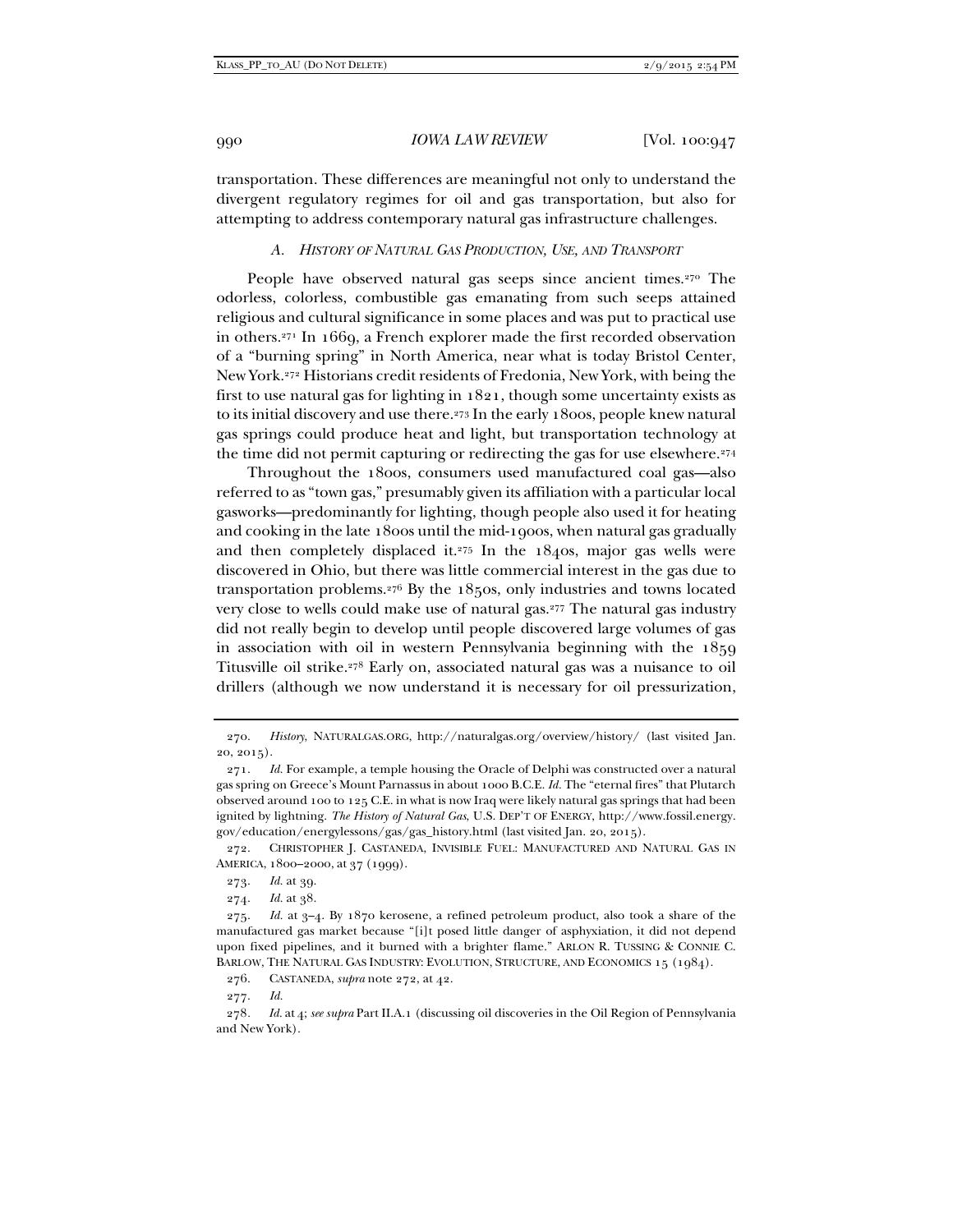allowing oil to flow to the surface).279 It had little value and could cause "well blow-outs and fires."280 When found in conjunction with oil, producers often "allowed [natural gas] to escape into the atmosphere."281 When natural gas deposits were discovered alone they were usually abandoned, with drillers disappointed by the lack of oil.282

The first successful natural gas transportation system was constructed in the Pennsylvania Oil Region in  $1872.^{283}$  Five and a half miles of wrought iron pipe transported "waste gas" flowing under its own natural pressure from local oil fields to Titusville.284 Pittsburgh was the first major American city to use natural gas for industrial purposes on a large scale, made possible by the discovery of gas wells in close proximity to the city in the early 1870s.285 In the 1880s, natural gas companies began forming and developing more gas fields in Pennsylvania, transporting gas to households in nearby municipalities and to local glass and steel plants.286 By the late 1880s, Pittsburgh had six gas companies transporting gas from 107 regional wells through 500 miles of pipeline—232 miles of which were within Pittsburgh city limits.287 Local availability of natural gas encouraged industry to begin using gas to manufacture iron, steel, chemical products, and glass.<sup>288</sup> In the late 1800s, drillers discovered Indiana gas fields and demand and production grew tremendously.289 Gas traveled more than 100 miles by pipeline for the first time in 1891.290 High production rates led to the fairly rapid depletion of many Indiana gas fields, and customers had to return to manufactured gas

282. CASTANEDA, *supra* note 272, at 42–43.

 283. TUSSING & BARLOW, *supra* note 275, at 9; *see supra* Part II.A.1 (discussing the Oil Region in general).

284. CASTANEDA, *supra* note 272, at 44.

 <sup>279.</sup> CASTANEDA, *supra* note 272, at 42.

 <sup>280.</sup> TUSSING & BARLOW, *supra* note 275, at 26.

 <sup>281.</sup> CASTANEDA, *supra* note 272, at 42. Natural gas is similar to manufactured gas in chemical composition and function but has higher Btu content. Richard J. Pierce, Jr., *Reconstituting the Natural Gas Industry from Wellhead to Burnertip*, 25 ENERGY L.J. 57, 60 (2004). Despite this, most gas was burned off at wellheads hundreds or thousands of miles away from consumers in metropolitan areas. *Id.*

 <sup>285.</sup> *Id.* at 44–45. The Pittsburgh inventor George Westinghouse even drilled for gas in his own backyard. *Id.* at 47. In 1883, he discovered a substantial volume of natural gas, purchased a defunct company that had an existing state charter, and leased additional gas fields in western Pennsylvania to ultimately serve about 5500 residential and industrial customers in Pittsburgh by 1887. *Id.* 

 <sup>286.</sup> *Id.* at 45.

 <sup>287.</sup> *Id.* at 49.

 <sup>288.</sup> *Id.* Brewers also started using gas when they required heat in the beer-making process, and a Pittsburgh crematory also adopted the use of natural gas. *Id.* 

 <sup>289.</sup> *Id.* at 51.

 <sup>290.</sup> TUSSING & BARLOW, *supra* note 275, at 29.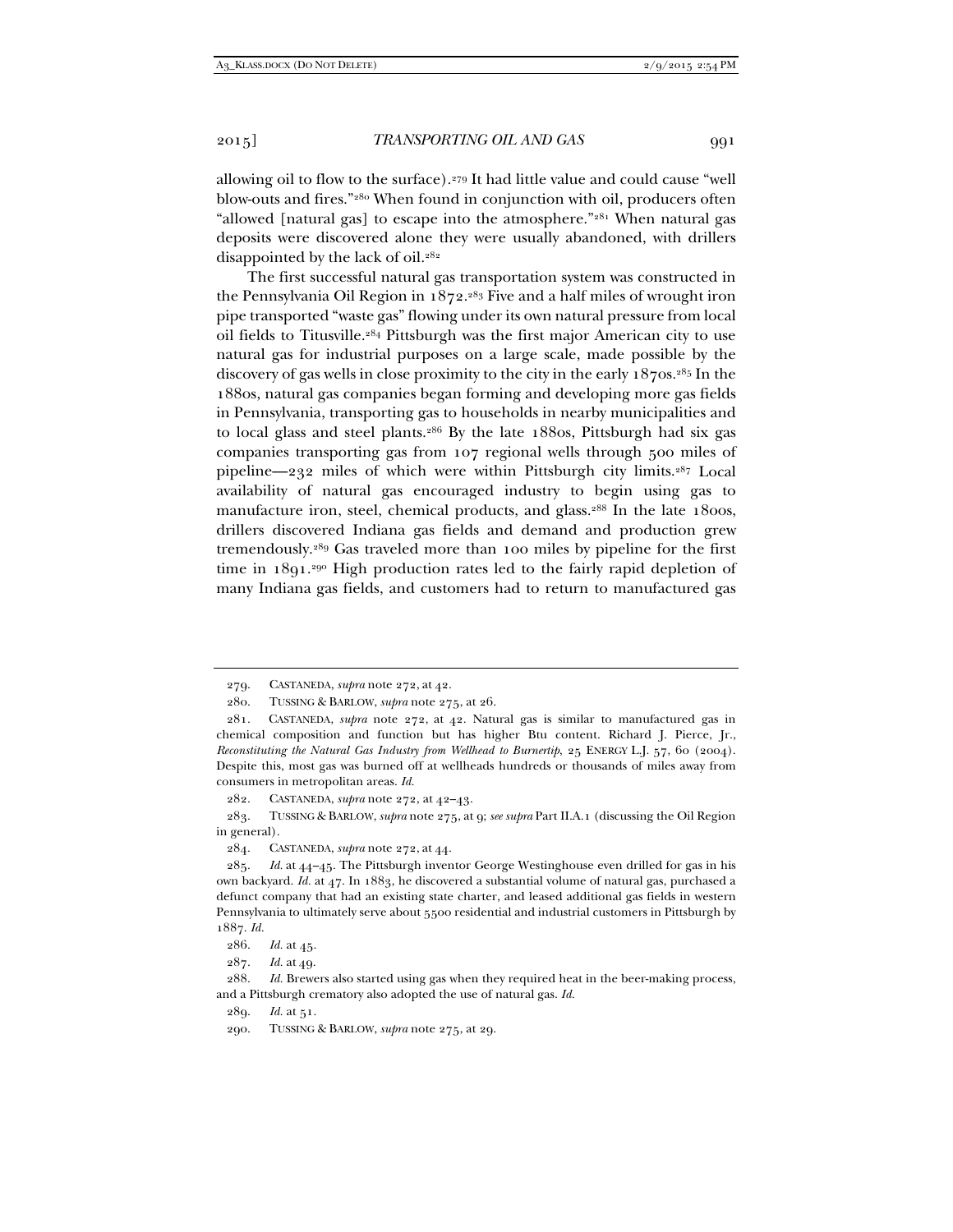due to lack of natural gas supply.291 Oklahoma and Kansas fields experienced the same pattern, contributing to the characterization of natural gas as unreliable compared with the manufactured version.292 Better techniques for estimating natural gas reserves developed in the 1940s and 1950s, but until then uncertainty regarding the extent of gas fields meant investment in infrastructure development was risky.293

The years between 1880 and 1910 marked a period of mergers and consolidation as manufactured gas companies, natural gas firms, and electric companies experienced intense competition and then sought stability.294 In the late 1890s, Standard Oil formed the East Ohio Gas Company to produce and deliver gas to customers in Ohio, and Hope Natural Gas Company acquired gas wells in West Virginia.295 In 1902 National Transit formed the Connecting Gas Company to transport gas from West Virginia, connecting the Hope and East Ohio companies along with other affiliates of National Transit.296 It also entered the gas distribution business, and when fields near Pittsburgh began faltering, National Transit installed a compressor station to transport West Virginia gas to the city.297

During Congressional debate of the Hepburn Act, some members of Congress thought that the natural gas and oil industries were equally subject to monopolization by powerful interests such as Standard Oil.298 Some in Congress supported imposing common carrier status on natural gas pipelines in addition to oil pipelines as a way to prevent monopoly, while other senators worried that companies would not build new and needed gas pipelines if the government imposed common carrier requirements on them.299 Ultimately Congress exempted natural gas pipelines from the Hepburn Act, instead paying close attention to oil pipelines.300 However, state governments did expand their regulatory reach during this period, partially at the urging of the natural gas industry itself. The public was becoming increasingly dependent on natural gas and manufactured gas, and a number of interested

 <sup>291.</sup> James A. Glass, *The Gas Boom in East Central Indiana*, 96 IND. MAG. HIST. 313, 331–33 (2000); *see also* TUSSING & BARLOW, *supra* note 275, at 10 (noting that the Central Indiana gas deposits were tapped and depleted within two decades, between 1886 and 1907) .

 <sup>292.</sup> CASTANEDA, *supra* note 272, at 51.

 <sup>293.</sup> *See* TUSSING & BARLOW, *supra* note 275, at 10.

 <sup>294.</sup> CASTANEDA, *supra* note 272, at 69.

 <sup>295.</sup> *Id.* at 71.

 <sup>296.</sup> *Id.* 

 <sup>297.</sup> *Id.* 

 <sup>298.</sup> *Id.*

 <sup>299.</sup> *Id.* at 71–72.

 <sup>300.</sup> *See id.* at 72 (noting the U.S. Department of Justice suit against Standard Oil under the Sherman Antitrust Act). When the Supreme Court ordered Standard's dissolution in 1911, it did not require Standard to spin off its natural gas holdings, so Standard Oil (New Jersey) absorbed National Transit's natural gas infrastructure. *Id.*; *see also supra* text accompanying notes 75–77 (discussing the antitrust suit and 1911 Supreme Court decision against Standard Oil).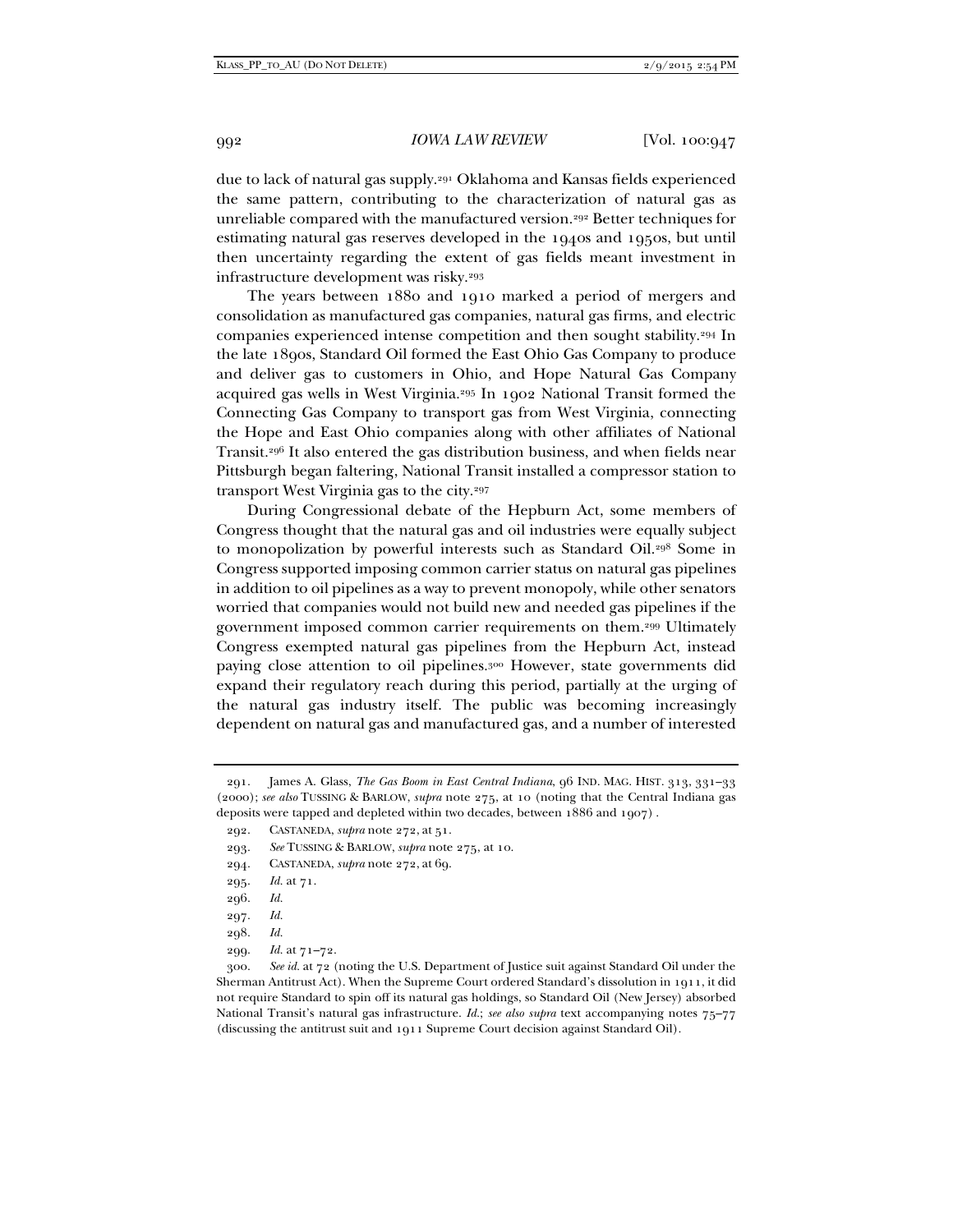parties wished to see more stability in the gas market,<sup>301</sup> so states created their own regulatory commissions to regulate intrastate gas pipelines and their rates.302 Industry pushed for uniform state rate-regulation to avoid local and municipal regulation, which gas companies believed was overly influenced by small-scale prejudicial interests.303

In 1918, natural gas discoveries led to the identification of the huge Panhandle Field in northern Texas and, in 1922, drillers discovered a Kansas well in what would become known as the Hugoton Field, located in the Kansas–Oklahoma–Texas border area (also referred to as the Mid-Continent).304 As a result of concurrent developments in pipeline technology,305 gas from these new fields arrived first in Midwest markets and later in Appalachia, where it began to displace declining local production.306 Between 1927 and 1931, about 12 major gas transportation systems developed, all over 200 miles long.307

Until the post-World War II pipeline construction boom, producers flared most natural gas associated with oil and abandoned wells that only produced gas, with the "nonassociated gas simply left in the ground."308 States passed laws to restrict gas flaring309 and attempted to limit the volume of gas that producers in their state could sell to interstate pipelines for shipment out of state.310 Consuming and producing states regularly imposed regulations on pipelines that were inconsistent and designed to benefit the citizens of the state, often to the detriment of citizens elsewhere.311 The Supreme Court decided three cases in the 1920s that established such state actions as

 <sup>301.</sup> CASTANEDA, *supra* note 272, at 80.

 <sup>302.</sup> *The History of Regulation*, NATURALGAS.ORG, http://naturalgas.org/regulation/history (last visited Jan. 20, 2015). New York and Wisconsin were the first to create state commissions to oversee natural gas distribution. *Id.* 

 <sup>303.</sup> CASTANEDA, *supra* note 272, at 80.

 <sup>304.</sup> *Id.* at 84. The combined fields accounted for about 16% of total U.S. reserves in the 1900s. *Id.* At first producers drilled only for oil and vented an estimated one billion cubic feet per day of natural gas, allowing it to escape into the atmosphere. *Id.* 

 <sup>305.</sup> Oxyacetylene torches for welding, electric arc welding, seamless pipe, improved compressor technology, better ditching machinery, and development of "thin-walled, hightensile-strength large diameter pipelines" allowed for long-distance compressed gas shipping in the 1920s. *Id.* at 85.

 <sup>306.</sup> *Id.*

 <sup>307.</sup> TUSSING & BARLOW, *supra* note 275, at 33.

 <sup>308.</sup> *Id.* at 11 (emphasis omitted). In the late 1930s two-thirds of marketable natural gas production was vented, flared, or used in carbon black production. CASTANEDA, *supra* note 272, at 89.

 <sup>309.</sup> TUSSING & BARLOW, *supra* note 275, at 26.

 <sup>310.</sup> Pierce, *supra* note 281, at 61.

 <sup>311.</sup> *Id.* For instance, states attempted to regulate the prices interstate natural gas pipelines could charge end users located in the state. *Id.* at 60.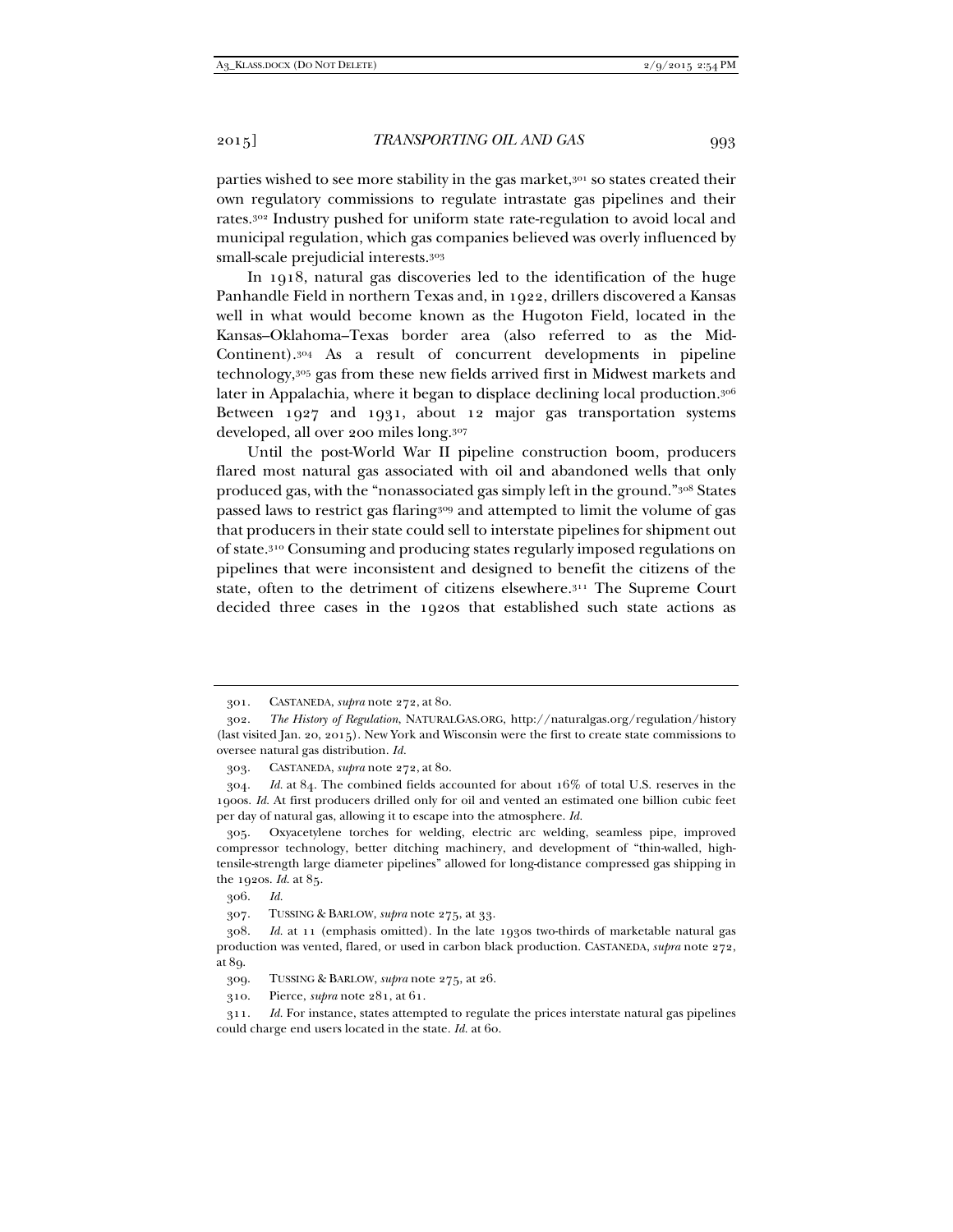unconstitutional under the dormant Commerce Clause.312 These cases made it clear that states may not regulate transportation in interstate commerce or sales of goods for resale in interstate commerce.313

During the Depression, shortages and high gas prices, monopoly, and a reliance on manufactured gas characterized the eastern United States while in Texas, Kansas, Oklahoma, and Louisiana, an oversupply of natural gas remained "unconnected to markets."314 By the late 1920s four public utility holding companies dominated the gas industry, operating as a powerful cartel often referred to as the "Power Trust."315 Pressure for greater gas industry regulation grew. Approximately 100 Midwestern cities organized the Cities Alliance in the mid-1930s to lobby for federal regulation of the gas industry, which the group believed would assure a more reliable gas supply to U.S. cities.316 Natural gas consumers, producers, and distributors complained to Congress about unregulated interstate pipelines and their allegedly discriminatory and monopolistic practices.317 The coal industry—suffering from declining coal consumption since World War I largely due to growth in the gas industry—also advocated for federal regulation of gas in order to drive up prices, and railroads and other supporters joined them.318

Interstate gas companies in turn charged that the state of Pennsylvania, coal interests, and railroads blocked competition from gas by refusing to grant rights-of-way to gas pipelines.319 Congress "direct[ed] the Federal Trade Commission (FTC) to study and report on these allegations," and the FTC found the claims regarding interstate natural gas pipeline practices were

 <sup>312.</sup> *Id.* (citing Pub. Utils. Comm'n of R.I. v. Attleboro Steam & Elec. Co., 273 U.S. 83, 90 (1927) (holding that only Congress, not a state public utilities commission, could regulate rates for gas sold in interstate commerce since "the paramount interest in the interstate business . . . is not local to either state, but is essentially national in character"); Missouri *ex rel.* Barrett v. Kan. Natural Gas Co., 265 U.S. 298, 307 (1924) (holding that a gas company's business, consisting of transporting natural gas from one state to another for sale to intrastate distribution companies, was interstate commerce and as such, not subject to state regulation); Pennsylvania v. West Virginia, 262 U.S. 553, 595 (1923) (holding that it is unconstitutional for "a state wherein natural gas is produced and is a recognized subject of commercial dealings [to] require that in its sale and disposal consumers in that state shall be accorded a preferred right of purchase over consumers in other states")).

 <sup>313.</sup> *See supra* note 312 and accompanying text.

 <sup>314.</sup> CASTANEDA, *supra* note 272, at 104; M. ELIZABETH SANDERS, THE REGULATION OF NATURAL GAS: POLICY AND POLITICS, 1938–1978, at 24–25 (1981). Many pipelines carried less than 50% of their capacity due to lower demand in some markets or because of lack of reliable gas supplies. CASTANEDA, *supra* note 272, at 103. Meanwhile in Texas, trillions of cubic feet of natural gas were allowed to vent as oil drillers continued work, uninterested in associated gas discoveries. *Id.* at 104.

 <sup>315.</sup> CASTANEDA, *supra* note 272, at 89–90. Holding companies could own as many as several hundred gas and electric firms. *Id.* at 104–05.

 <sup>316.</sup> *Id.* at 108.

 <sup>317.</sup> Pierce, *supra* note 281, at 61.

 <sup>318.</sup> CASTANEDA, *supra* note 272, at 111.

 <sup>319.</sup> *Id.*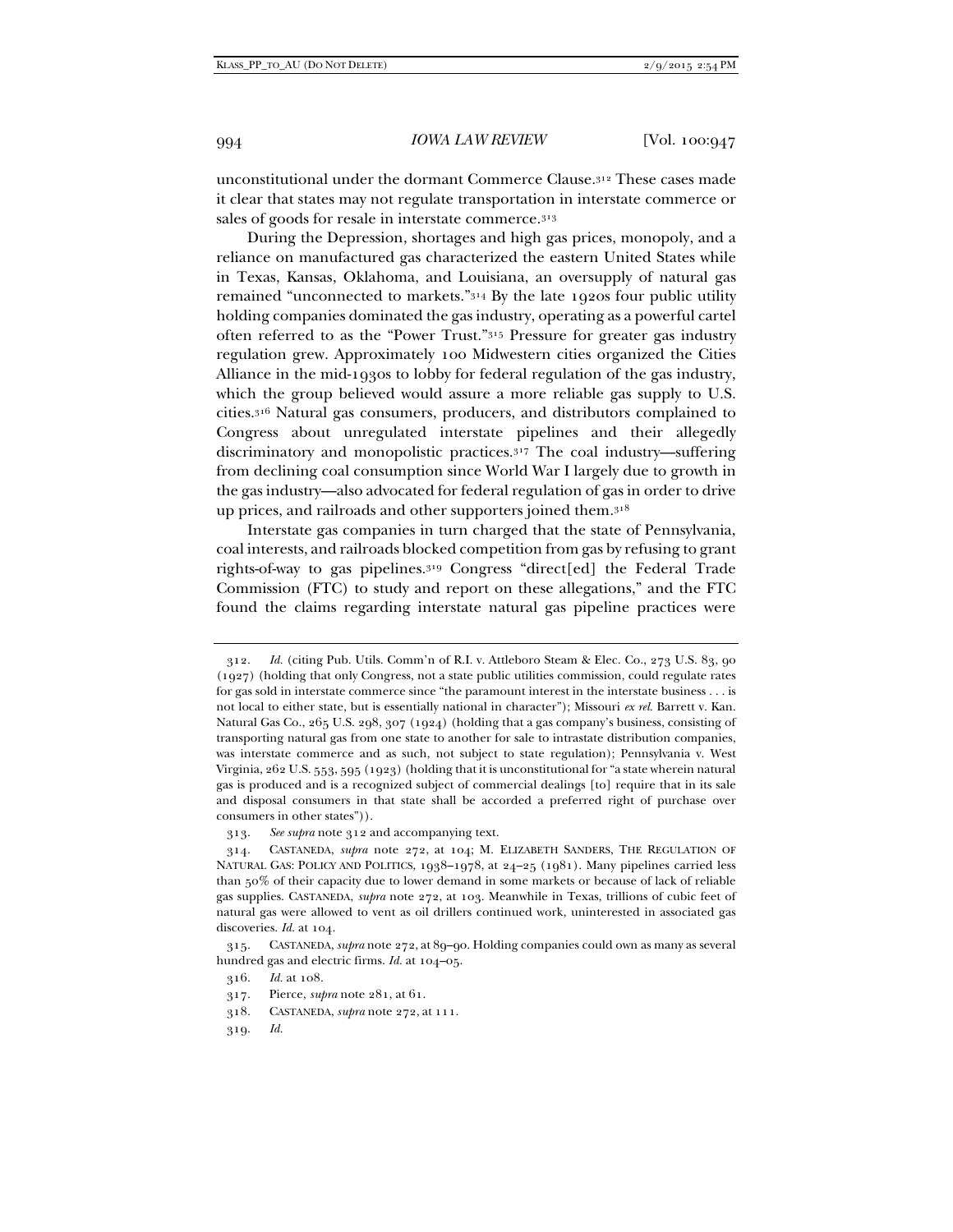indeed true.320 The report showed that four holding companies controlled more than 60% of all natural gas produced in 1934 as well as 58% of U.S. pipelines.<sup>321</sup> The FTC found that  $40\%$  of the gas used in the U.S. was shipped in interstate commerce and seven million end users consumed it for various purposes in 34 states.322 Congress found this level of consolidation in such an indispensable national industry unacceptable.323

Several pieces of legislation stemmed from the FTC's report. The Public Utility Holding Company Act of 1935 "forced the dissolution of interstate . . . gas and electric" giants.324 The Act restricted utilities to being single, locally managed organizations and required them to separate natural gas and electric operations.325 The FTC's 1935 report recommended that Congress consider making interstate natural gas pipelines "common carriers or public utilities subject to Federal control and regulation as to construction, operation, financing, and matters affecting the purchase, shipment, sale, and distribution of natural gas."326 Congress attempted to grant a federal agency authority over gas pipelines as common carriers, the same way it had done with oil pipelines in 1906.<sup>327</sup> Natural gas pipelines rejected this effort and pushed for regulation—since it was apparent some sort of regulation was imminent—"that would protect them from competition [via federal intervention] in . . . the transportation and the sale of gas."328 Congress thus enacted the Natural Gas Act of 1938, which gave the Federal Power Commission ("FPC") authority to regulate sales for resale in interstate commerce, transportation in interstate commerce, and facilities used for such sales and transportation.329

322. *Id.*

 323. Although the FTC report was a galvanizing moment for congressional action on this front, interstate electric and gas company activities had not gone unnoticed. In 1928, Congress directed the FTC to investigate public utility holding companies, and the commission had subsequently reported to Congress on a monthly basis. William A. Mogel & John P. Gregg, *Appropriateness of Imposing Common Carrier Status on Interstate Natural Gas Pipelines*, 25 ENERGY L.J. 21, 36 (2004); *see also supra* text accompanying notes 298–300 (discussing earlier attempts to make interstate gas pipelines common carriers subject to ICC jurisdiction).

324. TUSSING & BARLOW, *supra* note 275, at 32.

328. *Id.* at 62.

 329. *Id.* (observing that the Natural Gas Act gave the FPC power to regulate in areas left open after the Supreme Court prevented states from this sort of regulation in several 1920s cases). Under the new legislation pipeline rates had to be "just, reasonable, and not unduly discriminatory." 15 U.S.C. §  $717c(f)$  (2012). The Act did not include a common carrier requirement, much to the relief of pipeline companies that had lobbied against it. *See* Mogel &

<sup>320</sup>*.* Pierce, *supra* note 281, at 61.

 <sup>321.</sup> CASTANEDA, *supra* note 272, at 107.

 <sup>325.</sup> CASTANEDA, *supra* note 272, at 109–10.

 <sup>326.</sup> Mogel & Gregg, *supra* note 323, at 37 (quoting FED. TRADE COMM'N, NO. 73-A, SUMMARY REPORT ON HOLDING AND OPERATING COMPANIES OF ELECTRIC AND GAS UTILITIES 75  $(1935).$ 

 <sup>327.</sup> Pierce, *supra* note 281, at 61–62.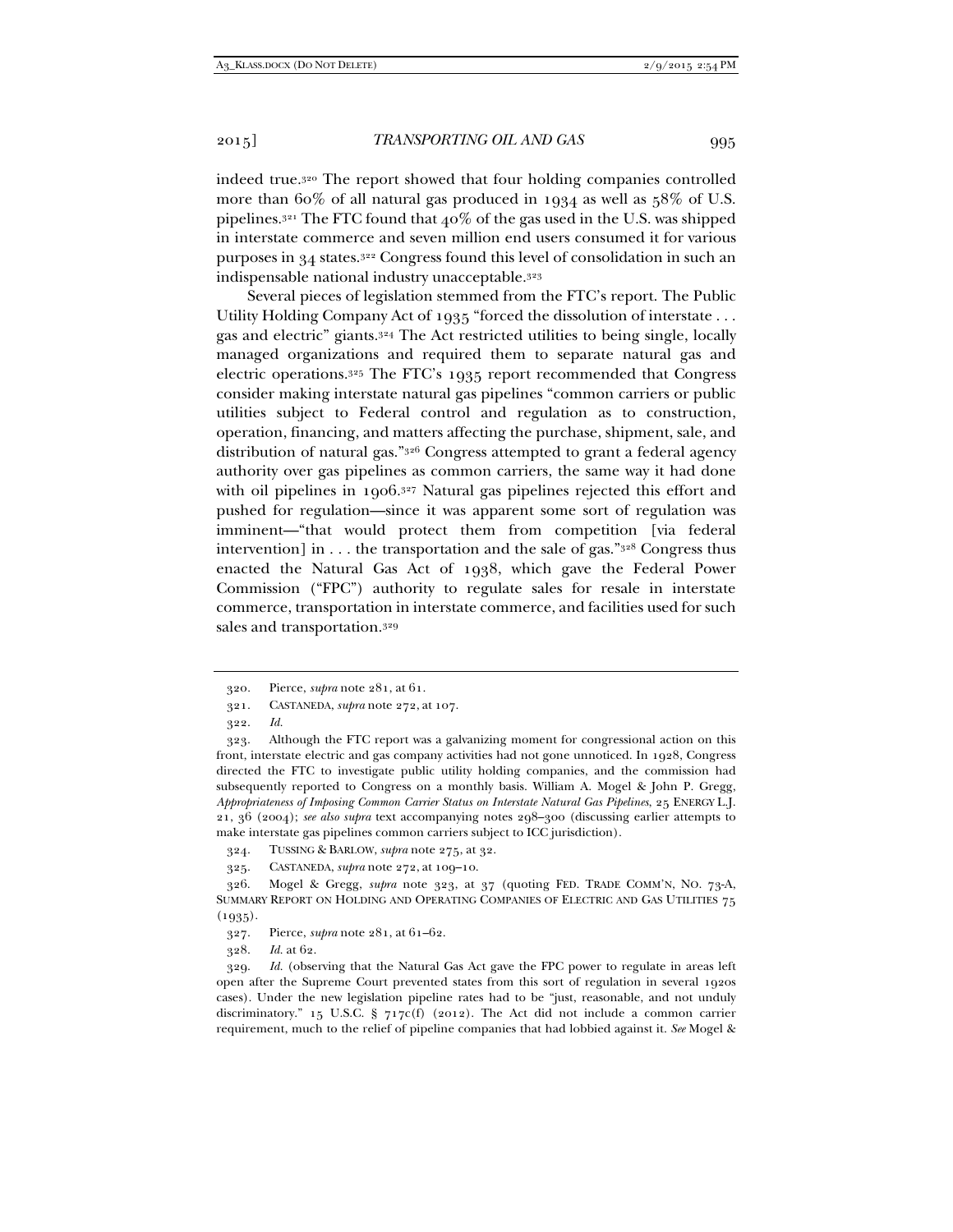Natural gas pipeline construction was at a "standstill" in the United States from 1932 until World War II.330 Northeastern market potential was immense, but no major pipelines existed to bring gas to that populous region. 331 Wartime pipeline construction initially connected Gulf Coast gas fields and the northeastern war industry, which was centered in cities of the Appalachian region.332 A burgeoning war-related labor force lived in new housing near industries and military installations and needed more heat.333 This growing demand, coupled with declining Appalachian gas fields, resulted in a 55% increase in natural gas production and the construction of pipelines to carry natural gas from southwestern fields to industrial and residential consumers.334

After the war, major northeast cities rapidly shed their dependence on manufactured gas as southwestern natural gas arrived via long-distance pipelines.335 The War Assets Administration was formed to dispose of government property accumulated during the war. Controversy arose regarding whether the government should allow natural gas producers to convert war emergency crude pipelines to natural gas pipelines.336 A coal workers' strike at the time threatened to affect manufactured gas consumers on the East Coast, and the government agreed to allow conversion of the "Inch Lines" to natural gas.337 The Texas Eastern Transmission Corporation entered the \$143 million winning bid for the pipelines at auction.338

Texas Eastern faced an immediate problem, however. Interstate pipelines did not enjoy the power of federal eminent domain, and though it

334. *Id.* 

Gregg, *supra* note 323, at 40. *See generally* Donald J. Libert, Note, *Legislative History of the Natural Gas Act*, 44 GEO. L.J. 695 (1956) (discussing the passage of the Natural Gas Act in greater detail).

 <sup>330.</sup> TUSSING & BARLOW, *supra* note 275, at 40.

 <sup>331.</sup> CASTANEDA, *supra* note 272, at 114. Estimates at the time indicated that if Northeastern demand for natural gas were met, it would increase total natural gas sales by 25%. *Id.* 

 <sup>332.</sup> *Id.* at 119–20 (noting the importance of Pittsburgh, Pennsylvania; Youngstown, Ohio; and Wheeling, West Virginia to the war industry). Manufacturing steel, aluminum, gasoline, synthetic rubber, chemicals, and explosives required natural gas and its byproducts, and gas was also used for industrial and residential heat and power. *Id.* at 120.

 <sup>333.</sup> *Id.* at 119.

 <sup>335.</sup> *Id.* at 132.

 <sup>336.</sup> TUSSING & BARLOW, *supra* note 275, at 45. Some worried that an oil company would buy the "Big Inch" and "Little Big Inch" pipelines and fill them with concrete to prevent others from using them. *Id.* Others argued the government should make sure they were converted to gas because 14% of gas production at the time was going to waste via flaring. *Id.* Large oil firms lobbied against keeping the Inch pipelines in crude oil service, maintaining that tankers were more efficient in peacetime. CASTANEDA, *supra* note 272, at 134. On the other hand, small oil companies argued to retain the Inch pipelines in oil service. *Id.* The coal industry opposed conversion to natural gas, citing the threat to eastern coal field jobs. TUSSING & BARLOW, *supra* note 275, at 45. See *supra* Part II.A.3 for a discussion of construction of the "Inch" crude oil war emergency pipelines.

 <sup>337.</sup> TUSSING & BARLOW, *supra* note 275, at 45.

 <sup>338.</sup> *Id.*; *see also* CASTANEDA, *supra* note 272, at 138.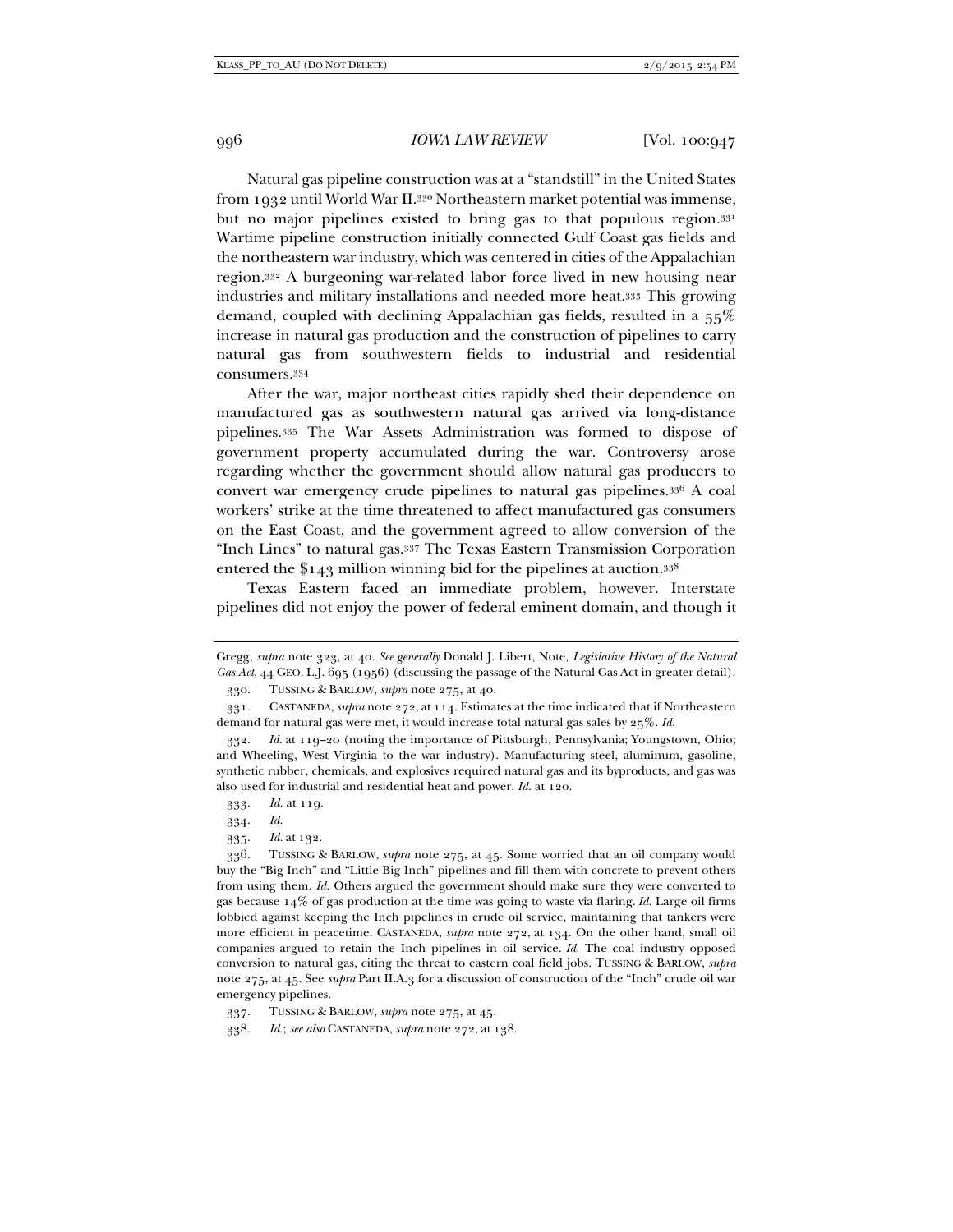possessed the existing Inch pipelines, the company needed to construct new pipelines into Pennsylvania.339 State governments, the coal industry, and railroad interests blocked Texas Eastern's efforts to construct new pipelines in Pennsylvania.340 Landowners in other states also blocked pipeline construction. Natural gas shortages during the winter of 1946–1947, resulting in nearly 50,000 workers being laid off from jobs, made these anti-natural gas interests unpopular,341 and helped Texas Eastern promote a bill in 1947 providing federal eminent domain for interstate natural gas pipelines.342 The bill would grant eminent domain to any natural gas pipeline company holding a "certificate of public convenience and necessity" from the FPC under the Natural Gas Act.343 In addition to consumer dissatisfaction with natural gas supplies, the volume of gas wasted in the fields drew policymakers' attention. In both the Senate and House committee hearings on the eminent domain amendment, Congressmen and witnesses expressed concern regarding the amount of natural gas going to waste in oil fields and looked to new pipeline construction as a solution.344 Representatives of state and local government and various interested industries testified, with coal, railroad, and manufactured gas interests raising objections to the eminent domain

343. *See* Natural Gas Act, H.R. 2956, 80th Cong. § 7(h) (1st Sess. 1947).

 344. *See, e.g.*, *Amendments to the Natural Gas Act Hearings*, *supra* note 341, at 93 (statement of Ernest O. Thompson, Chairman, Railroad Commission of Texas) (reporting that Texas had decreased the proportion of casinghead gas—gas produced in association with oil—it vented from  $55\%$  in 1939 to 43% in 1946, meaning that about 1.2 billion cubic feet of gas was still flared or vented that year); *id.* at 622 (statement of Rep. Carson, Ohio) ("I am concerned about the conservation of this natural resource, the gas. It has been flared, as you know, in the South. Billions of cubic feet a day. And we in the North are not getting it. There is something that could be done not only to conserve it but to get it in those territories where it is needed."); *id.* at 107 (statement of John H. Murrell, General Partner and General Manager, DeGolyer & Mac-Naughton) ("[I]t is my opinion that the greatest conservation action that could be taken today would be . . . the building of a considerable number of new transmission lines so that the large quantities of gas now available could be utilized.").

 <sup>339.</sup> CASTANEDA, *supra* note 272, at 138.

 <sup>340.</sup> *Id.* 

 <sup>341.</sup> In House committee hearings, the governors of West Virginia and Kentucky entered statements regarding winter natural gas shortages and resulting industry shutdowns, which also caused people to be out of work. *Amendments to the Natural Gas Act: Hearings on H.R. 2185, H.R. 2235, H.R. 2292, H.R. 2569, and H.R. 2956 Before the H. Comm. on Interstate and Foreign Commerce*, 80th Cong. 46–48 (1947) [hereinafter *Amendments to the Natural Gas Act Hearings*] (statements of Simeon Willis, Governor, Kentucky, and Clarence W. Meadows, Governor, West Virginia). Committee members heard testimony regarding the approximately 49,000 workers laid off during gas shortages, *id.* at 620 (statement of James W. Haley, Attorney, National Coal Association), the rapid depletion of gas storage fields during winter, *id.* at 188 (statement of William A. Dougherty, Attorney), and the industries that could not produce or purchase necessary materials, including a pipeline company that could not expand its capacity because it had reduced its gas deliveries to the company that manufactured the needed pipe. *Id.* at 183–84 (statement of John Siggins, Jr., Chairman, Pennsylvania Public Utility Commission).

 <sup>342.</sup> CASTANEDA, *supra* note 272, at 139.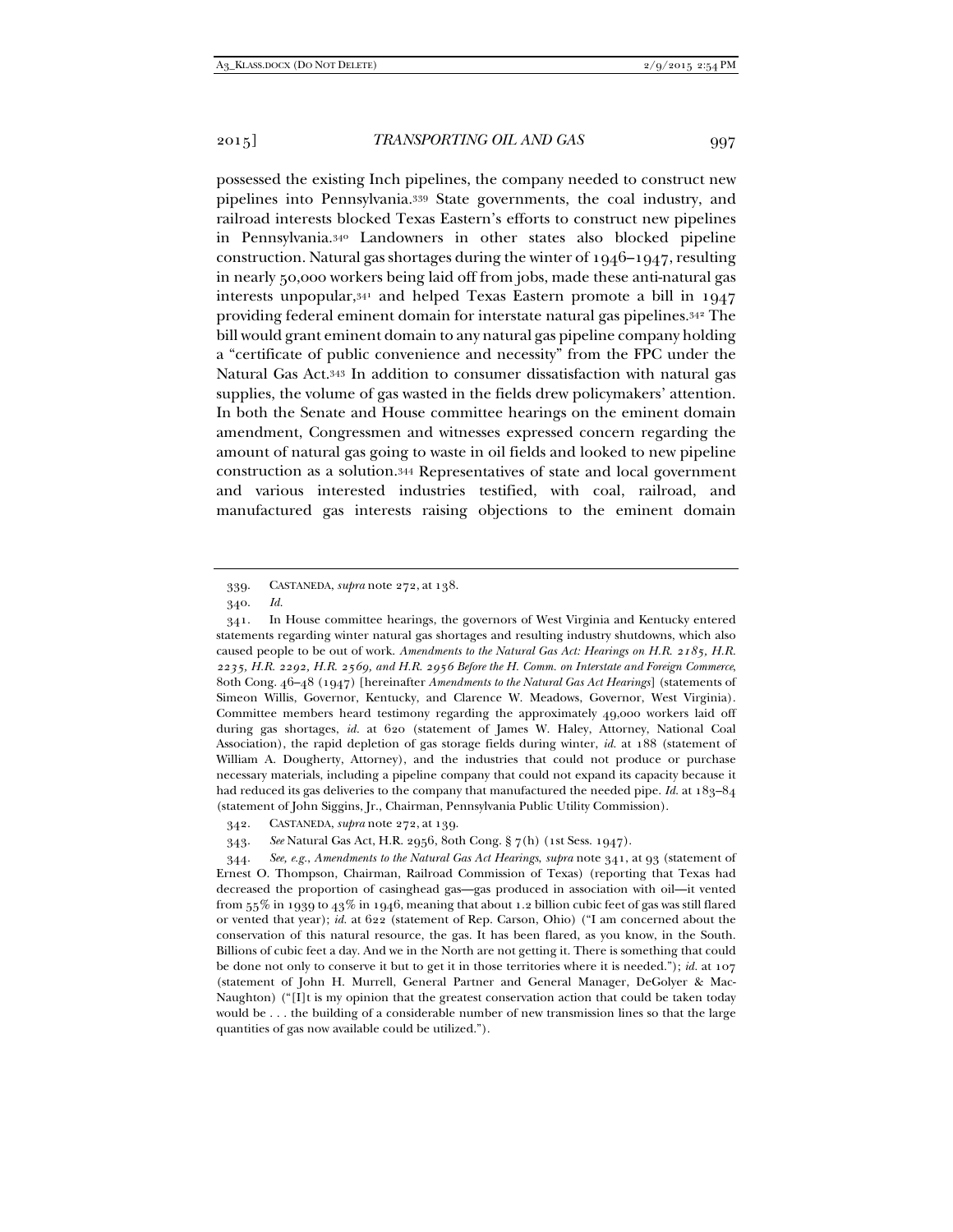provision.345 Natural gas pipelines provided evidence of problems they faced in constructing interstate pipelines, including recalcitrant railroads and stubborn landowners in states where interstate natural gas pipelines did not enjoy eminent domain.346

The Senate Committee on Interstate and Foreign Commerce Report noted that the federal eminent domain amendment put interstate natural gas pipelines on the same footing as other power industries regulated by the FPC that have eminent domain, such as dams.347 The report underscored the importance of enabling pipelines to cross states in which they do not offer any service, based on the pipelines' need to carry gas from fields in one region to distant markets across intervening state territories.348 The committee found it untenable that states were able to essentially nullify FPC orders (and by association, federal legislative will) by refusing to allow an interstate pipeline with a federal certificate of public convenience and necessity the ability to cross the state.349 Ultimately the eminent domain bill passed in both chambers with no substantive objection and became law in  $1947.^{350}$ 

In 1948, Philadelphia became the first major eastern city to commence conversion from manufactured to natural gas and receive gas via longdistance pipelines from the southwest.351 Between 1950 and 1956, the industry built five pipelines, each over 1000 miles, from the Gulf Coast to northern and eastern markets.352 As the Panhandle and Hugoton fields of the Mid-Continent continued producing, pipeline companies looped their lines to add capacity and then did so again three or four times by the 1980s.353 The building boom that commenced after World War II continued for roughly two decades.354 By the early and mid-1960s, the boom in long-distance

 <sup>345.</sup> *Id.* at 611 (statement of John M. Crimmins, Law Department, Koppers Co., Inc.).

<sup>346</sup>*. See id.* at 549–52 (statement of David T. Searls, Attorney, Texas Eastern Transmission Corp.).

 <sup>347.</sup> *See* S. REP. NO. 80-429, at 2 (1947) (discussing cases in which the state used its eminent domain power to condemn land for dams).

 <sup>348.</sup> *Id.* at 3.

 <sup>349.</sup> *Id.* at 4.

 <sup>350.</sup> Natural Gas Act Amendment of 1947, Pub. L. No. 80-245, 61 Stat. 459. "Congress chose not to make natural gas pipelines . . . common carriers" at the time. Mogel & Gregg, *supra* note 323, at 41. However, natural gas pipelines seeking a right-of-way across federal lands had to agree to act as common carriers and common purchasers of natural gas. *Id.* The carrier obligation was based on Section 28 of the 1920 Mineral Leasing Act, and the purchaser obligation was based on provisions added to the Act in 1935. *Id.* In 1953 Congress exempted natural gas pipelines from Section 28 of the Mineral Leasing Act, releasing them from the obligation to act as common carriers. *Id.* at 42.

 <sup>351.</sup> CASTANEDA, *supra* note 272, at 139–40. By the late 1950s Philadelphia utilities entirely ceased using manufactured gas. *Id.* 

 <sup>352.</sup> TUSSING & BARLOW, *supra* note 275, at 46.

 <sup>353.</sup> *See id.*; *see also supra* note 44 (describing the process of "looping" pipelines).

 <sup>354.</sup> TUSSING & BARLOW, *supra* note 275, at 45–46. In 1930 there were about 250,000 miles of natural gas pipelines, and nearly 2 trillion cubic feet of marketed production. ALFRED M. LEESTON ET AL., THE DYNAMIC NATURAL GAS INDUSTRY 60 (1963). By 1948, there were 346,000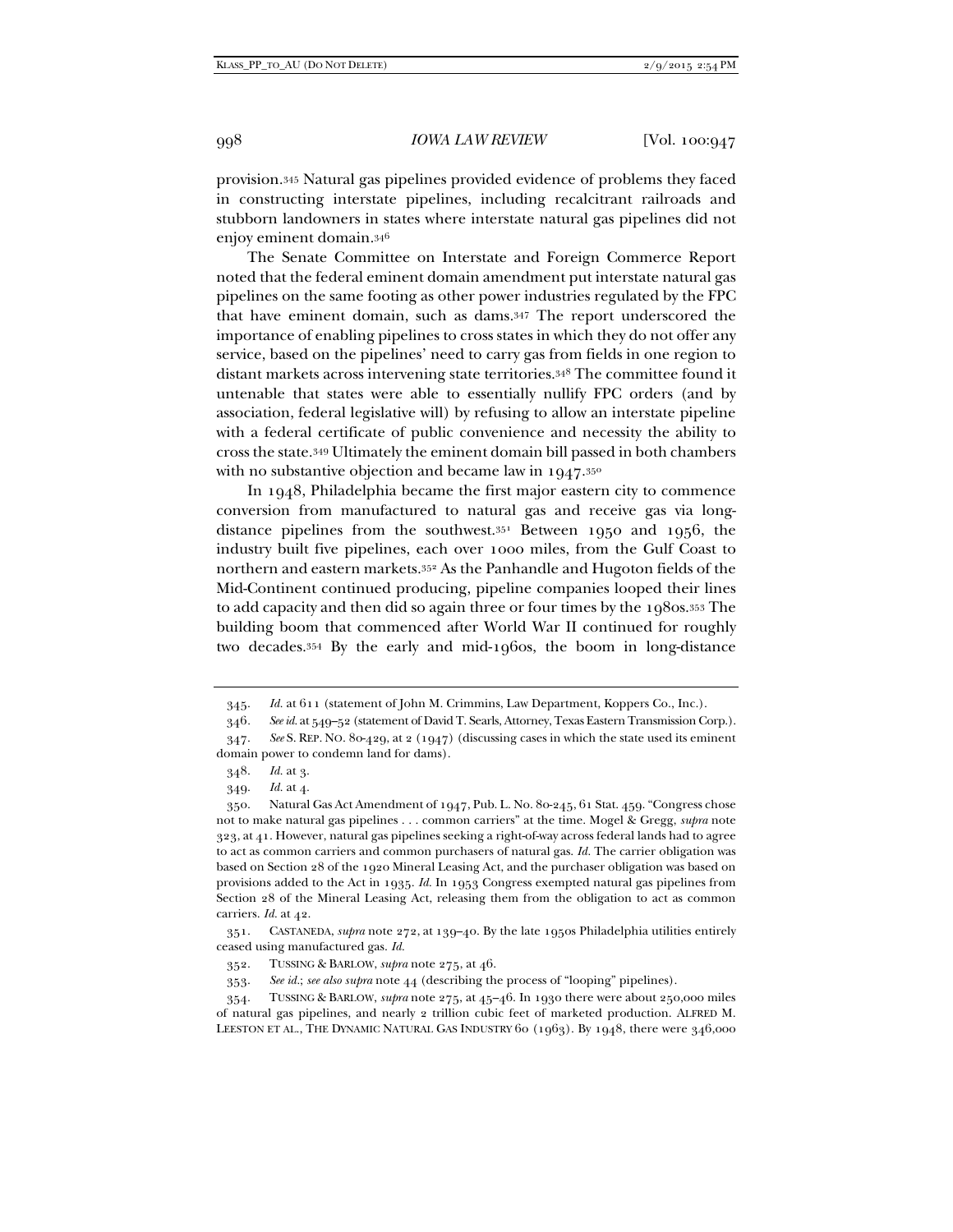pipeline construction tapered off and "less dramatic projects" dominated.355 By 1966, natural gas was available in each of the 48 contiguous states.356 There were not as many clear opportunities to build major pipelines in the 1970s as there were in the post-war boom period. At the same time, gas supplies were also faltering, creating less demand for new pipeline projects in which pipelines could invest to raise their rate bases.357

In 1978, Congress passed the Natural Gas Policy Act.358 The Act provided for deregulation of a portion of U.S. gas producers in stages over an eightyear period.359 Currently, FERC regulates the transportation and sale of gas intended for resale in interstate commerce; it does not regulate gas producers or marketers, and state utility commissions oversee local distribution companies.360 The Commission determines whether an interstate gas pipeline may enter or exit the market by building or abandoning pipelines and whether it may expand its existing facilities.<sup>361</sup> FERC also reviews the siting and construction of onshore LNG facilities.362

#### *B. MODERN NATURAL GAS DEVELOPMENT AND INFRASTRUCTURE NEEDS*

Given the enormous growth in U.S. natural gas production and the accompanying need to connect producing gas wells with markets, attention has recently turned to natural gas transportation infrastructure. As with oil, natural gas has seen a huge surge in production since the late 2000s due to technological changes enabling extraction of hydrocarbons locked in shale formations.363 Horizontal drilling and hydraulic fracturing have made it

miles of gas pipelines and fields produced more than 5 trillion cubic feet of marketed natural gas. *Id.* In 1960 natural gas pipelines in the U.S. totaled about 500,000 miles and marketed production reached almost 13 trillion cubic feet. *Id.* "Marketed production" refers to "[g]ross withdrawals less gas used for repressuring, quantities vented and flared, and nonhydrocarbon gases removed in treating or processing operations" and "[i]ncludes all quantities of gas used in field and processing plant operations." *Natural Gas: Definitions, Sources and Explanatory Notes*, U.S. ENERGY INFO. ADMIN., http://www.eia.gov/dnav/ng/TblDefs/ng\_prod\_whv\_tbldef2.asp (last visited Jan. 20, 2015).

 <sup>355.</sup> TUSSING & BARLOW, *supra* note 275, at 55.

 <sup>356.</sup> *Id.* 

 <sup>357.</sup> *Id.* at 55–56.

 <sup>358.</sup> Natural Gas Policy Act of 1978, Pub. L. No. 95-621, 92 Stat. 3351 (codified as amended at 15 U.S.C. §§ 3301–3432).

 <sup>359.</sup> Pierce, *supra* note 281, at 67.

 <sup>360.</sup> Natural Gas Act of 1938 § 1, Pub. L. No. 75-688, 52 Stat. 821 (codified as amended at 15 U.S.C. § 717 (2012)); *see also* Pierce, *supra* note 281, at 62.

 <sup>361. 15</sup> U.S.C. § 717f; *see also* Pierce, *supra* note 281, at 62.

 <sup>362. 15</sup> U.S.C. § 717b.

 <sup>363.</sup> *See* ROBERT PIROG & MICHAEL RATNER, CONG. RESEARCH SERV., R42814, NATURAL GAS IN THE U.S. ECONOMY: OPPORTUNITIES FOR GROWTH 5 (2012) (noting the rapid increase in U.S. natural gas resources over the period between about 2008 and 2012, due particularly to the growth of shale gas: "[S]hale gas production began coming to the market in 2007 and has been increasing ever since").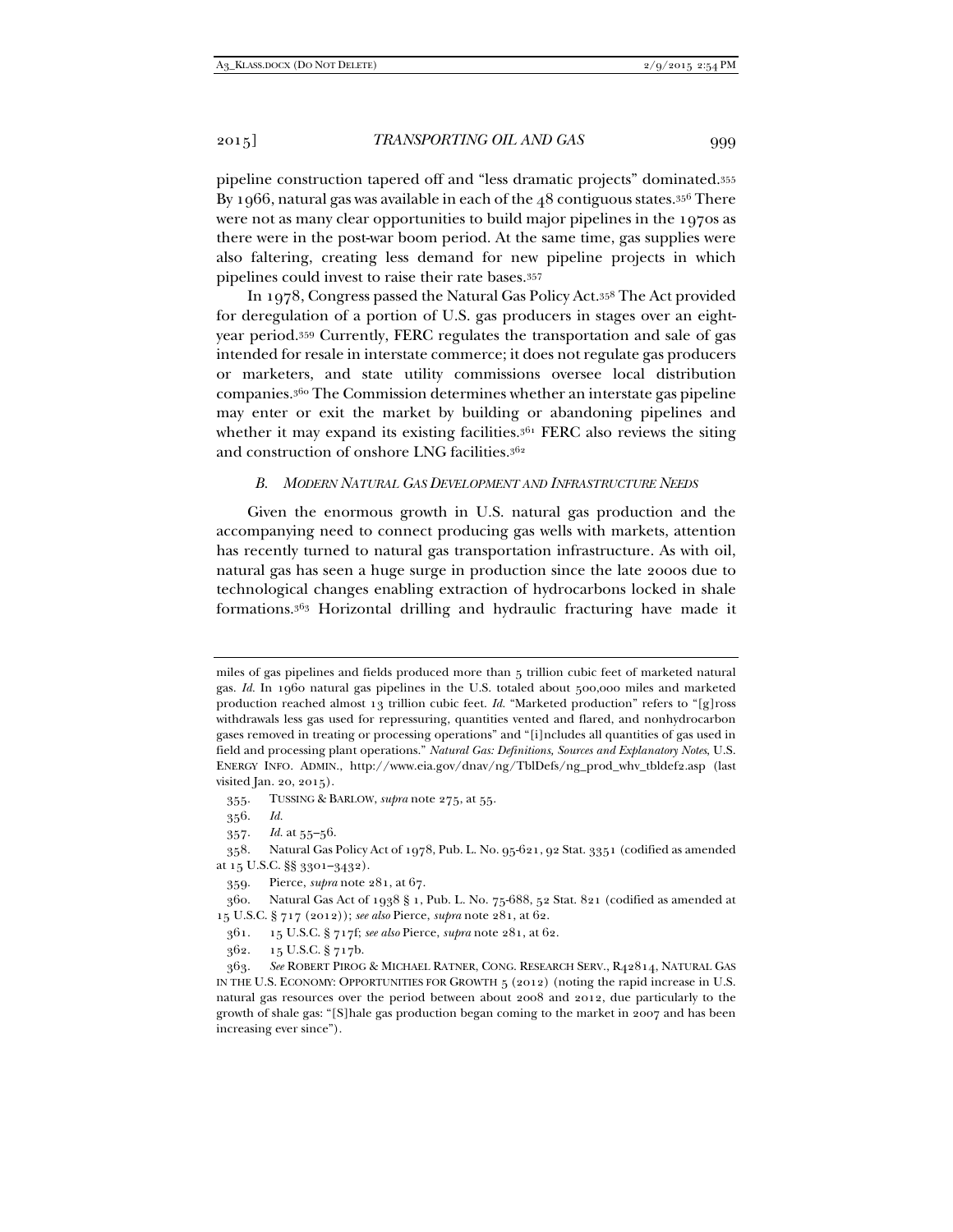economical to tap previously inaccessible oil and gas deposits.364 Unlike oil, however, transportation options for natural gas are few,365 and investment in gas infrastructure is lagging in comparison to the levels of capital dedicated to oil and NGL transportation.366 This Subpart considers the recent growth of natural gas production in the United States due to hydraulic fracturing and the prospects for continued production. It discusses proposals for new transportation infrastructure, the federal pipeline application review process, and the problems associated with gas flaring where existing infrastructure is insufficient to carry gas to end users.

The EIA projected in 2013 that when measured in total Btus produced, "the United States will be the world's top producer of petroleum and natural gas hydrocarbons in 2013, surpassing Russia and Saudi Arabia."367 U.S. natural gas production is projected to rise by  $44\%$  between 2011 and 2040 as a result of shale gas, tight gas, and coalbed methane development,368 and the EIA expects the United States to "become[] a net exporter of natural gas

 366. *See, e.g.*, Davies, *supra* note 365 (discussing the differences in levels of investment in transportation infrastructure in North Dakota's Bakken).

 <sup>364.</sup> *Id.* at 9. For a discussion of hydraulic fracturing and horizontal drilling in the oil context, *see supra* Part II.B.1.

 <sup>365.</sup> Natural gas can only be transported by pipeline whereas tankers, trucks, railcars, pipelines, or in the past, horse and wagon teams, can transport oil and its associated products. *See supra* Part II.A. In shale formations that produce "wet gas"—gas that is mixed with natural gas liquids—the gas must be processed before it can move via pipeline. "Wet" natural gas liquids such as propane and butane are removed and shipped separately via pipeline, rail, or truck, and the remaining methane ("dry" gas) must travel via pipeline. Phil Davies, *Dealing with Gas*, FEDGAZETTE, Apr. 2013, at 9, 10, *available at* http://www.minneapolisfed.org/publications/ fedgazette/dealing-with-gas; *see also supra* notes 122–24 and accompanying text (regarding NGL production, uses, and transportation). The only existing alternative for natural gas transportation is to ship it as liquefied natural gas (LNG) via tanker and via truck or pipeline over shorter distances. Natural gas is supercooled to a liquid (-260°F or -162.2°C), reducing its volume more than 600 times. FED. ENERGY REGULATORY COMM'N, A GUIDE TO LNG: WHAT ALL CITIZENS SHOULD KNOW 2, *available at* http://www.cheniere.com/resources/citz-guide-lng.pdf (last visited Jan. 20, 2015). The LNG supply chain involves liquefaction of natural gas to convert it to LNG for transport, specialized shipping, and regasification (i.e., warming the LNG to return it a gaseous state) once it has reached its destination. DIV. OF ENERGY MKT. OVERSIGHT, FED. ENERGY REGULATORY COMM'N, ENERGY PRIMER: A HANDBOOK OF ENERGY MARKET BASICS 19 (2012), *available at* http://www.ferc.gov/market-oversight/guide/energy-primer.pdf. The most expensive portions of the process are the liquefaction and shipping stages. Though costs vary widely based on factors like location and shipping distance, the entire LNG process averages  $$2$  to  $$4$  per million Btu. *Id.* On the other hand, if new technologies being developed to cheaply convert natural gas to gasoline, diesel, and jet fuel at the wellhead achieve large-scale production, it could drastically expand the transportation options for natural gas. *See* David R. Baker, *Siluria Turns Natural Gas into Gasoline for \$1 Per Gallon*, SFGATE (Aug. 21, 2014, 8:55 AM), http://www. sfgate.com/business/article/Natural-gas-to-1-gasoline-5701521.php.

 <sup>367.</sup> *U.S. Expected to Be Largest Producer of Petroleum and Natural Gas Hydrocarbons in 2013*, U.S. ENERGY INFO. ADMIN. (Oct. 4. 2013), http://www.eia.gov/todayinenergy/detail.cfm?id=13251 ("Natural gas production has increased by 3 quadrillion Btu [since 2008], with much of this growth coming from the eastern United States.").

 <sup>368.</sup> ANNUAL ENERGY OUTLOOK 2013, *supra* note 105, at 79.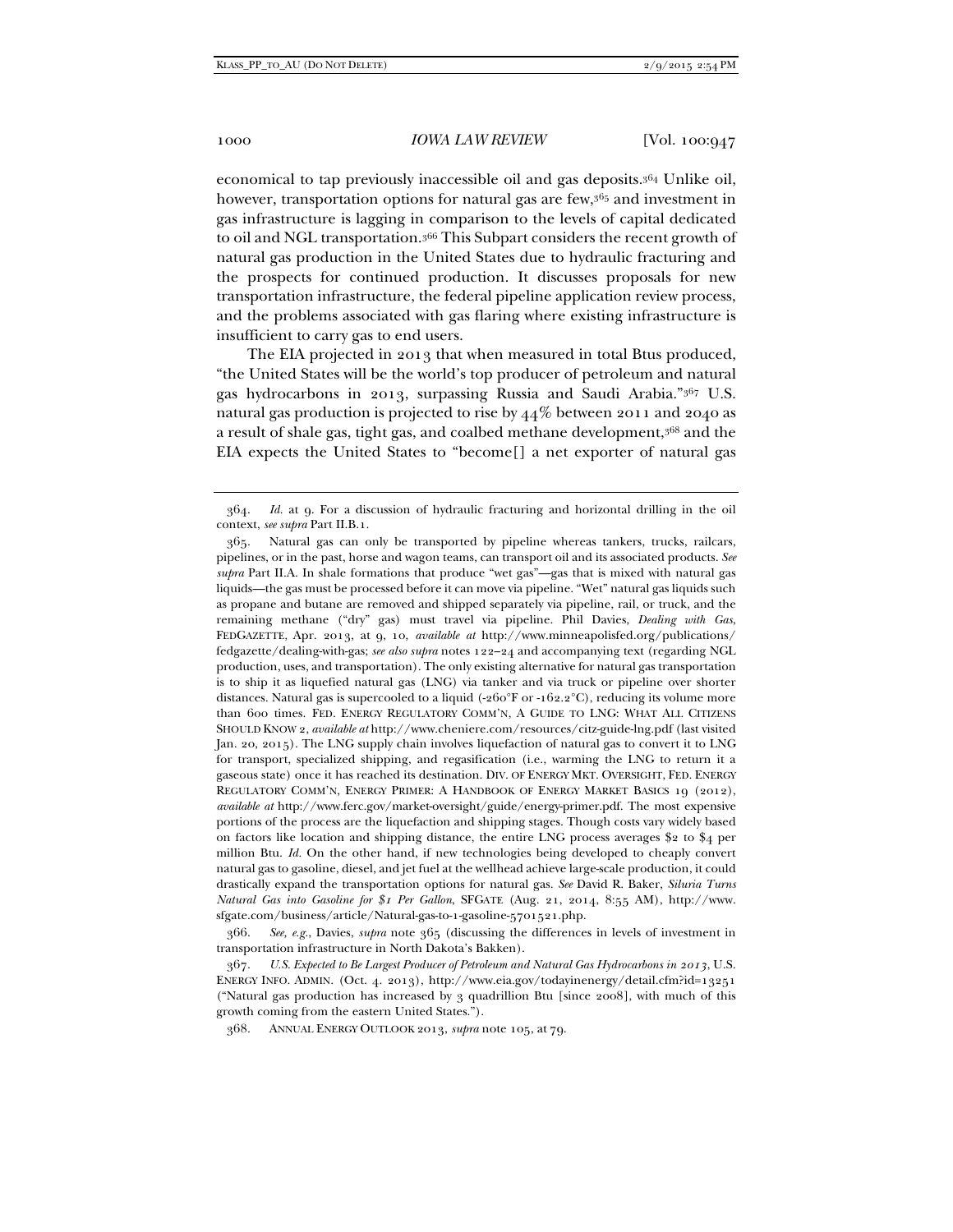before 2020."369 In 2011 natural gas surpassed coal as the most-produced fuel in the United States,370 a change driven largely by growth in shale gas production.371 Production of shale gas alone is expected to rise from 7.8 Tcf in 2011 to 16.7 Tcf in 2040, representing a  $113\%$  increase.<sup>372</sup> Demand for this natural gas has not come from growth of direct residential, commercial, or industrial consumption but instead resulted from a shift to using natural gas in electric power generation.373 EIA projects that increasing shale gas production will contribute to relatively low natural gas prices, encouraging industrial and power-generating users to increase their natural gas use over the next decade, while residential and commercial use remains constant.374 If lawmakers and federal regulators decide to allow expanded liquefied natural gas ("LNG") exports, it would likely cause natural gas prices to rise, spurring additional domestic production to meet the demands of an expanded global market.375 Responding to producer requests to create such an expanded market, the U.S. Department of Energy approved six new LNG export terminals between the end of 2012 and early 2014.376 Additionally, project sponsors have identified twelve potential export terminal sites in the Gulf of

373. INGAA FOUND., INC., *supra* note 115, at 1.

 374. ANNUAL ENERGY OUTLOOK 2013, *supra* note 105, at 5. After 2025, the increased demand for natural gas will come mostly from the electric power sector. *Id.* 

 375. *See* MICHAEL RATNER ET AL., CONG. RESEARCH SERV., R42074, U.S. NATURAL GAS EXPORTS: NEW OPPORTUNITIES, UNCERTAIN OUTCOMES 25 (2013). If the 31 applications filed as of September 2013 for permits to export domestically produced LNG were approved and operational, it would make the United States first in LNG export capacity. *Id.* at 7; *see also* Jenny Mandel, *On Capitol Hill, Parade of U.S. Allies Appeals for Exports*, E&E ENERGYWIRE (Oct. 11, 2013), http://www.eenews.net/energywire/2013/10/11/stories/1059988700 (describing lobbying by Asian, European, and Caribbean diplomats to encourage U.S. lawmakers to expand LNG exports).

 <sup>369.</sup> ANNUAL ENERGY OUTLOOK 2014, *supra* note 108, at MT-22.

 <sup>370.</sup> PIROG & RATNER, *supra* note 363, at 3. The EIA attributes natural gas's competitiveness with coal at least in part to the expansion of the pipeline network in recent years, which reduced uncertainty about the availability of gas for electric generation. ANNUAL ENERGY OUTLOOK 2013, *supra* note 105, at 39–40.

 <sup>371.</sup> *See* MICHAEL RATNER & MARY TIEMANN, CONG. RESEARCH SERV., R43148, AN OVERVIEW OF UNCONVENTIONAL OIL AND NATURAL GAS: RESOURCES AND FEDERAL ACTIONS 3–4 (2014).

 <sup>372.</sup> ANNUAL ENERGY OUTLOOK 2013, *supra* note 105, at 148 tbl.A14; *see also id.* at 79. The EIA estimates that shale gas production will constitute 50% of overall gas production in the U.S. in 2040, with growth in coalbed methane increasing after 2035, "when natural gas prices and demand levels are high enough to spur more drilling." *Id.* at 79; *see also* RATNER & TIEMANN, *supra*  note 371, at 1 (reiterating that tight gas and coalbed methane have not contributed to the recent rise in U.S. natural gas production as dramatically as has shale gas).

 <sup>376.</sup> *Energy Department Conditionally Authorizes Cameron LNG to Export Liquefied Natural Gas*, U.S. DEP'T OF ENERGY (Feb. 11, 2014, 11:15 AM), http://energy.gov/articles/energy-departmentconditionally-authorizes-cameron-lng-export-liquefied-natural-gas; *see also* Claudia Assis, *And Cove Point Makes Three . . . LNG Export Terminal Approved*, MARKETWATCH (Sept. 11, 2013, 4:35 PM), http://blogs.marketwatch.com/energy-ticker/2013/09/11/and-cove-point-makes-three-lng-exportterminal-approved (reporting on recent LNG export terminal approvals); Edward Felker, *As LNG Export Approvals Climb, Is a Pause Ahead?*, ENERGY GUARDIAN (Sept. 13, 2013), http://energy guardian.net/lng-export-approvals-climb-pause-ahead (discussing the competing interests of oil and gas producers, the domestic manufacturing sector, and residential consumers in natural gas markets).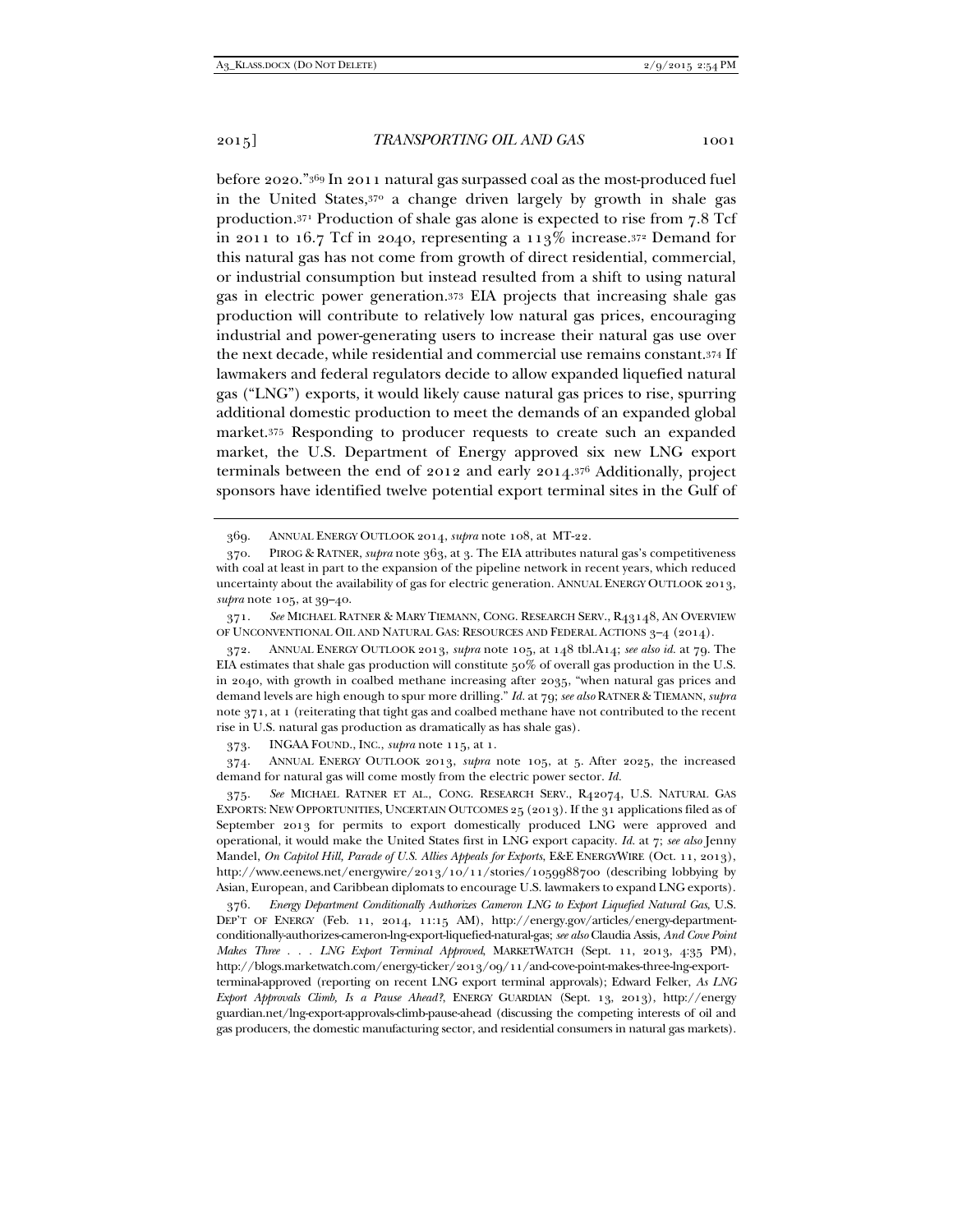Mexico region and fifteen more on the west and east coasts of Canada.377 Numerous other factors may further influence natural gas markets and production levels, including the development of natural gas passenger vehicles and trucks, new hydraulic fracturing regulations that limit or restrict use of the drilling technique,378 and potential regulation of hydraulic fracturing at the federal level,379 among other uncertainties.

EIA statistics show the striking growth of total proved reserves and reserves in individual gas-producing states. In 2013, total natural gas reserves rose 10%, to a domestic record-setting 354 Tcf, while Pennsylvania, West Virginia, and Texas reported the largest net increases.380 As of 2013, natural gas in shale formations accounted for  $45\%$  of total U.S. proved reserves, up from just over 10% in 2008.381 Natural gas prices are an especially important factor in estimating proved reserves, as higher market prices encourage development in gas fields that would be uneconomical to exploit in less favorable market conditions.382 Lower natural gas prices on the other hand, like those that dominated in 2012,<sup>383</sup> reduce development of gas reserves.<sup>384</sup> Natural gas prices also exert a strong influence on infrastructure development, with regional price differences influencing location and extent

 380. *U.S. Crude Oil and Natural Gas Proved Reserves*, U.S. ENERGY INFO. ADMIN. (Dec. 19. 2014), *available at* http://www.eia.gov/naturalgas/crudeoilreserves/. Pennsylvania accounted for 43% of the total increase in U.S. reserves, and West Virginia accounted for another 26.5% of total domestic reserves. *Id.* 

381. *Id.* at fig.12.

 382. *See* Joel Kirkland, *"Mushrooming" Natural Gas Demand to Drive Prices Up*, E&E ENERGYWIRE (Feb. 6, 2014), http://www.eenews.net/energywire/stories/1059994142 (reporting that projected increases in LNG export capacity will help lift U.S. gas prices and increase domestic investment in gas production and infrastructure).

 383. PIROG & RATNER, *supra* note 363, at 4 ("A consequence of the rapid increase in natural gas supply is downward pressure on prices. U.S. spot natural gas prices . . . are relatively low compared with domestic prices over the last decade as well as international prices over the last few years."); *see also* Ian Urbina, *New Report by Agency Lowers Estimates of Natural Gas in U.S.*, N.Y. TIMES (Jan. 28, 2012), http://www.nytimes.com/2012/01/29/us/new-data-not-so-sunny-on-usnatural-gas-supply.html (noting "the rock-bottom levels where [the price of natural gas] has lingered since late 2008").

 384. *Cf. U.S. Crude Oil and Natural Gas Proved Reserves*, *supra* note 380 (noting the relationship between increasing gas prices and increasing reserves).

 <sup>377.</sup> FED. ENERGY REGULATORY COMM'N, DEP'T OF ENERGY, NORTH AMERICAN LNG EXPORT TERMINALS POTENTIAL (Jan. 6, 2015), *available at* http://www.ferc.gov/industries/gas/indusact/lng/lng-export-potential.pdf.

 <sup>378.</sup> INGAA FOUND., INC., *supra* note 115, at 9.

 <sup>379.</sup> *See, e.g.*, Hydraulic Fracturing Chemicals and Mixtures, 79 Fed. Reg. 28,664, 28,664 (proposed May 19, 2014) (considering what "information . . . should be reported or disclosed for hydraulic fracturing chemical substances and mixtures and the mechanism for obtaining this information"); Pete Kasperowicz, *House Votes to Block Federal Fracking Rules*, HILL (Nov. 20, 2013, 5:41 PM), http://thehill.com/blogs/floor-action/votes/190977-house-votes-to-block-federal-frackingrules (reporting on the passage of a bill preventing the Department of Interior from enforcing any federal regulation of hydraulic fracturing on federal lands or Indian lands in states that already have rules in place).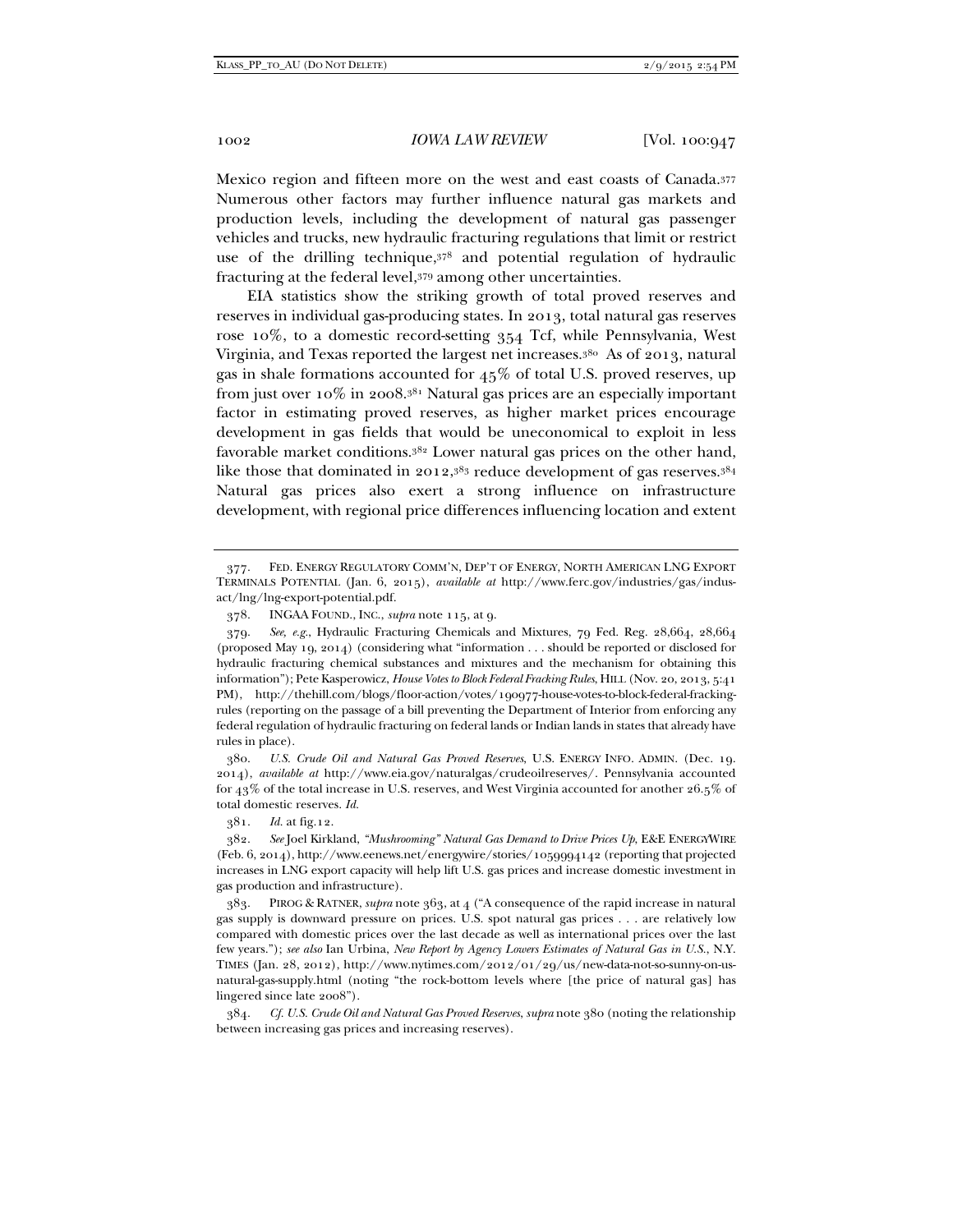of development.385 Production and consumption of natural gas often occurs in different places, necessitating transportation between gas fields and consumers.386 Low natural gas prices, however, can discourage transportation investment, leading in some cases to producers wasting accessible gas due to lack of gathering lines<sup>387</sup> and, as noted above, requesting FERC to approve more processing and export facilities for LNG.388

There are currently about 2.6 million miles of interstate and intrastate natural gas pipelines in the United States.389 The Pipeline and Hazardous Materials Safety Administration ("PHMSA") estimates there are almost 200,000 miles of gathering pipelines in the country; these lines collect gas from production areas and transport it to processing facilities where it is then sent to transmission pipelines after the refining process.<sup>390</sup> The most extensive gathering line networks exist in states with a long history of gas production like Oklahoma, Texas, and Louisiana.391 There are over 400,000 miles of transmission pipelines transporting gas over longer distances to communities and direct users such as factories.392 Compressor stations are located every 40 to 100 miles on these pipelines to maintain proper pressure, allowing the gas to flow to its destination,393 which is most often a market in the Midwest or

 389. U.S. GOV'T ACCOUNTABILITY OFFICE, GAO-13-221, PIPELINE PERMITTING: INTERSTATE AND INTRASTATE NATURAL GAS PERMITTING PROCESSES INCLUDE MULTIPLE STEPS, AND TIME FRAMES VARY 4 (2013).

390. *Id.*

 391. CTR. FOR CLIMATE & ENERGY SOLUTIONS, LEVERAGING NATURAL GAS TO REDUCE GREENHOUSE GAS EMISSION 78–79 (2013), *available at* http://www.c2es.org/docUploads/ leveraging-natural-gas-reduce-ghg-emissions.pdf; *see also U.S. Natural Gas Pipeline Network, 2009*, U.S. ENERGY INFO. ADMIN., http://www.eia.gov/pub/oil\_gas/natural\_gas/analysis\_publications/ ngpipeline/ngpipelines\_map.html (last visited Jan. 20, 2015) (mapping interstate and intrastate pipelines).

 <sup>385.</sup> *See* ICF INT'L, NATURAL GAS PIPELINE AND STORAGE INFRASTRUCTURE PROJECTIONS THROUGH 2030, at 8 (2009), *available at* http://www.ingaa.org/File.aspx?id=10509; *see also*  Richard Nemec, *Shale-Related Midstream Infrastructure: Where the Action Is!*, PIPELINE & GAS J. (May 2012), http://www.pipelineandgasjournal.com/shale-related-midstream-infrastructure-whereaction (reporting that a Houston-based midstream infrastructure company's new project in the Marcellus Shale was "slowed by ever-lower natural gas prices").

 <sup>386.</sup> *See* ICF INT'L, *supra* note 385, at 8.

 <sup>387.</sup> *See, e.g.*, Davies, *supra* note 365, at 11 (noting North Dakota's "'severe shortage' of gathering lines to transport gas to processing plants," and reporting that "[l]ow natural gas prices have discouraged massive investment in dry gas transmission" that would otherwise carry methane—the byproduct of the NGL fractionation process—to end users).

 <sup>388.</sup> *See generally* U.S. DEP'T OF ENERGY, APPLICATIONS RECEIVED BY DOE/FE TO EXPORT DOMESTICALLY PRODUCED LNG FROM THE LOWER-48 STATES (2013), *available at* http://energy. gov/sites/prod/files/2013/08/f2/Summary\_of\_Export\_Applications.pdf (showing 19 projects for exporting LNG to non-free trade agreement countries are currently under review by the Department of Energy); *see also* Charles R. Morris, *The Case Against Natural Gas Exports*, REUTERS (Aug. 19, 2013), http://blogs.reuters.com/great-debate/2013/08/18/the-case-against-naturalgas-exports/ (discussing the competing views on natural gas exports).

 <sup>392.</sup> U.S. GOV'T ACCOUNTABILITY OFFICE, *supra* note 389, at 4.

 <sup>393.</sup> *Id.* at 4 n.5.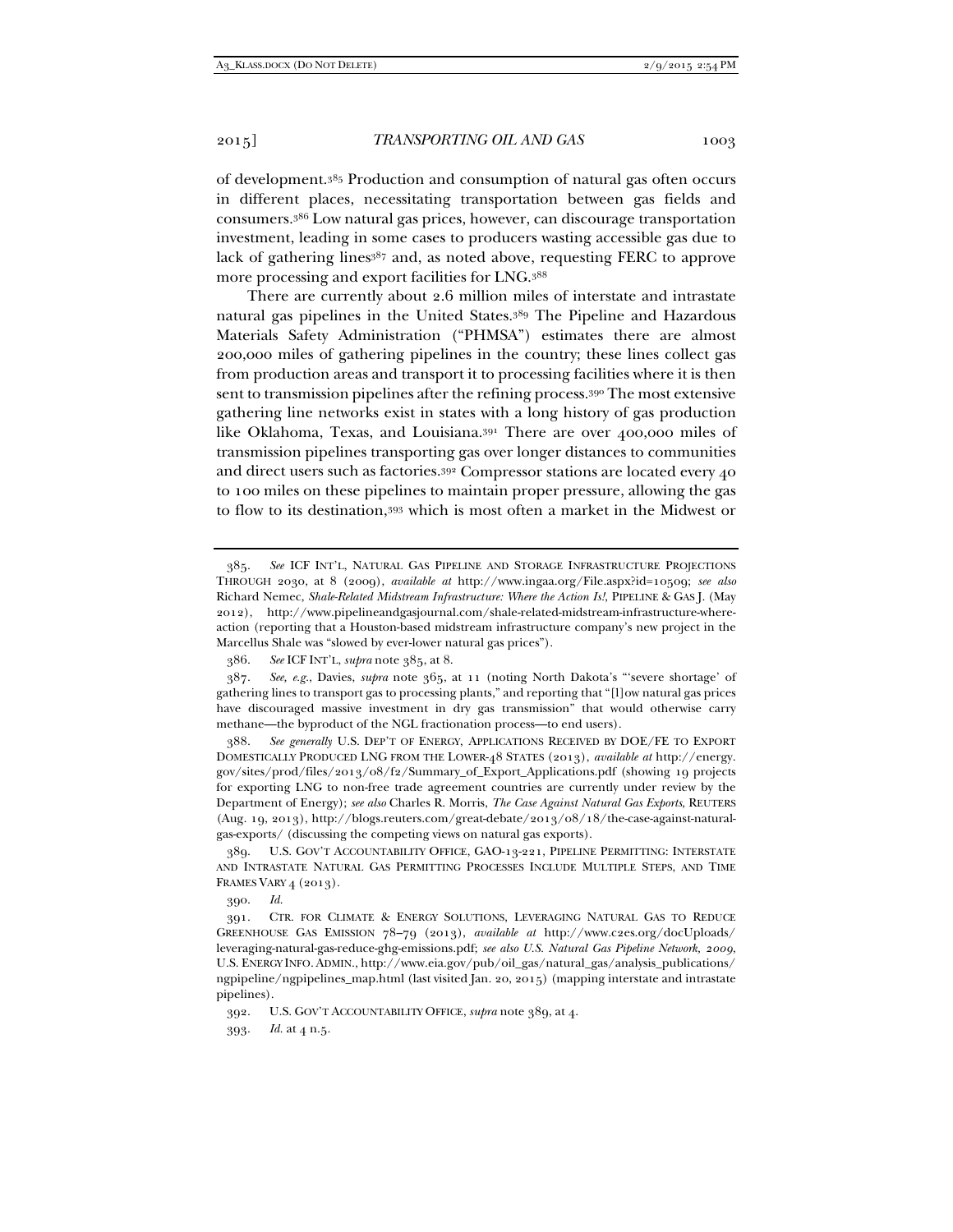Northeast.394 About two million miles of distribution pipelines carry gas from transmission pipelines to end users such as individual households and businesses.395 Whereas FERC has authority over interstate pipelines, distribution pipelines are outside FERC's jurisdiction since they are usually located entirely within a single state.396 Gathering lines also fall outside FERC's jurisdiction, not because they are necessarily intrastate infrastructure, but in part as a result of past deregulation of natural gas gathering and production facilities.397 Regarding siting authority for LNG facilities, Congress preempted state and local authority when it granted FERC authority to site LNG terminals in the Energy Policy Act of 2005 ("EPAct 2005"), although states may exert rights under other applicable statutes such as the Coastal Zone Management Act, the Clean Air Act, and the like.398

Though "[t]he United States has the world's most extensive infrastructure for transporting natural gas,"399 a number of government and industry analyses urge that future infrastructure expansion is necessary. A report prepared for a pipeline trade association estimated "the U.S. and Canada will need 28,900 to 61,900 miles of additional natural gas pipeline by 2030," which "will require an investment of \$108 to \$163 billion in pipeline assets" and will include new pipeline and compression stations.400 Increases in shale gas production—and expectations that such production will continue to grow—are driving transportation infrastructure expansion.401

 <sup>394.</sup> CTR. FOR CLIMATE & ENERGY SOLUTIONS, *supra* note 391, at 79; *see also* Rusty Braziel, *Upside-Down: Natural Gas Pipeline Backhauls, Reversals and Null Points*, RBN ENERGY LLC (Oct. 7, 2013), http://www.rbnenergy.com/upside-down-natural-gas-pipeline-backhauls-reversal-andnull-points (discussing the high demand for natural gas in the Northeast).

 <sup>395.</sup> CTR. FOR CLIMATE & ENERGY SOLUTIONS, *supra* note 391, at 78.

 <sup>396.</sup> *Id.*; U.S. GOV'T ACCOUNTABILITY OFFICE, *supra* note 389, at 4–5.

 <sup>397. 15</sup> U.S.C. § 717b(b) (2012); DIV. OF ENERGY MKT. OVERSIGHT, *supra* note 365, at 18 ("[T]he Wellhead Decontrol Act of 1989, Pub. L. No. 101-60 (1989); 15 U.S.C. § 3431(b)(1)(A), completely removed federal controls on new natural gas, except sales for resale of domestic gas by interstate pipelines, [local distribution companies,] or their affiliates."). *See generally The History of Regulation*, *supra* note 302 (providing a helpful overview of deregulation that occurred in the 1970s and 1980s).

 <sup>398.</sup> Alexandra B. Klass & Elizabeth J. Wilson, *Interstate Transmission Challenges for Renewable Energy: A Federalism Mismatch*, 65 VAND. L. REV. 1801, 1860–61 & n.334 (2012).

 <sup>399.</sup> CTR. FOR CLIMATE & ENERGY SOLUTIONS, *supra* note 391, at 77.

 <sup>400.</sup> ICF INT'L, *supra* note 385, at 3 & n.3. Even in its most conservative growth projection, the ICF report still expected "a significant need for additional pipeline capacity" by 2030 due to potential shifts in the location of natural gas supply and demand. *Id.* at 3.

 <sup>401.</sup> PAUL W. PARFOMAK, CONG. RESEARCH SERV., R43138, INTERSTATE NATURAL GAS PIPELINES: PROCESS AND TIMING OF FERC PERMIT APPLICATION REVIEW 1 (2013) ("The growth in U.S. shale gas production requires the expansion of natural gas pipeline infrastructure at the local level (to extract and gather the gas) and at the national level to transport natural gas from producing regions to consuming markets, typically in other states.").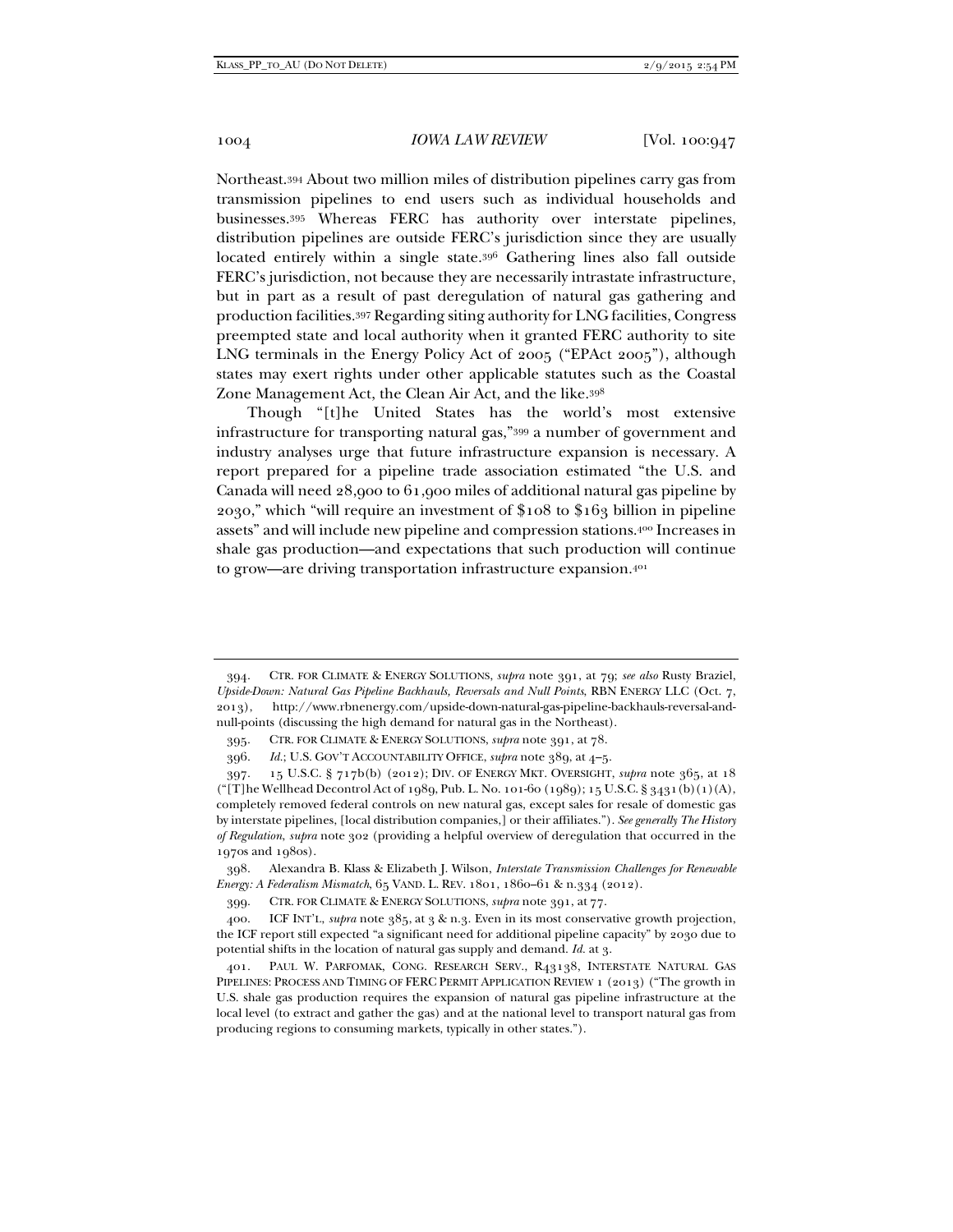The location of new unconventional gas sources relative to markets is also driving infrastructure change.402 Shale gas is being produced outside of areas that already have well-developed transportation networks,403 in places like West Virginia, Ohio, and Pennsylvania, which were previously natural gas importers, not producers.404 In some places production is constrained by a lack of transportation infrastructure. In the dry gas region of northeast Pennsylvania,405 hundreds of wells were drilled but left uncompleted because the area lacked sufficient pipeline capacity.406 In the Utica/Marcellus region in Ohio, West Virginia, and southwest Pennsylvania, a shortage of natural gas pipelines, NGL processing facilities, and NGL pipelines hampered production of wet and dry gas.407 Energy analysts predict the Southeast will acquire new importance as an energy-consuming region, accounting for half of the total U.S. increase in demand over the next ten years, while the Northeast (including Pennsylvania) will become a net gas producer.408 Southeastern states and the central U.S. (including North and South Dakota, Wyoming, Montana, and stretching as far east as Iowa and Missouri) are expected to require the most capital for transmission pipelines and compression facilities between 2011 and 2035.409

In addition to brand-new mainline infrastructure, shippers are using existing transmission pipelines by adding lateral pipelines to connect with new gas fields.410 Pipeline companies are also accepting gas for shipment at new points on their pipelines and reversing existing pipelines in response to

 <sup>402. &</sup>quot;The new production and consumption patterns will lead to 'substantial reconfiguration and repurposing of the U.S. natural gas pipeline grid.'" Nathanial Gronewold, *U.S. Supply and Demand Will Turn 'Upside Down' in a Decade—Researchers*, E&E ENERGYWIRE (Oct. 9, 2013), http://www.eenews.net/energywire/stories/1059988553.

 <sup>403.</sup> *See* INGAA FOUND., INC., *supra* note 115, at 1–2.

 <sup>404.</sup> CTR. FOR CLIMATE & ENERGY SOLUTIONS, *supra* note 391, at 79; *see also* Mark Clayton, *Natural Gas 'Fracking' Has Flipped US Energy Map, Study Says*, CHRISTIAN SCI. MONITOR (Oct. 9, 2013), http://www.csmonitor.com/Environment/2013/1009/Natural-gas-fracking-has-flipped-US-energy-map-study-says (reporting on the reversal of positions between traditional producers and consumers).

 <sup>405.</sup> *See West Virginia, Southwest Pennsylvania Form an Integrated Natural Gas Production Region*, U.S. ENERGY INFO. ADMIN. (Aug. 23, 2013), http://www.eia.gov/todayinenergy/detail.cfm?id= 12671.

 <sup>406.</sup> Housley Carr, *Get Back to Where You Once Belonged—The REX Reversal: Part 2*, RBN ENERGY LLC (Sept. 17, 2013), http://www.rbnenergy.com/get-back-to-where-you-once-belonged-the-REX-reversal-part2.

 <sup>407.</sup> *Id.* 

 <sup>408.</sup> Gronewold, *supra* note 402.

 <sup>409.</sup> *See* INGAA FOUND., INC., *supra* note 115, at 8 (showing maps and charts depicting "Regional Gas Infrastructure Capital Requirements for 2011 to 2035").

 <sup>410.</sup> *See, e.g.*, *Expansion Projects*, WILLIAMS, http://co.williams.com/expansionprojects (last visited Jan. 20, 2015) (describing major expansion projects on its existing Transco pipeline from South Texas to New York City). Such projects make it possible for Northeastern gas producers to use existing transmission pipelines like Transco, which previously brought gas to the Northeast from the Gulf region. *See generally* Carr, *supra* note 406.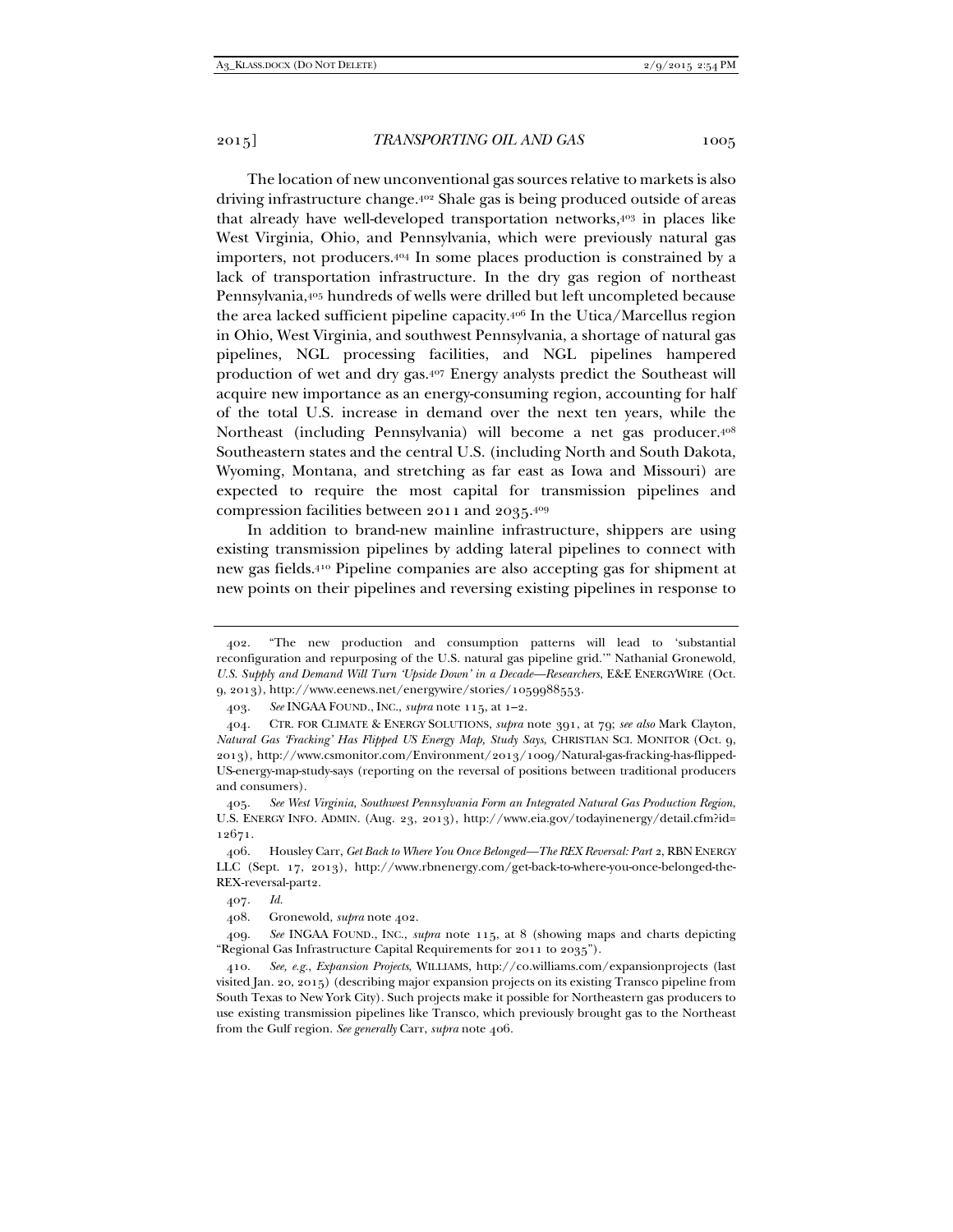geographic shifts in production. For instance, the owners of the Rockies Express Pipeline ("REX"), a 1698-mile gas pipeline stretching from Colorado to eastern Ohio that the company built to satisfy west-to-east shipping needs in 2009, reversed a portion of the pipeline to bring Utica and Marcellus gas to Midwest markets while continuing to carry gas from the Rockies eastward.411

#### *C. NATURAL-GAS PIPELINE SITING, EMINENT DOMAIN, AND CONSTRUCTION*

The new natural gas pipelines described in the prior section are subject to significant federal regulation. Unlike interstate oil pipelines, which are subject only to state siting and eminent domain law, interstate natural gas pipelines (other than gathering lines) require federal approval. Every new or modified pipeline requires a certificate of public convenience and necessity from FERC.412 Moreover, rapidly growing shale gas production and demand for pipelines to carry it "has increased congressional interest in the role of the federal government in the certification (permitting) of interstate natural gas pipelines."413

As of 2007, interstate pipelines carried 81% of the natural gas in the United States to its final destination.414 A majority of the country's gas thus flows in pipelines subject to FERC's regulation regarding construction, rates, and terms of service. The Government Accountability Office identified three distinct stages in the interstate natural gas pipeline permitting process—prefiling, application, and post-authorization.415 In 2002, FERC created a voluntary pre-filing phase in its permitting process "to facilitate and expedite the review of natural gas pipeline projects through early coordination with FERC and cooperating agencies."416 The concept behind pre-filing is that it

 <sup>411.</sup> *See* Braziel, *supra* note 394; *Rockies Express Pipeline (REX)*, TALLGRASS ENERGY, http:// www.tallgrassenergylp.com/pipelines/REX/ (last visited Jan. 20, 2015) (describing its plan to provide shipping services to western and eastern gas production areas as its "Shale to Shining Shale" concept); *see also Non-Binding Open Season "Clarington West Project" East-to-West Transport from Clarington to Points West*, TALLGRASS ENERGY, http://www.tallgrassenergylp.com/Pipelines/ REX/E2W/ (last visited Jan. 20, 2015) (describing the company's "open season . . . to solicit interest in additional east-to-west capacity for Appalachian producers to move their gas out of the production basin and into the attractive Midwest markets and interconnects").

<sup>412. 15</sup> U.S.C. §  $717f(c)(1)(a)$  (2012) ("No natural-gas company . . . shall engage in the transportation or sale of natural gas, subject to the jurisdiction of the Commission, or undertake the construction or extension of any facilities therefor, or acquire or operate any such facilities or extensions thereof, unless there is in force with respect to such natural-gas company a certificate of public convenience and necessity issued by the Commission authorizing such acts or operations . . . ."); *see also* Minisink Residents for Envtl. Pres. & Safety v. F.E.R.C., 762 F.3d 97 (D.C. Cir. 2014) (explaining the FERC approval process for interstate natural gas pipelines under the Natural Gas Act).

 <sup>413.</sup> PARFOMAK, *supra* note 401, at 1.

 <sup>414.</sup> *See* CTR. FOR CLIMATE & ENERGY SOLUTIONS, *supra* note 391, at 78.

 <sup>415.</sup> U.S. GOV'T ACCOUNTABILITY OFFICE, *supra* note 389, at 12.

 <sup>416.</sup> *Id.*; *see also* 18 C.F.R. § 157.21 (2014) (describing the pre-filing procedures).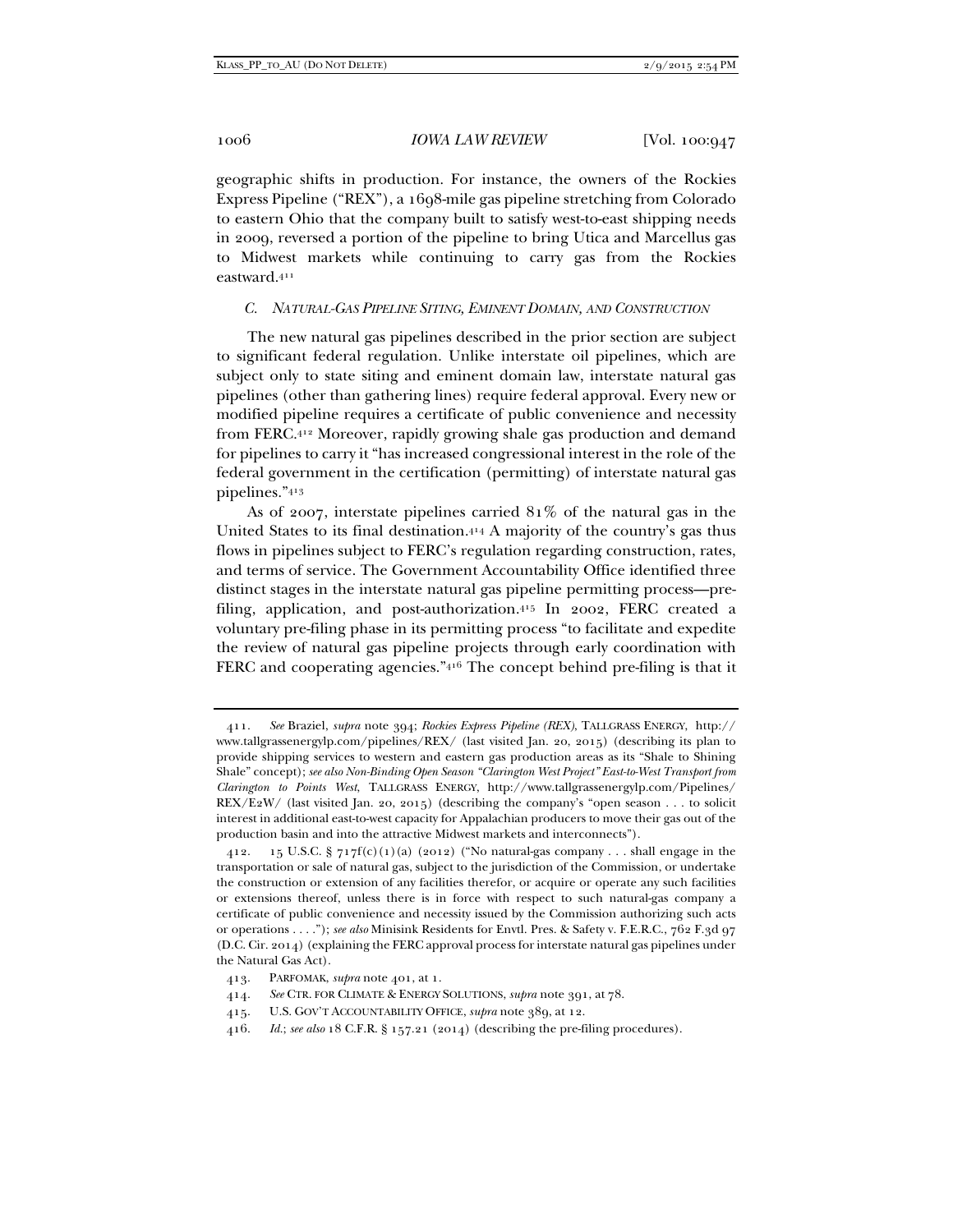allows stakeholders—whether they are other federal agencies, state and local government, citizens, or interest groups—to get involved earlier, and information is collected earlier so there is more coordination and a shorter overall timeline.417 Pipeline companies that wish to use the pre-filing process need to initiate it seven to eight months before filing a certificate application<sup>418</sup> and FERC must approve the company's request to pre-file.<sup>419</sup> The next stage involves submitting "an application for a certificate of public convenience and necessity to FERC."420 In deciding whether to grant or deny an application, "FERC accounts for several factors, including a project's potential impact on pipeline competition, the possibility of overbuilding, subsidization by existing customers, potential environmental impacts, avoiding the unnecessary use of eminent domain, and other considerations."421

Section 7 of the NGA gives a pipeline company with a certificate of public convenience and necessity the right to use eminent domain along the entire length of the interstate pipeline, although the Congressional Research Service ("CRS") notes that "eminent domain authority is considered a last resort and is seldom used by developers."422 If FERC issues a certificate of public convenience and necessity, the pipeline must file an implementation plan with the agency detailing how it will carry out any required environmental mitigation, how many environmental inspectors the company will assign to the project, and what it plans to do if it is not in compliance with mitigation requirements.423 The pipeline company also needs FERC's written authorization before beginning construction, and the company must file weekly reports to document inspections and compliance until construction is complete.424

Between 2000 and 2011, pipeline companies applied for and received FERC approval for more than 16,000 miles of interstate gas pipelines, 14,600 miles of which had been constructed and put in service by 2011.425 As described above, FERC instituted pre-filing and EPAct 2005 made FERC the lead agency responsible for coordinating federal agency authorizations and compliance with National Environmental Policy Act ("NEPA") during

 <sup>417.</sup> U.S. GOV'T ACCOUNTABILITY OFFICE, *supra* note 389, at 12.

 <sup>418.</sup> PARFOMAK, *supra* note 401, at 2.

 <sup>419.</sup> U.S. GOV'T ACCOUNTABILITY OFFICE, *supra* note 389, at 12.

 <sup>420.</sup> *Id.* at 14.

 <sup>421.</sup> PARFOMAK, *supra* note 401, at 3.

 <sup>422.</sup> *Id.* at 6.

 <sup>423.</sup> U.S. GOV'T ACCOUNTABILITY OFFICE, *supra* note 389, at 22. If FERC denies an application, the applicant or other party to the proceeding may request a rehearing by FERC or file a complaint against the agency. *Id.* 

 <sup>424.</sup> *Id.* FERC is also directed to inspect the project on regular basis during construction. *Id.* 

 <sup>425.</sup> INGAA FOUND., INC., *supra* note 115, at 8.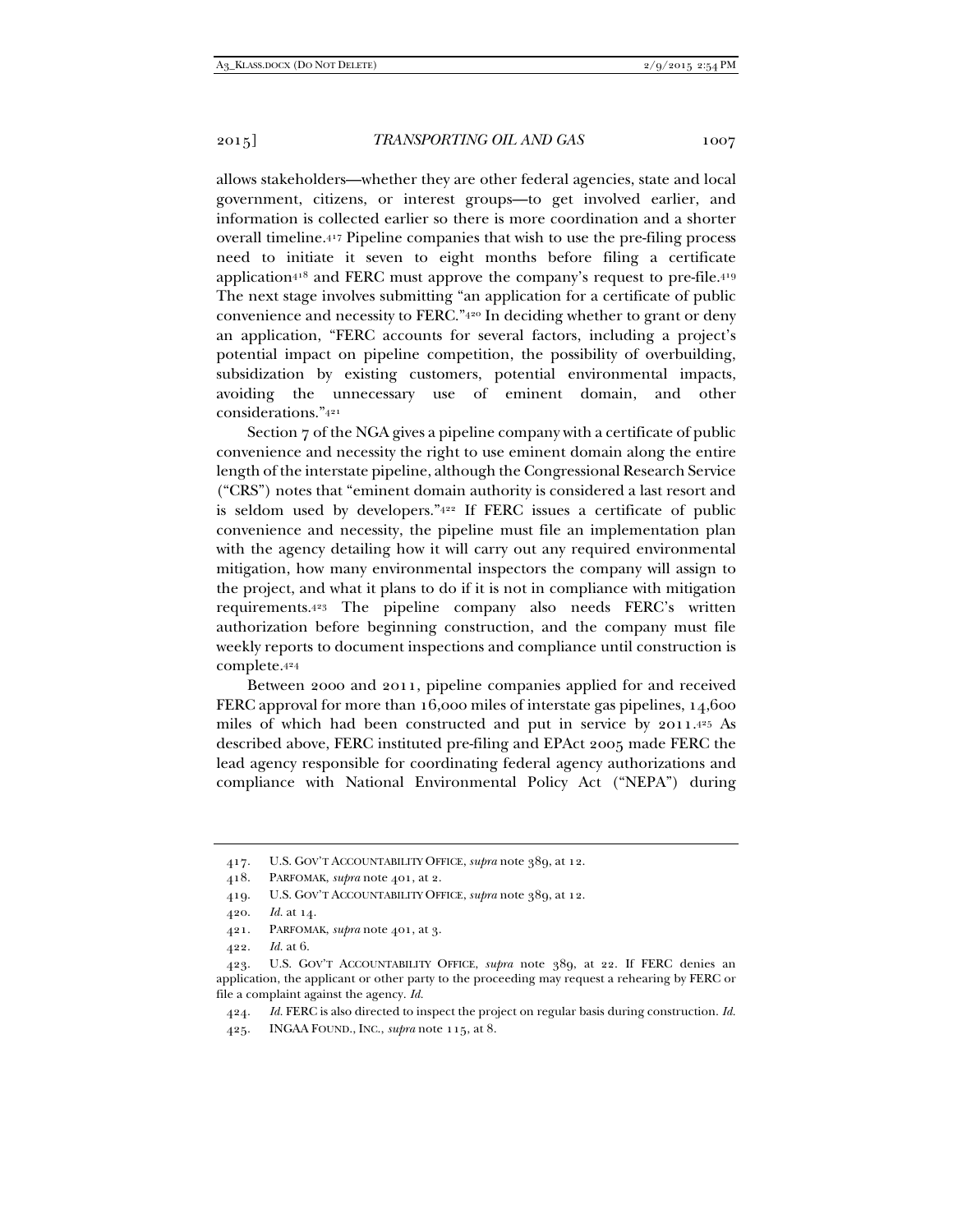pipeline certificate application reviews.<sup>426</sup> In 2012,  $67\%$  of applicants with major interstate proposals opted to use pre-filing, and inquiries found that the permitting process is at least consistent—if not speedy—due to FERC's role as lead agency since EPAct 2005.427 Under EPAct 2005, FERC promulgated regulations requiring all federal agencies involved in an application process to make final certificate-related decisions "no later than 90 days after the commission issues its final environmental document, unless [otherwise] established by federal law."428 Congress included this authority due to concerns that the lack of coordination—or otherwise inadequate agency action—was delaying energy infrastructure development.429 A 2012 Executive Order sought "to institutionalize best practices and reduce the amount of time required to make permitting and review decisions for infrastructure projects, including pipelines."430 Among other aims, the order identifies ways of creating better coordination among federal agencies.431 A CRS report noted that federal and state agencies have attempted to be responsive to the shale boom, and that over twice as much transmission capacity was added to the U.S. pipeline network in 2008 as in 2007. $43^2$ 

While efforts continue to expedite the process for review and approval of interstate gas pipelines in areas of major new gas production, a unique problem arises in areas where the primary resource being developed is oil and natural gas is merely a low-cost byproduct of that production. In such areas that are not well-served by existing gas pipeline infrastructure, particularly in North Dakota, there are insufficient market or regulatory incentives to

 <sup>426.</sup> *See* Energy Policy Act of 2005 § 313(a)–(b), 15 U.S.C. § 717n (2012); PARFOMAK, *supra*  note 401, at 3. Environmental laws that may be implicated in the pipeline permitting process include NEPA, the Clean Water Act, the Endangered Species Act, and the National Historic Preservation Act. U.S. GOV'T ACCOUNTABILITY OFFICE, *supra* note 389, at 5–8. FERC determines the need for an environment assessment or an environmental impact statement under NEPA, or whether an interstate pipeline project can qualify as a categorical exclusion.  $Id$  at  $5-6$ . FERC decides whether to approve a proposed interstate pipeline and is then the lead agency on NEPA environmental reviews the plan. *See* 40 C.F.R. § 1501.5(a)–(c) (2014).

 <sup>427.</sup> *See* U.S. GOV'T ACCOUNTABILITY OFFICE, *supra* note 389, at 12–13.

 <sup>428.</sup> PARFOMAK, *supra* note 401, at 6.

 <sup>429.</sup> *Id.* Congress has again taken up the issue of allegedly inadequate agency action, with the House passing H.R. 1900, the Natural Gas Pipeline Permitting Reform Act, in November 2013. *H.R. 1900—Natural Gas Pipeline Permitting Reform Act*, CONGRESS.GOV, https://www. congress.gov/bill/113th-congress/house-bill/1900 (last visited Jan. 20, 2015). The Act would require FERC to approve or deny a complete application for a pre-filed project within 12 months, and any other agency involved in approving or denying the project would have to do so within 90 days of issuance of the final environmental document, or the project application could automatically go forward. *See* Natural Gas Pipeline Permitting Reform Act, H.R. 1900, 113th Cong. § 2 (2013).

 <sup>430.</sup> U.S. GOV'T ACCOUNTABILITY OFFICE, *supra* note 389, at 30 (citing Exec. Order No. 13,604, 77 Fed. Reg. 18,887 (Mar. 28, 2012)).

 <sup>431.</sup> *Id.* at 30–31.

 <sup>432.</sup> PARFOMAK, *supra* note 401, at 8 & fig.2.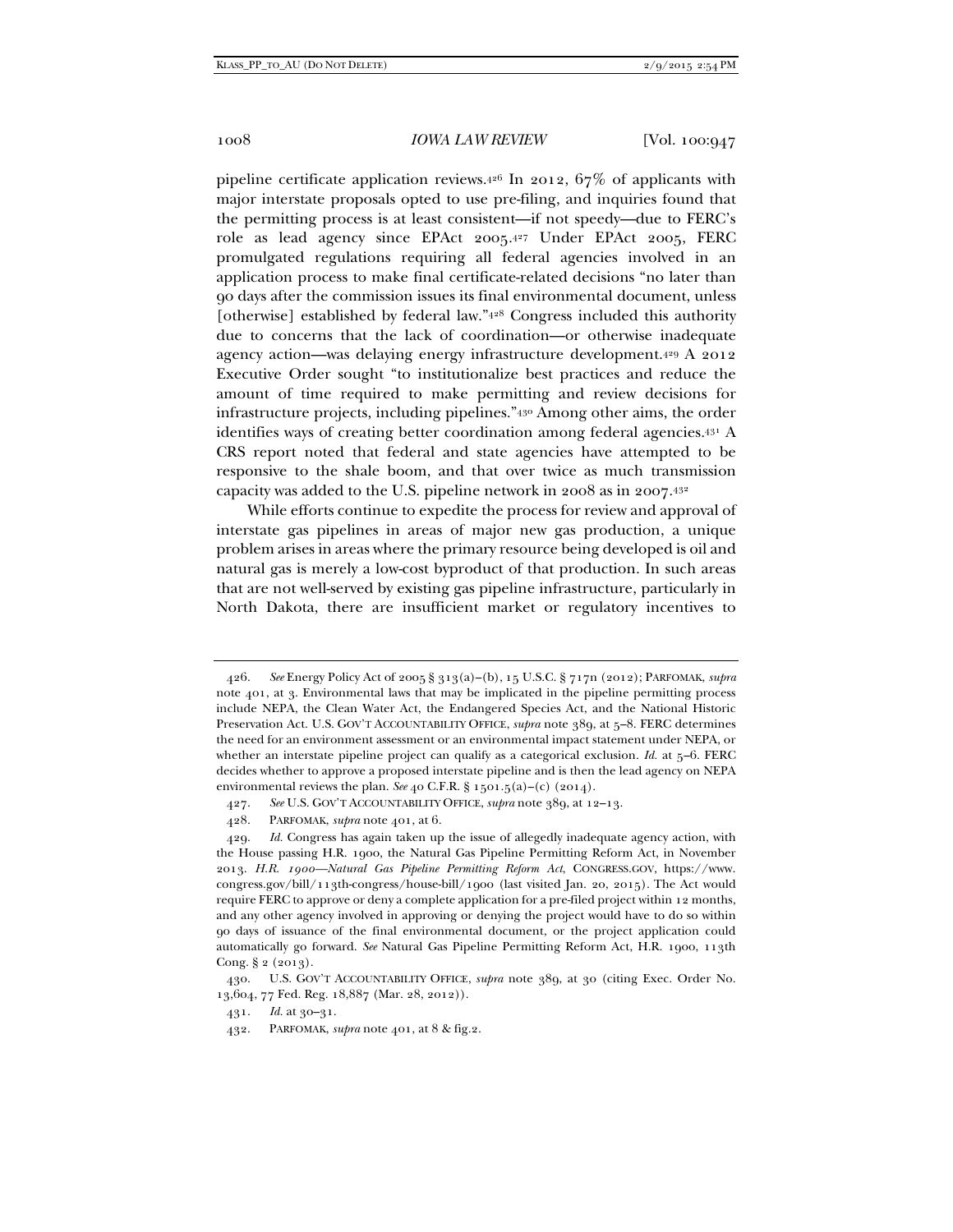construct the pipelines necessary to capture the massive amounts of gas being produced with high-value oil. The next Subpart discusses this problem.

#### *D. GAS FLARING IN NORTH DAKOTA*

With all the economic benefits associated with increased oil production in North Dakota come problems, one of which is the high rate of natural gas flaring from oil wells in the state. Gas makes up 25% of the energy output of any given well in the Bakken, but it comprises only 13% of the total profit from that well.<sup>433</sup> As a percent of total value, crude oil accounted for  $87.3\%$ of the value of a barrel of Bakken oil in late 2012, while NGLs made up 8.9% and dry gas (methane) accounted for just  $3.7\%$ .<sup>434</sup> In formations rich with oil and wet gas, infrastructure to move oil and NGLs takes precedence.435 After processing wet gas to remove valuable NGLs, producers are left with methane and little or no means to send it to markets, so they release it into the atmosphere as methane or burn it at the production site (a process referred to as flaring).436 Dry gas produced in association with oil is likewise flared at the wellhead when transportation infrastructure is unavailable, converting most or all of the methane into  $CO<sub>2</sub>$ .<sup>437</sup> Like  $CO<sub>2</sub>$ , methane is a greenhouse

435. *Id.* at 11; *see supra* note 365 and accompanying text (describing wet versus dry gas).

 <sup>433.</sup> Davies, *supra* note 365, at 9.

 <sup>434.</sup> *Id.* at 10. These percentages would change if more gathering lines were available to transport natural gas from well sites, allowing the dry gas to theoretically make up a larger percentage of the total profit from the well. Sufficient gathering line capacity would mean that much more gas is available to the market, potentially driving prices lower and thus maintaining gas's small share of the value of a barrel of Bakken oil.

 <sup>436.</sup> Davies, *supra* note 365, at 10. Flaring is preferable to venting because unburned methane is 20 times as destructive to atmospheric ozone. *Over One-Third of Natural Gas Produced in North Dakota Is Flared or Otherwise Not Marketed*, U.S. ENERGY INFO. ADMIN. (Nov. 23, 2011), http://www.eia.gov/todayinenergy/detail.cfm?id=4030; *see also* Sandy Fielden, *Why Will Bakken Flaring Not Fade Away?*, OIL & GAS FIN. J. (Sept. 10, 2012), http://www.ogfj.com/articles/ 2012/09/why-will-bakken-flaring-not-fade-away.html.

 <sup>437.</sup> Fielden, *supra* note 436. There is evidence that in some instances the methane is simply vented rather than flared, resulting in the release of pure methane, a much more potent greenhouse gas than CO2. *See* Jeff Tollefson, *Oil Boom Raises Burning Issues*, NATURE, Mar. 2013, at 290, 290, *available at* http://www.nature.com/polopoly\_fs/1.12632!/menu/main/top Columns/topLeftColumn/pdf/495290a.pdf. More information is becoming available regarding methane emissions and oil and natural gas production, though disagreement exists regarding the volume of methane emissions attributable to various stages of the production process. *Compare* Scot M. Miller et al., *Anthropogenic Emissions of Methane in the United States*, 110 PROC. NAT'L ACAD. SCI. 20,018, 20,020 (2013) (finding that GHG emissions associated with oil and gas extraction and processing are higher than estimates in previous studies, including studies from the EPA), *with* Richard A. Lovett, *Study Revises Estimate of Methane Leaks from US Gas Fields*, NATURE (Sept. 16, 2013), http://www.nature.com/news/study-revises-estimate-of-methane-leaks-fromus-gas-fields-1.13748 (discussing an earlier study which found that total methane emissions associated with the whole production process are  $10\%$  lower than EPA estimates, but substantially higher than EPA had estimated at the stage where gas is captured and used to operate production equipment at the well site); *see also* A.R. Brandt et. al., *Methane Leaks from North American Natural*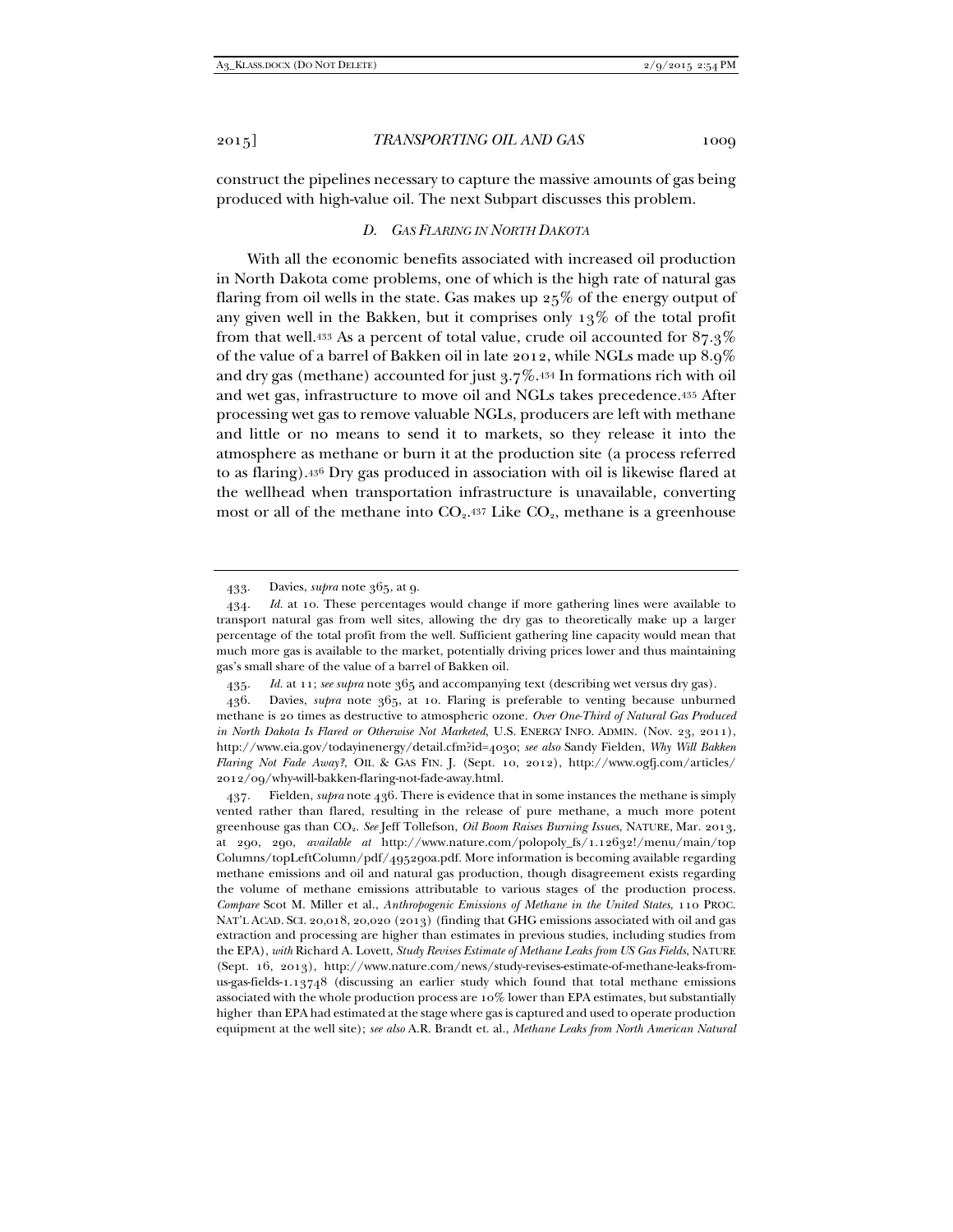gas, but it is far more potent, having  $37$  times the radiative force of  $CO<sub>2</sub>$ .  $438$  In addition to its contribution to climate change, people express dismay at what they consider a major waste of natural gas, valued at approximately \$1 billion per year as of 2012.439 The North Dakota Pipeline Authority explains that numerous factors contribute to the state's high flaring rates: the size of the Bakken oil field dwarfs the state's existing natural gas gathering infrastructure; North Dakota itself is "rural and remote" with winter conditions that limit the construction season; and the industry does not construct gathering pipelines until after producers complete and test wells to determine how much oil and gas the well will produce.440 Additionally, North Dakota has not granted the power of eminent domain to gathering lines, and a petroleum industry group reports that pipeline companies regularly face landowner resistance to such projects.441

The economics of oil versus natural gas provides a clear picture of why Bakken producers are less interested in building natural gas processing and transportation facilities than oil pipeline infrastructure—which in turn leads to flaring.442 North Dakota operators flared about 28% of the gas produced

 440. *Natural Gas Facts*, N.D. PIPELINE AUTHORITY, http://northdakotapipelines.com/natgasfacts (last visited Jan. 20, 2015).

 441. *See* Memorandum from the N.D. Legislative Council to the Energy Dev. & Transmission Comm. 2 (Nov. 2011), *available at* www.legis.nd.gov/files/resource/committee-memorandum.13/91 90.01000.pdf; Press Release, N.D. Petroleum Council, Industry to Increase Natural Gas Capture to 85 Percent Within Two Years and 90 Percent in Six Years (Jan. 29, 2014), *available at* http://www.ndoil. org/latest-news/news-release-industry-to-increase-natural-gas-capture-to-85-percent-within-two-yearsand-90-percent-in-six-years/; *see also* N.D. INDUS. COMM'N, NDPC FLARING TASK FORCE 14–15 (2014), *available at* http://www.ndoil.org/image/cache/NDPC\_flaring\_task\_force\_NDIC\_1-29-14\_fnlv1.pdf (presenting future gas capture goals).

 442. The price of gas is not the only factor influencing the oil and gas industry's decision to build gathering pipelines facilities. For instance, flaring is not as common in neighboring Montana because new well development has been slower there, allowing more time for producers to connect to pipeline networks in the region. Mike Ellerd, *Montana Gas Flaring at 5 Percent*, PETROLEUM NEWS BAKKEN, http://www.petroleumnewsbakken.com/pntruncate/630459450. shtml (last visited Jan. 20, 2015).

*Gas Systems*, 343 SCI. 733, 733 (2014) (analyzing the extent and impact of methane leakage in the natural gas industry).

 <sup>438.</sup> *See* CTR. FOR CLIMATE & ENERGY SOLUTIONS, *supra* note 391, at 19; *FAQs to PNAS Paper on Natural Gas*, ENVTL. DEF. FUND, www.edf.org/energy/faqs-pnas-paper-natural-gas (last visited Jan. 20, 2015). "Radiative forcing" refers to the net change in the amount of solar radiation retained in the Earth's atmosphere instead of being reflected back into space. David L. Chandler, *Explained: Radiative Forcing*, MIT NEWS (Mar. 10, 2010), http://web.mit.edu/newsoffice/2010/ explained-radforce-0309.html.

 <sup>439.</sup> Mike Lee, *As Gas Continues to Go Up in the Air, N.D. Moves to Tighten Loose Flaring Rules*, E&E ENERGYWIRE (Sept. 10, 2013), http://www.eenews.net/energywire/stories/1059986931 (reporting that "North Dakota's producers burned \$1 billion worth of natural gas in 2012, releasing the same amount of greenhouse gases as 1 million cars"); Ernest Scheyder, *Exclusive: Bakken Flaring Burns More than \$100 Million a Month*, REUTERS (July 29, 2013, 1:34 AM), http:// www.reuters.com/article/2013/07/29/us-bakken-flaring-idUSBRE96S05320130729.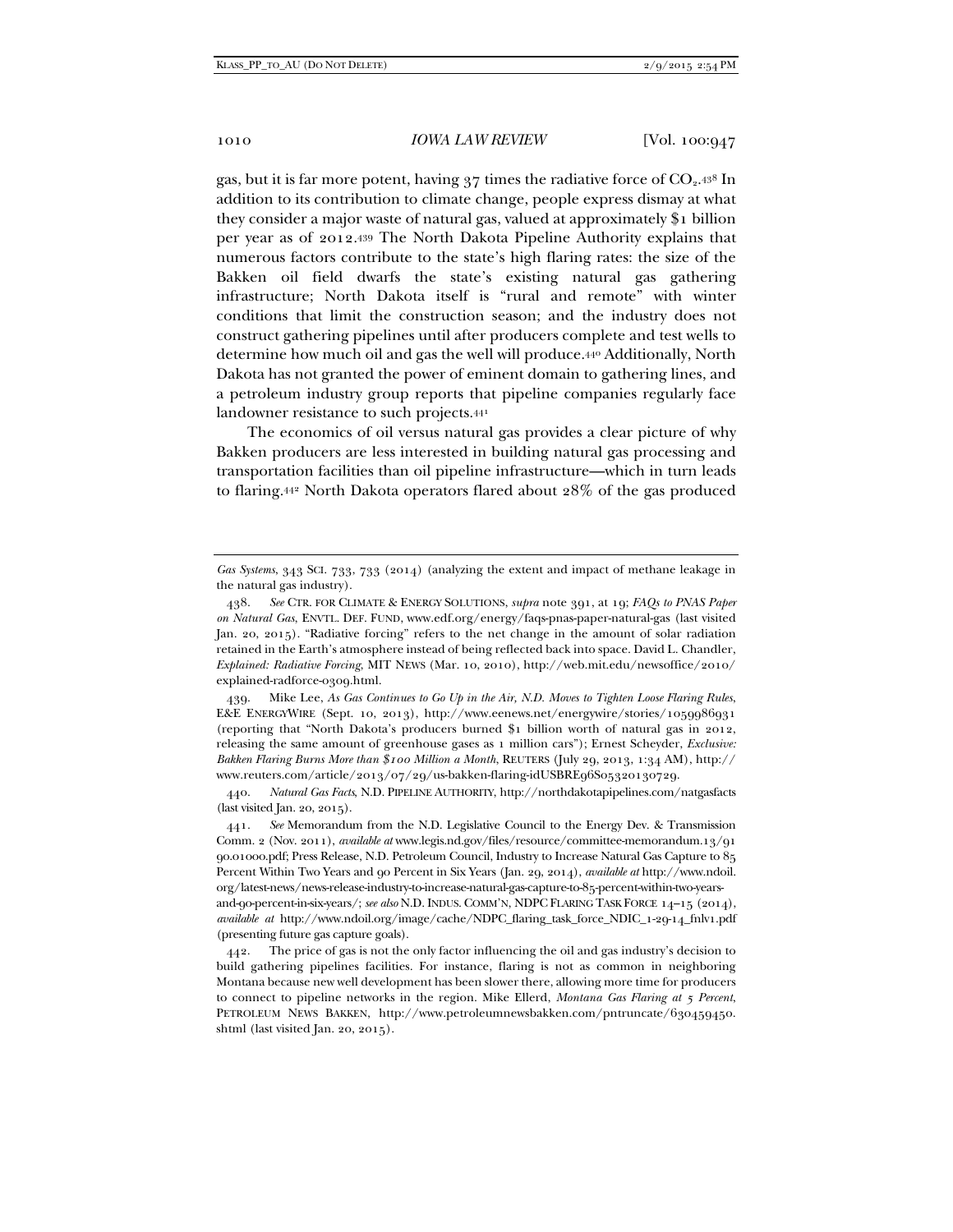in June 2013.443 That represents a rate reduction from the high of 36% in September 2011, but the total volume of flaring actually increased from 5.7 billion to 8 billion cubic feet over the same time period due to increased production overall.444 By comparison, Texas—the biggest oil producer in the U.S.—flared just 0.4% of gas produced in the state in 2012.445 Pipelines are not the only missing piece of the infrastructure puzzle—as of August 2013 more than half the North Dakota gas being flared came from wells that were actually connected to pipelines but lacked compressor stations to force the gas into the lines.446 Given the difficulty of getting valuable Bakken oil from well to market,447 along with the low price of natural gas as compared to oil, the lack of investment in adequate natural gas transportation infrastructure is unsurprising.

Recent efforts to reduce flaring in North Dakota include technological developments and alternative uses for associated gas, new infrastructure proposals, lawsuits, proposed changes in tax incentives, and new regulations. Industry has developed technological fixes in response to criticism regarding flaring rates. The Norwegian oil company Statoil has partnered with General Electric in an effort to capture and use dry natural gas produced in the Bakken after the removal of valuable NGLs.448 The companies estimate that their mobile gas storage units could supply natural gas to drilling rigs, trucks, and other equipment associated with fracking operations, thereby preventing about 20% of the flaring that is currently occurring.449 BNSF Railway—the major shipper of Bakken crude—will test natural gas as an alternative to diesel to fuel its locomotives, and new fertilizer plants that would use gas as a feedstock are currently in the planning stage.450

Oil and gas companies also formed a task force, led by the North Dakota Petroleum Council, to "look for ways to better utilize gas at the wellhead and enhance existing infrastructure and pipelines to transport it for processing

 <sup>443.</sup> *See* Lee*, supra* note 439. North Dakota was flaring gas at the same rate roughly a year later, in May 2014. Rachael Seeley, *North Dakota Flaring Reduction Policy May Impact January Production*, OIL & GAS J. (July 7, 2014), http://www.ogj.com/articles/2014/07/north-dakotaflaring-reduction-policy-may-impact-january-production.html.

 <sup>444.</sup> Lee, *supra* note 439.

 <sup>445.</sup> David Wogans, *North Dakota Flared Off \$1 Billion Worth of Natural Gas Last Year*, SCI. AM. (Sept. 12, 2013), http://blogs.scientificamerican.com/plugged-in/2013/09/12/north-dakotaflared-off-1-billion-worth-of-natural-gas-last-year/.

 <sup>446.</sup> Mike Lee, *Road Closures, Flaring Mar Bakken Shale Oil Growth*, E&E ENERGYWIRE (Oct. 16, 2013), http://www.eenews.net/energywire/2013/10/16/stories/1059988875.

 <sup>447.</sup> *See supra* Part II.B.2.

 <sup>448.</sup> Clifford Krauss, *Applying Creativity to a Byproduct of Oil Drilling*, N.Y. TIMES (Dec. 17, 2013), http://www.nytimes.com/2013/12/18/business/energy-environment/applying-creativity-to-abyproduct-of-oil-drilling-in-north-dakota.html.

 <sup>449.</sup> *Id.* 

 <sup>450.</sup> *Id.*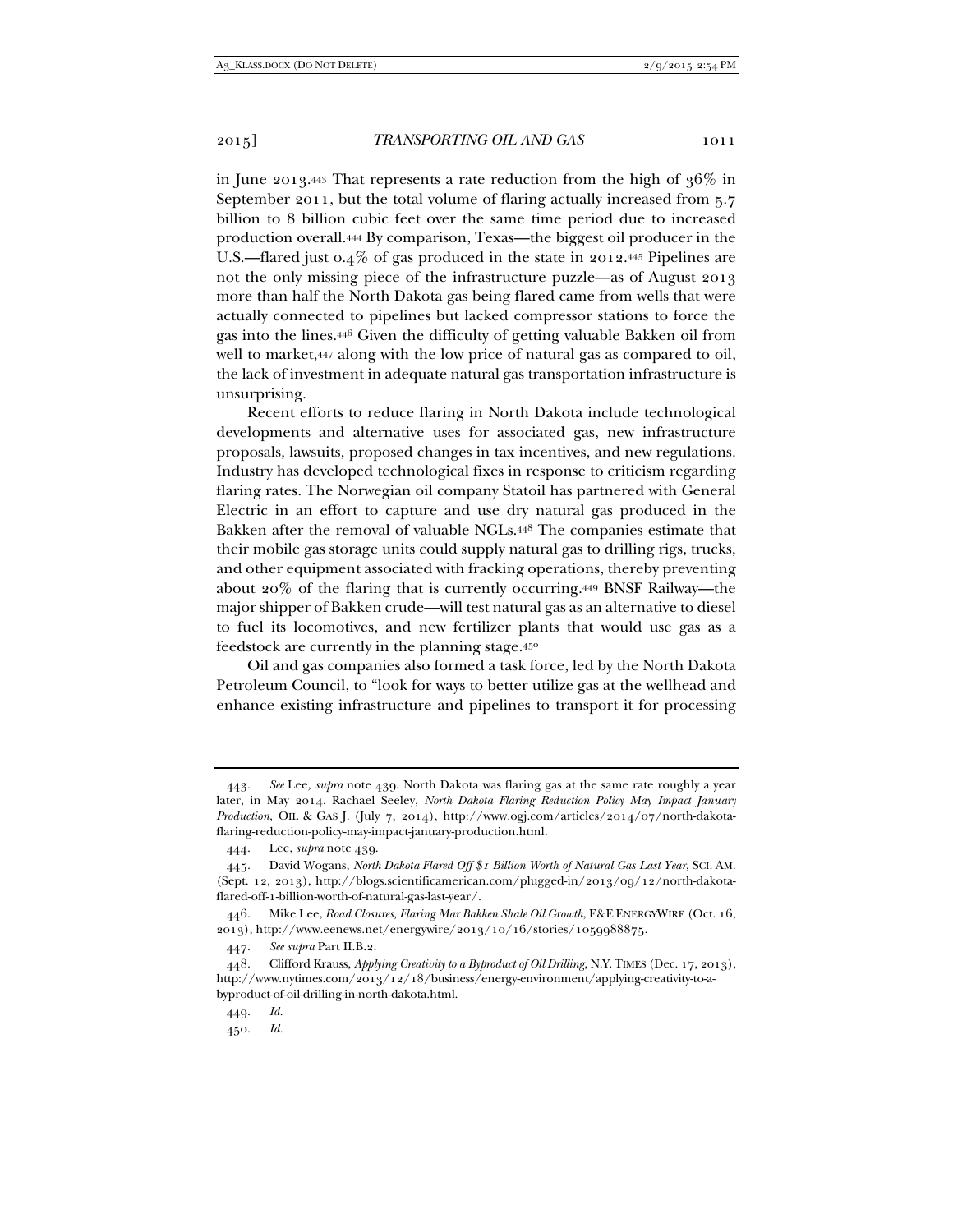elsewhere."451 Among other measures, the flaring task force's initial proposal "calls for new regulations on drilling, along with tax breaks and low-interest loans for pipeline construction and, possibly, the right to condemn private property for [gathering] pipelines,"452 a right that pipelines do not currently enjoy unless they are common carriers operating in the state.453 The proposal discusses "energy corridors" and pipeline easements that align with existing section boundaries as alternatives to expanding pipeline operators' eminent domain authority, which the task force recognized as a politically difficult option.454 Critics of the proposal have argued that it relies too much on selfregulation and retains the problematic tax and royalty exemption for gas flared in the first year of well production.455

Various new infrastructure proposals coalesce around the need to reduce flaring and transport energy to markets. Two midstream companies announced an agreement to increase gathering capacity on Aux Sable Midstream's pipeline network in the Bakken by mid-2014.456 A North Dakota company plans to begin construction on a 375-mile natural gas pipeline connecting northwestern North Dakota with upper Midwestern commercial and residential markets if it receives sufficient capacity commitments from shippers during an open season that commenced in early 2014.457 And Allete

 453. *See* N.D. CENT. CODE § 49-19-01 (1999); Eckre v. Pub. Serv. Comm'n, 247 N.W.2d 656, 663 (N.D. 1976) (considering the filing and compliance requirements of common carrier pipelines prior to their use of eminent domain).

 454. Lee, *supra* note 452. In general, "an energy corridor is defined as a parcel of land (often linear in character) that has been identified through the land use planning process as being a preferred location for existing and future utility rights-of-way, and that is suitable to accommodate one or more rights-of-way which are similar, identical or compatible." *Energy Corridor Basics*, WEST-WIDE ENERGY CORRIDOR PROGRAMMATIC EIS INFO. CENTER, http:// corridoreis.anl.gov/guide/basics/ (last visited Jan. 20, 2015). Such a corridor might include electric transmission lines; oil, gas, and other pipelines; pumping stations; compressors; and other facilities. *Id.*

456. Canadian, U.S. Companies Team Up for Line That Could Reduce N.D. Flaring, E&E ENERGYWIRE (Sept. 19, 2013), http://www.eenews.net/energywire/2013/09/19/stories/1059987464.

 457. Mike Lee, *N.D. Pipeline Proposal Would Help with Gas Flaring*, E&E ENERGYWIRE (Feb. 4, 2014), http://www.eenews.net/energywire/2014/02/04/stories/1059993922 (explaining that the proposed pipeline would end in Minnesota and connect to other markets); *see also* Press Release, WBI Energy Transmission, WBI Energy's Dakota Pipeline Moves Forward (Jan. 30, 2014), *available at* http://www.wbienergy.com/wbienergy/news.

 <sup>451.</sup> Phil Taylor, *N.D. Companies Form Task Force to Reduce Bakken Flaring*, E&E NEWS PM (Oct. 17, 2013), http://www.eenews.net/eenewspm/2013/10/17/stories/1059989014.

 <sup>452.</sup> Mike Lee, *N.D. Oil Drillers Call for Regulation, More Pipes to Reduce Gas Flaring*, E&E ENERGYWIRE (Jan. 30, 2014), http://www.eenews.net/energywire/stories/1059993693. The proposal also recommends that oil drillers be required to submit a gas-capture plan before filing for a drilling permit and calls for North Dakota to incentivize more industrial uses of gas within the state and financially support the construction of pipeline and electric transmission infrastructure. Clifford Krauss, *Industry in North Dakota to Cut Flared Natural Gas*, N.Y. TIMES (Jan. 29, 2014), http://www.nytimes.com/2014/01/30/business/energy-environment/industry-innorth-dakota-promises-to-reduce-flared-natural-gas.html.

 <sup>455.</sup> *See* Lee, *supra* note 452.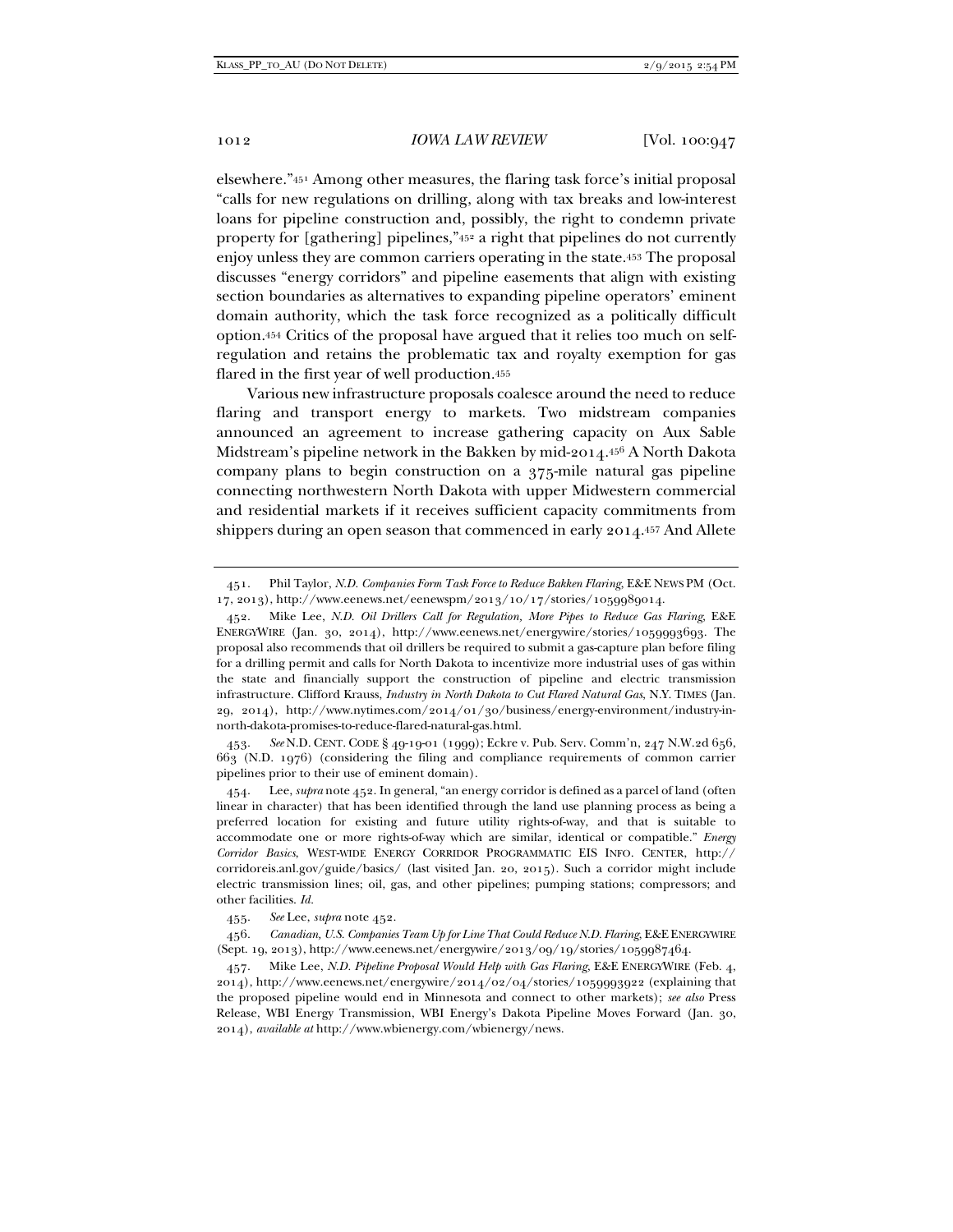and EmPower North Dakota Commission—an energy policy commission created by the state legislature—announced plans to create an energy corridor along Allete's existing 465-mile electric transmission right-of-way, touting the corridor's future ability to carry oil, natural gas, and wind- and coal-generated electricity to regional and more distant consumers.458 Governor Dalrymple noted that consolidating transmission in one corridor will "reduce the impacts on landowners."459

While the governor touts his state's intent to almost double its oil and gas pipeline capacity by 2016,460 changes in flaring rates are not occurring quickly enough for some. In late 2013, North Dakota mineral rights holders filed suit against ten oil drillers, seeking damages for millions of dollars in gas royalties lost to flaring.461 While commentators suggested the suits could incentivize the oil and gas industry to build natural gas transportation infrastructure quicker,  $4^{62}$  a federal district judge dismissed the suits, stating that the plaintiffs must take their grievances to the Industrial Commission, which has authority to hear petitions and resolve disputes regarding flaring and royalty payments.463

Until recently, oil drillers in the state could flare gas for 12 months without paying royalties or taxes on the gas, and they were able to seek a further exemption after the first year of production if they could show that "connection . . . to a natural gas gathering [pipeline] is 'economically infeasible.'"464 Modeling indicated that flaring in the state "[would not] fall

 461. *N.D. Mineral Rights Holders Sue Over Flared Gas*, E&E ENERGYWIRE (Oct. 18, 2013), http://www.eenews.net/energywire/2013/10/18/stories/1059989029.

 462. *See* Michael L. Krancer & Margaret Anne Hill, *Gas Flaring Suits Could Advance Infrastructure—Or Not*, BLANK ROME LLP (Nov. 14, 2013), http://www.blankrome.com/index.cfm? contentID=37&itemID=3205; Chris Tackett, *Greed Is Good? Lawsuits over Mineral Rights Royalties Could Help Minimize Natural Gas Flaring*, TREEHUGGER (Oct. 22, 2013), http://www.treehugger.com/ fossil-fuels/landowners-sue-oil-companies-flaring-gas-not-because-it-hurts-environment-becausethey-want-money.html.

 463. Mike Lee, *Judge Tosses N.D. Flaring Suits, Says Owners Should Seek Help from State*, E&E ENERGYWIRE (May 19, 2014), http://www.eenews.net/energywire/2014/05/19/stories/ 1059999737.

 464. N.D.ADMIN.CODE § 43-02-03-60.2 (2014); *see also* BRUCE E. HICKS, OIL AND GAS DIV.,N.D. INDUS. COMM'N, FULL NOTICE OF INTENT TO ADOPT AND AMEND ADMINISTRATIVE RULES (Aug. 26, 2013), https://www.dmr.nd.gov/oilgas/RuleChanges2014\_2013-08-26LCFullNotice.pdf. Flaring regulations vary from state to state. In Pennsylvania gas may be vented or flared as long as it does not jeopardize public health or safety. *See* 25 PA. CODE § 78.73–.74 (2011). Oklahoma does not require operators to obtain a permit to vent or flare gas unless the operator flares or vents 50 mcf

 <sup>458.</sup> *EmPower North Dakota*, N.D. ST. GOV'T, http://www.business.nd.gov/energy/EmPower NorthDakota (last visited Jan. 20, 2015); *see also* Press Release, N.D. Office of the Governor, Dalrymple, Allete Detail Plans for Integrated Energy Corridor (Sept. 25. 2013), *available at* http:// governor.nd.gov/media-center/news/dalrymple-allete-detail-plans-integrated-energy-corridor.

 <sup>459.</sup> Press Release, *supra* note 458.

 <sup>460.</sup> Ernest Scheyder, *North Dakota Aims to Double Pipeline Capacity; Enterprise Helps*, REUTERS (June 24, 2014, 8:59 PM), http://www.reuters.com/article/2014/06/25/us-north-dakotapipeline-idUSKBN0EZ2VU20140625.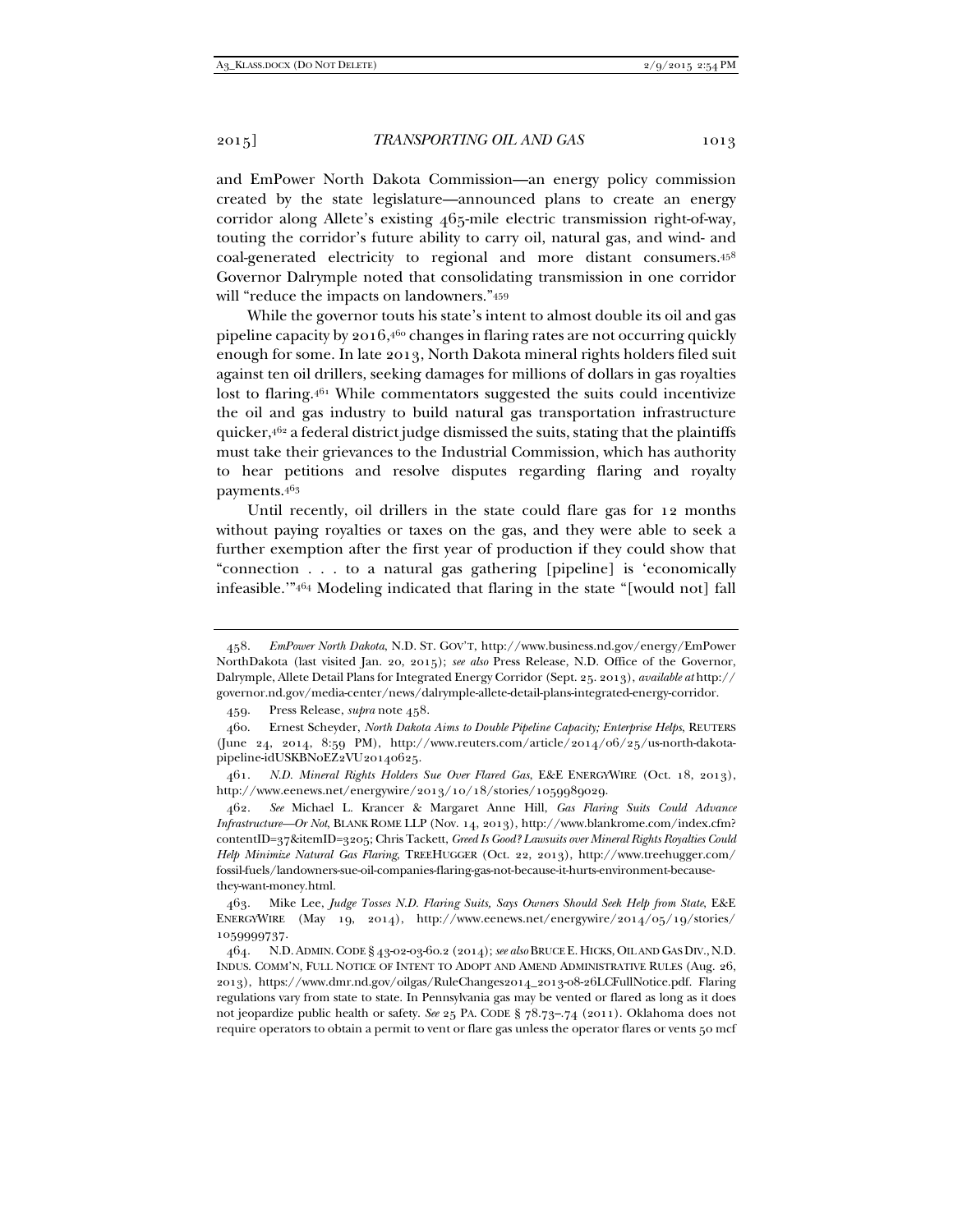below 5[%] until after 2020," given the state of regulation and oil production.465 North Dakota's Mineral Resources Director suggested that regulatory changes would be necessary to affect flaring rates in a timely fashion, saying, "[i]t doesn't look like the market gets us far enough, fast enough."466 The North Dakota Industrial Commission adopted rules in June 2014 that require companies to submit "gas-capture plans [in order to receive] new drilling permits."467 In their plans, producers "must identify gasprocessing plants and proposed connection points for gas lines."468 A month later the Commission adopted gas capture goals for new *and* existing wells with the intention of meeting the following reduction targets: by October 1, 2014, producers should capture  $74\%$  of the associated gas they produce; by January 1, 2015, they should capture 77% of the gas; by January 1, 2016, they should capture 85% of the gas; and by October 1, 2020, they should capture  $90\%$  of the gas, with potential for the ultimate capture of  $95\%$  of associated gas.469

While companies that exceed their specified gas-capture targets are subject to production curtailment, "specific wells, or even entire fields of wells, can exceed gas-flaring goals as long as the owner is compliant on a countywide or statewide basis."470 The Industrial Commission characterized its order as the next step in "a six-step policy aimed at reducing flaring," as well as a measure that "provides regulatory teeth to the requirement to have a gas capture plan."471 It remains to be seen if the regulation will reduce total levels of flaring and whether it affects oil production.

This Subpart's focus on North Dakota highlights the problems associated with the lack of sufficient federal or state regulation governing gas flaring, coupled with the lack of existing physical transportation infrastructure. While federal siting and eminent domain authority facilitates the construction of interstate natural gas pipelines when the economic demand is present, it does

or more per day. *See id.* §165:10-3-15(b) (2011). If it is economically feasible to market the gas an operator must do so, no matter the volume of gas in question. *See* OKLA. ADMIN. CODE §165:10- 3-15(b)(1) (2011). Texas allows operators to flare gas for ten days after a well is completed. *See*  16 TEX. ADMIN. CODE 3.32(f)(1)(A) (2014).

 <sup>465.</sup> Mike Lee, *N.D. Leaders Look to Regulation as Flaring Ticks Up*, E&E ENERGYWIRE (Sept. 16, 2013), http://www.eenews.net/energywire/stories/1059987244.

 <sup>466.</sup> *Id.* (internal quotation marks omitted).

 <sup>467.</sup> Chester Dawson, *North Dakota's Latest Fracking Problem*, WALL ST. J. (June 30, 2014, 7:20 PM), http://online.wsj.com/articles/north-dakotas-latest-fracking-problem-1404170442.

 <sup>468.</sup> *Id.* 

 <sup>469.</sup> Hearing on Amending the Current Pool Field Rules, Case No. 22058 (Indus. Comm'n of N.D. July 1, 2014) (order amending state's flared gas rules), *available at* https://www.dmr.nd. gov/oilgas/or24665.pdf.

 <sup>470.</sup> Chester Dawson, *North Dakota Regulator Sets New Gas-Flaring Rules*, WALL ST. J. (July 1, 2014, 7:34 PM), http://online.wsj.com/articles/north-dakota-regulator-sets-tough-gas-flaringrules-1404257684.

 <sup>471.</sup> Press Release, Indus. Comm'n of N.D., NDIC Adopts an Additional Flaring Reduction Policy (July 1, 2014), *available at* http://www.nd.gov/ndic/ic-press/DMR-Flaring140701.pdf.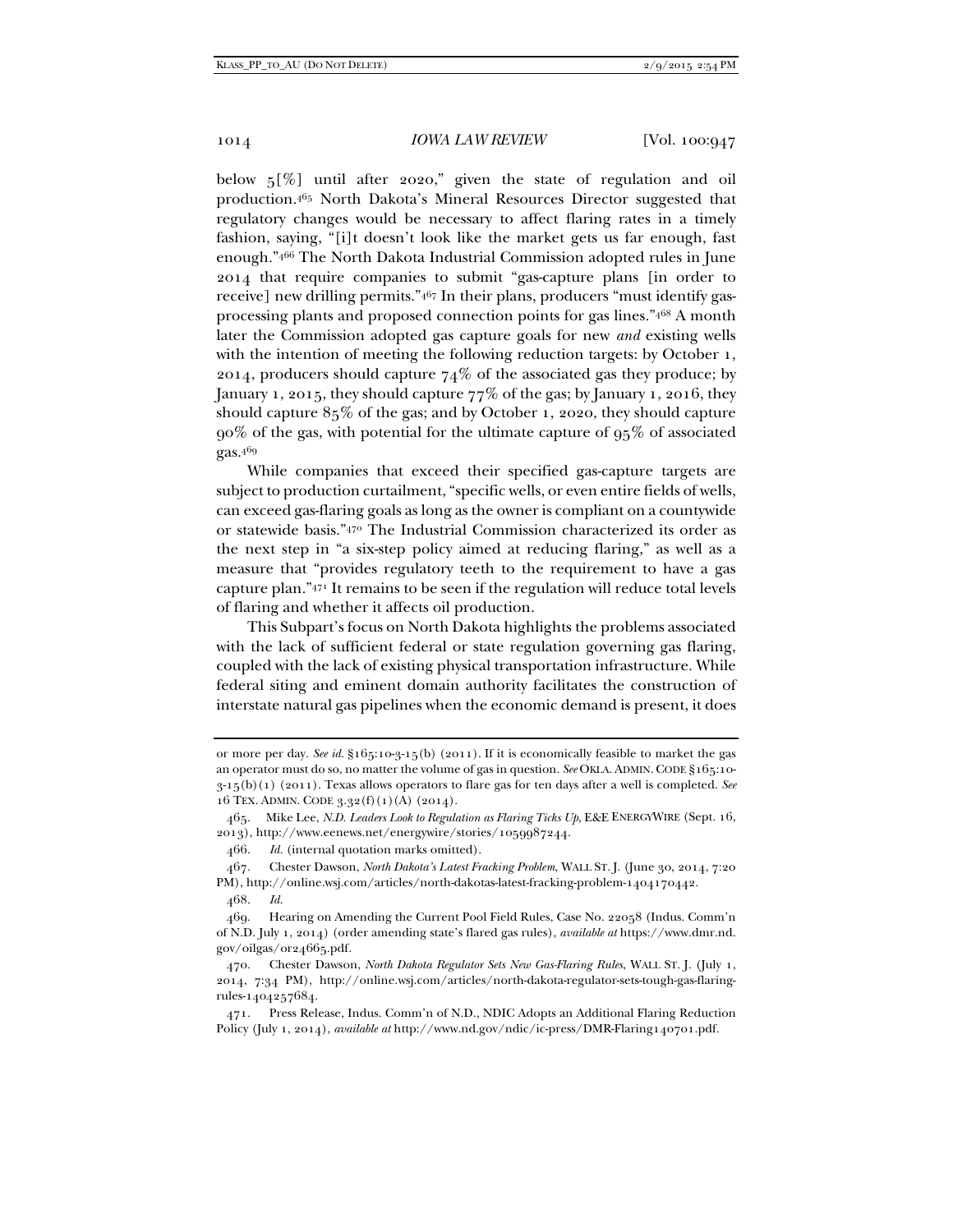little to address the problem of insufficient interstate natural gas pipelines and intrastate gathering lines when economic demand is lacking due to low natural gas prices and high oil prices. It is this problem that remains to be addressed.

## *E. SUMMARY*

This Part has illustrated how critical pipeline access is to the natural gas market. Unlike the oil industry, which can transport oil by pipeline, rail, and water, the natural gas industry is much more reliant on interstate pipelines. It was this reliance that led Congress to create nationwide siting and eminent domain authority for natural gas pipelines in the 1930s and 1940s, and to preempt state barriers that might stand in the way of this infrastructure. Today, federal siting authority has facilitated a significant build-out of new pipeline infrastructure to move new sources of shale gas on the East Coast and in Texas. However, low gas prices resulting from this overabundance have created their own infrastructure problems in places like North Dakota, where the primary resource is oil rather than gas, and the low price of gas works as a disincentive to build the infrastructure necessary to capture the gas and sell it. Because of this market failure, new regulations or financial penalties to limit gas flaring may be necessary to address the problem. But the fact remains that the lack of sufficient infrastructure does not appear to be a failure of the siting process in place for interstate natural gas pipelines, although eminent domain authority for gathering lines, which currently does not exist in North Dakota, may be helpful in some circumstances. Instead, it is a market problem coupled with insufficient environmental regulation at both the state and federal level.

## IV. MOVING FORWARD: ADDRESSING CURRENT ENERGY TRANSPORTATION CHALLENGES FOR OIL AND NATURAL GAS

#### *A. OIL AND GAS PIPELINE SITING AUTHORITY*

Parts II and III explored the history of domestic oil and gas production as well as the development of transportation infrastructure and the regulation of that infrastructure to determine whether the siting regimes in place for oil and natural gas transportation are sufficient to site and construct new infrastructure in light of existing production demands. Perhaps surprisingly, we conclude that the regulatory siting regime for oil pipelines at the state level and gas pipelines at the federal level are both sufficient in their respective arenas to facilitate construction of new oil and gas pipelines when market forces allow. In other words, government siting requirements and eminent domain laws do not appear to act as major obstacles to infrastructure expansion at either the state level for interstate oil pipelines or at the federal level for interstate natural gas pipelines. This is in large part because oil has physical properties that allow producers to transport it by multiple means: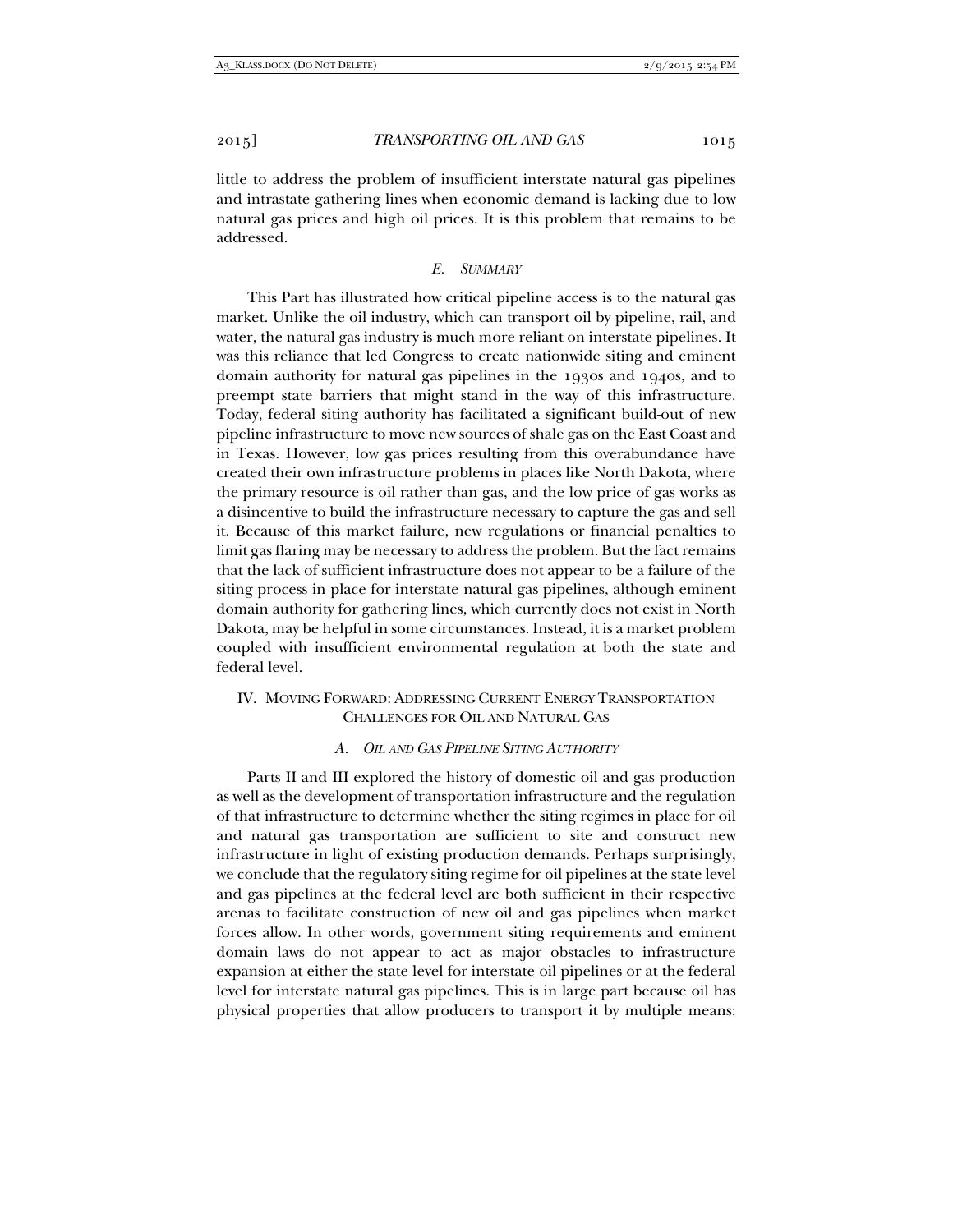rail, pipeline, barge, and ship. Thus, even when states have put roadblocks in the way of certain interstate pipelines, the availability of alternative means of transport renders these roadblocks less of an impediment to transporting oil.

By contrast, because of its physical properties, natural gas is highly dependent on interstate pipelines for transportation to markets. Thus, in the 1930s and 1940s, Congress created federal siting and eminent domain procedures for interstate natural gas pipelines that preempt state law. This federal system is critical to transporting natural gas effectively even while the lack of such a system for transporting oil does not appear to present problems for pipeline companies. From this, we conclude that despite the significant recent increase in domestic oil and gas production, the regulatory regime in place for transporting both oil and natural gas provides an adequate framework for new pipelines and other infrastructure. But the fact that the regulatory regime is sufficient to allow infrastructure expansion does not necessarily mean that market actors will actually build the infrastructure necessary to address all the concerns associated with onshore transport of oil and gas. The next Subparts address these concerns.

# *B. GAS FLARING, PHYSICAL WASTE, AND CREATING INCENTIVES FOR NEW INFRASTRUCTURE*

As detailed in Parts II and III, recently developed sources of oil and gas have transformed the U.S. energy economy. Many of these major new energy supplies, however, are in parts of the country that do not currently have sufficient energy transportation infrastructure to fully capture these resources and bring them to consumers. Based on the analysis in Part III, it appears that when it comes to natural gas transportation, federal siting and eminent domain authority are adequate to build the new, interstate pipelines necessary to transport natural gas to consumers domestically and abroad. FERC is processing many new requests for natural gas pipeline certificates, there do not seem to be significant delays in the processing, and there are not widespread calls to overhaul the process. Moreover, one-stop siting authority at the federal level and nationwide eminent domain authority makes it more difficult for states to slow down the process or otherwise block pipelines, as had been the case prior to enactment of the Natural Gas Act.

However, major infrastructure and regulatory gaps exist in the context of unconventional natural gas production in newly tapped shale plays that lack the gathering pipeline infrastructure of established production regions. The physical lack of infrastructure coupled with low natural gas prices and the fact that neither state nor federal law prohibits flaring of natural gas in the production of oil in North Dakota has caused producers to flare nearly  $30\%$ of gas produced in Bakken oil wells rather than capturing it and transporting it to market. This results in physical and economic waste as well as significant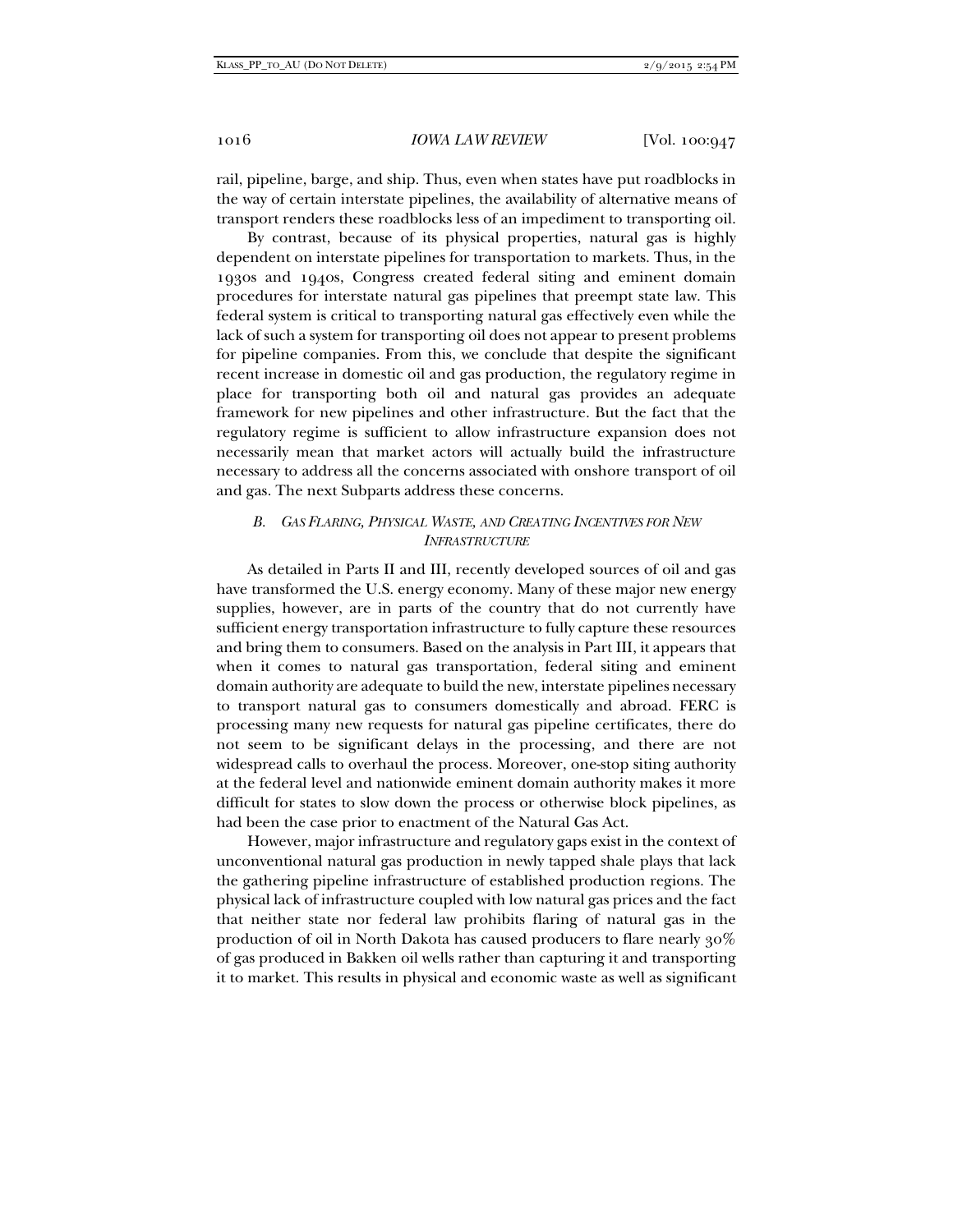releases of  $CO<sub>2</sub>$  and other harmful greenhouse gas ("GHG") emissions, such as methane.472

Thus, additional regulation or incentives to prohibit or at least significantly reduce flaring is necessary in the absence of placing a price on these GHG emissions to force drillers to internalize those costs. Requiring reductions or prohibiting flaring altogether could spur the construction of the transmission pipelines and gathering pipelines that are currently lacking473 and would further incentivize development of alternative uses for associated natural gas.474 Dramatically decreasing flaring should be part of a larger nationwide policy effort to contain harmful GHG emissions associated with natural gas production, especially in the context of the EPA's proposed Clean Power Plan Rule,475 which is expected to increase demand for natural gas for generating electricity.476 To achieve GHG emission reductions through the use of natural gas in the power-production sector and other sectors, it will be necessary to curb flaring and reduce releases of methane that occur during various stages of natural gas drilling and production.477

There is ample precedent for regulating such waste at the state level. As early as the late 1800s, states recognized that venting of natural gas produced in association with oil represented a lost opportunity to make productive use of the gas. In the 1890s, Indiana enacted a statute prohibiting the release of natural gas from oil wells for longer than two days after the well was drilled.

 <sup>472.</sup> The market value of the natural gas flared in North Dakota in 2012 was estimated at approximately \$1 billion. *See supra* note 439 and accompanying text. In addition to the problem of CO2 emissions from flaring, see *supra* Part III.D, there is evidence that measurable amounts of methane are being released in the Bakken due to producers venting the gas instead of flaring it or as a result of leaks in the production and transportation infrastructure, though methane levels have not yet been quantified. *See generally* Tollefson, *supra* note 437.

 <sup>473.</sup> *See supra* notes 403–09 and accompanying text (listing examples of several U.S. regions in which natural gas transportation infrastructure is lacking). While this Article focuses on flaring in the Bakken, the problem is not limited to North Dakota. Over the past decade, industry applications for permits to vent or flare associated gas produced on federal lands—where gas transportation networks are lacking—have risen 2400%, and Bureau of Land Management data support a private study that found a 135% increase in methane emissions between 2008 and 2013 due to venting and flaring on public lands and waters. Phil Taylor, *Drilling Companies Flood BLM with Proposals to Burn, Vent Gas*, E&E GREENWIRE (Nov. 4, 2014), http://www.eenews.net/ greenwire/2014/11/04/stories/1060008351.

 <sup>474.</sup> *See supra* notes 448–50 and accompanying text (providing examples of such possible developments).

 <sup>475.</sup> *See* Carbon Pollution Emission Guidelines for Existing Stationary Sources: Electric Utility Generating Units, 79 Fed. Reg. 34,830, 34,858 (June 18, 2014) (to be codified at 40 C.F.R. pt. 60).

 <sup>476.</sup> Timothy Cama, *New EPA Rules May Give Natural Gas a Boost*, HILL (June 11, 2014, 6:00 AM), http://thehill.com/policy/energy-environment/208919-new-epa-emissions-limits-maygive-natural-gas-a-boost.

 <sup>477.</sup> *See, e.g.*, Dana R. Caulton et al., *Toward a Better Understanding and Quantification of Methane Emissions from Shale Gas Development*, 111 PROC. NAT'L ACAD. SCI. 6237, 6240 (2014) (reporting that in a study of southwestern Pennsylvania natural gas wells, methane emissions from wells in the drilling phase were "2 or 3 orders of magnitude larger than [EPA] estimates").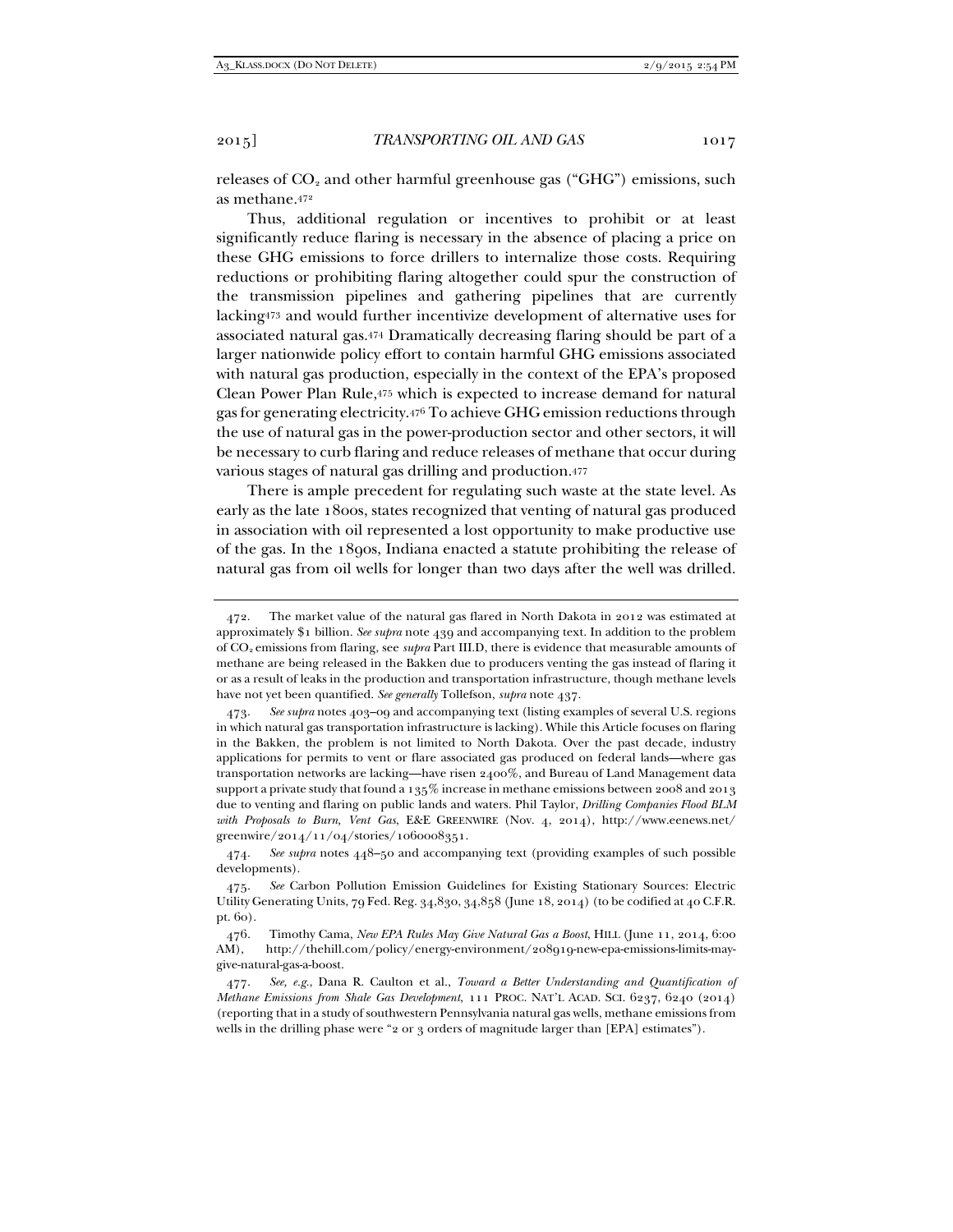At that time, cities in Indiana had become dependent on local sources of natural gas for lighting and heating but, to oil producers in the region, it was merely a waste byproduct. When the state sought to enjoin Ohio Oil Company from violating the statute and wasting gas, Ohio Oil argued that the statute provided only for damages as a remedy, not an injunction. The Indiana Supreme Court disagreed and held that despite the limited remedies in the statute, common law doctrines of waste and nuisance allowed the state to enjoin the release and waste of such an important natural resource.478

Several decades later in 1947, when oil and gas production had moved from the Midwest to Texas, the Texas Railroad Commission ordered production in a new oil field to shut down until cycling plants could be brought online to prevent flaring.479 By 1949, flaring had been greatly reduced based on several legislative acts.480 Likewise, in 1971 the Alaska Oil and Gas Conservation Commission ("AOGCC") ordered offshore oil platforms operating in Cook Inlet to limit the burning of associated gas to that which was needed for safety purposes.481 Otherwise, oil producers had to bring the gas ashore to market or reinject it for future use.<sup>482</sup> The year before, Cook Inlet oil production had peaked at 225,000 bpd,483 while "[9] billion cubic feet of gas was flared" from a single oilfield in the inlet.484 Mobil Oil challenged the AOGCC's regulations in court, but the Alaska Superior Court found the Commission had acted within its authority to prevent waste.485

Thus, there is a history of state legislatures or commissions stepping in to prevent gas flaring and venting from oil wells when oil production first commences in a region and sufficient infrastructure for capturing and selling the gas does not yet exist. These regulations can spur the necessary infrastructure development to capture the gas, thus reducing waste and air emissions and converting gas from a waste byproduct into a valuable commodity. For instance, recent data showed Texas had flared less than 1% of the gas produced from its shale oil wells while North Dakota flared nearly

 <sup>478.</sup> State v. Ohio Oil Co., 49 N.E. 809, 817 (Ind. 1898). The U.S. Supreme Court ultimately rejected Ohio Oil's takings challenge to the state action. *See* Ohio Oil Co. v. Indiana, 177 U.S. 190, 212 (1900).

 <sup>479.</sup> WILLIAM R. CHILDS, THE TEXAS RAILROAD COMMISSION: UNDERSTANDING REGULATION IN AMERICA TO THE MID-TWENTIETH CENTURY 247 (2005). A cycling plant is a facility in an oilfield that removes liquids from associated natural gas, compresses the gas, and returns it to the ground. *Oilfield Glossary: Cycling Plant*, SCHLUMBERGER, http://www.glossary.oilfield.slb.com (search for term: cycling plant) (last visited Jan. 20, 2015).

 <sup>480.</sup> CHILDS, *supra* note 479, at 248.

 <sup>481.</sup> ALASKA OIL & GAS CONSERVATION COMM'N, AOGCC: 50 YEARS OF SERVICE TO ALASKA 32 (2008), *available at* http://doa.alaska.gov/ogc/WhoWeAre/50th/aogcc50thBooklet.pdf.

 <sup>482.</sup> *Id.* 

 <sup>483.</sup> *History–1970's*, ALASKA OIL & GAS ASS'N, http://www.aoga.org/industry/history-1970s (last visited Jan. 20, 2015).

 <sup>484.</sup> ALASKA OIL & GAS CONSERVATION COMM'N, *supra* note 481, at 32.

 <sup>485.</sup> *Id.*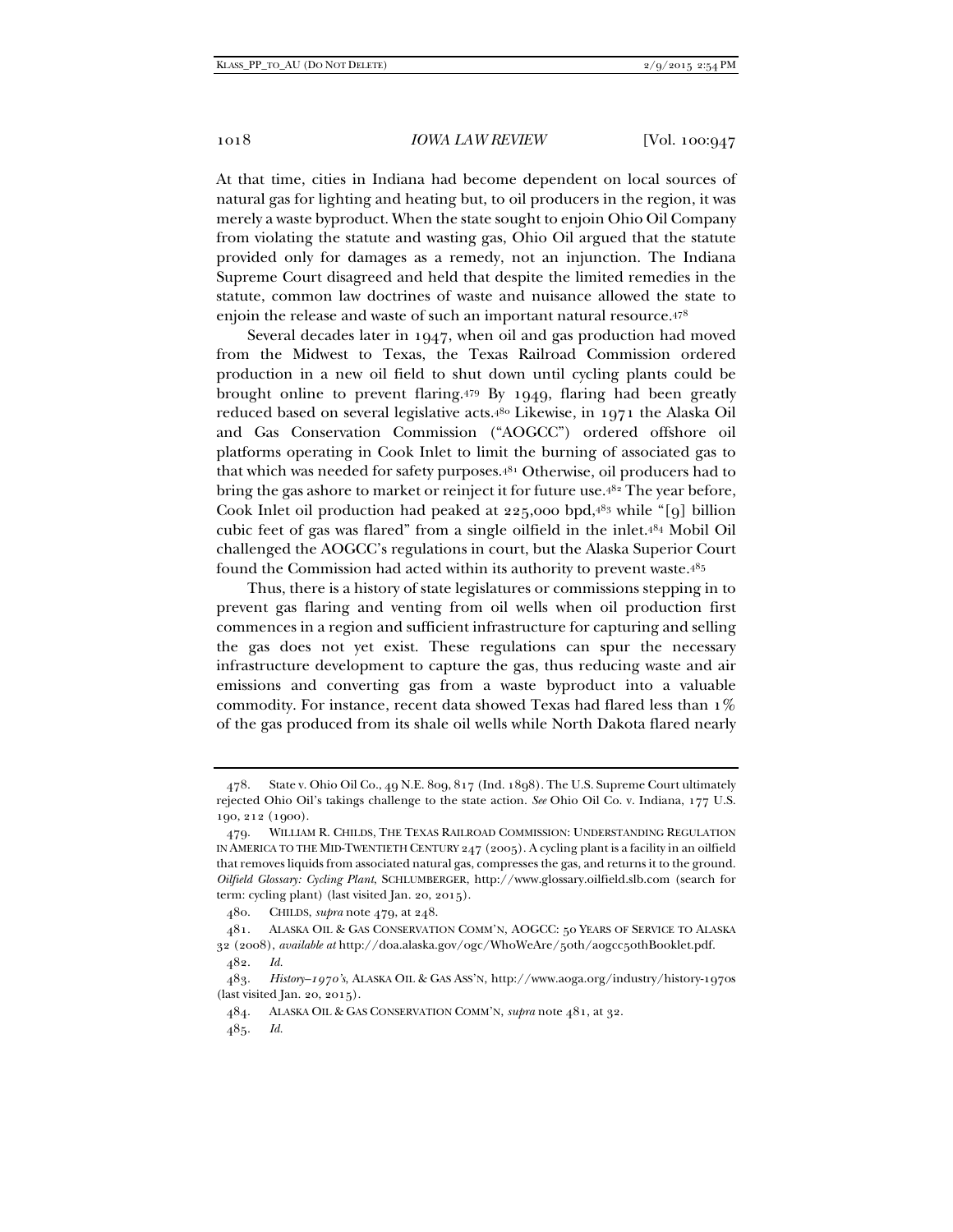30% of the gas from its oil wells.486 This disparity highlights the crucial role of transportation infrastructure and the need for regulation, including a potential ban on flaring under most circumstances, to spur the creation of such infrastructure in the absence of adequate market forces.

# *C. TRANSPORTING OIL BY RAIL: CURRENT CONCERNS*

When it comes to oil transportation, despite variations in state law governing the siting of oil pipelines and eminent domain authority for such pipelines, it does not appear that the lack of federal siting authority is a major impediment to creating the new infrastructure necessary to transport new sources of oil to refineries and consumers.487 In large part, this may be because there have always been alternatives to transporting oil by pipeline. In recent years, rail has once again become a major player in transporting oil across the country. Indeed, it has supplanted interest in new pipelines in places with cheaper inland crude oil such as the Bakken.488 Instead of agreeing to the longer contractual terms associated with pipeline shipping, refiners can access different types of crude based on changing prices, using rail as flexible, already existing infrastructure.489

The existence of multiple transportation options for oil means that the market is better able to adjust to new sources of oil in different locations, resulting in both rail build-out and pipeline build-out, just as it did in the early days of 20th century oil development.490 The continued high and stable price of oil also makes such pipeline investment economical. This phenomenon holds true for the Keystone XL project, where Canadian oil producers may soon no longer need the pipeline at all, if they are successful in completing planned large-scale rail projects and pipelines that do not cross an international border.491 Notably, none of this backup infrastructure development requires a Presidential Permit or any other federal approval.

Between 1993 and 2012, PHMSA reports that oil and gas pipelines spilled 2.4 million barrels of hazardous materials, causing "367 deaths, 1465 injuries, and \$6.4 billion in property damage."492 Recent high-profile incidents involving oil and gas production and transportation (whether via rail or pipeline) have drawn attention to safety problems associated with how

 <sup>486.</sup> *See supra* notes 445, 472 and accompanying text.

 <sup>487.</sup> *See supra* note 266 and accompanying text (concluding that while oil pipeline development is not without difficulty, state siting laws do not appear to be a major barrier to such development).

 <sup>488.</sup> Scheyder, *supra* note 460.

 <sup>489.</sup> *Id.* 

 <sup>490.</sup> *See supra* Part II.A.3.

 <sup>491.</sup> *See* Amy Harder, *Is Keystone Still Needed to Transport U.S. Oil?*, NAT'L J. (Aug. 26, 2013), http://www.nationaljournal.com/daily/is-keystone-still-needed-to-transport-u-s-oil-20130826.

 <sup>492.</sup> Tom Burns & Tan Hoang, *Legacy Pipelines*, AM. PLANNING ASS'N (Dec. 2013), http:// www.landscapes2.org/pipeline/pdf/LegacyPipelines.pdf.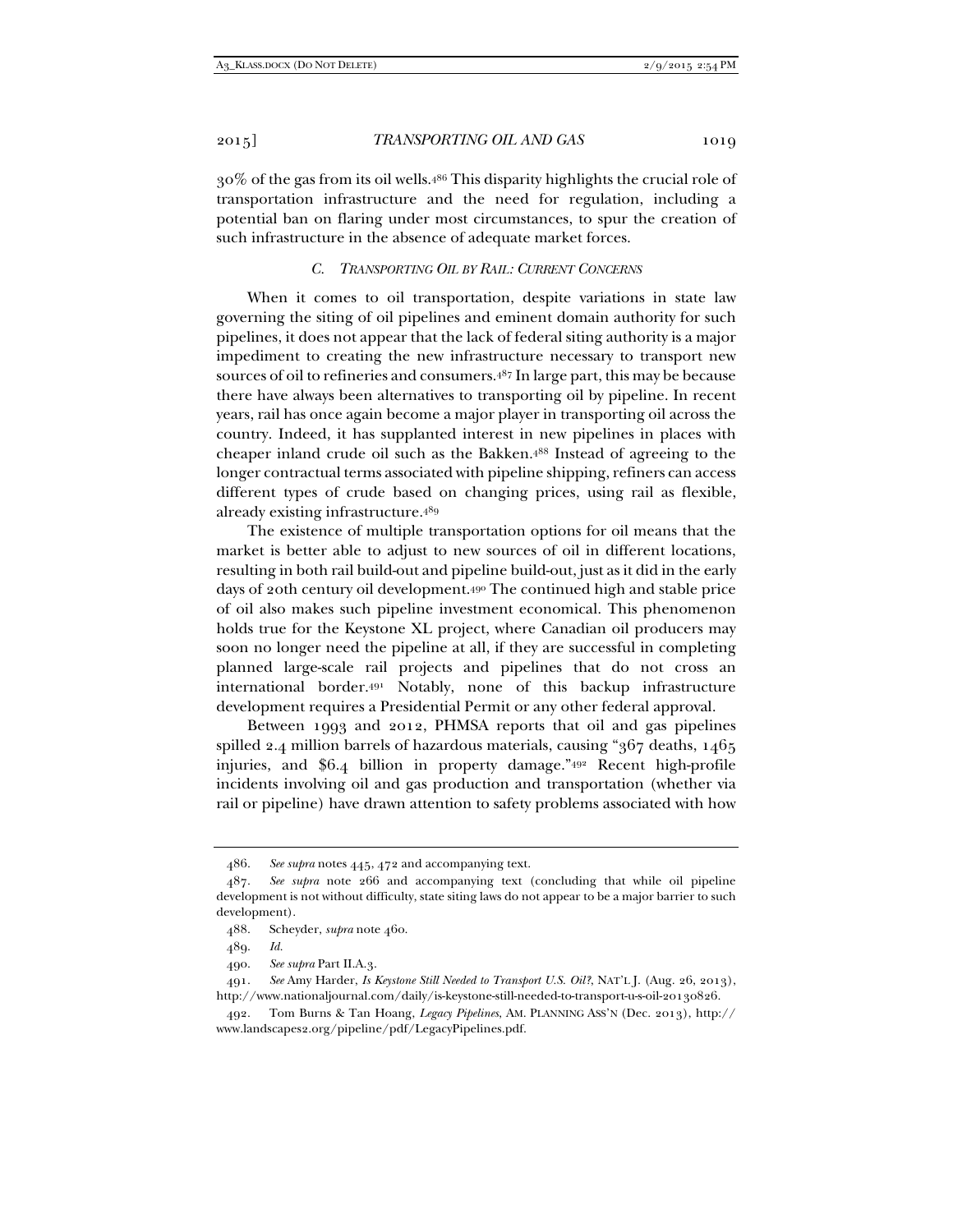we procure oil and gas in the United States and Canada.493 Rail cars carried 10% of the United States' oil as of early 2014, 40 times more than five years earlier.494 Between 1975 and 2012, U.S. railroads spilled 800,000 gallons of crude, while they spilled more than 1.15 million gallons in 2013 alone.495 This does not include the 1.5 million gallons that Canadian authorities estimate was spilled in Lac-Mégantic, Quebec, in 2013.496 After a crude train derailment and fire in Casselton, North Dakota, in late 2013,497 state politicians from both parties are pushing the Obama Administration to regulate railroad safety more strictly, though this position has placed them somewhat at odds with oil and gas interests in the state.498

Three days after the Casselton accident, the U.S. DOT issued a safety alert regarding the potentially higher volatility of Bakken crude given the flammability of natural gas liquids found in it,499 but the oil industry objected, maintaining that the problem is not the nature of the crude but deficiencies in its transport by railroads.500 Oil producers argue that track inspection, train speed management, building train tracks to avoid cities, and managing for obstacles like the derailed grain car involved in the Casselton derailment are all more viable alternatives to slowing down oil production.501 The PHMSA was already considering new rules regarding rail transportation of oil at the time of the Casselton fire,<sup>502</sup> given that a majority of the rail tank cars that

 496. Curtis Tate, *More Oil Spilled from Trains in 2013 Than in Previous 4 Decades, Federal Data Show*, KAN. CITY STAR (Jan. 24, 2014, 12:21 PM), http://www.kansascity.com/news/article336 906/More-oil-spilled-from-trains-in-2013-than-in-previous-4-decades-federal-data-show.html.

 497. *See supra* note 172 (describing the recent accident in North Dakota among several major recent incidents).

 498. Clifford Krauss & Matthew L. Wald, *After Accidents, North Dakota Senators Want Stiffer Rail Safety Rules*, N.Y. TIMES (Jan. 10, 2014), http://www.nytimes.com/2014/01/11/business/energy -environment/north-dakota-senators-want-stronger-rail-safety-rules.html?src=recg.

 499. PIPELINE & HAZARDOUS MATERIALS SAFETY ADMIN., U.S. DEP'T OF TRANSP., SAFETY ALERT: PRELIMINARY GUIDANCE FROM OPERATION CLASSIFICATION 1–2 (2014), *available at* http:// www.phmsa.dot.gov/pv\_obj\_cache/pv\_obj\_id\_111F295A99DD05D9B698AE8968F7C1742DC7 0000/filename/1\_2\_14%20Rail\_Safety\_Alert.pdf.

500. Krauss & Wald, *supra* note 498.

501. *Id.* 

 502. *Id.*; *see also* Krauss & Mouawad, *supra* note 166 ("Safety officials have warned for more than two decades that these cars [being used for crude] were unsuited to carry flammable cargo: their shell can puncture and tears up too easily in a crash.").

 <sup>493.</sup> The BP Deepwater Horizon disaster is a well-known, production-related incident. Perhaps less well-known is the dubious distinction the oil and gas industry earned in 2012, when fatalities among oil and gas workers reached a new high. Pamela King, *Oil and Gas Deaths Reached Record High in 2012*, E&E ENERGYWIRE (Aug. 23, 2013), http://www.eenews.net/energywire/ stories/1059986375.

 <sup>494.</sup> David Shaffer & Kelly Smith, *Oil Train Accidents Force Regulators to Look at Tank Car Safety*, STAR TRIB. (Jan. 9, 2014, 1:29 PM), http://www.startribune.com/business/239194271.html; *see also supra* Part II.B.2 (discussing dramatic growth in oil shipping by rail).

 <sup>495.</sup> Krauss & Mouawad, *supra* note 166 (stating that this figure for 2013 includes the approximately 400,000 gallons that spilled on December 30, 2013 in Casselton, North Dakota).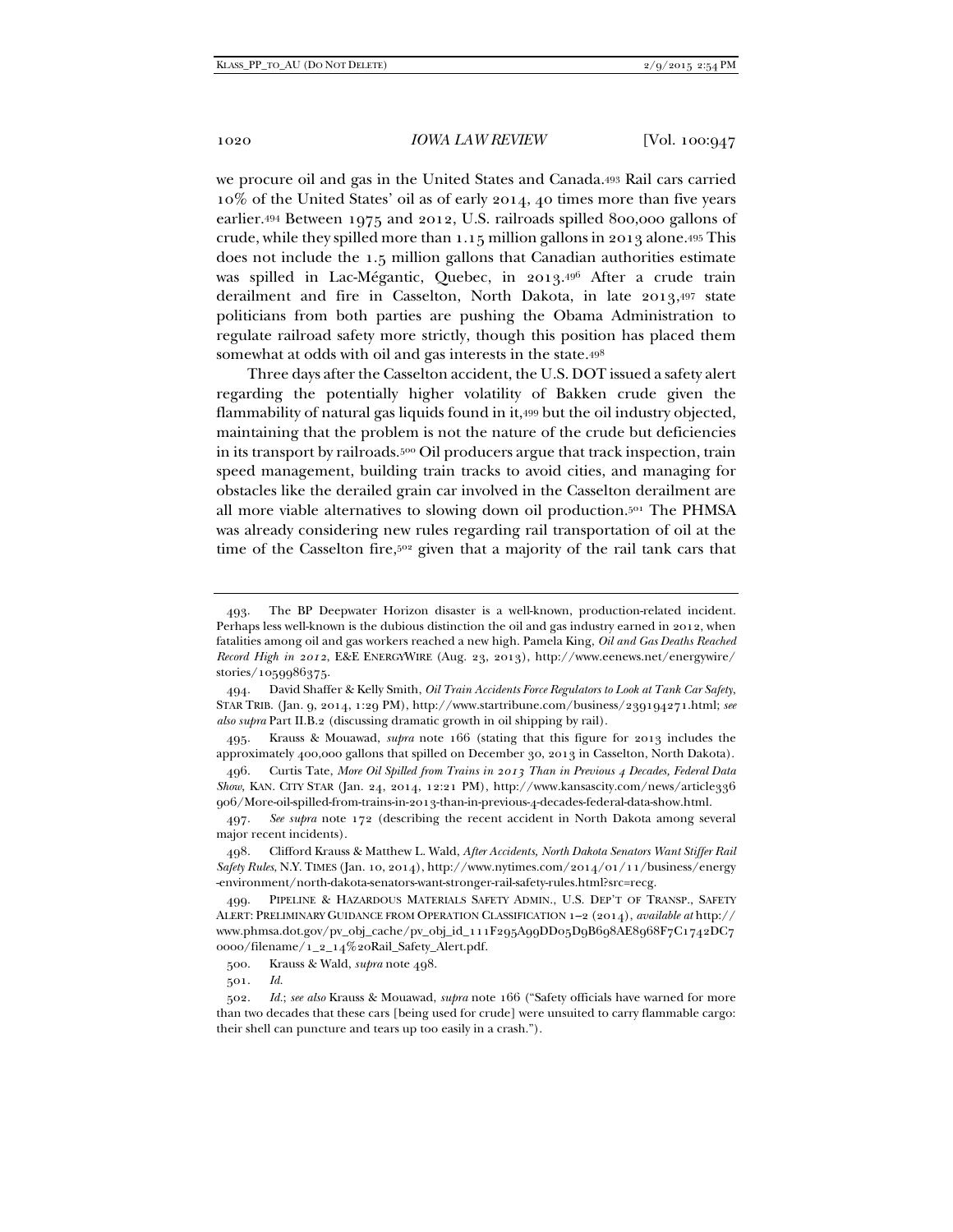currently carry oil in the United States do not meet new tank cars standards for puncture resistance and other safety concerns.<sup>503</sup> Railroads support proposed changes, but oil shippers would pay the price for such upgrades because they—not the railroad—lease or own the tank cars.504 The oil and gas industry maintains that railroads must do a better job of avoiding accidents.505

Several cities have called for stricter safety regulations and other measures to protect against hazardous material accidents on railroads. Chicago Mayor Rahm Emanuel urged other mayors to join him in supporting, among other measures, a federally imposed hazardous materials freight fee on crude oil producers and industrial crude consumers.506 Proceeds from the fee would be dedicated to funding rail infrastructure upgrades.507 Rerouting trains around populated areas is one of the nonbinding recommendations the National Transportation Safety Board ("NTSB") issued to the U.S. Federal Railroad Administration ("FRA") and PHMSA, in cooperation with the Transportation Safety Board of Canada, in early 2014.508 Minneapolis, St. Paul, and Chicago are located along the most direct rail routes between the Bakken and eastern markets, and the Canadian alternative travels through three major Canadian cities.509 However, rerouting crude oil trains poses potential difficulties. Towns and cities frequently developed around main rail

507. Shaffer, *supra* note 506*.* 

 <sup>503.</sup> Shaffer & Smith, *supra* note 494. Shipping industry estimates put the cost of retrofitting up to 65,000 older tank cars in the billions of dollars and say the process could take as long a decade. *Id.* 

 <sup>504.</sup> *Id.* 

 <sup>505.</sup> *Id.*; *see also supra* note 166 (analyzing the comparative safety of rail versus pipelines).

 <sup>506.</sup> Press Release, Office of the Mayor, City of Chi., Mayor Emanuel Calls for Cracking Down on Unsafe Transportation of Hazardous Materials (Jan. 23, 2014), *available at* http://www. cityofchicago.org/content/dam/city/depts/mayor/Press%20Room/Press%20Releases/2014/ January/01.23.14Railway.pdf. The mayors of Philadelphia; Madison, Wisconsin; Kansas City, Missouri; Milwaukee; and Peoria, Illinois have expressed support for Emanuel's proposal. *Id.* At the state level, the Minnesota legislature passed a measure in May 2014 that will assess railroad and pipeline fees based on pipeline volumes or track miles. David Shaffer, *Legislature Passes Crude Oil Transport Response Bill*, STAR TRIB. (May 16, 2014, 11:01 PM), http://www.startribune.com/ politics/statelocal/259616401.html. Along with funds from taxpayers, the fees will pay for more state rail inspectors, training and equipment for first responders, and upgrades to highway-rail grade crossings. *Id.*

 <sup>508.</sup> Press Release, Nat'l Transp. Safety Bd., NTSB Calls for Tougher Standards on Trains Carrying Crude Oil (Jan. 23, 2014), *available at* http://www.ntsb.gov/news/press-releases/ Pages/PR20140123.aspx [hereinafter NTSB Press Release] (characterizing the NTSB's coordination with the Transportation Safety Board of Canada as "unprecedented" and explaining that the they issued recommendations jointly "because railroad companies routinely operate crude oil unit trains in both countries and across the U.S–Canada border").

 <sup>509.</sup> Solarina Ho, *Analysis: Oil Trains to Keep Rumbling Through North America's Cities*, REUTERS (Jan. 29, 2014, 3:20 PM), http://www.reuters.com/article/2014/01/29/us-trains-safety-analysisidUSBREA0S1TJ20140129.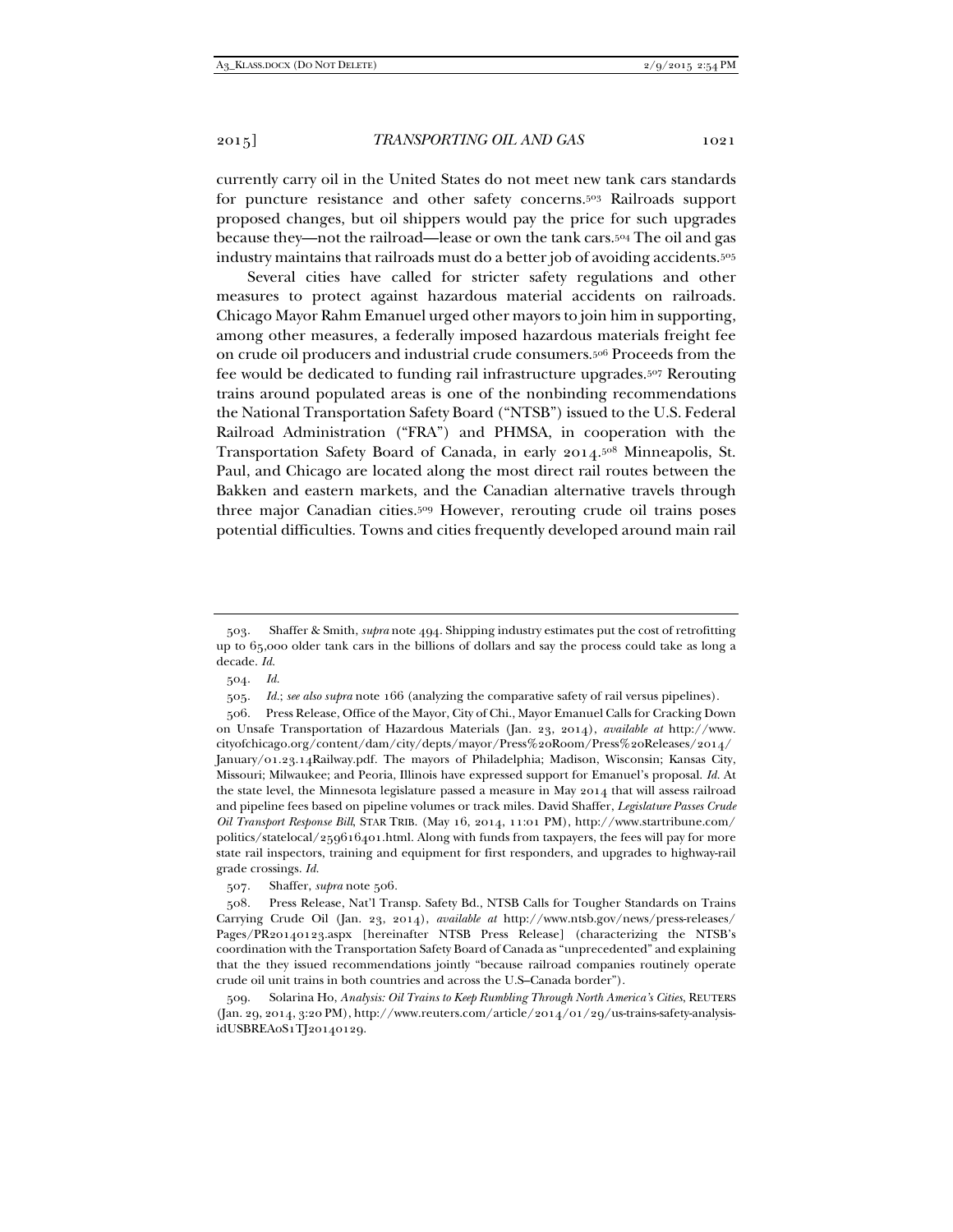lines.510 Railroads often maintain tracks in cities to a higher standard, crossings in cities are often safer than their more rural counterparts,511 and shipping crude on secondary tracks away from population centers can mean longer travel times and more rail miles covered, thus increasing the time during which an accident can occur.512 One of the innovations that has made rail more competitive with pipelines for transporting oil is the use of 80- to 120-car unit trains, in which each car is a crude-bearing tank car.513 In a letter to the FRA, the NTSB expressed concern about the use of unit trains that include so many tank cars.514 While there is the danger associated with routing such massive amounts of crude through populated areas, poorer-quality tracks elsewhere may pose dangers to such large trains as well. Trains may have to go slower on secondary tracks, increasing travel time and fuel use, and chipping away at the cost savings achieved by the use of long unit trains. NTSB Chairwoman Deborah A.P. Hersman said, "If unit trains of flammable liquids are going to be part of our nation's energy future, we need to make sure the hazardous materials classification is accurate, the route is well planned, and the tank cars are as robust as possible."515

In addition to rerouting trains where feasible, the NTSB and Transportation Safety Board of Canada also recommended requiring route planning and "develop[ing] an audit program to ensure rail carriers that carry petroleum products have adequate response capabilities to address worst-case discharges of the entire quantity of product carried on a train."516 Trains that carry hazardous materials at threshold volumes must analyze 27 risk factors for their routes on an annual basis.517 Trains carrying large quantities of flammable liquids (i.e., crude oil) through populated areas, however, are not

 <sup>510.</sup> *See* Jad Mouawad & Ian Austen, *U.S. and Canada Urge New Safety Rules for Crude Oil Rail Shipments*, N.Y. TIMES (Jan. 23, 2014), http://www.nytimes.com/2014/01/24/business/us-andcanada-urge-new-safety-rules-for-crude-oil-rail-shipments.html.

 <sup>511.</sup> *See* Joan Lowy, *NTSB: Oil Train Crash Risks 'Major Loss of Life'*, ASSOCIATED PRESS (Jan. 23, 2014, 8:44 PM), http://bigstory.ap.org/article/ntsb-oil-train-crash-risks-major-loss-life.

 <sup>512.</sup> Ho, *supra* note 509.

 <sup>513.</sup> *See* Krauss, *supra* note 204 (describing Bakken oil companies' use of 100-car unit trains as a "critical innovation"); Blake Sobczak, *'Virtual Pipeline' Sets Down Tracks Amid KXL Limbo*, E&E ENERGYWIRE (Feb. 3, 2014), http://www.eenews.net/energywire/2014/02/03/stories/1059993894.

 <sup>514.</sup> Letter from Deborah A.P. Hersman, Chairwoman, Nat'l Transp. Safety Bd., to Joseph C. Szabo, Adm'r, Fed. R.R. Admin. (Jan. 23, 2014) [hereinafter Szabo Letter], *available at* http://www. ntsb.gov/doclib/recletters/2014/R-14-001-003.pdf. "The Lac-Mégantic accident demonstrates the destructive effects of large numbers of derailed DOT-111 tank cars containing flammable materials as seen in several recent NTSB accident investigations," including the late-2013 Casselton derailment; a 2012 ethanol train derailment, tank car rupture, and fire in Columbus, Ohio; and three other incidents from 2006 to 2011 involving ethanol and DOT-111 tank cars derailing, catching fire, and in one case causing injuries and a death. *Id.* 

 <sup>515.</sup> NTSB Press Release, *supra* note 508 (internal quotation marks omitted).

 <sup>516.</sup> *Id.* 

 <sup>517.</sup> Szabo Letter, *supra* note 514, at 6 (citing 49 C.F.R. § 172.820(c) (2012)).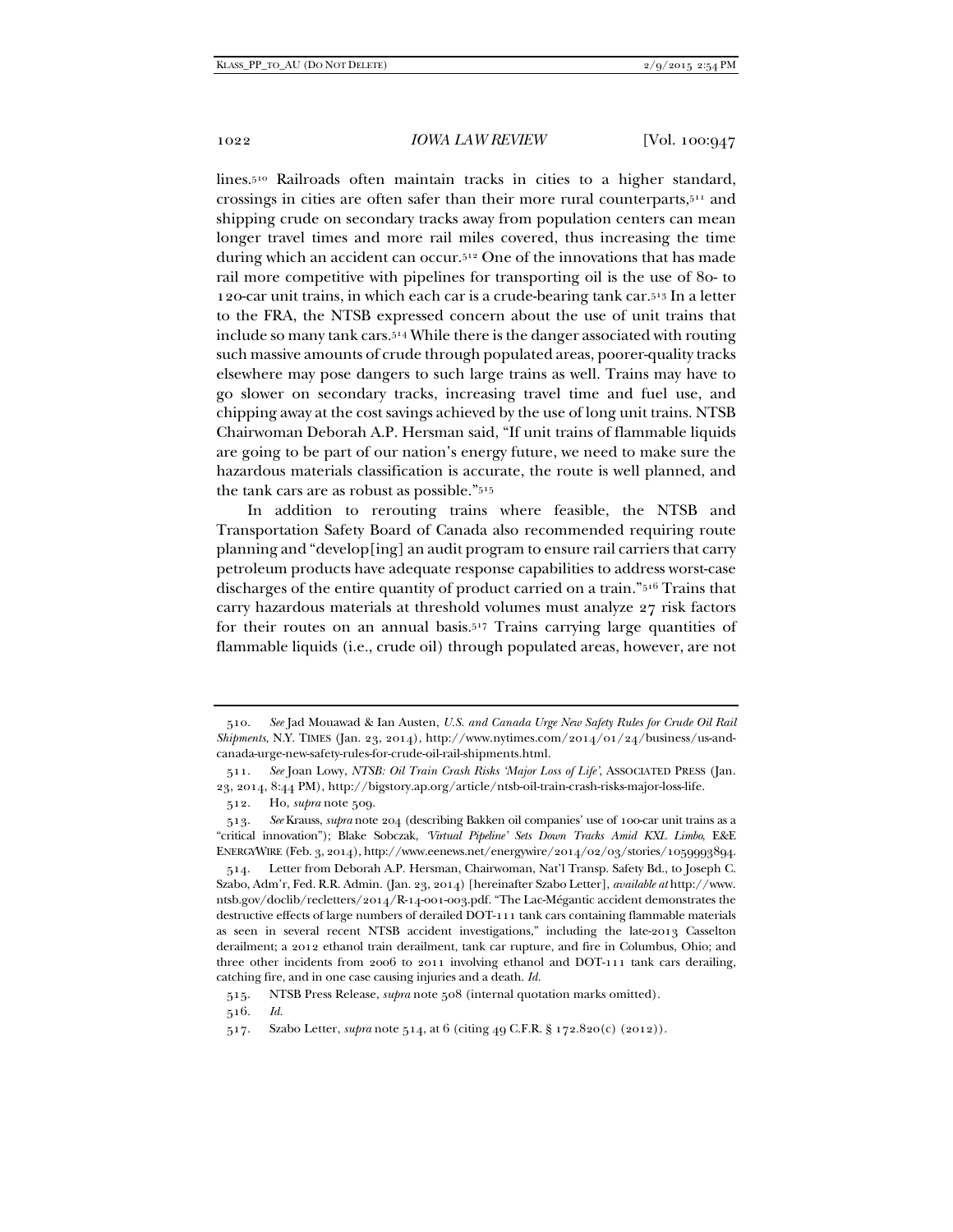currently subject to these route planning and route selection requirements.518 While existing regulations require railroads to submit comprehensive emergency response plans to the FRA, there is no accompanying provision for the review and approval of these plans.519 By comparison, DOT regulations for oil pipelines provide that "an operator may not handle, store, or transport oil in a pipeline unless it has submitted a response plan for PHMSA approval."520 The NTSB expressed concern that the communities located along rail lines shoulder the burden of responding to rail accidents and noted that it "strongly believes there must be an equivalent level of preparedness across all modes of transportation to respond to major disasters involving releases of flammable liquid petroleum products."521 The Board lastly recommended that the FRA audit shippers and rail carriers that transport crude oil to ensure they are properly classifying their hazardous freight and have adequate safety and security plans in place.<sup>522</sup> But local officials complain that railroads fail to provide information regarding railcar contents, impeding their ability to plan for and respond effectively to emergencies involving crude oil trains.523

The oil industry's interest in continuing to use rail to ship large quantities of crude oil,524 along with highly visible rail incidents, has drawn the attention of Congress, federal and foreign agencies, and the American public. This has spurred further regulation of crude transportation by rail.525 In response to the drastic increase in crude shipments by rail coupled with the higher volatility of Bakken crude,526 the U.S. DOT proposed new rules integrating

 523. Russell Gold, *Oil Trains Hide in Plain Sight*, WALL ST. J. (Dec. 4, 2014), http://www.wsj. com/articles/oil-trains-hide-in-plain-sight-1417663983.

 524. *See id.* at 4; *see also* RBN ENERGY LLC, I'VE BEEN WORKING ON THE RAILROAD—CRUDE-BY-RAIL 2014, at 6 (2014), *available at* https://rbnenergy.com/sites/default/files/rbn\_crude\_ by\_rail\_study\_Intro\_1401.pdf ("[D]espite starting as a stopgap solution driven by necessity crude-by-rail rapidly became accepted by producers and refiners as a flexible and competitive compliment to traditional pipeline development.").

 525. Brigham A. McCown, a former PHMSA administrator observed, "[t]here was no political pressure to address this issue in the past, but there clearly is now. . . . Producers need to understand that rail-car safety can become an impediment to production." Krauss & Mouawad, *supra* note 166 (internal quotation marks omitted).

 526. *See* Blake Sobczak, *Sweeping Oil-by-Rail Announcements Set the Stage for Bakken Battle*, E&E ENERGYWIRE (July 24, 2014), http://www.eenews.net/stories/1060003419/print. A PHMSA study of Bakken crude samples found that Bakken crude "is more volatile than most other types of crude—which correlates to increased ignitability and flammability." *Id.* (internal quotation marks omitted). Further, "Bakken crude's 'light' profile—with its high gas content, low flash point and steep vapor pressure—means 'there is an increased risk of a significant incident involving this material due to the significant volume that is transported, the routes and the

 <sup>518.</sup> *Id.* at 7.

 <sup>519.</sup> *Id.* at 9.

 <sup>520.</sup> *Id.* 

 <sup>521.</sup> *Id.* 

 <sup>522.</sup> *Id.* at 11.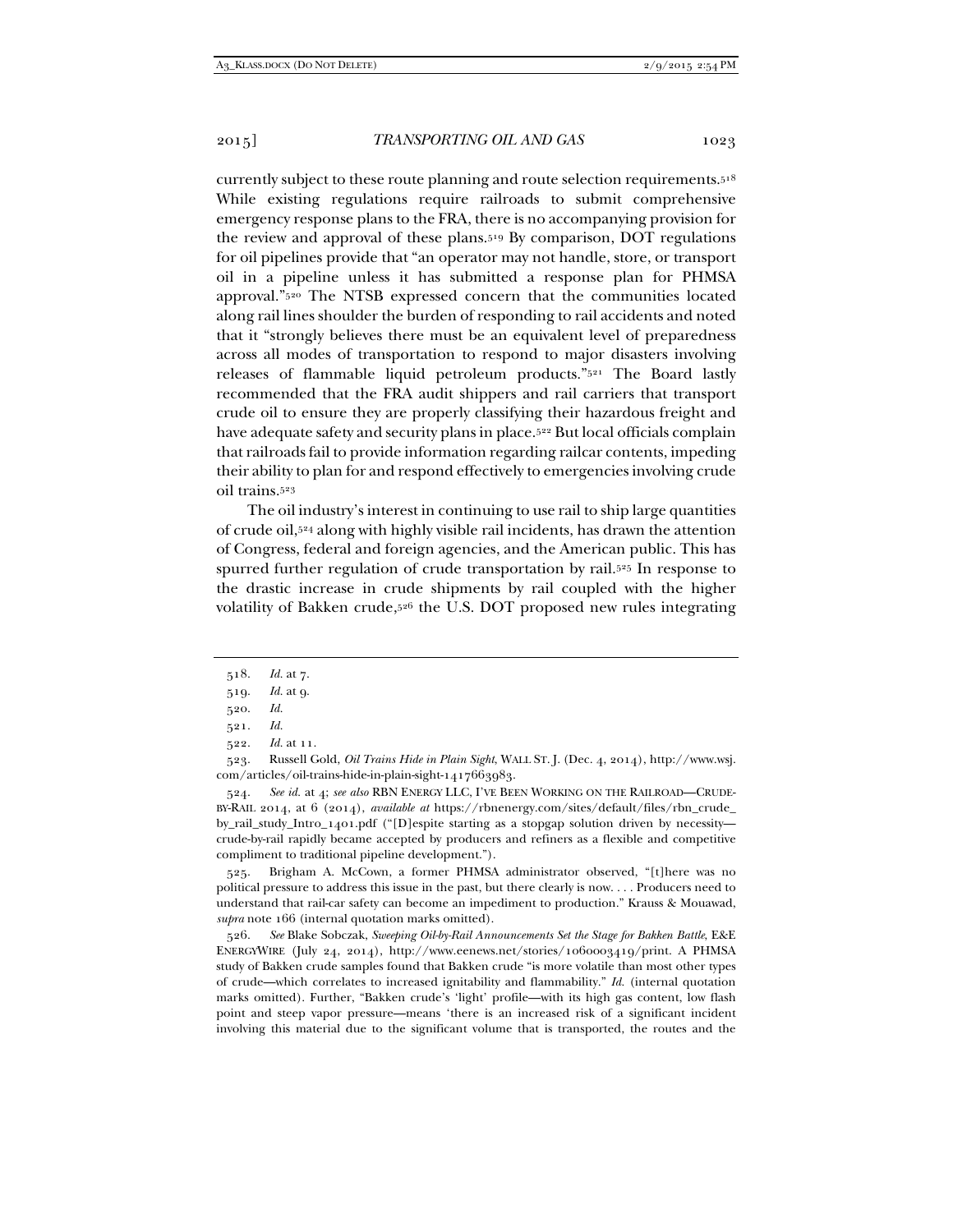many of the NTSB's recommendations.<sup>527</sup> The rules propose reduced operating speeds, rail routing risk assessment, notification to states through which Bakken rail shipments pass, improved tank car standards, "a classification and testing program for mined gases and liquids and new operational requirements for high-hazard flammable trains (HHFT) that include braking controls and speed restrictions," as well as a proposal to define an "HHFT as a train carrying 20 or more tank carloads of flammable liquids."528 The rule proposes requiring shippers to retrofit older DOT-111 tank cars or phase out their use for certain flammable liquids.529 These new rail safety regulations for flammable liquids may dampen some of the excitement about rail as a permanent alternative to oil pipelines.<sup>530</sup> If rail becomes a less attractive option, it could re-engage shippers' interest in committing to new pipeline projects.531

Accidents may occur during pipeline transportation as well, whether via gathering lines, transmission pipelines, or distribution lines.532 Three years after the Kalamazoo, Michigan, pipeline rupture, the federal government has yet to make promised changes to rules governing leak detection and cut-off valves in oil pipelines.533 In addition to transmission pipelines in operation, there is the problem of older pipelines that are subject to corrosion and

 530. *See* Sobczak, *supra* note 513; *see also* Blake Sobczak, *DOT Rule Proposal Seeks 'New World Order' for Oil by Rail*, E&E GREENWIRE (July 23, 2014), http://www.eenews.net/stories/106000 3367 (noting responses to the proposed rule from industry and environmental groups).

 531. Two new pipelines that would have carried Bakken oil to market were cancelled in the past two years due to insufficient capacity commitments during the pipelines' open seasons. Together they would have offered the capacity to carry 450,000 barrels per day to Illinois and Oklahoma. Kirk Eggleston, *Koch Cancels Bakken Pipeline—Dakota Express Pipeline*, BAKKEN SHALE (Jan. 22, 2014), http://bakkenshale.com/pipeline-midstream-news/koch-cancels-proposedbakken-pipeline-dakota-express-pipeline/ (reporting on a proposed pipeline that would have carried 250,000 barrels per day); Mike Lee, *Oneok Shares Fall After Bakken Pipeline Canceled*, BLOOMBERG (Nov. 28, 2012, 3:27 PM), http://www.bloomberg.com/news/2012-11-28/oneokshares-fall-after-bakken-pipeline-canceled.html (reporting on the Oneok pipeline that would have carried 200,000 barrels per day).

 532. *See supra* Part I (discussing the Kalamazoo River heavy crude oil spill and San Bruno, California, natural gas pipeline explosion); s*ee also supra* Parts II.C–D (noting circumstances under which federal and/or state safety regulations apply to pipelines).

 533. Mark Drajem & Jim Efstathiou Jr., *North Dakota Oil Spill Spotlights Obama Delay on Rule*s, BLOOMBERG (Oct. 29, 2013, 3:17 PM), http://www.bloomberg.com/news/2013-10-29/northdakota-oil-spill-spotlights-obama-delay-on-rules.html.

extremely long distances it is moving by rail.'" *Id.* Industry studies, however, have produced divergent findings regarding the volatility of Bakken crude. *Id.* 

 <sup>527.</sup> *See* Hazardous Materials: Enhanced Tank Car Standards and Operational Controls for High-Hazard Flammable Trains, 79 Fed. Reg. 45,016 (proposed Aug. 1, 2014).

 <sup>528.</sup> Press Release, U.S. Dep't of Transp., U.S. DOT Announces Comprehensive Proposed Rulemaking for the Safe Transportation of Crude Oil, Flammable Materials (July 23, 2014), *available at* http://www.dot.gov/briefing-room/us-dot-announces-comprehensive-proposed-rule making-safe-transportation-crude-oil. Flammable liquids include crude oil and ethanol. *Id.* 

 <sup>529.</sup> *Id.*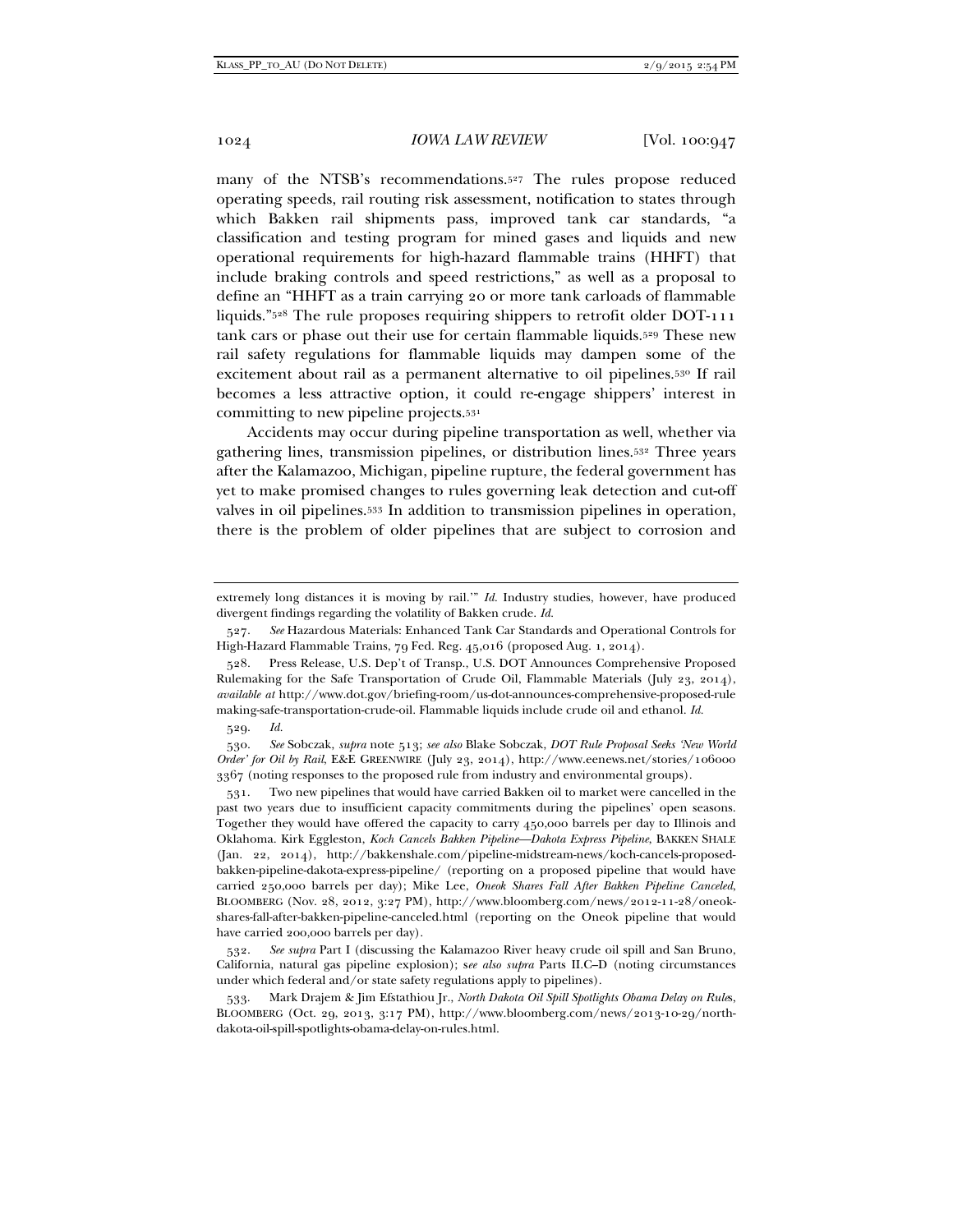rupture.534 Some pipelines were built in rural areas that have since become more urbanized, thus exposing many more people to risk.535 And on top of these challenges, reversing, repurposing, or resuming operation of existing pipelines poses additional safety risks where the age, material, or construction methods may not be suitable for the new use.536

It is certainly true that both pipelines and rail transport for oil pose risks to human health and the environment. This has been true since the early days of oil transport. What has changed in recent years, however, is the significantly increased use of rail in general as well as its use for new types of oil, such as heavy crude derived from Canada's oil sands, which may pose additional risks.537 Because much of the rail build-out can take place on existing tracks, there is not necessarily a trigger for environmental review or implementation of new safety features to minimize these risks. This stands in contrast to the environmental review that takes place for new natural gas pipelines as part of the FERC certificate process and the federal oversight of oil pipeline safety. Thus, a more comprehensive federal review of the environmental risks and benefits of various forms of oil transportation would be extremely helpful and timely.

### V. CONCLUSION

After many decades of concerns about energy independence and high natural gas prices, the shale oil and gas "revolution" has created an abundance of new energy in the United States. But it has been decades since the United States placed a major focus on the infrastructure needed to transport these new resources to refineries, processing facilities, and markets. Moreover, a great deal of this new energy is in locations, like North Dakota, that were not historically centers of energy development and thus are not served by existing energy transportation infrastructure. As efforts are made to create the necessary infrastructure to transport these new sources of oil and gas, this

 <sup>534.</sup> Burns & Hoang, *supra* note 492 (discussing the hazards and uncertainties of the aging U.S. pipeline infrastructure).

 <sup>535.</sup> *Id.* 

 <sup>536.</sup> *See* Elizabeth Douglass, *Pipeline Alert from Federal Regulator Is First of Its Kind*, INSIDECLIMATE NEWS (Nov. 17, 2014), http://insideclimatenews.org/news/20141117/pipelinealert-federal-regulator-first-its-kind (discussing a 2014 PHMSA notice that cautioned the oil and gas industry about such safety risks and suggested tests and precautions the industry should adopt before making changes to a pipeline); *see also supra* note 145 and accompanying text (discussing pipeline reversals and conversions).

 <sup>537.</sup> A recent study found that diluted bitumen does not present greater risks for pipeline rupture or other failure. Press Release, Nat'l Acads., Transporting Diluted Bitumen Through Pipelines Does Not Increase Likelihood of Release, New Report Says (June 25, 2013), *available at* http://www8.nationalacademies.org/onpinews/newsitem.aspx?RecordID=18381. When a spill does occur, however, heavy crude poses different and in some respects more difficult challenges in subsequent cleanup efforts, though this claim is subject to industry dispute. *See, e.g.*, David Sassoon, Op-Ed, *Crude, Dirty and Dangerous*, N.Y. TIMES (Aug. 20, 2012), http://www.nytimes. com/2012/08/21/opinion/the-dangers-of-diluted-bitumen-oil.html.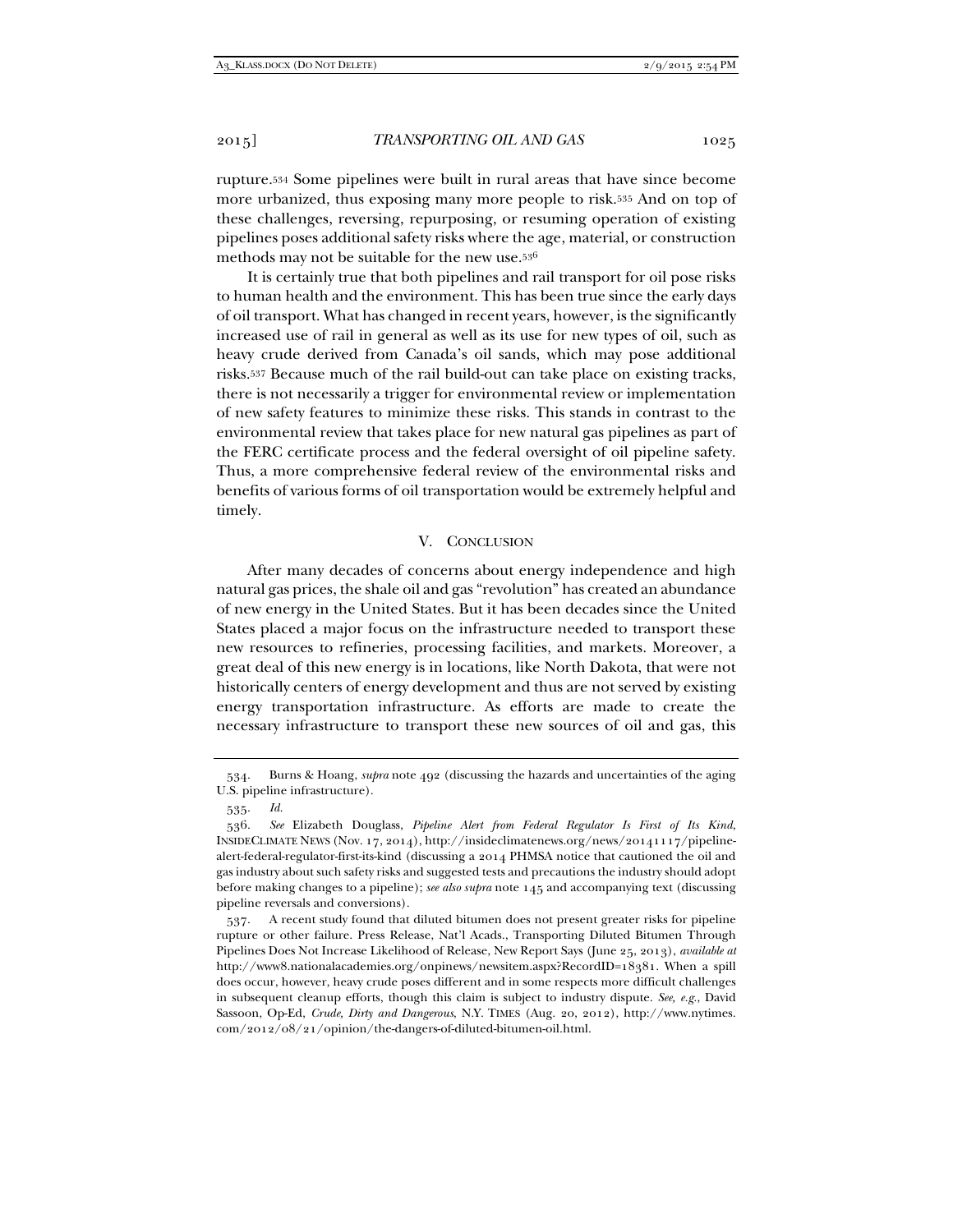Article considers how, why, and where the United States and market players created the existing infrastructure that serves as the foundation for the present build-out. This historical review helps explain why Congress left the states in charge of siting interstate oil pipelines while at the same time it completely transferred siting and eminent-domain authority for interstate natural gas pipelines to the federal government. Perhaps surprisingly, both siting regimes appear to be working fairly well. The one-stop shopping with FERC for natural gas pipelines has allowed extensive new construction of natural gas pipelines on the east coast and in Texas to accommodate new sources of shale gas. Likewise, the state-centered process for siting oil pipelines also appears to accommodate sufficient construction of oil pipelines to meet new demand. Most states do not have very onerous siting or eminent domain procedures for oil pipelines, and the high price of oil has led to very favorable market conditions for building those pipelines to transport oil to markets. The increased opposition to oil pipelines in certain regions of the country may result in additional delays for certain pipelines or increased permitting burdens in some states. Nevertheless, the fact that rail is also available to transport oil means that delays in pipeline construction may simply add additional costs to transporting oil rather than block it entirely.

Even apart from the siting process, however, significant energy transportation infrastructure concerns remain. Putting aside the more general environmental issues associated with the rapid increase of oil and gas production in the United States, which are beyond the scope of this Article, there are environmental and land-use concerns associated with the energy transportation network itself. Low natural gas prices mean that in shale oilrich areas of the country like North Dakota, natural gas is a nuisance product and is often flared rather than captured. Few federal or state environmental regulations prevent flaring, and market conditions are not sufficient to incentivize producers to build pipelines and compressors to capture and sell the gas. Likewise, as rail plays a more central role in transporting oil, questions arise regarding the safety of transporting such significant quantities of oil by rail. These concerns will increase if Canadian oil producers rely heavily on rail to transport Canadian oil sands, whether or not the Keystone XL Pipeline is ever built.

Thus, siting and eminent domain authority are only part of the regulatory landscape that affects energy transportation infrastructure, albeit a very important part. As market players and government actors continue to construct new energy transportation infrastructure, a focus on the history of our existing infrastructure in the context of today's challenges is critical to creating a responsive and responsible energy infrastructure.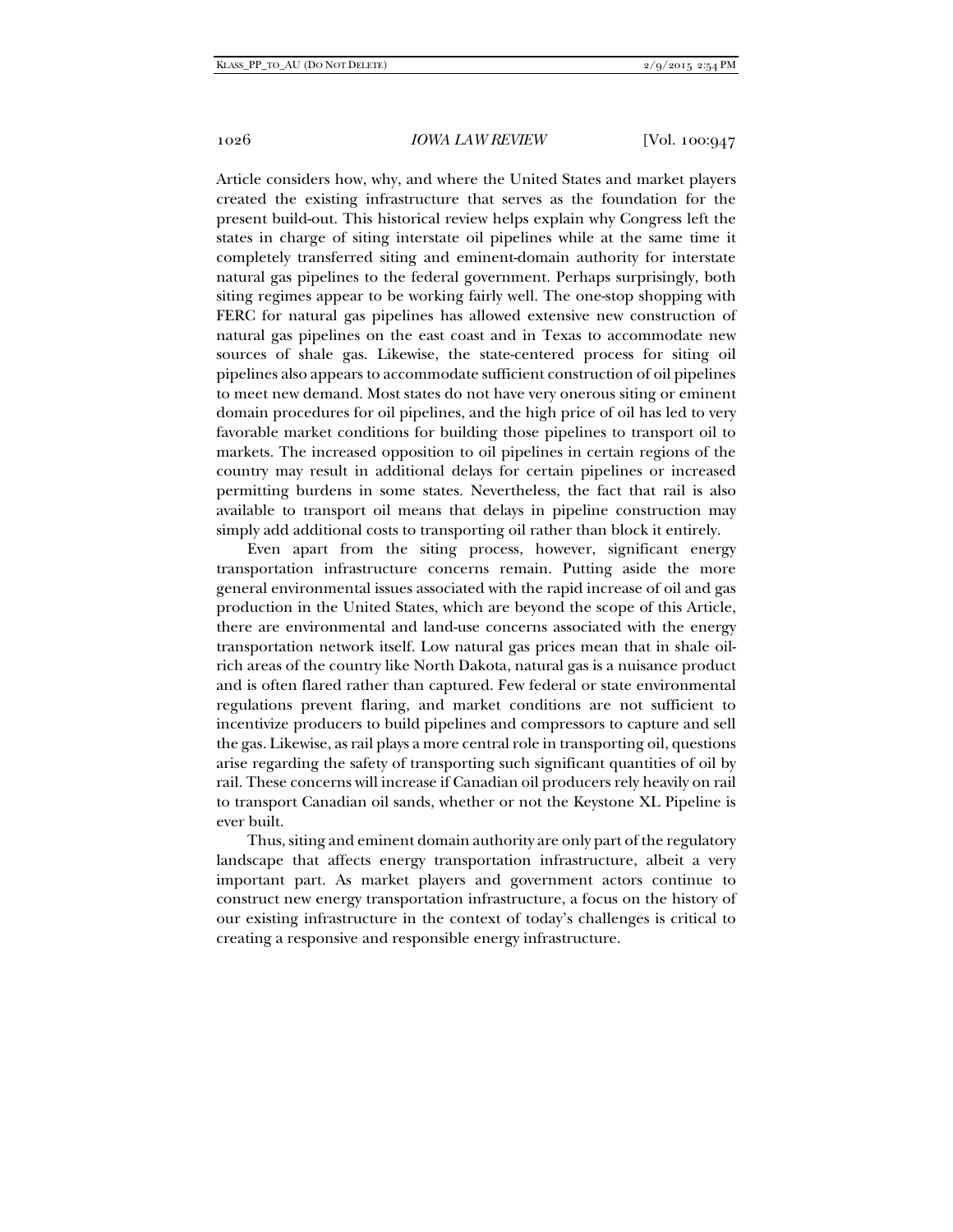# APPENDIX: EMINENT DOMAIN AUTHORITY & SITING PROCEDURES FOR OIL **PIPELINES**

The following survey describes each state's laws pertaining to eminent domain authority, certificate of need determinations, and the siting process for oil pipelines. It does not include any state laws relating to gathering lines.

# **Alabama:**

ALA. CODE § 10A-21-2.05 (LexisNexis 2013) (granting condemnation authority to "electric, power, canal, pipeline companies, and all other companies formed for constructing, operating, or maintaining any work of internal improvement or public utility . . . for the construction or installation of facilities, apparatus, or equipment necessary for the operation of such railways, lines, tunnels, canals, dams, pipelines, excavations, or works."); Johnston v. Ala. Pub. Serv. Comm'n, 252 So. 2d 75 (1971) (determining an oil company's acquisition of rights-of-way by condemnation for construction of a private pipeline to be constitutional); *see also* ALA. CODE § 10A-21-2.04(d) ("No proceeding for condemnation of rights-of-way for transmission lines, cables, or pipelines . . . shall be instituted until the Alabama Public Service Commission shall have issued a certificate on application . . . to the effect that in the opinion of the commission the proposed use would be in furtherance of industrial development by the company or corporation or its privies in this state, the duty and authority being hereby conferred on the commission to hear and set up the application.").

#### **Alaska:**

ALASKA STAT.  $\S$  42.06.240(a) (2012) ("[A] pipeline carrier, or person that will be a pipeline carrier upon completion of any proposed construction or extension, may not engage in the transportation of oil or gas by pipeline subject to the jurisdiction of the commission, or undertake the construction or extension of any pipeline facilities for that purpose, or acquire or operate any pipeline facilities or extension, unless there is in force with respect to that pipeline carrier a certificate of public convenience and necessity issued by the commission authorizing those acts or operations."); *id.* § 09.55.240(a)(13) (granting eminent domain authority "for the location of pipelines for gathering, transmitting, transporting, storing, or delivering natural or artificial gas or oil or any liquid or gaseous hydrocarbons, including, but not limited to, pumping stations, terminals, storage tanks, or reservoirs, and related installations."); Ostrem v. Alyeska Pipeline Serv. Co., 648 P.2d 986 (Alaska 1982) (holding that pipeline companies, once granted eminent domain power from the state, exercise that authority, but companies that have not initiated eminent domain proceedings are not immune from liability for trespass); *see also* ALASKA STAT. § 38.35.020(a) (requiring oil, products, and natural gas pipelines to acquire right-of-way over state land before building or operating a pipeline); *id.* § 38.35.050 (governing applications for pipeline rights-of-way over state lands); *id.* § 38.35.130 (regarding declaration of taking).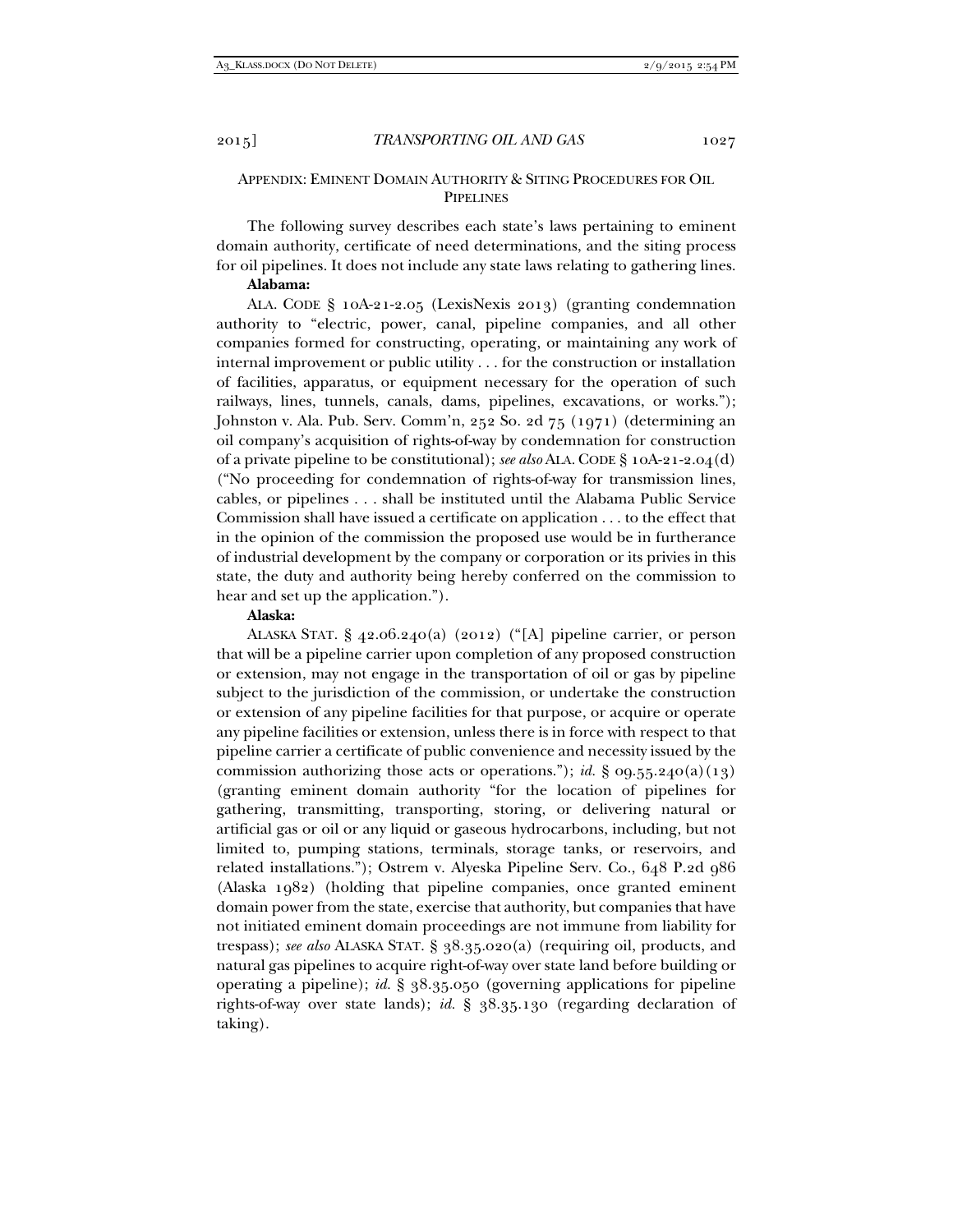# **Arizona:**

ARIZ. REV. STAT. ANN. § 12-1111(17) (West 2003) (granting eminent domain authorization for "[p]ipe lines to carry petroleum, petroleum products or any other liquid").

# **Arkansas:**

ARK. CODE ANN. § 23-15-101(a) (2002) ("All pipeline companies operating in this state are given the right of eminent domain and are declared to be common carriers, except pipelines operated for conveying natural gas for public utility service."); *id.* § 18-15-1303 ("In the event any company fails . . . to secure the right-of-way by consent, contract, or agreement, then the corporation shall have the right to proceed to procure the condemnation of the property . . . ."); *id.* § 18-15-1302(a)(1) ("Whenever a corporation desires to construct a pipeline or build a logging railway upon or under the lands of individuals, or right-of-way of any railroad, or any turnpike, the corporation, by its agents, shall have the right to enter peacefully upon the lands or rightsof-way and survey, locate, and lay out its pipeline, thereon . . . .").

# **California:**

CAL. PUB. UTIL. CODE  $\S$  6231.5(a) (West 2010) ("An applicant for a franchise to build and operate a pipeline system transmitting oil or products thereof shall file with the legislative body of the municipality in which the franchise is desired an application."); *id.* § 6235 ("A franchise granted under this chapter does not become effective until the grantee files written acceptance thereof with the clerk of the granting municipality."); *id.* § 6202 ("The legislative body of any municipality may grant a franchise to any person, firm, or corporation, whether operating under an existing franchise or not . . . to lay and use, pipes and appurtenances for transmitting and distributing oil or products thereof for all purposes . . . under, along, across, or upon the public streets, ways, alleys, and places within the municipality . . . ."); *id.*  $\S 615$ ("A pipeline corporation may condemn any property necessary for the construction and maintenance of its pipeline."); *id.*  $\S$  610 (" $\S$  615] applies only to a corporation or person that is a public utility."); *id.* § 216 ("'Public utility' includes every common carrier . . . pipeline corporation . . . where the service is performed for, or the commodity is delivered to, the public or any portion thereof."); *see also* Shell Cal. Pipeline Co. v. City of Compton, 41 Cal. Rptr. 2d 753 (Cal. Ct. App. 1995) (determining that a public utility oil pipeline corporation that condemned pipeline easements for existing oil product pipelines did not avoid the statutory requirement that common carrier pipelines must establish public service use of property because the statute also granted eminent domain authority to condemn municipal property for pipeline easements);*CEQA Rules*, CAL. PUBLIC UTILITIES COMMISSION, (Oct. 27, 2007), http://www.cpuc.ca.gov/PUC/energy/ Environment/ceqa\_rules.htm (describing the process applicants must follow to receive authority to complete a pipeline project under the California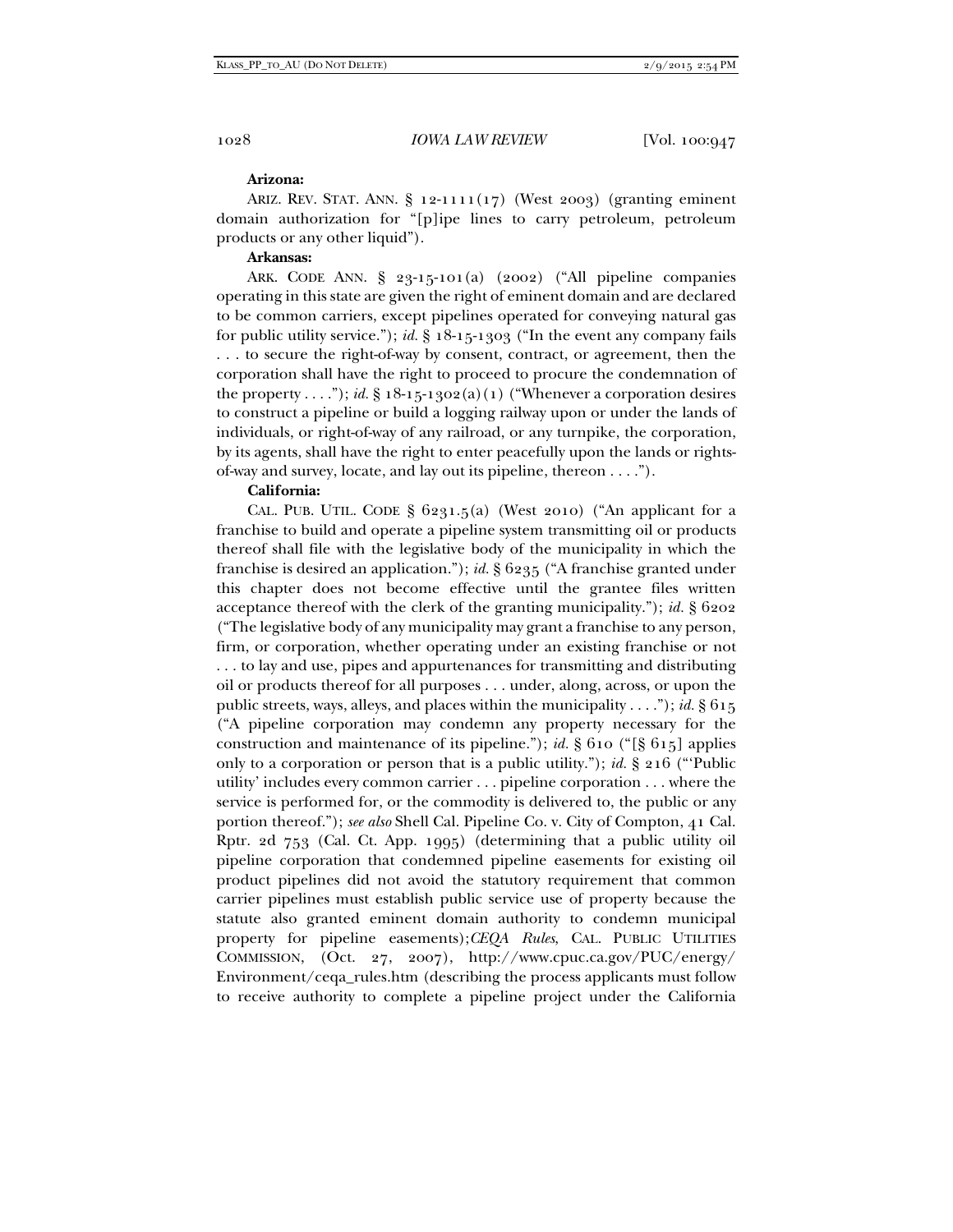Environmental Quality Act, with the California Public Utilities Commision acting as lead agency).

# **Colorado:**

COLO. REV. STAT. § 38-5-105 (2013) ("Such telegraph, telephone, electric light power, gas, or pipeline company or such city or town is vested with the power of eminent domain, and authorized to proceed to obtain rights-of-way for poles, wires, pipes, regulator stations, substations, and systems for such purposes by means thereof."); Larson v. Sinclair Transp. Co., 284 P.3d 42, 43 (Colo. 2012) ("[S]ection 38-5-105 does not grant condemnation authority, either expressly or by clear implication, to companies for the construction of a petroleum pipeline.").

# **Connecticut:**

CONN. GEN. STAT. § 22a-449(b) (2006 & Supp. 2014) ("The commissioner may: (1) License terminals in the state for the loading or unloading of oil or petroleum . . . and shall adopt, in accordance with chapter 54, reasonable regulations in connection therewith for the purposes of identifying terminals subject to licensure and protecting the public health and safety and for preventing the discharge, spillage, uncontrolled loss, seepage or filtration of oil or petroleum or chemical liquids or solid, liquid or gaseous products or hazardous wastes.  $\dots$  (3)  $\dots$  No person shall commence operation of any such terminal in this state on or after July 1, 1993, without a license issued by the commissioner." (footnote omitted)); *id.* §  $16-1(a)(4)$ (2013 & Supp. 2014) ("'Public service company' includes electric, electric distribution, gas, telephone, pipeline, sewage, water and community antenna television companies and holders of a certificate of cable franchise authority, owning, leasing, maintaining, operating, managing or controlling plants or parts of plants or equipment . . . .").

# **Delaware:**

DEL. CODE ANN. tit. 26, § 1302 (2009) ("In case any corporation mentioned in this chapter desiring to acquire, occupy or use any lands in this State for its corporate use cannot agree with the owner thereof as to the terms and conditions of such acquisition . . . it may acquire, use and hold such lands by condemnation proceeding in the manner prescribed by Chapter 61 of Title 10."); *id.* § 1301(a)(1) (including "every corporation organized for the transportation and storage of oil" among corporations in chapter 13); *id.*  $\S$  1301(a)(3) ("The consent of the council, town commissioners or other persons having control over the public roads, highways, streets, avenues and alleys of the county, city, town and district wherein or through which it is contemplated to lay such pipes, mains and conduits beneath such public roads, highways, streets, avenues or alleys shall first and as a condition precedent be obtained before any such public roads, highways, streets, avenues or alleys are disturbed, opened or dug up.").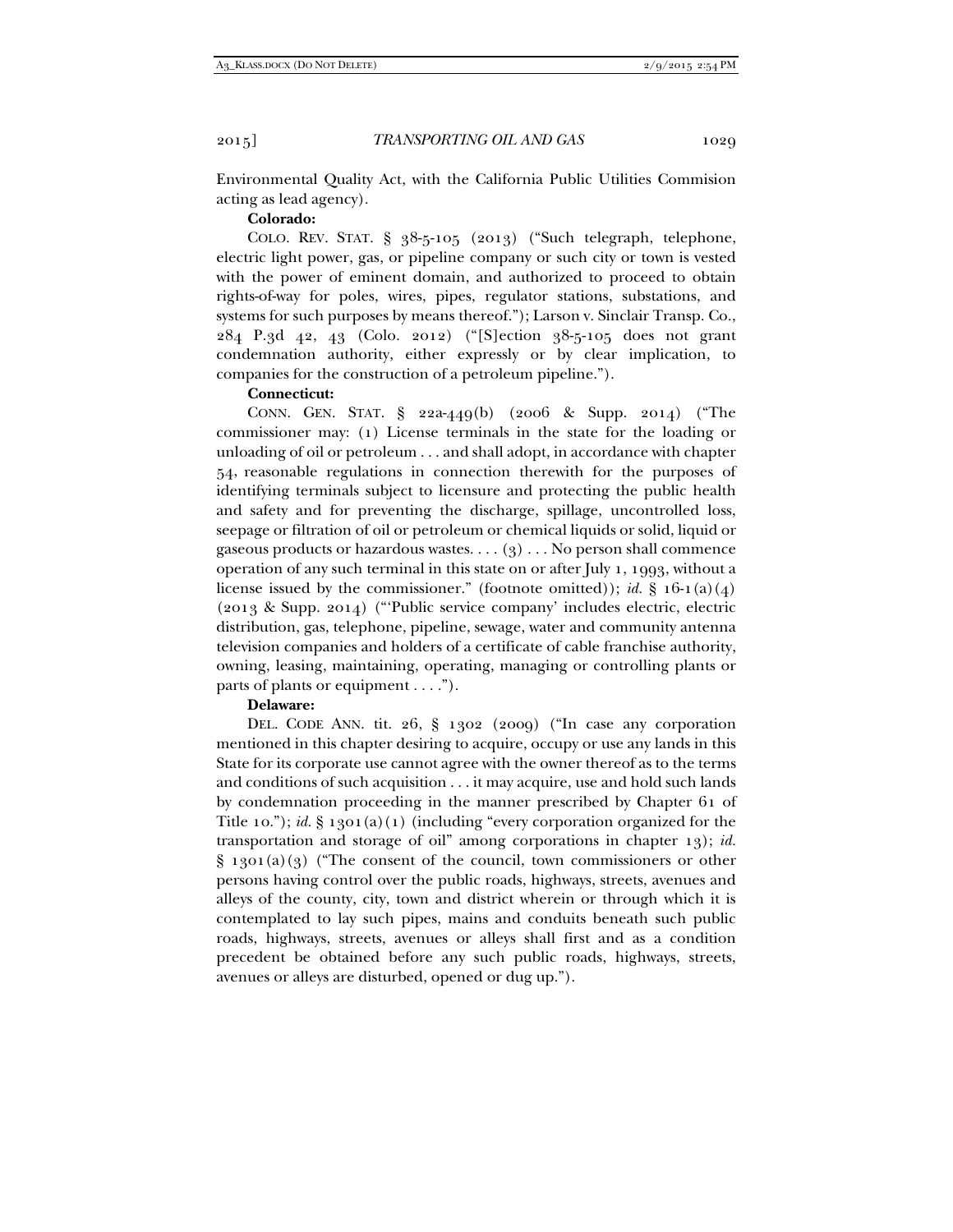### **Florida:**

FLA. STAT. § 361.06 (2013) ("Any pipeline company which is or which intends to be a common carrier of petroleum and petroleum products and which is duly incorporated for such purpose under the laws of this state, or which is a foreign corporation and is qualified to do business in this state as a common carrier of petroleum and petroleum products shall have all the rights of eminent domain and all other rights granted to natural gas companies under s. 361.05 for the purpose of acquisition of rights-of-way for the installation, operation, maintenance, repair and replacement of its pipelines and all structures, pumping stations and other installations and works incident thereto."); *id.* (providing that no pipeline company has eminent domain authority over publicly owned or operated property, but "any such pipeline company shall have the right to all necessary permits to install, operate, maintain, repair and replace its pipelines under, along and across such property, subject only to reasonable regulations that may be imposed by the particular authority having jurisdiction of such property"); *id.* § 206.021 (regarding motor fuel in particular, the statute provides: "(1) It is unlawful for any person to engage in business as a private or common carrier of motor fuel within this state or to engage in the business of transporting fuel by pipeline or marine vessel unless he or she is the holder of an unrevoked license issued by the department to engage in such business. (2) To procure such license, a person shall file with the department an application under oath and in such form as the department may prescribe").

### **Georgia:**

GA. CODE ANN.  $\S$  22-3-83(a) (Supp. 2014) ("Before exercising the right of eminent domain as authorized in this article, a pipeline company shall first obtain from the commissioner of transportation or the commissioner's designee a certificate of public convenience and necessity that such action by the pipeline company is authorized."); *id.*  $\S$  22-3-82(a) (establishing a notice requirement with which pipeline companies must comply, in addition to the certificate of convenience and necessity required in section 22-3-83); *id.* § 22- 3-84 (requiring a pipeline company to obtain a permit from the Environmental Protection Division of the Department of Natural Resources before exercising eminent domain authority); *id.* § 22-3-84(c) (instructing the director of the Environmental Protection Division to determine, inter alia, "(1) [w]hether the proposed route of such portion of the pipeline is an environmentally reasonable route . . . [and] (2) [w]hether other corridors of public utilities already in existence may reasonably be used for the siting of such portion of the pipeline").

# **Hawaii:**

HAW. REV. STAT. § 101-4 (2012) ("The right and power of eminent domain is hereby granted to every person, operating a public utility, and engaged in the transportation of passengers or freight or any commodity by rail or bus, or by any other means, or the conveyance or transmission of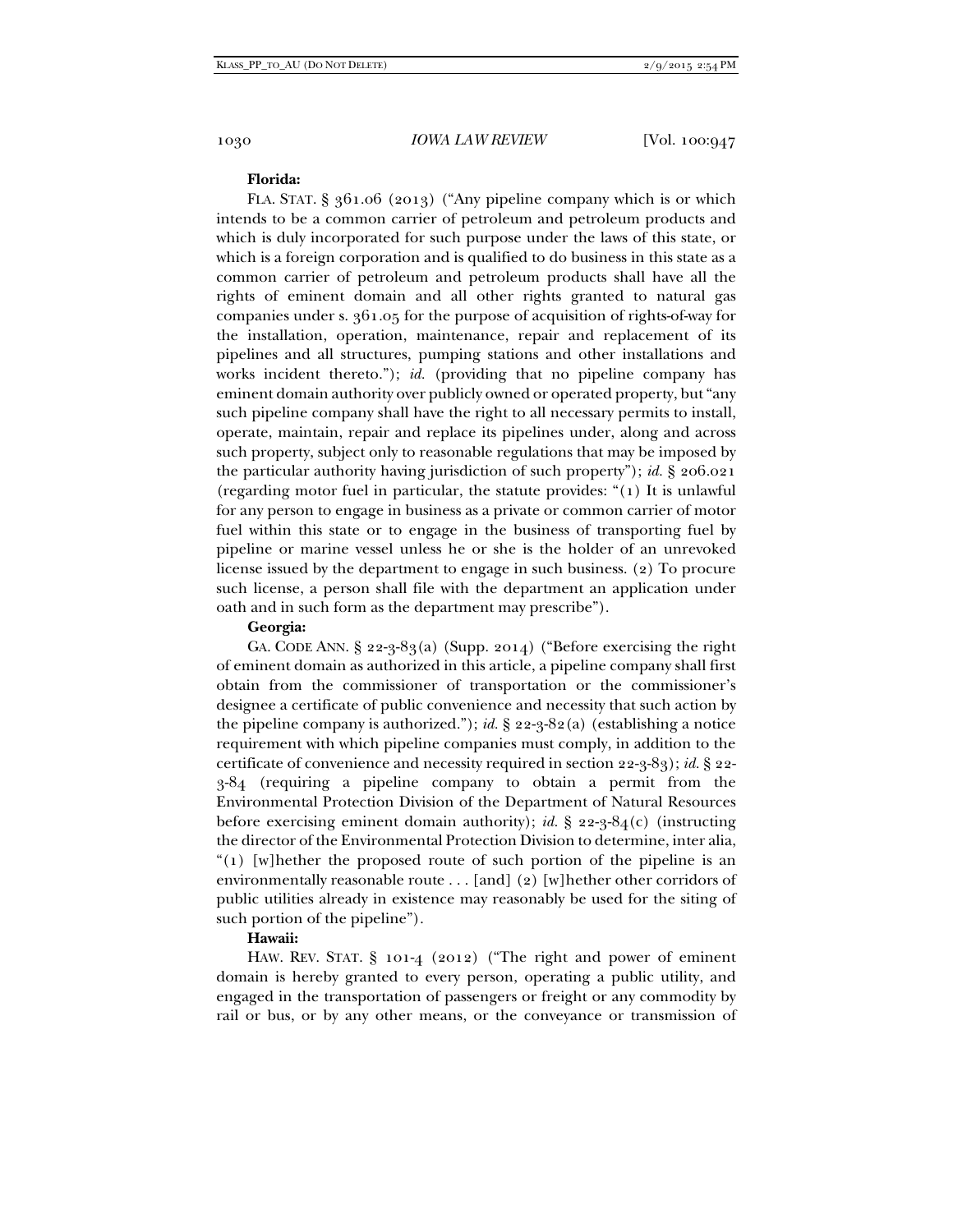telephone messages, or the production, conveyance, transmission, delivery, or furnishing of electricity, power, water, gas, or oil, within the State, as well as to corporations designated in section  $101-41$ ."); *id.* §  $269-7.5$ (a) ( $2007$ ) ("No public utility, as defined in section 269-1, shall commence its business without first having obtained from the commission a certificate of public convenience and necessity."); *id.* § 277-2 ("The department of transportation shall establish, maintain, operate, manage and control energy corridors throughout the State for the purpose of maximizing the utilization of lands available for use in connection with transporting by pipeline or other means, sources of energy including but not limited to oil, its derivatives and natural gas; provided that the utilization of such energy corridors shall be permissive and not mandatory.").

# **Idaho:**

IDAHO CODE ANN. § 7-701 (2010) ("Subject to the provisions of this chapter, the right of eminent domain may be exercised in behalf of the following public uses: . . . (9) Pipe lines . . . for the transportation of crude petroleum or petroleum products; also for tanks, reservoirs, storage, terminal and pumping facilities, telephone, telegraph and power lines necessarily incident to such pipe lines."); *id.*  $\S$  62-1101 (2012) ("Any person, company or corporation incorporated or that may hereafter be incorporated under the laws of this state or of any state or territory of the United States, and doing business in this state, for the purpose of owning, controlling or operating any pipeline for the transmission, delivery, furnishing, or distribution of natural, or manufactured, gas for light, heat, or power, or of owning, controlling and operating any pipeline for the transportation, distribution or delivery of crude petroleum, petroleum products, or of owning, controlling and operating any pipeline as defined by section 61-114, Idaho Code, shall have, and is hereby given, the right to construct, maintain, and operate such pipeline upon, along, and over, or under, any and all public roads, streets, and highways . . . ."); *id*. § 62-1102 ("Before exercising the right of way herein and hereby granted, such person, company or corporation shall first apply to the board of county commissioners of the county within which said pipeline, or any part thereof, is located, or to be located, for permission to construct in the manner provided by law, and to acquire a right of way  $\dots$ ").

# **Illinois:**

220 ILL. COMP. STAT.  $5/15-401(a)$  (2013) ("No person shall operate as a common carrier by pipeline unless the person possesses a certificate in good standing authorizing it to operate as a common carrier by pipeline. No person shall begin or continue construction of a pipeline or other facility, other than the repair or replacement of an existing pipeline or facility, for use in operations as a common carrier by pipeline unless the person possesses a certificate in good standing."); *id.* § 8-509 ("When necessary for the construction of any alterations, additions, extensions or improvements ordered or authorized under Section 8-406.1, 8-503, or 12-218 of this Act,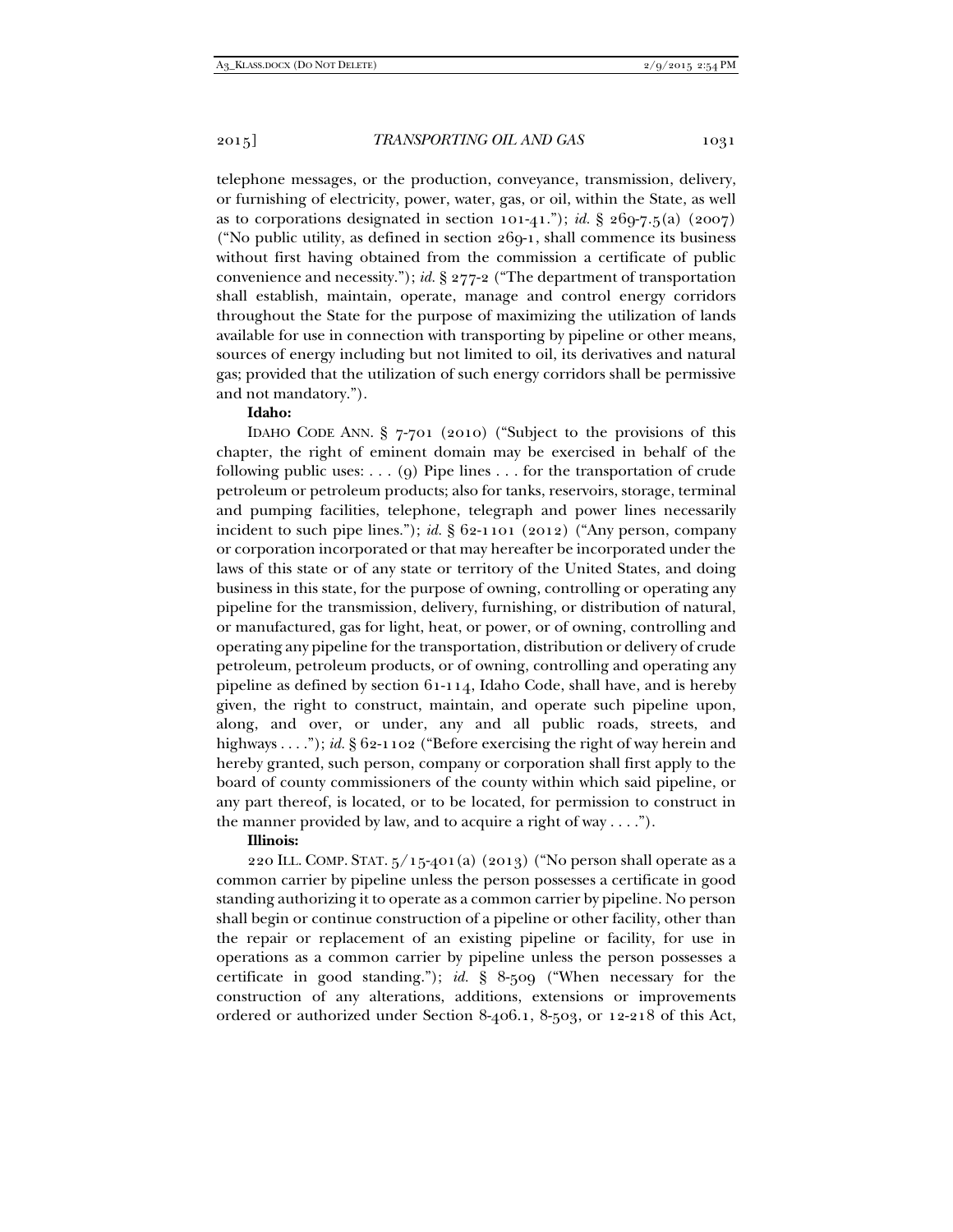any public utility may enter upon, take or damage private property in the manner provided for by the law of eminent domain."); *id*. § 3-105(a) ("Public utility' means and includes, . . . (3) the conveyance of oil or gas by pipe line."); 735 ILL. COMP. STAT. 30/5-5-5(a) (2009) ("In addition to all other limitations and requirements, a condemning authority may not take or damage property by the exercise of the power of eminent domain unless it is for a public use, as set forth in this Section."); Lakehead Pipeline Co. v. Ill. Commerce Comm'n, 696 N.E.2d 345 (Ill. App. Ct. 1998) (denying an oil pipeline company's petition for a certificate in good standing, required before it could pursue eminent domain authority, pursuant to the Common Carrier by Pipeline Law from the Illinois Commerce Commission).

### **Indiana:**

IND. CODE ANN. § 32-24-4-1(a) (West 2013) ("A person, firm, partnership, limited liability company, or corporation authorized to do business in Indiana and authorized to: (1) furnish, supply, transmit, transport or distribute electrical energy, gas, oil, petroleum . . . to the public or to any town or city . . . may take, acquire, condemn, and appropriate land, real estate, or any interest in the land or real estate to accomplish the essential delivery of services described in subdivisions (1) and (2)."); *see also id.* § 8-1-22.6 (West 2010) (setting out voluntary guidelines for construction of interstate pipelines operating in Indiana).

### **Iowa:**

IOWA CODE ANN. § 479B.4 (2013) ("A pipeline company doing business in this state shall file a verified petition with the board asking for a permit to construct, maintain and operate a new pipeline along, over or across the public or private highways, grounds, waters and streams of any kind of this state."); *id.* § 479B.16 ("A pipeline company granted a pipeline permit shall be vested with the right of eminent domain, to the extent necessary and as prescribed and approved by the board, not exceeding seventy-five feet in width for right-of-way and not exceeding one acre in any one location in addition to right-of-way for the location of pumps, pressure apparatus, or other stations or equipment necessary to the proper operation of its pipeline."). The utilities board may grant a pipeline company more area if the company can demonstrate that more area is needed for the proper functioning of its facilities. *Id.*

# **Kansas:**

KAN. STAT. ANN. § 17-618 (2007) ("Lands may be appropriated for the use of . . . pipeline companies, and for the piping of gas in the same manner as is provided in K.S.A.  $26$ -501 to  $26$ -516, inclusive . . . [of any] pipeline company, gas company, partnership holding a certificate of convenience as a public utility issued by the state corporation commission . . . or to conduct oil in pipes or conduct gas in pipes . . . may obtain such right or the right-of-way for all necessary . . . pipes [that] may be laid, carried or stretched on, through or over any land or lot, or along or upon any stream of water, using so much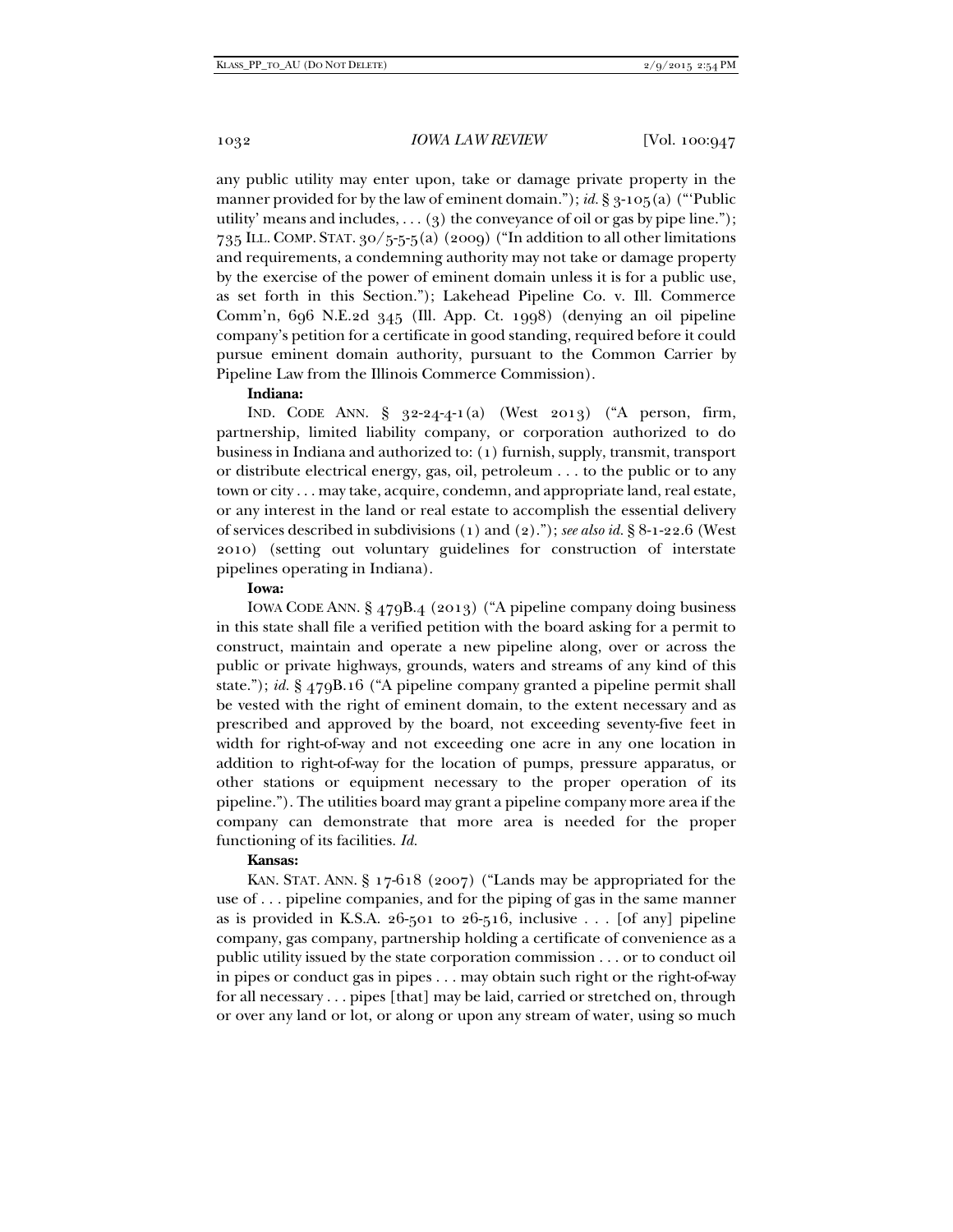of the water thereof as may be needed for any of the purposes aforesaid, or through any street or alley or public ground of any city of the second or third class . . . ."); KAN. STAT. ANN. § 26-501b (Supp. 2013) ("On and after July 1, 2007, the taking of private property by eminent domain for the purpose of selling, leasing, or otherwise transferring such property to any private entity is authorized if the taking is  $\dots$  (2) by any public utility, as defined in K.S.A. 66-104, and amendments thereto, gas gathering service, as defined in K.S.A. 55- 1,101, and amendments thereto, pipe-line companies . . . operating such agencies for public use in the conveyance of persons or property within this state . . . ."); KAN. STAT. ANN.  $\S 66$ -104(a) (2002 & Supp. 2013) ("The term 'public utility,' as used in this act, shall be construed to mean every corporation, company, individual, association of persons, their trustees, lessees or receivers, that now or hereafter may own, control, operate or manage, except for private use, any equipment, plant or generating machinery, or any part thereof, for . . . the conveyance of oil and gas through pipelines in or through any part of the state, except pipelines less than 15 miles in length and not operated in connection with or for the general commercial supply of gas or oil . . . . "); KAN. STAT. ANN.  $\S 66$ -105 (Supp. 2013) ("As used in this act, "common carriers" shall include all freight-line companies, equipment companies, pipe-line companies, and all persons and associations of persons, whether incorporated or not, operating such agencies for public use in the conveyance of persons or property within this state."); KAN. STAT. ANN. § 66-131(a) (2002 & Supp. 2013) ("No . . . common carrier or public utility, including that portion of any municipally owned utility defined as a public utility by K.S.A. 66-104, governed by the provisions of this act shall transact business in the state of Kansas until it shall have obtained a certificate from the corporation commission that public convenience will be promoted by the transaction of said business and permitting said applicants to transact the business of a common carrier or public utility in this state.").

#### **Kentucky:**

KY. REV. STAT. ANN. § 278.502 (West 2006) ("Any corporation or partnership organized for the purpose of, and any individual engaged in or proposing to engage in, constructing, maintaining, or operating oil or gas wells or pipelines for transporting or delivering oil or gas, including oil and gas products, in public service may, if it is unable to contract or agree with the owner after a good faith effort to do so, condemn the lands and material or the use and occupation of the lands that are necessary for constructing, maintaining, drilling, utilizing, and operating pipelines . . . . The proceedings for condemnation shall be as provided in the Eminent Domain Act of Kentucky."); *id.* § 416.230 ("A corporation, partnership or individual seeking to condemn lands and material or the use and occupation of lands, under the provisions of KRS 278.502, may file a verified petition in the office of the Circuit Court clerk of the county in which all or the greater portion of the land and material is located. The petition shall state that it is filed under the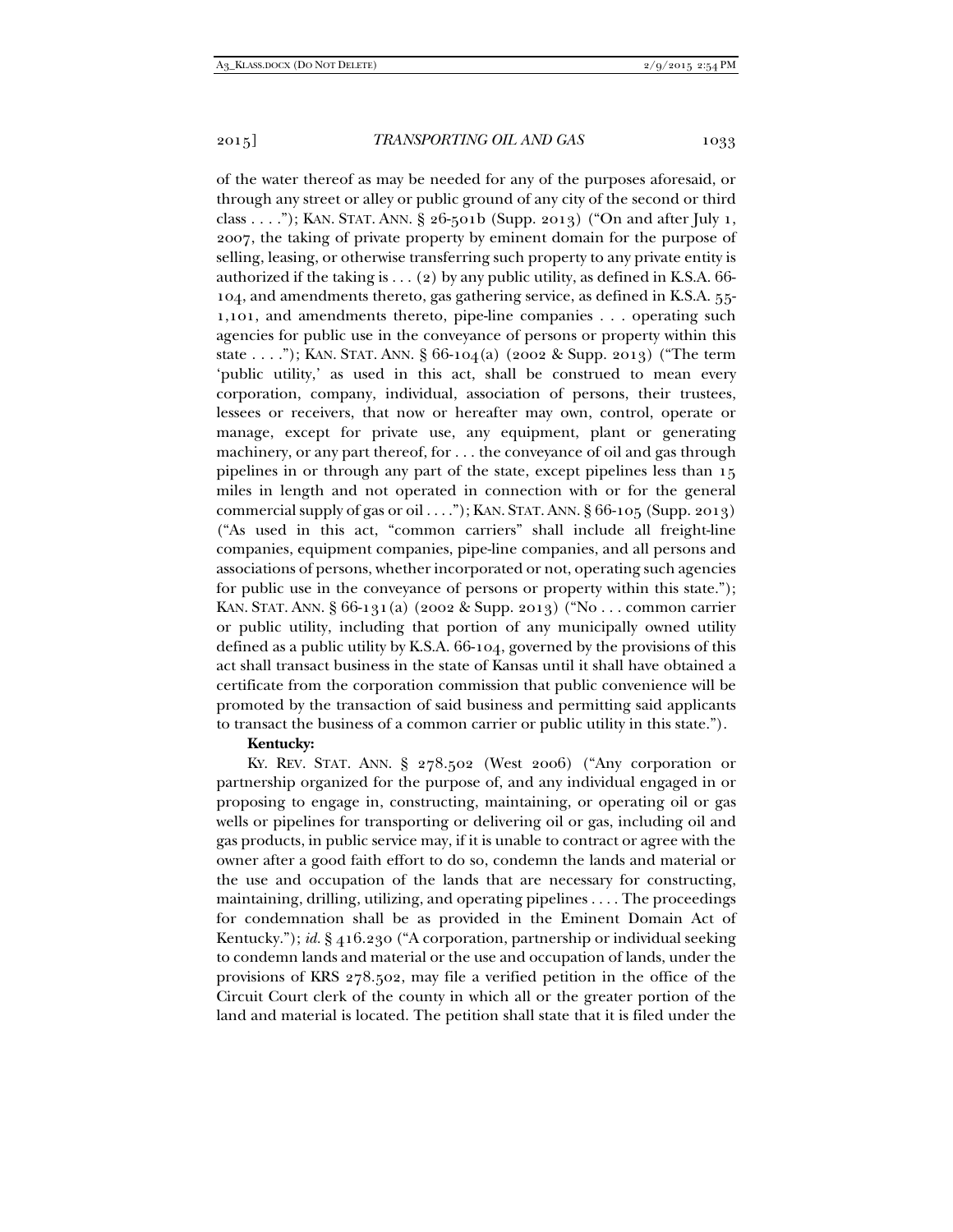provisions of KRS 278.502 and shall be conducted pursuant to the Eminent Domain Act of Kentucky.").

# **Louisiana:**

LA. REV. STAT. ANN. § 45:251(1) (2007) ("'Common carrier' includes all persons engaged in the transportation of petroleum as public utilities and common carriers for hire; or which on proper showing may be legally held a common carrier from the nature of the business conducted, or from the manner in which such business is carried on."); *id.* § 45:254 ("All persons included in the definition of common carrier pipe lines as set forth in R.S. 45:251 have the right of expropriation with authority to expropriate private property under the state expropriation laws for use in its common carrier pipe line business, and have the right to lay, maintain and operate pipe lines . . . over private property thus expropriated, and have the further right to lay, maintain and operate pipe lines along, across, over and under any navigable stream or public highway, street, bridge or other public place, and also have the authority, under the right of expropriation herein conferred, to cross railroads, street railways, and other common carrier pipe lines by expropriating property necessary for the crossing under the expropriation laws of this state."); *id.* § 45:252 ("All pipe lines through which petroleum is conveyed from one point in this state to another point in the state are declared to be common carriers as defined in R.S. 45:251 and are placed under the control of and subject to regulation by the Louisiana Public Service Commission."); *id.* § 19:2 (2014) ("Prior to filing an expropriation suit, an expropriating authority shall attempt in good faith to reach an agreement as to compensation with the owner of the property sought to be taken and comply with all of the requirements of R.S. 19:2.2. If unable to reach an agreement with the owner as to compensation, any of the following may expropriate needed property: . . . (8) [a]ll persons included in the definition of common carrier pipelines as set forth in R.S. 45:251."); Collins Pipeline Co. v. New Orleans East, Inc., 250 So. 2d 29 (La. Ct. App. 1971) (determining that a corporation seeking to transmit petroleum products through a pipeline was not precluded from expropriating land for the pipeline because the pipeline was included in the definition of common carrier pipelines and thus had the right to expropriate private property under state expropriation laws for use in its common carrier pipeline business).

# **Maine:**

Maine grants some oil pipelines eminent domain authority over public property subject to issuance of a permit, but does not expressly address rights of oil pipelines to condemn private property. ME. REV. STAT. tit. 35-A, § 2302 (2013) ("Every corporation organized under the general laws of the State and any public utility owning, controlling, operating or managing any pipeline within or through this State for the transportation as a common carrier for hire of oil, gas, gasoline, petroleum or any other liquids or gases may lay its pipelines and construct and maintain them in, along and under the roads and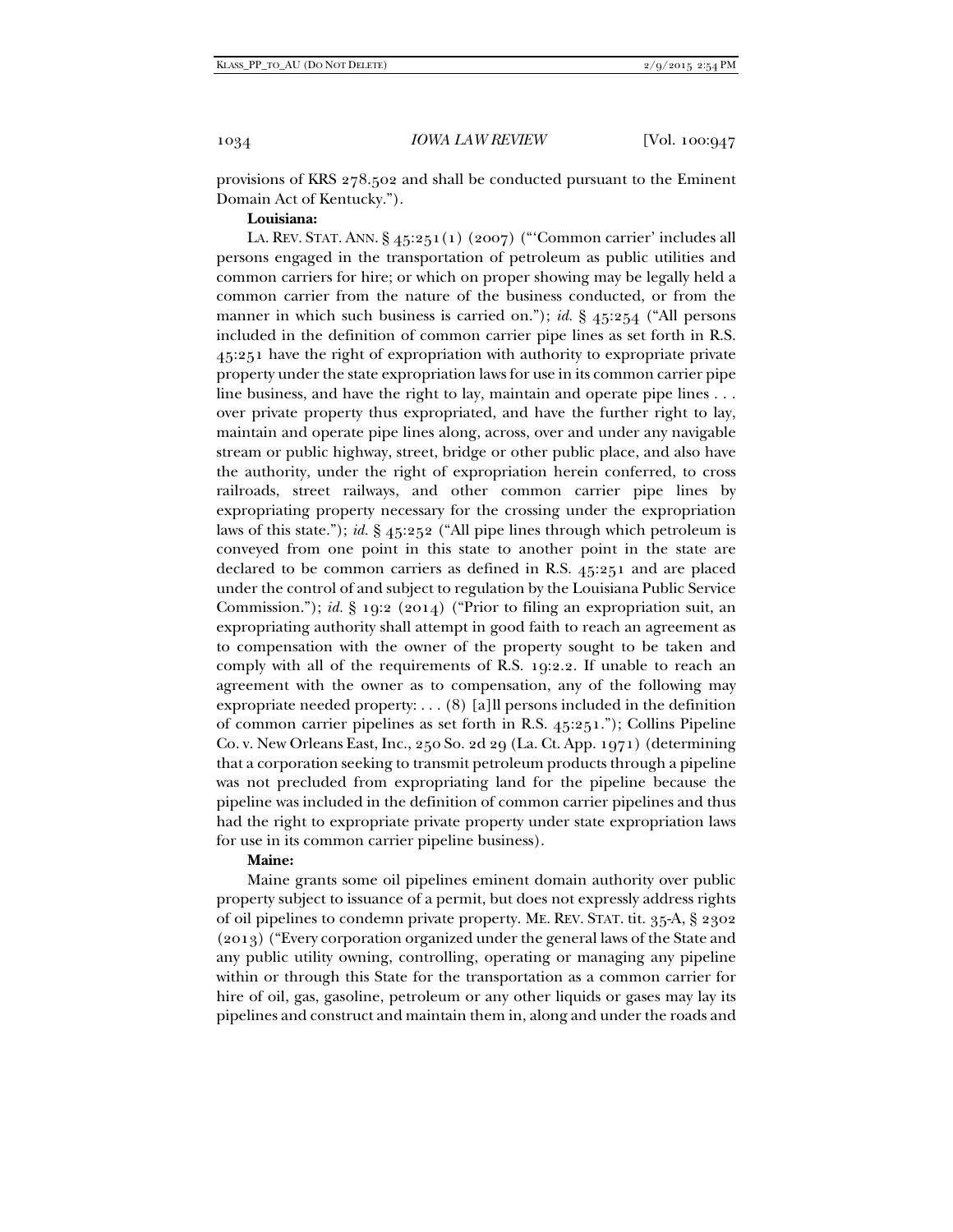streets in any municipality, subject to the conditions and under the restrictions provided in this chapter and chapter 25."); *id.* § 2507 ("No person may lay its pipes or place its wires under the surface of any road or street, or dig up or open the ground in a road or street, until it has obtained a written permit in accordance with section 2503 from the applicable licensing authority."); *id.* § 2501(2) ("Except as otherwise provided, a person may not construct facilities upon and along highways and public roads without applying for and obtaining a written location permit from the applicable licensing authority under section 2503. Included within this requirement is . . . every person that owns, controls, operates or manages any pipeline within or through this State for the transportation as a common carrier for hire of oil, gas, gasoline, petroleum or any other liquids or gases . . . ."). Maine law does not define "public utility" to include petroleum pipelines. *See id.*   $§ 102(13).$ 

### **Maryland:**

MD. CODE, PUB. UTIL.  $\S$  5-404(e)(1) (West 2012) ("The right to acquire property under this section may not be exercised unless the oil pipeline corporation, whether or not it is otherwise subject to the jurisdiction of the Commission, first obtains an order from the Commission finding the acquisition to be in the public interest."); *id.*  $\S$  5-404(b) ("An oil pipeline corporation that is operating an oil pipeline that existed in the State on or before July 1, 1978, may acquire by condemnation, in accordance with Title 12 of the Real Property Article, any property necessary to: (1) operate those existing oil pipelines and appurtenances; or (2) construct and operate additional oil pipelines and appurtenances along, on, adjacent to, or incidentally deviating not more than 50 feet from the routes followed by the corporation's existing rights-of-way."); *id.*  $\S$  5-404(c) ("The right to acquire property under this section may be exercised only in Anne Arundel, Baltimore, Carroll, Cecil, Harford, Howard, Montgomery, and Prince George's counties and Baltimore City.").

# **Massachusetts:**

MASS. GEN. LAWS ch. 164, § 69S (2012) ("Any company may petition the [Energy Facilities Siting Board] for the right to exercise the power of eminent domain with respect to oil pipelines specified and contained in the proposed notice of intention submitted in accordance with section 69 I if such company is unable to reach agreement with the owners of land for acquisition of any necessary estate or interest in land."); *id.* § 69K ("Any . . . oil company which proposes to construct or operate facilities in the commonwealth may petition the board for a certificate of environmental impact and public interest with respect to such facility. The board shall consider such petition providing: the . . . oil company is prevented from building a facility because it cannot meet standards imposed by a state or local agency with commercially available equipment or because the processing or granting by a state or local agency of any approval, consent, permit or certificate has been unduly delayed for any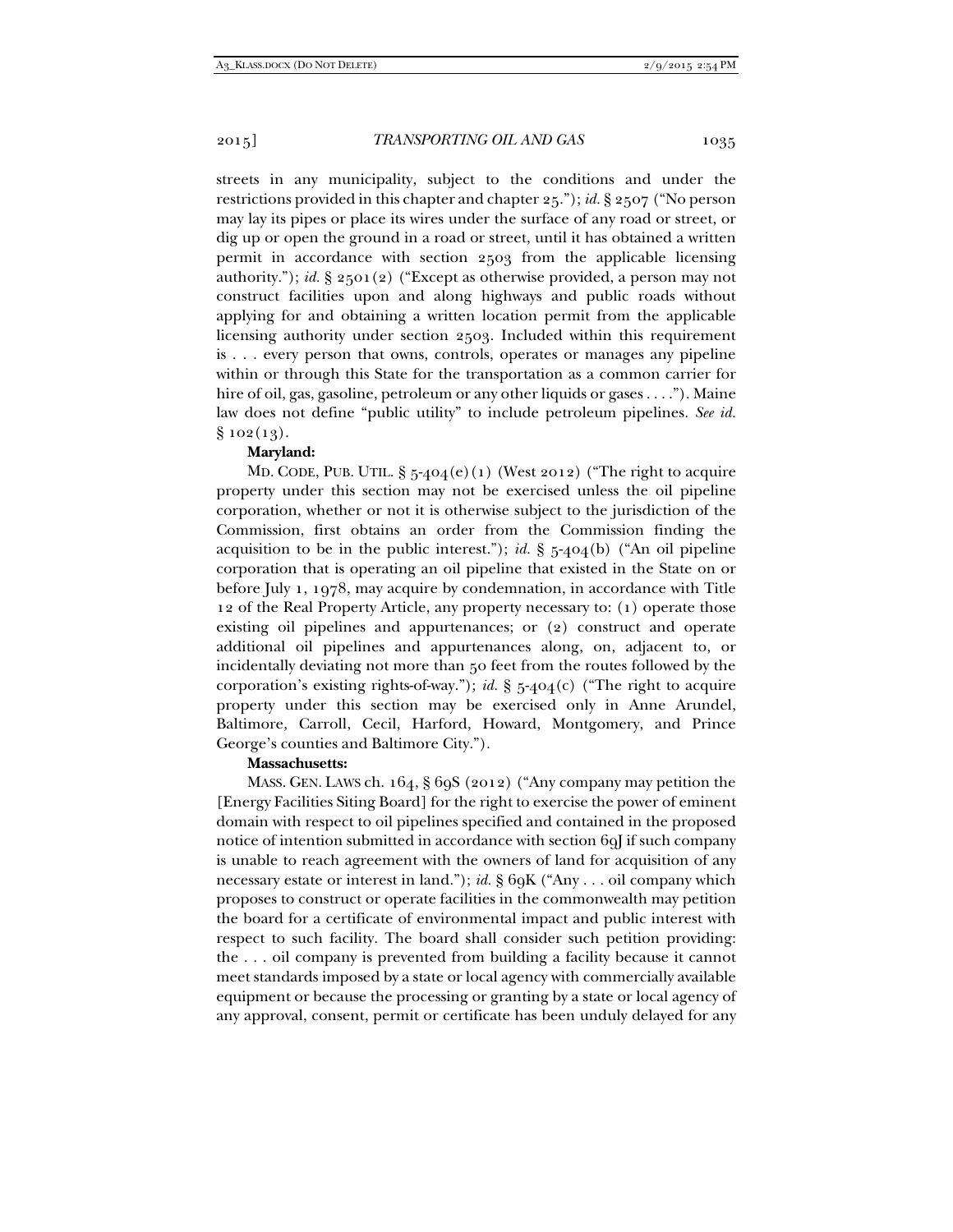reason . . . ; or the . . . oil company believes there are inconsistencies among resource use permits issued by such state or local agencies; or the . . . oil company believes that a nonregulatory issue or condition has been raised or imposed by such state or local agencies such as but not limited to aesthetics and recreation; or the facility cannot be constructed due to any disapprovals, conditions or denials by a state or local agency or body, except with respect to any lands or interests therein, excluding public ways, owned or managed by any state agency or local government. With respect to the siting of oil facilities, *other than oil pipelines*, this section shall not be construed to override those local zoning by-laws in effect on the date when a notice of intention required by section sixty-nine *I* is filed." (emphasis added)); *see also* 980 MASS. CODE REGS. 6.00 (2014) for regulations governing certification of environmental impact and public need; Providence & Worcester R.R. Co. v. Energy Facilities Siting Bd., 899 N.E.2d 829 (Mass. 2009) (holding that the state Energy Facilities Siting Board was not authorized by statute, which defined "oil facility" as only new pipelines, to grant eminent domain power to a pipeline company acquiring an easement for its already existing pipeline).

# **Michigan:**

MICH. COMP. LAWS ANN. § 483.2 (West 2008) ("For the purpose of acquiring necessary right-of-ways, every such corporation, association or person is hereby granted the right of condemnation by eminent domain, and the use of the highways in this state, for the purpose of transporting petroleum by pipe lines, and the location, laying, constructing, maintaining and operations thereof; and such condemnation proceedings shall be conducted in accordance with the same procedure and in the same manner as is provided by the laws of this state for the condemnation of right-of-ways by railroad companies."); *id.* § 213.52 ("(2) If property is to be acquired by an agency through the exercise of its power of eminent domain, the agency shall commence a condemnation action for that purpose....  $(g)$  If a private agency is required by law to secure a certificate of public necessity from the public service commission or other public agency before it may acquire property, the private agency shall not institute judicial proceedings to acquire the property until it has secured the required certificate."); MICH. ADMIN. CODE r. 460.17601(1) (1999) ("An entity listed in this subrule shall file an application with the commission for the necessary authority to do the following: . . . (c) A corporation, association, or person conducting oil pipeline operations within the meaning of the provisions of Act No. 16 of the Public Acts of 1929, being § 483.1 et seq. of the Michigan Compiled Laws, that wants to construct facilities to transport crude oil or petroleum or any crude oil or petroleum products as a common carrier for which approval is required by statute."); Michigan Consol. Gas Co. v. Sohio Petroleum Co., 32 N.W.2d 353 (Mich. 1948) (holding that eminent domain power cannot be granted to an operator involved in a strictly private enterprise, for example, transporting natural gas from the operator's wells to a single purchaser).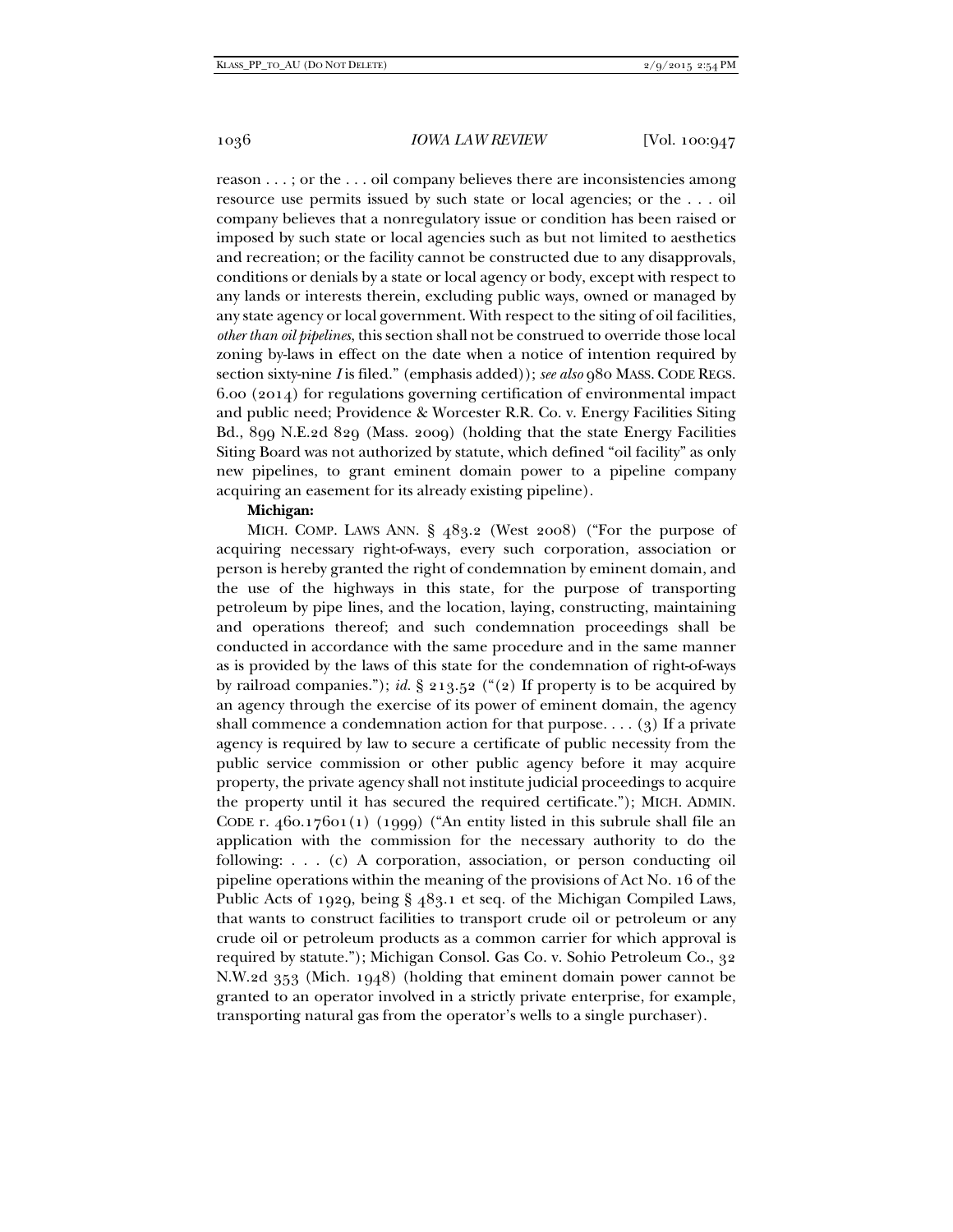#### **Minnesota:**

MINN. STAT.  $\S$  216G.02(2) (2012) ("A person may not construct a pipeline without a pipeline routing permit issued by the Public Utilities Commission unless the pipeline is exempted from the commission's routing authority under this section or rules adopted under this section. A pipeline requiring a permit may only be constructed on a route designated by the commission."); *id.* § 216G.06 (exempting interstate natural gas pipelines from the permit requirement); *id.* § 117.48 ("The business of transporting crude petroleum, oil, their related products and derivatives including liquefied hydrocarbons, or natural gas by pipeline as a common carrier, is declared to be in the public interest and necessary to the public welfare, and the taking of private property therefor is declared to be for a public use and purpose. . . . To such end [the corporation or association] shall have and enjoy the power of eminent domain . . . . Nothing herein shall be construed as authorizing the taking of any property owned by the state, or any municipal subdivision thereof, or the acquisition of any rights in public waters except after permit, lease, license or authorization issued pursuant to law."); *id.* § 216B.243(2) (providing that "[n]o large energy facility shall be sited or constructed in Minnesota without the issuance of a certificate of need by the commission pursuant to sections 216C.05 to 216C.30 and this section and consistent with the criteria for assessment of need," which the commission shall adopt "to be used in the determination of need for large energy facilities pursuant to this section"); *id.* § 216B.2421(2) ("'Large energy facility' means . . . (4) any pipeline greater than six inches in diameter and having more than 50 miles of its length in Minnesota used for the transportation of coal, crude petroleum or petroleum fuels or oil, or their derivatives . . . .").

### **Mississippi:**

Mississippi does not require an oil pipeline operator to obtain a certificate of need or similar authorization prior to exercising eminent domain authority or commencing construction of an oil pipeline. MISS. CODE ANN. § 11-27-47 (2004) ("All companies . . . or natural gas districts, incorporated or organized for the purpose of building or constructing pipelines and appliances for the conveying and distribution of oil or gas . . . [are] hereby empowered to exercise the right of eminent domain in the manner now provided by law, and to build and construct the said pipelines and appliances along or across highways, waters, railroads, canals and public lands, above or below ground, but not in a manner to be dangerous to persons or property, nor to interfere with the common use of such roads, waters, railroads, canals and public lands."); MISS. CODE ANN. § 11-27-48 (Supp. 2013) ("No entity empowered under the laws of the State of Mississippi to exercise the power of eminent domain shall be required, as a condition precedent to exercising such power, to obtain from the applicable regulatory agency, whether the Mississippi Public Service Commission or the Federal Energy Regulatory Commission, or any successor agency, any of the following: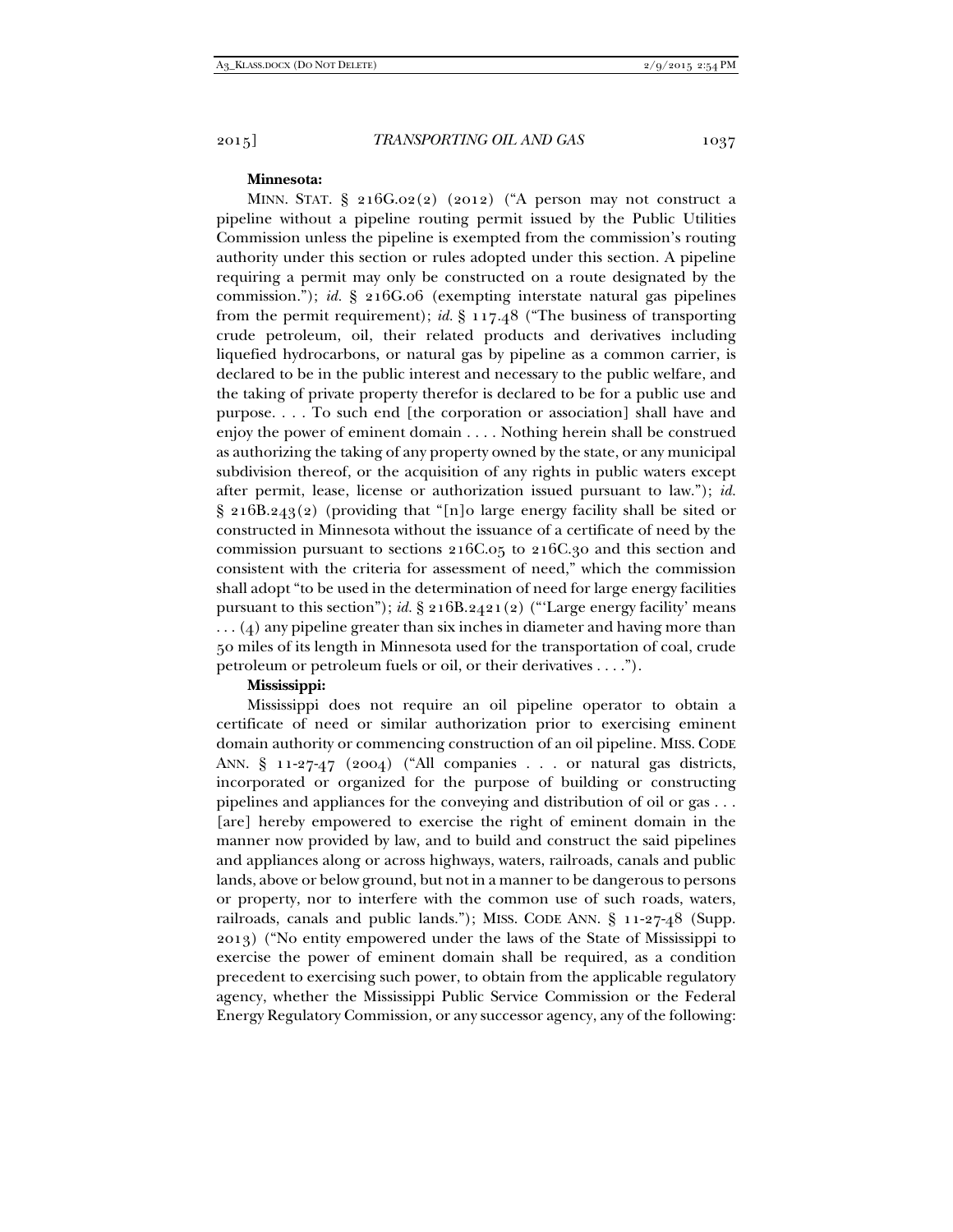(a) A determination that the entity qualifies as one to which the Legislature has granted the power of eminent domain; (b) A determination that the entity has complied with state law in invoking the statutory power of eminent domain; or (c) A certificate of public convenience and necessity for the particular taking in question."); Ohio Oil Co. v. Fowler, 100 So.2d 128 (Miss. 1958) (holding that an oil company proposing to operate a common carrier pipeline was a company organized to construct pipelines for conveying oil for the purpose of exercising condemnation authority).

### **Missouri:**

MO. ANN. STAT. § 523.010(1) (2000 & Supp. 2013) ("In case land, or other property, is sought to be appropriated by . . . any oil, pipeline or gas corporation engaged in the business of transporting or carrying oil . . . by means of pipes or pipelines laid underneath the surface of the ground . . . such corporation may apply to the circuit court of the county of this state where such land or any part thereof lies  $\dots$ "); MO. ANN. STAT. § 523.262(2) (Supp. 2013) ("A private utility company, public utility, rural electric cooperative, municipally owned utility, pipeline, railroad or common carrier shall have the power of eminent domain as may be granted pursuant to the provisions of other sections of the revised statutes of Missouri."); Philips Pipe Line Co. v. Brandstetter, 263 S.W.2d 880 (Mo. Ct. App. 1954) (determining that "public use" in the context of a company transporting oil by pipeline and seeking to condemn private property means accepting the trade of the general public rather than choosing to limit clientele served).

#### **Montana:**

MONT. CODE ANN.  $\S 6q-13-101(1) (2013)$  ("A person, firm, corporation, limited partnership, joint-stock association, or association is a common carrier if it engages in: (a) owning, operating, or managing any pipeline or any part of any pipeline within the state for the transportation of crude petroleum . . . or the products of crude petroleum . . . to or for the public for hire or engaging in the business of transporting crude petroleum . . . [or] (d) owning, operating, or managing or participating in ownership, operation, or management, under lease, contract of purchase, agreement to buy or sell, or other agreement or arrangement of any kind whatsoever, any pipeline or any part of any pipeline for the transportation from any oil field . . . or place of production within this state to any distributing, refining, or marketing center or reshipping point within this state of crude petroleum . . . or the products of crude petroleum . . . ."); *id.* § 69-13-102(1) ("It is declared that the operation of pipelines to which this chapter applies for the transportation of crude petroleum . . . or the products of crude petroleum . . . , in connection with the purchase or purchase and sale of crude petroleum . . . or the products of crude petroleum, is a business in which the public is interested and is subject to regulation by law. The business of purchasing or of purchasing and selling crude petroleum . . . or the products of crude petroleum . . . , using in connection with that business a pipeline of the class subject to this chapter to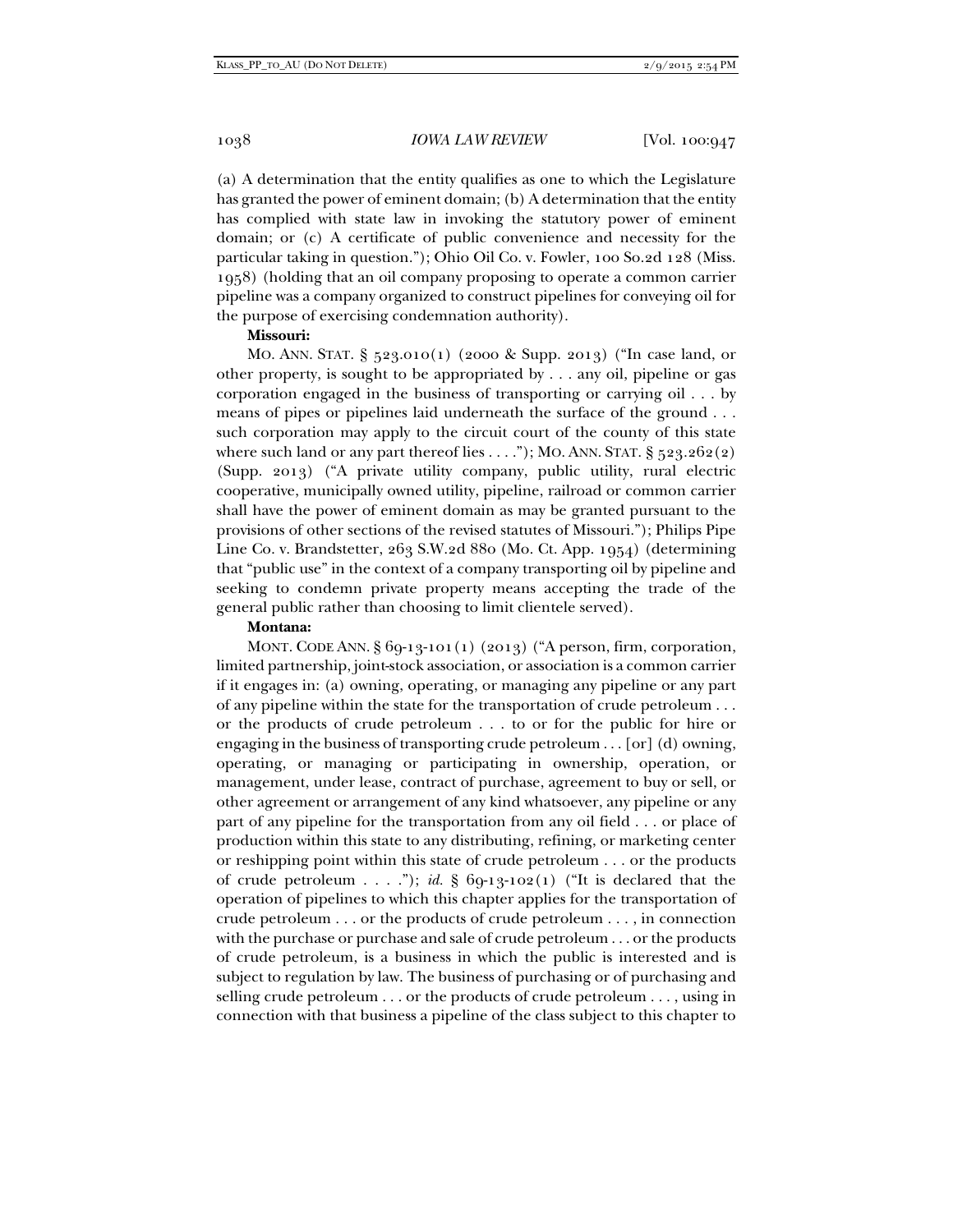transport the crude petroleum . . . or the products of crude petroleum, may not be conducted unless the pipeline used in connection with that business is a common carrier within the purview of this chapter and subject to the jurisdiction conferred upon the commission."); *id.* § 69-13-104 ("Every person, firm . . . or association of any kind mentioned in this chapter that has filed with the commission its acceptance of the provisions of this chapter has the power of eminent domain. In the exercise of the power of eminent domain, the entity may enter upon and condemn the land, rights-of-way, easements, and property of any person or corporation necessary for the construction, maintenance, or authorization of the entity's common carrier pipeline."); *id.* § 70-30-102(20) (including common carrier pipelines—as defined in § 69-13-104—within the definition of public uses for which eminent domain authority may be exercised).

# **Nebraska:**

NEB. REV. STAT. ANN. § 57-1404(2) (LexisNexis 2010) (defining a "major oil pipeline" as "a pipeline which is larger than six inches in inside diameter and which is constructed in Nebraska for the transportation of petroleum, or petroleum components, products, or wastes, including crude oil or any fraction of crude oil, within, through, or across Nebraska, but does not include in-field and gathering lines"); *id.* § 57-1405(1) ("If a pipeline carrier proposes to construct a major oil pipeline to be placed in operation in Nebraska after November 23, 2011, and the pipeline carrier has submitted a route for an oil pipeline within, through, or across Nebraska but the route is not approved by the Governor pursuant to section 57-1503, the pipeline carrier shall file an application with the commission and receive approval pursuant to section 57-1408 prior to beginning construction of the major oil pipeline within Nebraska."); *id.* § 57-1101 ("Any person engaged in, and any company, corporation, or association formed or created for the purpose of, transporting or conveying crude oil, petroleum, gases, or other products thereof . . . and desiring or requiring a right-of-way or other interest in real estate and being unable to agree with the owner or lessee of any . . . property as may be reasonably necessary for the laying, relaying, operation, and maintenance of any such pipeline . . . shall have the right to acquire the same for such purpose through the exercise of the power of eminent domain, except that for any major oil pipeline as defined in section 57-1404 to be placed in operation in the State of Nebraska after November 23, 2011, any such person, company, corporation, or association shall comply with section 57-1503 and receive the approval of the Governor for the route of the pipeline under such section or shall apply for and receive an order approving the application under the Major Oil Pipeline Siting Act, prior to having the rights provided under this section."). Nebraska's major oil pipeline siting laws are now on appeal after being invalidated by a state district court. *See* Order, Thompson v. Heineman, No. CI 12-2060, 2014 WL 631609 (Neb. Dist. Ct., Feb. 19, 2014).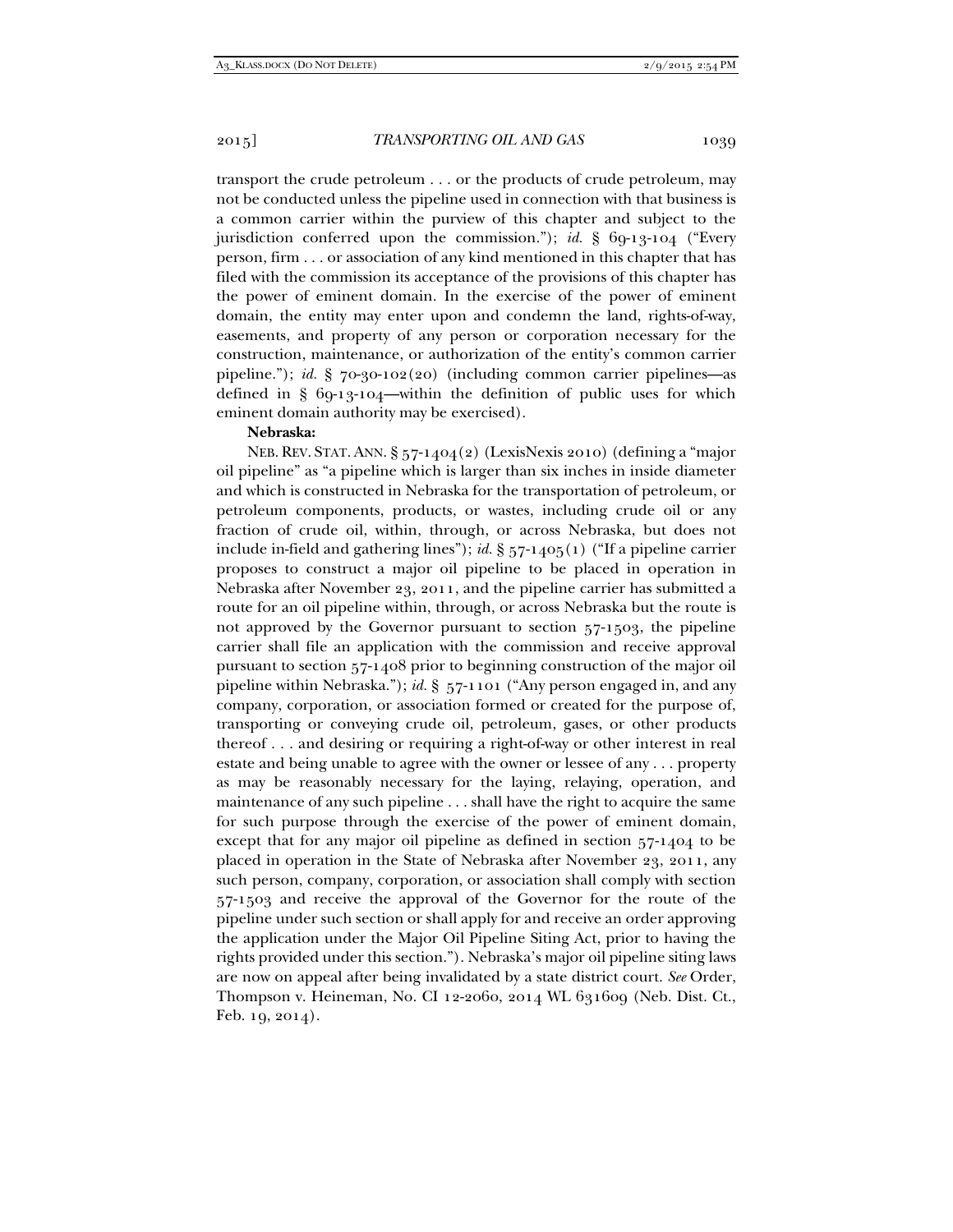### **Nevada:**

NEV. REV. STAT. § 708.020 (2013) ("Every person, firm, corporation, partnership, joint-stock association or association of any kind whatever . . . [o]wning, operating or managing any pipeline or any part of any pipeline within the State of Nevada for the transportation of crude oil or petroleum to or for the public for hire, or engaged in the business of transporting crude oil or petroleum by pipeline; . . . [o]wning, operating or managing any pipeline or any part of any pipeline for the transportation of crude oil or petroleum to or for the public for hire, which pipeline is constructed or maintained upon, along, over or under any public road or highway, or in favor of whom the right of eminent domain exists; . . . or [o]wning, operating or managing or participating in ownership, operation or management, under lease, contract of purchase, agreement to buy or sell, or other agreement or arrangement of any kind whatever, any pipeline or pipelines, or part of any pipeline, for the transportation from any oil field or place of production within the State of Nevada to any distributing, refining or marketing center, or reshipping point thereof, within this state, of crude oil or petroleum bought of others or owned by others, is hereby declared to be a common carrier and subject to the provisions of this chapter."); *id.* § 708.025 ("It is unlawful for any oil pipeline carrier to operate as a carrier in intrastate commerce within this state without first having obtained a certificate of public convenience and necessity from the Commission."); *id.* § 708.035 (describing the factors the Public Utilities Commission must consider before granting an applicant a certificate of public convenience and necessity); *id.* § 37.010(1) ("Subject to the provisions of this chapter and the limitations in subsections 2 and 3, the right of eminent domain may be exercised in behalf of the following public uses . . . (k) Pipelines for the transportation of crude petroleum, petroleum products or natural gas, whether interstate or intrastate.").

#### **New Hampshire:**

N.H. REV. STAT. ANN. § 371:1 (LexisNexis 2008) ("Whenever it is necessary, in order to meet the reasonable requirements of service to the public, that any public utility should construct a line, branch line, extension, pipeline, conduit, line of poles, towers, or wires across the land of another, or should acquire land . . . or other rights for the necessary construction, extension, or improvement of any . . . works owned or operated by such public utility, and it cannot agree with the owners of such land or rights as to the necessity or the price to be paid therefor, such public utility may petition the public utilities commission for such rights and easements or for permission to take such lands or rights as may be needed for said purposes."); *id.* § 362:2(I) ("The term 'public utility' shall include every corporation, company, association, joint stock association, partnership and person, their lessees, trustees or receivers appointed by any court, except municipal corporations and county corporations operating within their corporate limits . . . owning or operating any pipeline, including pumping stations, storage depots and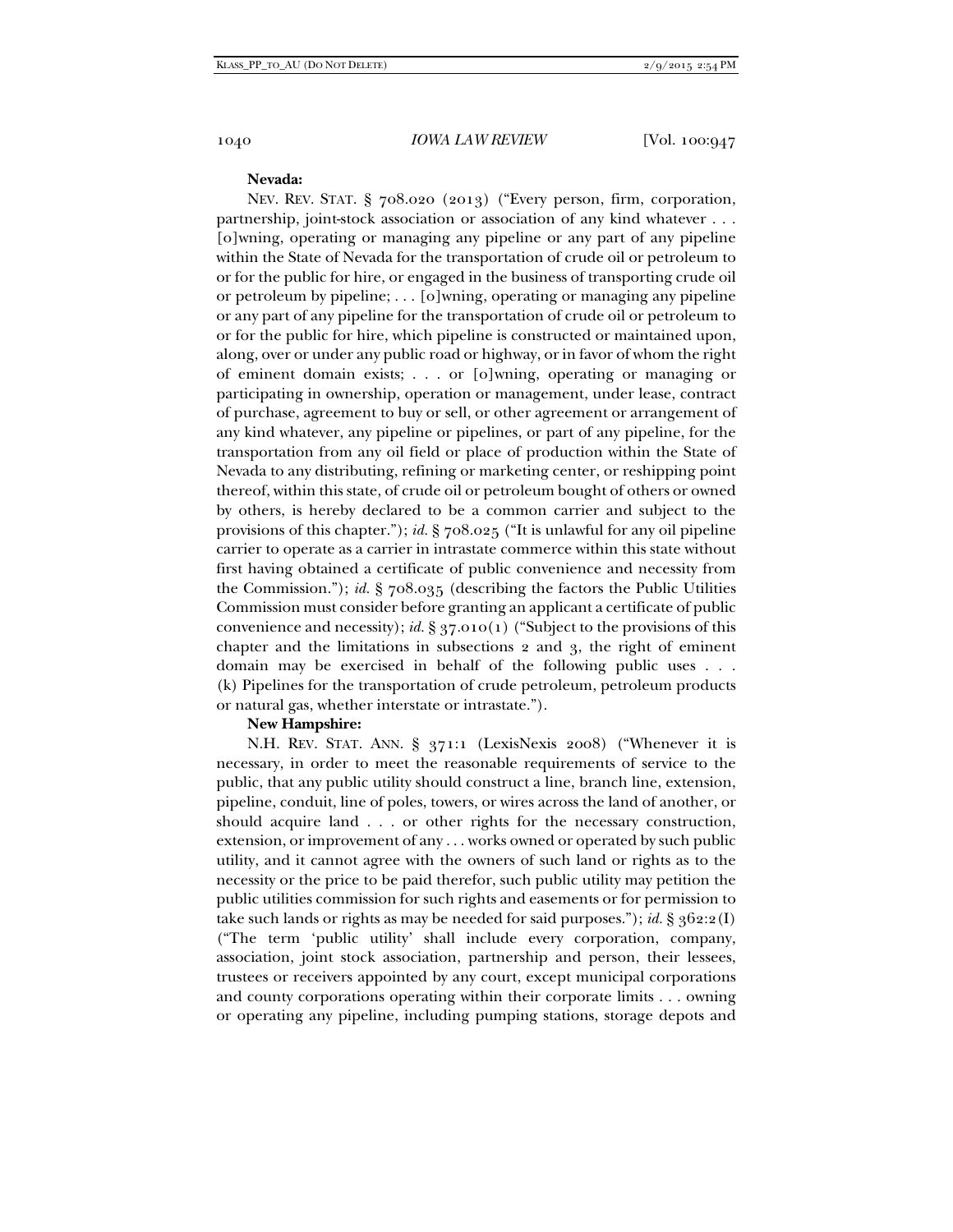other facilities, for the transportation, distribution or sale of gas, crude petroleum, refined petroleum products, or combinations of petroleum products . . . ."); *id.* § 371:15 ("Whenever . . . any petroleum pipeline company doing exclusively an interstate business, shall be unable to acquire necessary lands by purchase, lease or otherwise, it may institute condemnation proceedings [as provided in detail in this section]."); *id.* § 162-H:5(I) ("No person shall commence to construct any energy facility within the state unless it has obtained a certificate pursuant to this chapter. . . . Such certificates are required for sizeable changes or additions to existing facilities."); *id.* § 162- H:2(VI)–(VII) ("'Energy' means power, including mechanical power or useful heat derived from any resource, including, but not limited to, oil, coal, and gas. . . . 'Energy facility' means: (a) Any industrial structure that may be used substantially to extract, produce, manufacture, transport or refine sources of energy, including ancillary facilities as may be used or useful in transporting, storing or otherwise providing for the raw materials or products of any such industrial structure. This shall include but not be limited to industrial structures such as oil refineries, gas plants, equipment and associated facilities designed to use any, or a combination of, natural gas, propane gas and liquefied natural gas, which store on site a quantity to provide 7 days of continuous operation at a rate equivalent to the energy requirements of a 30 megawatt electric generating station and its associated facilities, plants for coal conversion, onshore and offshore loading and unloading facilities for energy sources and energy transmission pipelines that are not considered part of a local distribution network.").

# **New Jersey:**

N.J. STAT. ANN. § 48:3-17.6 (West 2009) ("Any of the following types of public utilities now or hereafter organized and existing under and by virtue of any law of this State: electric light, heat and power; canal; gas; pipeline . . . in addition to and not in substitution of whatever other right, power and authority it may have and possess, may, subject to the restrictions as provided hereinafter, take or acquire under the provisions of P.L.1971, c. 361 (C. 20:3-1 et seq.), such property or other interest therein which may be reasonably necessary for the purposes enumerated for each such utility in the succeeding sections hereto."); *id.* § 48:3-17.7 ("Except where a governmental agency having jurisdiction has granted the utility the permission to take or acquire property or any interests for the utility's purposes the power of condemnation shall not be used or enforced by any public utility until and unless such utility shall have applied to the Board of Public Utility Commissioners upon the petition of such utility. . . . The board is hereby authorized and empowered to determine the necessity as aforesaid for the use of the land or other property or interest therein so sought to be condemned . . . ."); *id.* § 48:2-13 ("The term 'public utility' shall include every individual, copartnership, association, corporation or joint stock company . . . that now or hereafter may own, operate, manage or control within this State any . . . oil . . . plant or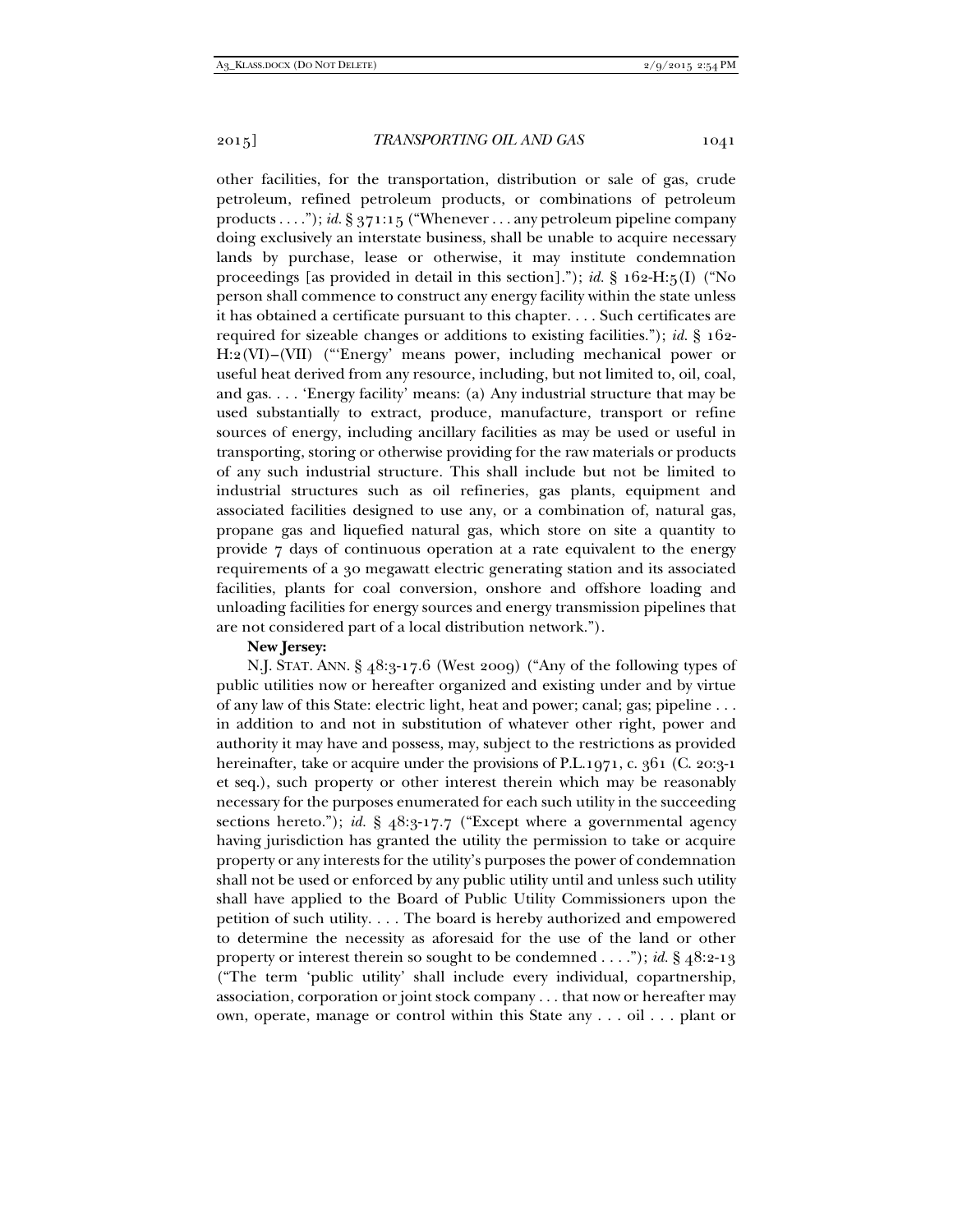1042 *IOWA LAW REVIEW* [Vol. 100:047]

equipment for public use, under privileges granted or hereafter to be granted by this State or by any political subdivision thereof."); *id.* § 48:10-1 ("Pipe line companies, associations and corporations may acquire by condemnation land and other property necessary for public use for right of way in the manner prescribed by chapter 1 of the title Eminent Domain (§ 20:1-1 et seq.)."); *id.*  § 20:3-48 ("Any reference to Title 20 of the Revised Statutes or to any section or sections thereof or any amendment or supplement thereof in any other statute, in effect on the effective date of this act, shall hereafter be given effect as though reference therein were made to this act or the applicable provisions thereof."). While pipelines that are public utilities must apply to the Board of Public Utility Commissioners before using or enforcing the power of eminent domain, *see* § 48:3-17.7, it appears there may be some pipeline companies that are not public utilities. *Compare* § 48:2-13, *with* § 48:10-1. While those nonpublic utility companies must follow the condemnation procedures provided in Title 20 of the Revised Statutes, *see* § 20:3-48, they need not petition the Board before exercising the power of eminent domain.

#### **New Mexico:**

N.M. STAT. ANN. § 70-3-5(A) (West 2003) ("Any person, firm, association or corporation may exercise the right of eminent domain to take and acquire the necessary right-of-way for the construction, maintenance and operation of pipelines . . . for the purpose of conveyance of petroleum . . . . Such land and right-of-way shall be acquired in the manner provided by the Eminent Domain Code."); *id.* § 70-3-5(B) ("The authorization provided for pursuant to Subsection A of this section for pipelines conveying petroleum, natural gas, carbon dioxide gas and products derived therefrom shall apply to trunk lines, including lines owned or operated by public utilities or interstate pipelines connecting a well or wells under a purchase or conveying contract, and shall not apply to gathering lines other than pipelines owned or operated by public utilities or their affiliates or interstate pipelines or to operators of pipelines whose rates are prescribed or whose operations are licensed by the state corporation commission [public regulation commission] pursuant to Section 70-3-1 or 70-3-2 NMSA 1978."); *id.* § 70-3-13(E) (providing that the public regulation commission may *not* "prescribe the location or routing of any oil, hazardous liquid or gas pipeline facility" in the context of the Pipeline Safety Act); Kennedy v. Yates Petroleum Corp., 725 P.2d 572 (N.M. 1986) (determining that the legislature clearly included a petroleum company that owned a gathering pipeline and did not register as a common carrier prior to exercising the right of eminent domain within the list of entities entitled to eminent domain power).

# **New York:**

N.Y. TRANSP. LAW § 80 (McKinney 1996) ("A pipe line corporation is a corporation organized to construct and operate for public use, wholly within or partly without this state, except in the city of New York, lines of pipe for conveying or transporting therein petroleum, gas, liquids or any products or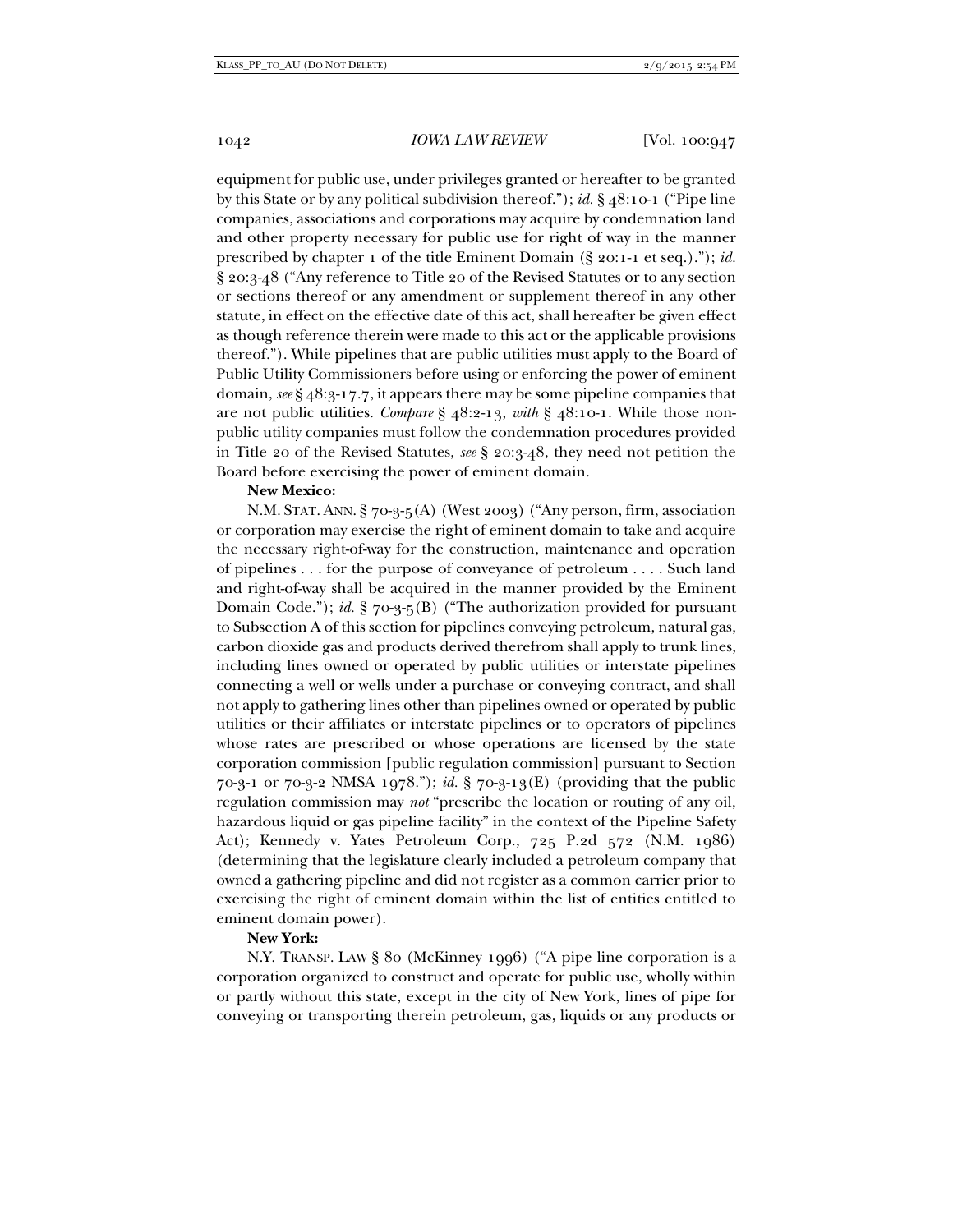property, or, except in such city, to maintain and operate for public use for which such purposes lines of pipe already constructed."); *id.* § 83 ("In case such corporation is unable to agree for the purchase of any real property required for the purposes of its incorporation, and its route in the county in which such real property is situated has been finally located, it shall have the right to acquire title thereto by condemnation . . . ."); *id.* § 82 (providing the process a pipe line corporation must follow "[b]efore commencing the construction of its pipe line in any county, and before commencing any proceeding for the condemnation of real property," but not requiring a certificate of public convenience and necessity); *id.* § 2(6) (including pipeline corporations in the definition of "transportation corporation").

#### **North Carolina:**

N.C. GEN. STAT. § 62-190(a) (2013) ("Any pipeline company transporting or conveying natural gas, gasoline, crude oil, coal in suspension, or other fluid substances by pipeline for the public for compensation, and incorporated under the laws of the State, or foreign corporations domesticated under the laws of North Carolina, may exercise the right of eminent domain under the provisions of the Chapter, Eminent Domain, and for the purpose of constructing and maintaining its pipelines and other works shall have all the rights and powers given other corporations by this Chapter and acts amendatory thereof. . . . All such pipeline companies shall be deemed public utilities and shall be subject to regulation under the provisions of this Chapter."); *id.* § 62-3(23) ("'Public utility' means a person, whether organized under the laws of this State or under the laws of any other state or country, now or hereafter owning or operating in this State equipment or facilities for . . . [t]ransporting or conveying gas, crude oil or other fluid substance by pipeline for the public for compensation . . . ."); *id.* § 40A- $3(a)(1)$  ("Corporations, bodies politic or persons have the power of eminent domain for the construction of . . . pipelines or mains originating in North Carolina for the transportation of petroleum products, coal, gas, limestone or minerals. Land condemned for any liquid pipelines shall: Not be less than 50 feet nor more than 100 feet in width . . . ."). Private condemnors must exercise the power of eminent domain according to the procedures of Article 2, Chapter 40A. *Id.*

# **North Dakota:**

N.D. CENT. CODE § 49-19-01 (2014) ("Every person: (1) Owning, operating, or managing any pipeline or any part of any pipeline within this state for the transportation of crude petroleum, gas, coal, or carbon dioxide to or for the public for hire, or engaged in the business of transporting crude petroleum . . . by pipelines; (2) Owning, operating, managing, or participating in the ownership, operation, or management of, under lease, contract of purchase, agreement to buy or sell, or other agreement or arrangement of any kind whatsoever, any pipeline, or any part of any pipeline, for the transportation of crude petroleum, gas, or coal bought from others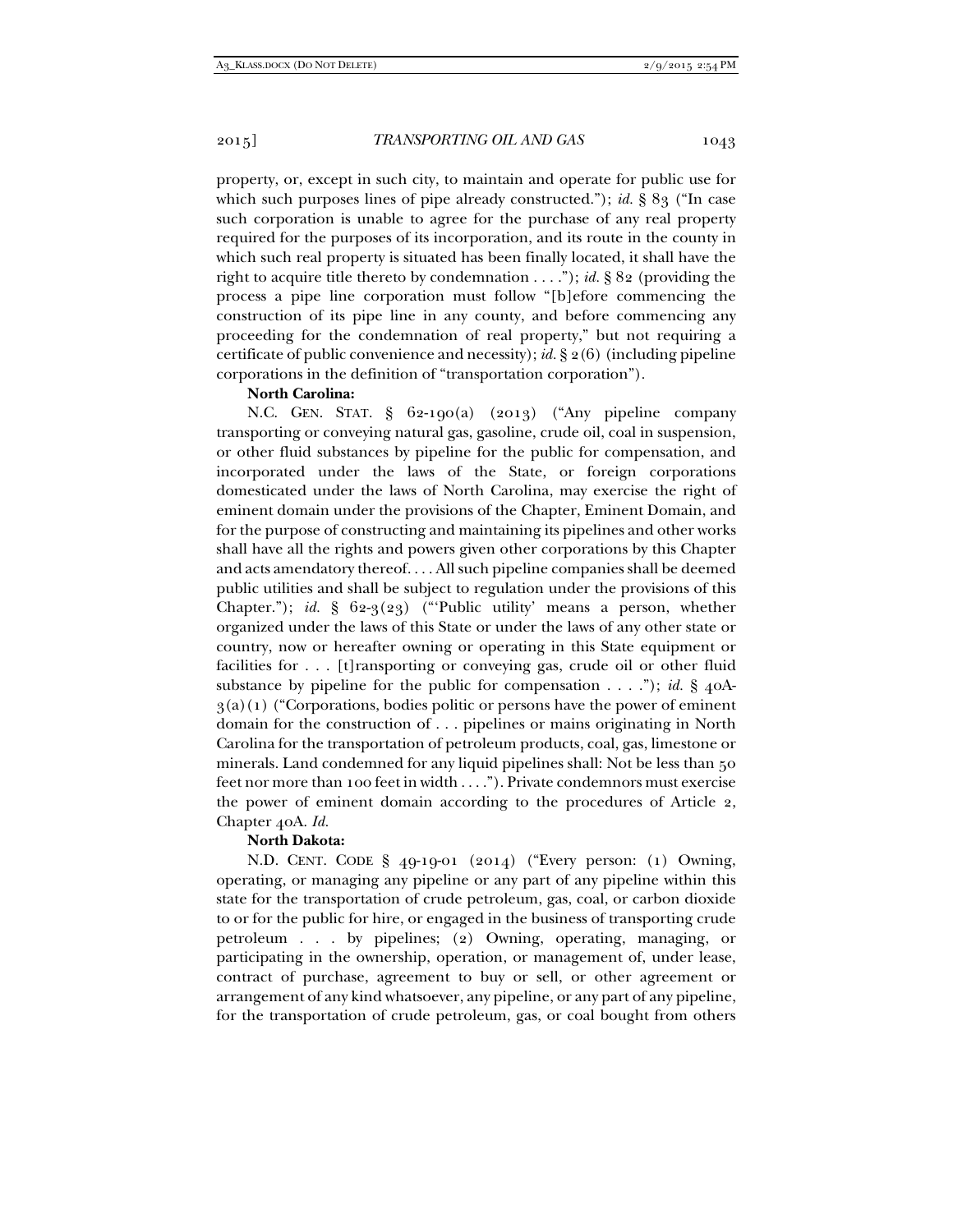from any oil, gas, or coal field or place of production, to any distributing, refining, or marketing center or reshipping point . . . is a common carrier and is subject to the provisions of this chapter as a common pipeline carrier."); *id.*  § 49-19-12 ("Every common pipeline carrier which shall have filed with the commission its acceptance of the provisions of this chapter has, subject to chapter 32-15, the right and power of eminent domain in the exercise of which it may enter upon and condemn the land, right of way, easements, and property of any person necessary for the construction, maintenance, or authorization of its pipeline. The manner and method of such condemnation, and the assessment and payment of the damages therefor are the same as is provided by law in the case of railroads."). A pipeline company must be a common carrier *and* obtain a route permit from the Public Service Commission before it constructs a pipeline or exercises its eminent domain authority. *Id.*  $\S$  49-22-07(1) ("A utility may not begin construction of an energy conversion facility or transmission facility in the state without first having obtained a certificate of site compatibility or a route permit from the commission pursuant to this chapter."); *id.*  $\S$  49-22-03(13) ("Utility' means any person engaged in and controlling the generation, manufacture, refinement, or transmission of electric energy, gas, liquid hydrocarbons, or liquid hydrocarbon products, including . . . petroleum refinement . . . and the transmission of . . . liquid hydrocarbons, or liquid hydrocarbon products . . . from or to any energy conversion facility."); *id.*  $\S$  49-22-03(12) ("'Transmission facility' means . . . (b) A gas or liquid transmission line and associated facilities designed for or capable of transporting coal, gas, liquid hydrocarbons, liquid hydrocarbon products, or carbon dioxide. This subdivision does not apply to:  $[(1)]$  An oil or gas pipeline gathering system ... [or to pipelines less than a minimum designated diameter or length] . . . . For purposes of this chapter, a gathering system includes the pipelines and associated facilities used to collect oil from the lease site to the first pipeline storage site where pressure is increased for further transport . . . ."). Sections 49-22-08 and 40-22-08.1 establish the process of applying for a certificate of site compatibility and a route permit, respectively. Section 49-22-09 provides a noninclusive list of factors the Public Service Commission must consider in evaluating sites, corridors, and route applications. Eckre v. Pub. Service Comm'n, 247 N.W.2d 656 (N.D. 1976) (determining that common carrier pipelines must not only first file an acceptance of statutory provisions prior to using eminent domain but also comply with several other statutory prerequisites to eminent domain authority, including utility franchise statutes and the Energy Conversion and Transmission Facility Siting Act).

#### **Ohio:**

OHIO REV. CODE ANN. § 1723.01 (LexisNexis 2009) ("If a company is organized for the purpose of . . . transporting . . . petroleum . . . through tubing, pipes, or conduits . . . then such company may enter upon any private land to examine or survey lines for its tubing, pipes, [and] conduits . . . and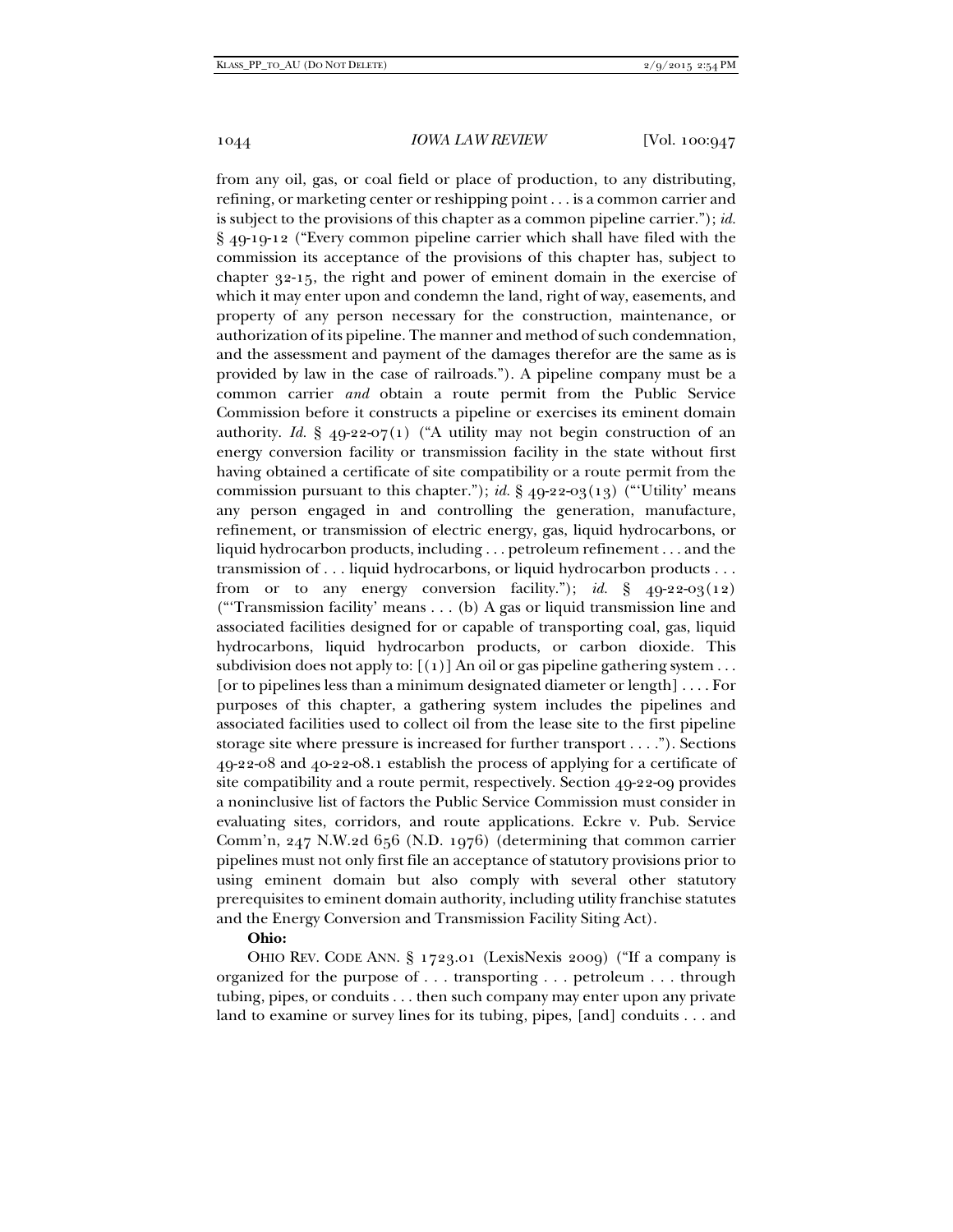may appropriate so much of such land, or any right or interest therein, as is deemed necessary for the laying down or building of such . . . pipes . . . necessary to the purposes of such companies . . . ."); *id.* § 4905.03(F) (providing that companies subject to the public utilities commission include "[a] pipe-line company, when engaged in the business of transporting natural gas, oil, or coal or its derivatives through pipes or tubing, either wholly or partly within this state, but not when engaged in the business of the transport associated with gathering lines, raw natural gas liquids, or finished product natural gas liquids").

# **Oklahoma:**

OKLA. STAT.ANN. tit. 52, § 52 (West 2011) ("For the purpose of acquiring necessary right-of-way, every such person as defined in this act is hereby granted the right of condemnation by eminent domain, and the use of the highways in this state, for the purpose of transporting petroleum, liquid or liquifiable hydrocarbons and chemicals, except coal, which are transportable by pipeline, and for the location, laying, construction, maintaining and operation thereof."); *id.* § 60 ("Any oil pipeline company, organized under the laws of this state shall have power to exercise the right of eminent domain in like manner as railroad companies for the purpose of securing rights-ofway and sites for pumping stations, storage tanks and depots."); *id.* tit. 66, § 51 ("Every railroad corporation incorporated under this article . . . has power and is authorized to enter upon any land for the purpose of examining and surveying its railroad, and to take, hold and appropriate so much real estate as may be necessary for the location, construction and convenient use of its road . . . ."); French v. Ayres, 207 P.2d 308 (Okla. 1949) (determining that giving an oil pipeline company authority to exercise eminent domain "in like manner as railroad companies" [OKLA. STAT. tit. 52, § 60] relates only to the procedure for exercising eminent domain power and not the quantity of property oil pipelines can acquire by eminent domain); *see also* OKLA. STAT. ANN. tit. 52, § 58 ("Before any corporation, joint-stock company, partnership or person, shall have, possess, enjoy or exercise the right of eminent domain, right-of-way, right to locate, maintain or operate pipelines, fixtures or equipment thereunto belonging, or used in connection therewith . . . every such [entity] shall file in the office of the Corporation Commission a proper and explicit authorized acceptance of the provisions of this article, and the Constitution of this state, and in cases of pipelines a plat showing in detail the points within this state between which, and the route along which, the trunk lines are proposed to be constructed, the intended size and capacity thereof, and the location and capacity of all pumping stations, gate valves, check valves and connections and appliances of all kinds used, or to be used, on said trunk lines . . . ."); *id.* § 67 ("(A) The Corporation Commission shall have the authority to establish a schedule for all state pipeline authorizations with respect to crude oil or refined petroleum product pipeline facilities. . . . (D) Upon application by a qualified applicant, the Commission shall issue an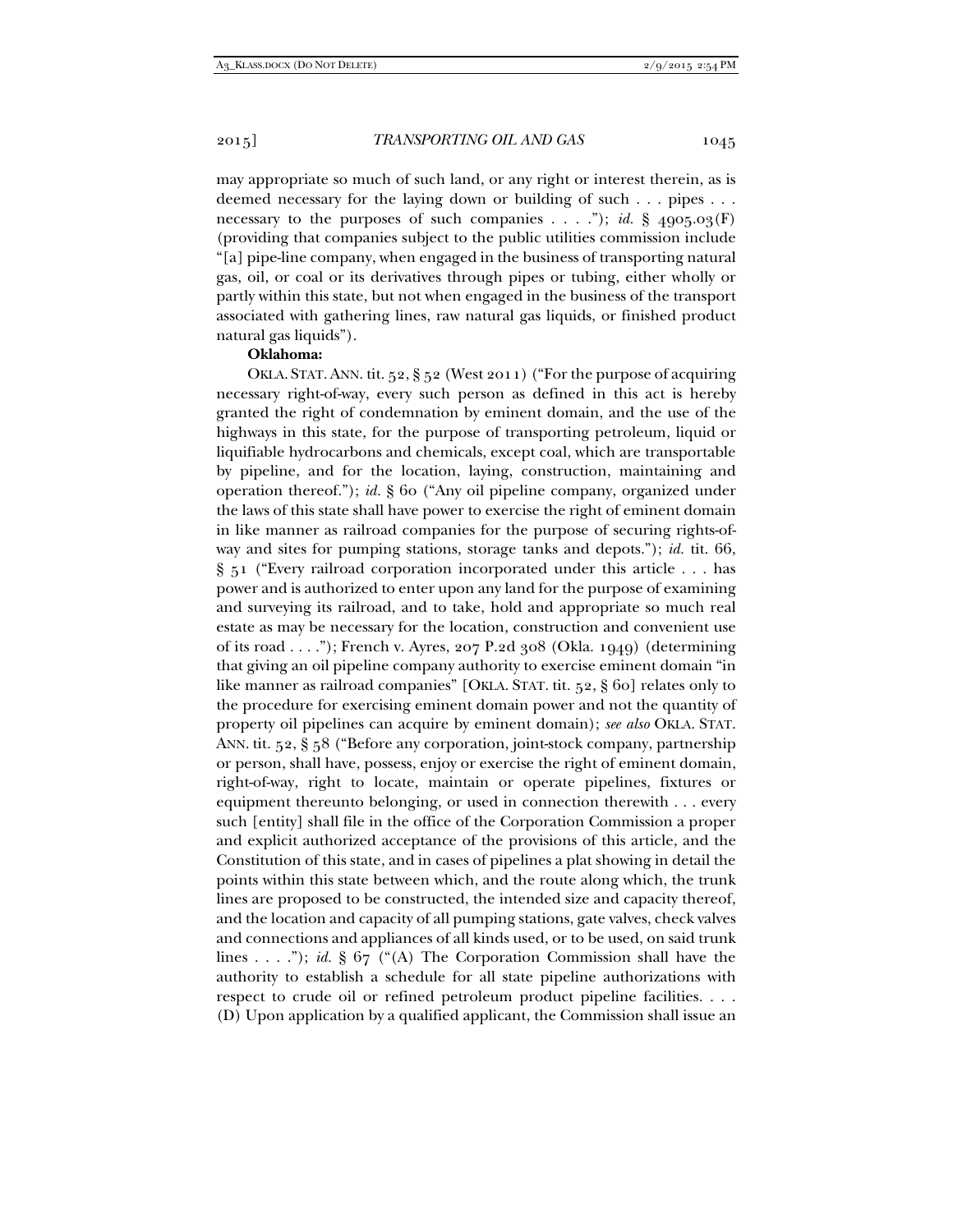1046 *IOWA LAW REVIEW* [Vol. 100:947

order authorizing, in whole or in part, the siting, construction, expansion, or operation of a crude oil or refined petroleum product pipeline facility which is located in either interstate or intrastate commerce. . . . (E) If the holder of a Commission order issued pursuant to this section cannot acquire by contract, or is unable to agree with the owner of the property on the amount of compensation to be paid for: (1) The necessary right-of-way to site, construct, operate, and maintain a pipeline or pipelines for the transportation of crude oil or refined petroleum products; and (2) The necessary land or other property for the location of compressor stations, pressure apparatus, or other stations or equipment necessary to the proper operation of such pipeline or pipelines, the holder of the order may acquire the property through the exercise of the right of eminent domain in an Oklahoma court of competent jurisdiction as allowed under the Constitution of the State of Oklahoma.").

### **Oregon:**

OR. REV. STAT. ANN. § 772.510 (West 2003 & Supp. 2014) ("(1) Any pipeline company that is a common carrier and that is regulated as to its rates or practices by the United States or any agency thereof, may enter in the manner provided by ORS 35.220 upon lands within this state outside the boundaries of incorporated cities.  $\ldots$  (3) These pipeline companies may appropriate and condemn such lands . . . in such width as is reasonably necessary to accomplish their pipeline company purposes, by proceedings for condemnation as prescribed by ORS chapter 35."); OR. REV. STAT. ANN.  $\S 35.220(1)$  (West 2013) ("[A] condemner may enter upon, examine, survey, conduct tests upon and take samples from any real property that is subject to condemnation by the condemner. A condemner may not enter upon any land under the provisions of this section without first attempting to provide actual notice to the owner or occupant of the property."); OR. REV. STAT. ANN.  $\S$  772.520(1) (2003) ("Prior to the filing of any condemnation action under ORS 772.510, the pipeline company shall adopt a resolution showing the approximate route and termini of the proposed pipeline, or the extension or branch of any existing pipeline."); *id.*  $\S$  772.520(2) ("A copy of this resolution, certified by the pipeline company, shall be filed in the office of the Secretary of State, in the office of each county clerk of those counties where such pipeline, extension or branch of an existing pipeline is proposed to be constructed, and also in the office of the Public Utility Commission."). Oil pipelines must acquire a site certificate from the Oregon Energy Facility Siting Council before beginning construction. *See* OR. REV. STAT. ANN. § 469.320 (West 2003 & Supp. 2014). Section 469.300 defines "energy facility" as including:

A pipeline that is: (i) At least six inches in diameter, and five or more miles in length, used for the transportation of crude petroleum or a derivative thereof, liquefied natural gas, a geothermal energy form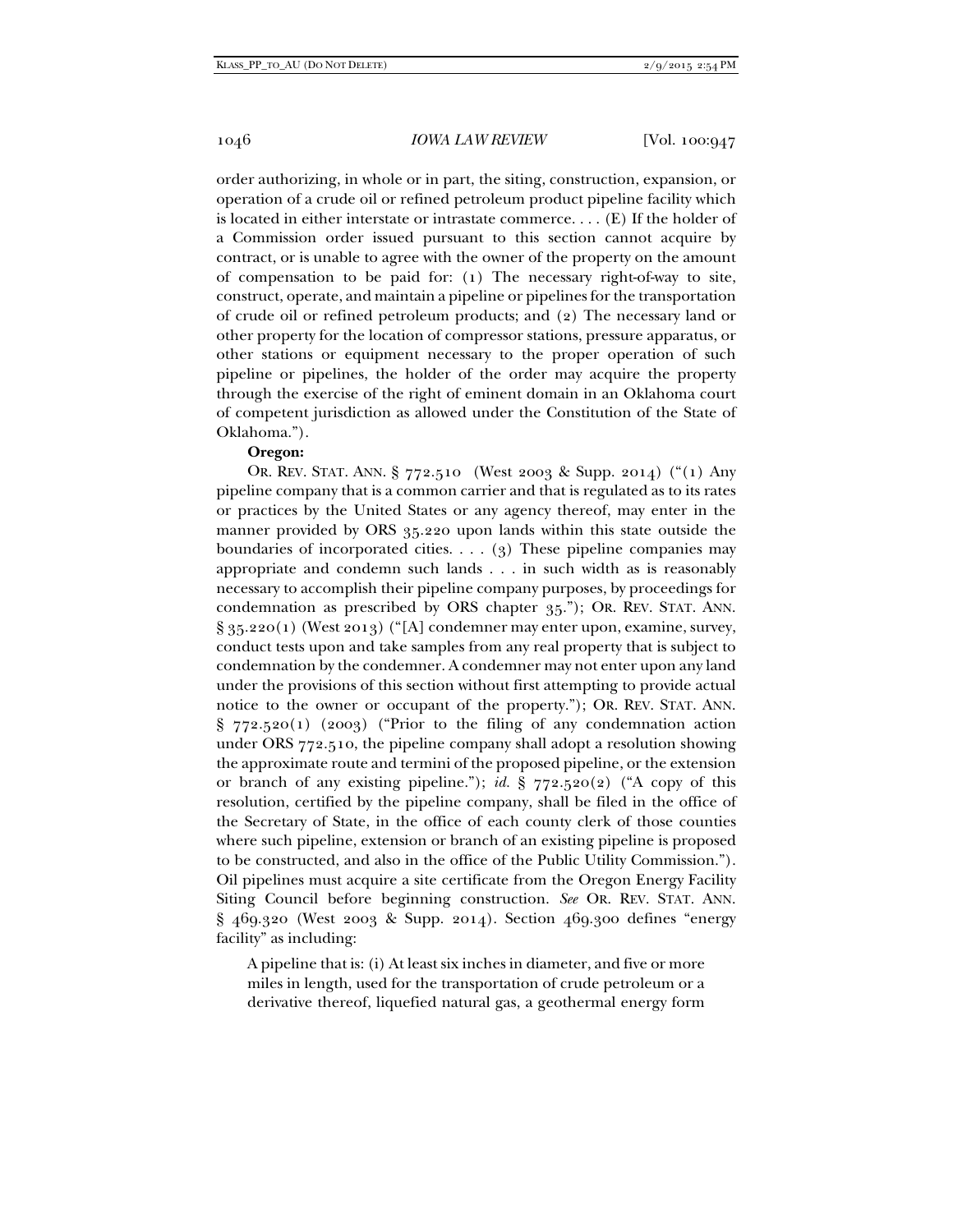in a liquid state or other fossil energy resource, excluding a pipeline conveying natural or synthetic gas.

*Id.* § 469.300 Section 469.330 describes applicants' obligation to submit a notice of intent to file an application for a site certificate, among other procedures. Before it may issue a facility site certificate, the Council must find "that the preponderance of the evidence on the record supports" a number of conclusions pertaining to, among other things, the public interest and carbon dioxide emissions standards. *See id.* § 469.503.

### **Pennsylvania:**

66 PA. CONS. STAT. ANN. § 1104 (West 2000) ("Unless its power of eminent domain existed under prior law, no domestic public utility or foreign public utility authorized to do business in this Commonwealth shall exercise any power of eminent domain within this Commonwealth until it shall have received the certificate of public convenience required by section 1101."); *id.* § 1103(a) ("A certificate of public convenience shall be granted by order of the commission, only if the commission shall find or determine that the granting of such certificate is necessary or proper for the service, accommodation, convenience, or safety of the public."); *id.* § 102 (stating that a "public utility" includes "[a]ny person or corporations now or hereafter owning or operating in this Commonwealth equipment or facilities for: . . . (v) Transporting or conveying natural or artificial gas, crude oil, gasoline, or petroleum products, materials for refrigeration, or oxygen or nitrogen, or other fluid substance, by pipeline or conduit, for the public for compensation"); *id.* tit. 75, § 9019(1) ("A person must obtain a diesel fuel transporter's permit in order to import, export or transport within this Commonwealth diesel fuel, other than dyed diesel fuel, via a pipeline or by means of a tank-truck vehicle, railroad tank car or vessel with a capacity of 2,000 gallons or more. The permit application must be filed with the department upon a form prescribed by the department.").

# **Rhode Island:**

R.I. GEN. LAWS § 39-1-31(a) (2006) ("Before exercising any power of condemnation a company shall present a petition to the [public utilities]commission . . . setting forth why it is necessary to acquire it by eminent domain. The commission shall set a time and place for hearing the petition and shall give such notice as the commission deems the circumstances require. If the commission shall determine that the proposed taking is for the benefit of the people of the state . . . it shall issue a certificate authorizing the company to proceed with condemnation."); *id.* § 42-98-4 ("No person shall site, construct, or alter a major energy facility within the state without first obtaining a license from the siting board pursuant to this chapter."); *id.* § 42-98-3(d) ("'Major energy facility' means . . . facilities for the refining of oil, gas, or other petroleum products . . . and facilities associated with the transfer of oil, gas, and coal via pipeline; . . . the board may promulgate regulations to further define 'major energy facility' to the extent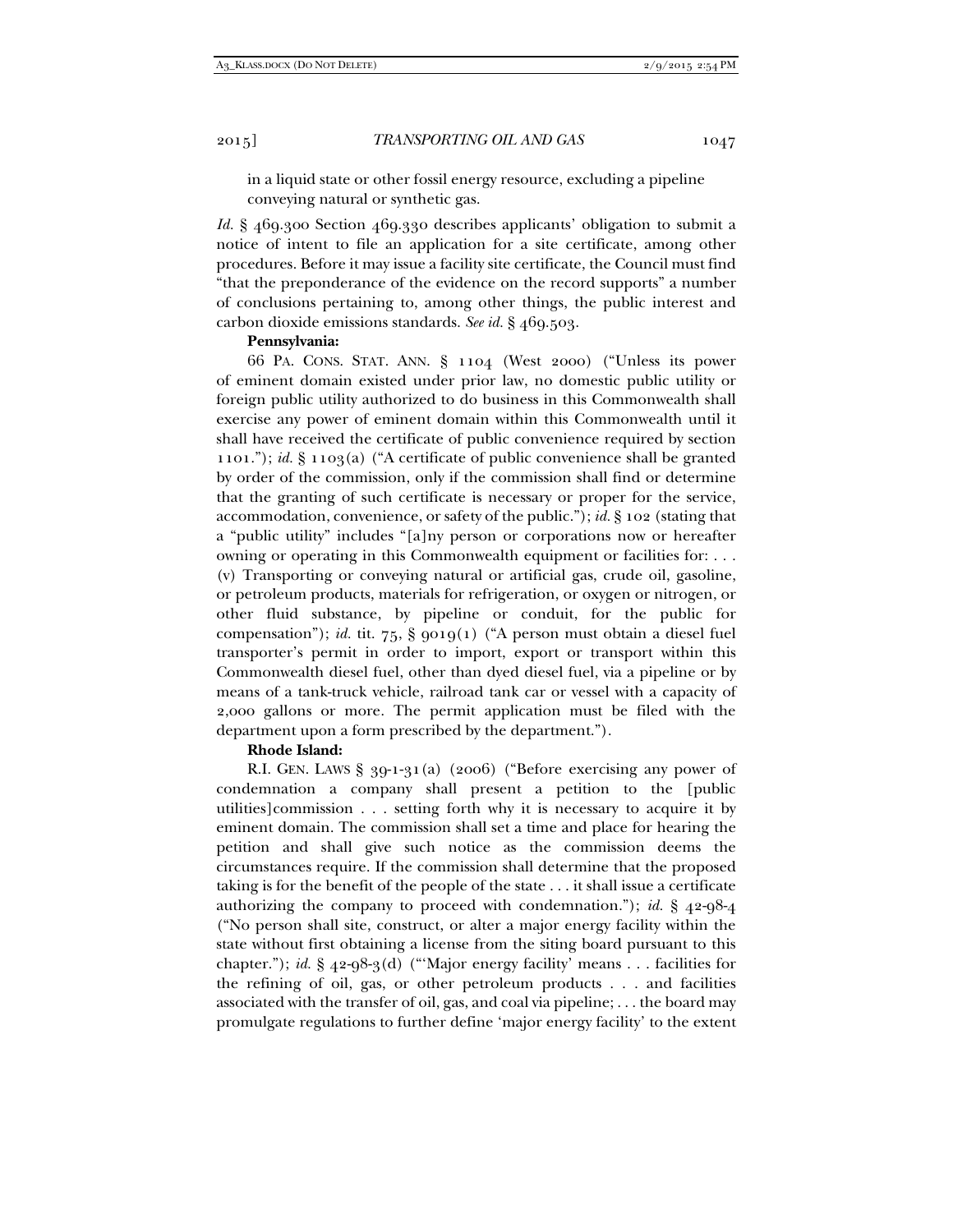further definition is required to carry out the purpose of this chapter  $\dots$ ."); *id.* § 42-98-2(7) ("Before approving the construction, operation and/or alteration of major energy facilities, the [energy facility siting] board shall determine whether cost effective efficiency and conservation opportunities provide an appropriate alternative to the proposed facility."). Section 42-98- 8 describes obligations of applicants seeking licenses from the board, and section 42-98-9 provides procedures for review of applications by the board.

# **South Carolina:**

S.C. CODE ANN. § 58-7-10 (1977) ("Subject to the same duties and liabilities, all the rights, powers and privileges conferred upon telegraph and telephone companies under Article 17 of Chapter 9 of this Title are hereby granted to pipeline companies incorporated under the laws of this State or . . . [compliant] foreign corporations."); *id.* § 58-9-2030 (1977 & Supp. 2013) ("Whenever any telegraph or telephone company desires to construct its lines on, over, or under the lands of any person . . . the company may secure the right and privilege by condemnation actions against the condemnees . . . ."); *id.* § 58-9-2020 (1977) ("Any telegraph or telephone company incorporated under the laws of this State and any such company incorporated under the laws of any other state . . . may construct, maintain and operate its line through, upon, over and under any of the public lands of this State, under, over, along and upon any of the highways or public roads of the State, over, through or under any of the waters of this State, on, over and under the lands of any person in this State and along, upon and over the right of way of any railroad or railway company in this State.").

# **South Dakota:**

S.D. CODIFIED LAWS § 49-7-13 (2004) ("Any pipeline companies owning a pipeline which is a common carrier as defined by § 49-7-11 may exercise the right of eminent domain in acquiring right-of-way as prescribed by statute."); *id.* § 49-7-11 ("All pipelines holding themselves out to the general public as engaged in the business of transporting commodities for hire by pipeline are common carriers and are not subject to the provisions of Title 49 except as provided by this chapter and chapter 49-41B."); *id.* § 49-41B-4 ("No utility may begin construction of a facility in the state on or after July 1, 1979, without first having obtained a permit issued with respect to such facility by the Public Utilities Commission pursuant to this chapter."); *id.* § 49-41B- $2(12)$  (2004 & Supp. 2013) (A "[u]tility" is "any person engaged in and controlling the generation or transmission of electric energy and gas or liquid transmission facilities as defined by § 49-41B-2.1 . . . ."); *id.* § 49-41B-2.1 ("For the purposes of this chapter, a transmission facility is . . . [a] gas or liquid transmission line and associated facilities designed for or capable of transporting coal, gas, liquid hydrocarbons, liquid hydrocarbon products, or carbon dioxide, excluding any gas or liquid transmission lines or associated facilities which meet any of the following criteria: (a) Lines or facilities that are used exclusively for distribution or gathering; (b) Steel pipe and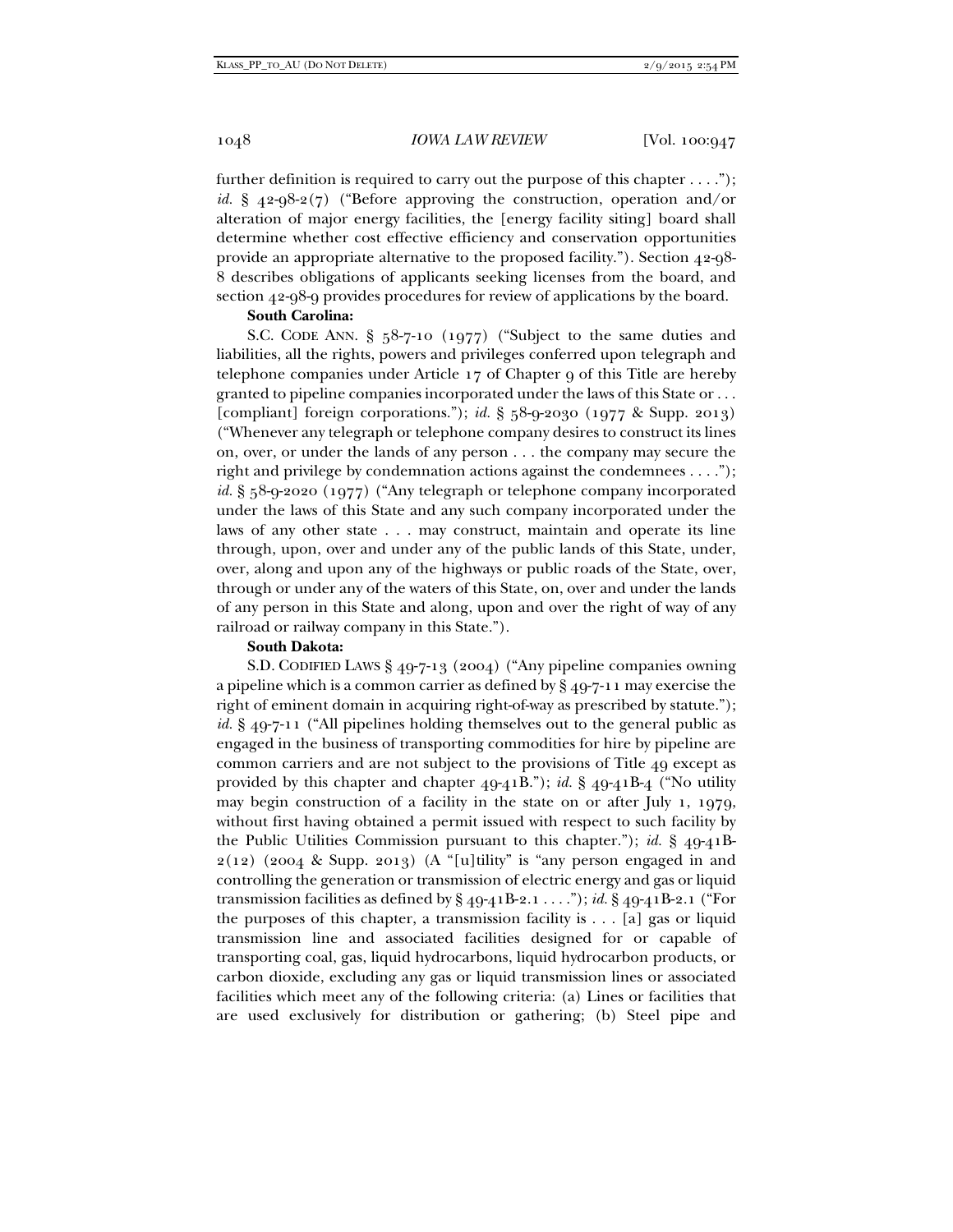associated facilities that cannot be operated at a hoop stress of twenty percent or more of specified minimum yield strength as defined by 49 CFR 192.3 as of January 1, 2013, or plastic pipe and associated facilities that cannot be operated at a design pressure of fifty percent or more as determined by the formula specified in 49 CFR 192.121 as of January 1, 2013; or (c) Pipe which has nominal diameter of less than four inches and not more than one mile of the entire line is constructed outside of public right-of-way."). Various sections of Chapter 49-41b provide procedures for obtaining such a permit from the Public Utilities Commission.

#### **Tennessee:**

TENN. CODE ANN. § 65-22-101 (2004) ("Every corporation organized under the laws of any state of the United States and . . . authorized to store, transport or distribute natural or artificial gas or oil to be used in producing light, heat or mechanical power, for sale to the public generally or to utility corporations for resale to the public generally, and, for any or all of such purposes, authorized to construct and maintain pipelines, is empowered to condemn and take upon paying or securing payment thereof, to purchase or otherwise acquire . . . such lands and interests in lands as may be necessary or advisable for establishing and maintaining its . . . pipelines . . . . If the owner and the corporation cannot agree upon the amount of compensation which should be paid, the taking shall proceed and the damages or compensation to be paid shall be assessed in the manner provided by title 29, chapter 16."); *id.* § 65-4-201(a) ("No public utility shall establish or begin the construction of, or operate any line, plant, or system, or route in or into a municipality or other territory already receiving a like service from another public utility, or establish service therein, without first having obtained from the authority, after written application and hearing, a certificate that the present or future public convenience and necessity require or will require such construction, establishment, and operation, and no person or corporation not at the time a public utility shall commence the construction of any plant, line, system, or route to be operated as a public utility, or the operation of which would constitute the same, or the owner or operator thereof, a public utility as defined by law, without having first obtained, in like manner, a similar certificate . . . ."); *id.*  $\S$  65-4-101(6)(A) ("Public utility' means every individual, copartnership, association, corporation, or joint stock company, its lessees, trustees, or receivers, appointed by any court whatsoever, that own, operate, manage or control, within the state, any interurban electric railway, traction company, all other common carriers, express, gas, electric light, heat, power, water, telephone, telegraph, telecommunications services, or any other like system, plant or equipment, affected by and dedicated to the public use, under privileges, franchises, licenses, or agreements, granted by the state or by any political subdivision thereof."); *id.* § 65-4-203(a) ("The authority shall not grant a certificate for a proposed route, plant, line, or system, or extension thereof, which will be in competition with any other route, plant,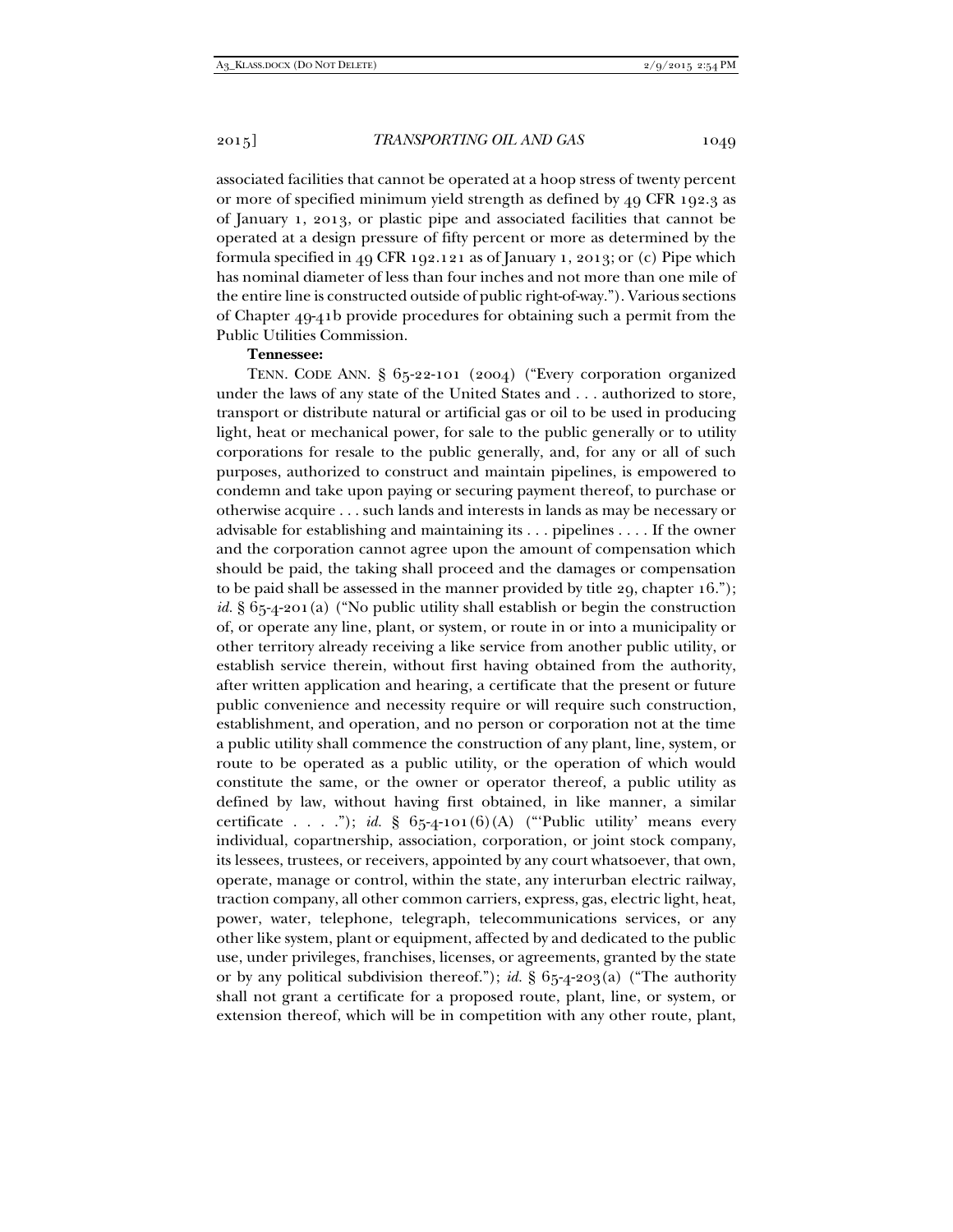line, or system, unless it shall first determine that the facilities of the existing route, plant, line, or system are inadequate to meet the reasonable needs of the public, or the public utility operating the same refuses or neglects or is unable to or has refused or neglected, after reasonable opportunity after notice, to make such additions and extensions as may reasonably be required under the provisions of this part.").

#### **Texas:**

TEX. NAT. RES. CODE ANN. § 111.019(a) (West 2011) ("Common carriers have the right and power of eminent domain."); *id.* § 111.002 ("A person is a common carrier subject to the provisions of this chapter if it: (1) owns, operates, or manages a pipeline or any part of a pipeline in the State of Texas for the transportation of crude petroleum to or for the public for hire, or engages in the business of transporting crude petroleum by pipeline; . . . (4) under lease, contract of purchase, agreement to buy or sell, or other agreement or arrangement of any kind, owns, operates, manages, or participates in ownership, operation, or management of a pipeline or part of a pipeline in the State of Texas for the transportation of crude petroleum, bought of others, from an oil field or place of production within this state to any distributing, refining, or marketing center or reshipping point within this state . . . ."); *id.* § 111.019(b) ("In the exercise of the power of eminent domain granted under the provisions of Subsection (a) of this section, a common carrier may enter on and condemn the land, rights-of-way, easements, and property of any person or corporation necessary for the construction, maintenance, or operation of the common carrier pipeline."); *see also* Tex. Rice Land Partners v. Denbury Green Pipeline-Tex.,  $363$  S.W.3d 192 (Tex. 2012) (distinguishing  $CO<sub>2</sub>$  pipelines from oil pipelines and holding that unlike oil pipelines,  $CO<sub>2</sub>$  pipelines must affirmatively establish common carrier status to exercise eminent domain).

# **Utah:**

UTAH CODE ANN. § 78B-6-501 (LexisNexis 2012) ("Subject to the provisions of this part, the right of eminent domain may be exercised on behalf of the following public uses . . .  $(6)(d)$  gas, oil or coal pipelines, tanks or reservoirs.").

#### **Vermont:**

VT. STAT. ANN. tit. 29, § 505 (b) (2008) ("Without limiting its general authority, the board may  $\ldots$  (8) require certificates of clearance in connection with the transportation or delivery of oil, gas, or product."); *id.* § 503(2) ("'Certificate of clearance' means a permit prescribed by the board for the transportation or the delivery of oil or gas or product.").

#### **Virginia:**

VA. CODE ANN. § 56-1 (2012) ("'Public service corporation' or 'public service company' includes gas, pipeline, electric light, heat, power and water supply companies, sewer companies, telephone companies, and all persons authorized to transport passengers or property as a common carrier."); *id.*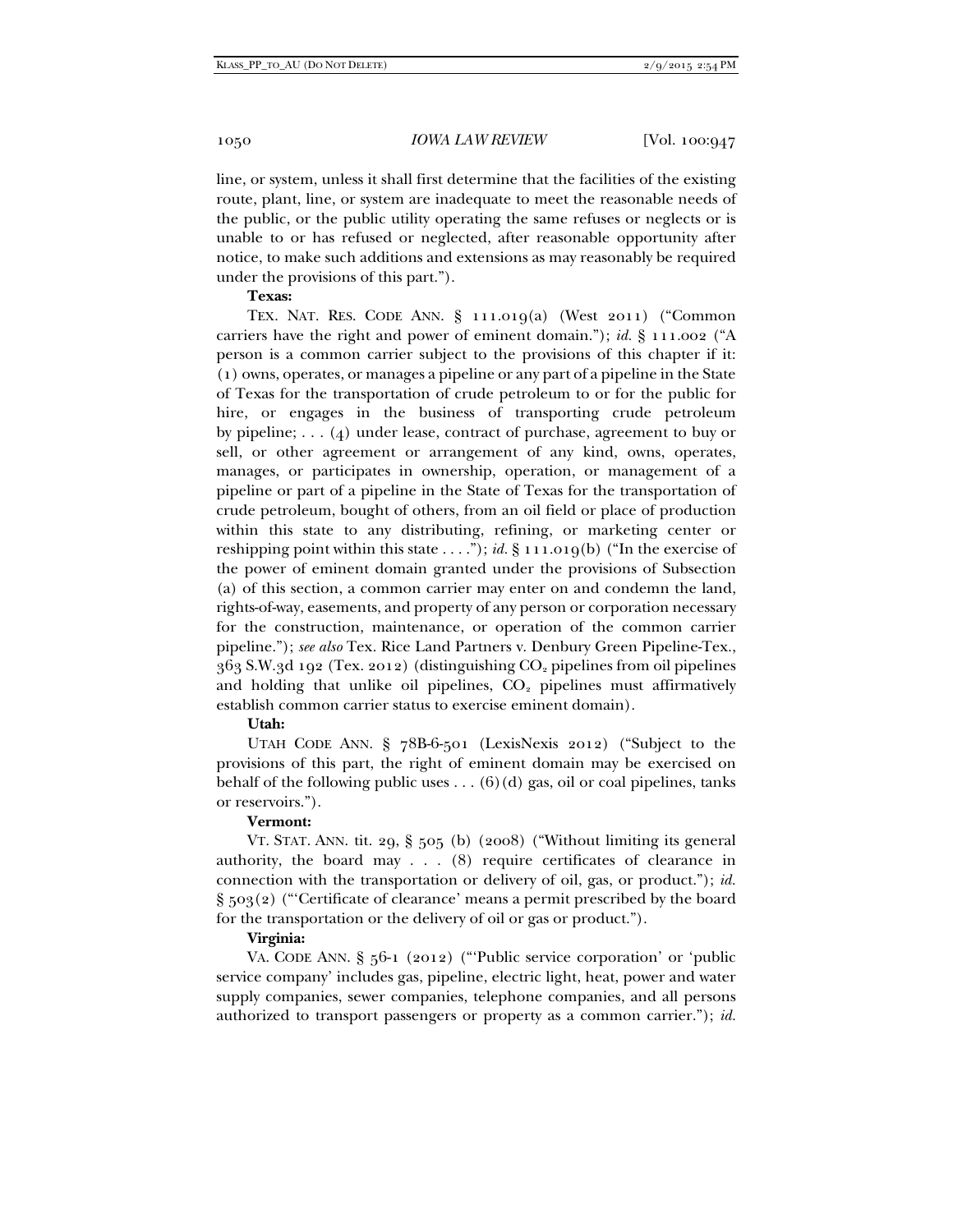§ 56-49 ("[E]ach public service corporation of this Commonwealth organized to conduct a public service business other than a railroad shall have the power . . . (2) To acquire by the exercise of the right of eminent domain any lands or estates or interests therein, sand, earth, gravel, water or other material, structures, rights-of-way, easements or other interests in lands, including lands under water and riparian rights, of any person, which are deemed necessary for the purposes of construction, reconstruction, alteration, straightening, relocation, operation, maintenance, improvement or repair of its lines, facilities or works, and for all its necessary business purposes incidental thereto, for its use in serving the public either directly or indirectly through another public service corporation, including permanent, temporary, continuous, periodical or future use, whenever the corporation cannot agree on the terms of purchase or settlement with any such person because of the incapacity of such person or because of the inability to agree on the compensation to be paid or other terms of settlement or purchase, or because any such person cannot with reasonable diligence be found or is unknown, or is a nonresident of the Commonwealth, or is unable to convey valid title to such property."). Crude oil and petroleum product pipeline companies organized and chartered in Virginia as public service corporations or companies may exercise eminent domain. The Supreme Court of Appeals found that section 56-1 and section 56-49 apply to a pipeline company that transported crude oil and petroleum products as a common carrier. The court held that the company's exercise of eminent domain authority was not conditioned upon its obtaining a certificate of public convenience and necessity from the State Corporation Commission, pursuant to section 56-265.2, which applies only to public utilities according to section 56-265.1(b). Crude oil and petroleum pipelines are not included in the definition of "public utility." Peck Iron & Metal Co. v. Colonial Pipeline Co., 146 S.E.2d 169 (Va. 1966).

### **Washington:**

WASH. REV. CODE ANN. § 80.50.010 (West 2001 & Supp. 2014) (adopting as policy a "recogni[tion of] the pressing need for increased energy facilities"); *id.* § 80.50.030 (establishing an energy facility site evaluation council); *id.* §§ 80.50.40, 80.50.60, 80.50.071, 80.50.100 (explaining the power of the site evaluation council to receive, review applications for new or expanded energy facilities, and refer them to the governor for approval or issue order denying applications); *id.* § 80.50.020(21) (West 2001) (stating that "transmission facility[ies]" subject to the chapter include "[c]rude or refined petroleum or liquid petroleum product transmission pipeline[s] . . . larger than six inches minimum inside diameter between valves for the transmission of these products with a total length of at least fifteen miles"); WASH. ADMIN. CODE § 463-60-010 (2014) (providing applications to the site evaluation council must follow application guidelines found herein); *see also* WASH. REV. CODE ANN. § 81.88.020 (West 2001) ("All corporations having for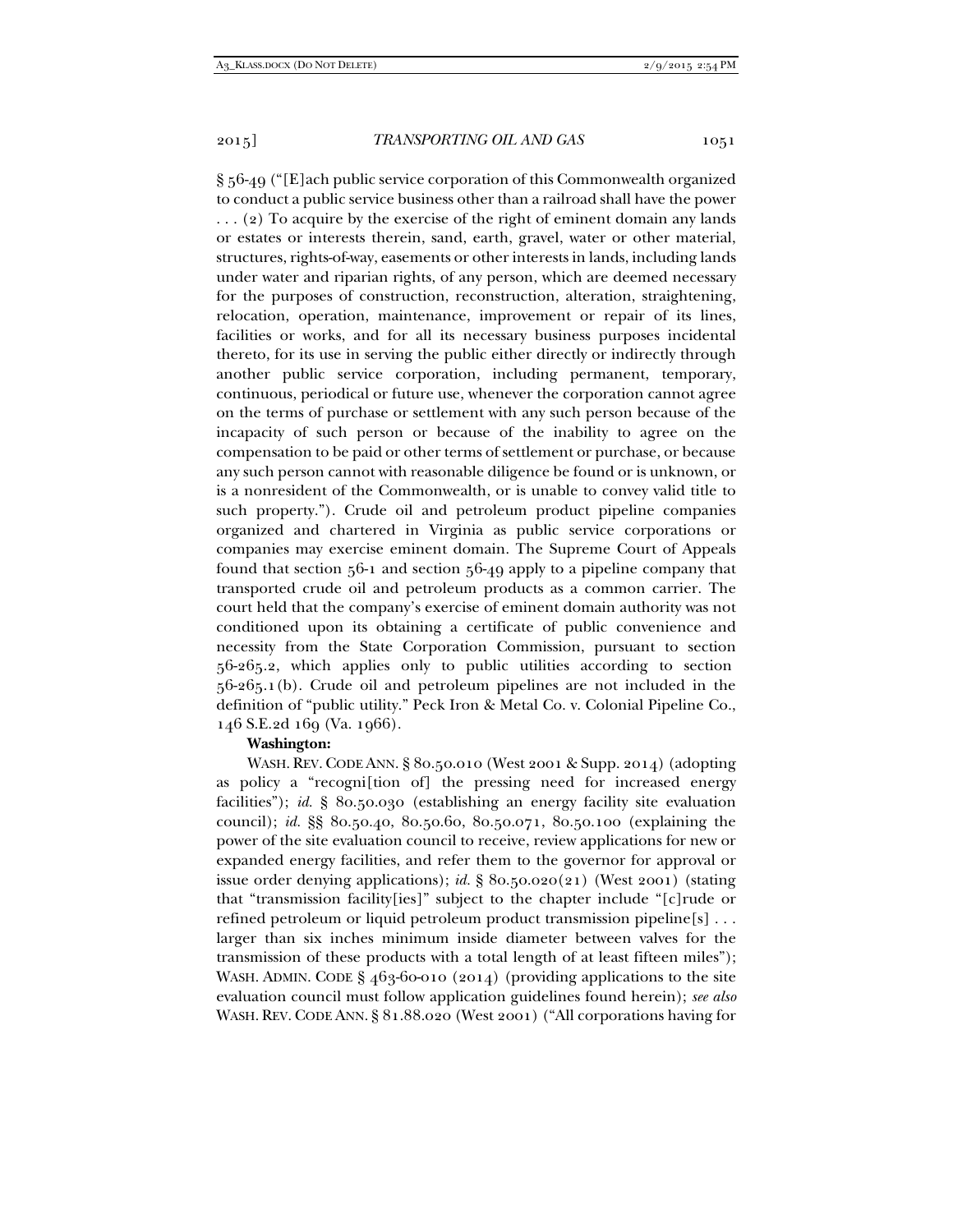one of their principal purposes the construction, maintenance and operation of pipe lines and appurtenances for the conveyance and transportation as common carriers of oils, gas, gasoline and other petroleum products shall be subject to control and regulation by the commission in the same manner and to the same extent as other public service corporations. The power of eminent domain is hereby conferred upon such corporations to be used for acquiring rights of way for common carrier pipe lines and they shall have the right to condemn and appropriate lands and property and interests therein for their use under the same procedure as is provided for the condemnation and appropriation of private property by railway companies . . . ."); *id.* § 81.88.030 ("Every person, copartnership, corporation or other association now or hereafter engaged in the business of producing from natural deposits and/or carrying or transporting natural gas and/or crude oil or petroleum or the products thereof for hire, by pipe lines within this state shall be a common carrier within the meaning and subject to the provisions of this title . . . .").

### **West Virginia:**

W. VA. CODE ANN. § 54-1-2(a) (LexisNexis 2008) ("The public uses for which private property may be taken or damaged are as follows: . . . (3) For constructing, maintaining and operating pipelines, plants, systems and storage facilities for manufacturing gas and for transporting petroleum oil, natural gas, manufactured gas, and all mixtures and combinations thereof, by means of pipes, pressure stations or otherwise. . . ."); *id.* § 24-2-11(a) (LexisNexis 2013) ("A public utility, person or corporation may not begin the construction of any plant, equipment, property or facility for furnishing to the public any of the services enumerated in section one, article two of this chapter, nor apply for, nor obtain any franchise, license or permit from any municipality or other governmental agency, except ordinary extensions of existing systems in the usual course of business, unless and until it shall obtain from the Public Service Commission a certificate of public convenience and necessity authorizing such construction franchise, license or permit."). Section 24-2-1(a) describes the public services requiring a certificate from the PSC:

The jurisdiction of the commission shall extend to all public utilities in this state and shall include any utility engaged in any of the following public services: Common carriage of passengers or goods, whether by air, railroad, street railroad, motor or otherwise, by express or otherwise, by land, water or air, whether wholly or partly by land, water or air; [and] transportation of oil, gas or water by pipeline . . . .

*Id.* § 24-2-1(a).